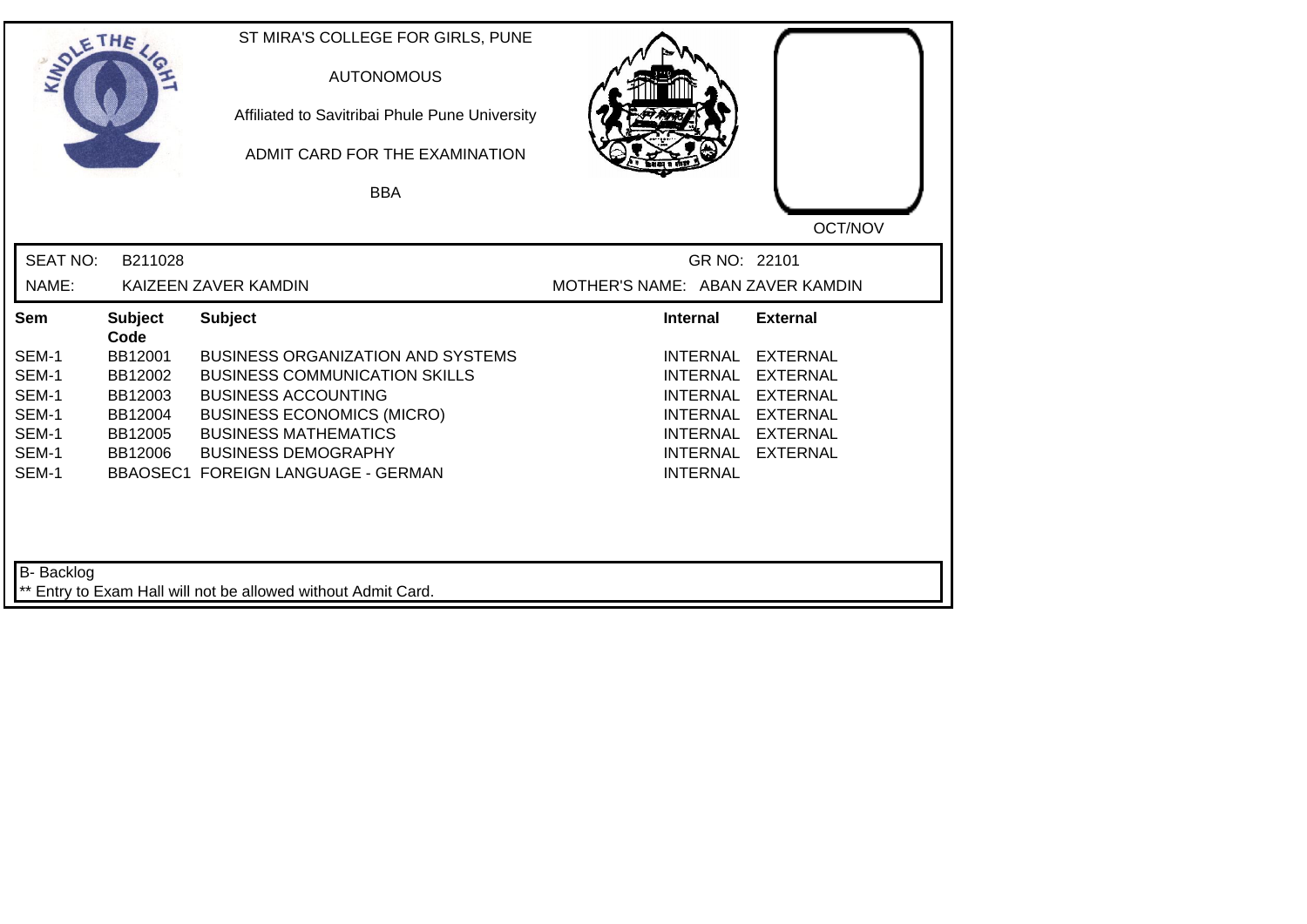| SOLETHE .         |                        | ST MIRA'S COLLEGE FOR GIRLS, PUNE<br><b>AUTONOMOUS</b><br>Affiliated to Savitribai Phule Pune University<br>ADMIT CARD FOR THE EXAMINATION |                                    |                 |
|-------------------|------------------------|--------------------------------------------------------------------------------------------------------------------------------------------|------------------------------------|-----------------|
|                   |                        | <b>BBA</b>                                                                                                                                 |                                    |                 |
|                   |                        |                                                                                                                                            |                                    | OCT/NOV         |
| <b>SEAT NO:</b>   | B211034                |                                                                                                                                            | GR NO: 22103                       |                 |
| NAME:             |                        | DHAMANI KHUSHI KARIM                                                                                                                       | MOTHER'S NAME: MUNIRA              |                 |
| Sem               | <b>Subject</b><br>Code | <b>Subject</b>                                                                                                                             | <b>Internal</b>                    | <b>External</b> |
| SEM-1             | BB12001                | <b>BUSINESS ORGANIZATION AND SYSTEMS</b>                                                                                                   | <b>INTERNAL</b>                    | <b>EXTERNAL</b> |
| SEM-1             | BB12002                | <b>BUSINESS COMMUNICATION SKILLS</b>                                                                                                       | <b>INTERNAL</b>                    | <b>EXTERNAL</b> |
| SEM-1             | BB12003                | <b>BUSINESS ACCOUNTING</b>                                                                                                                 | <b>INTERNAL</b>                    | <b>EXTERNAL</b> |
| SEM-1             | BB12004                | <b>BUSINESS ECONOMICS (MICRO)</b>                                                                                                          | <b>INTERNAL</b>                    | <b>EXTERNAL</b> |
| SEM-1<br>SEM-1    | BB12005                | <b>BUSINESS MATHEMATICS</b>                                                                                                                | INTERNAL                           | <b>EXTERNAL</b> |
| SEM-1             | BB12006                | <b>BUSINESS DEMOGRAPHY</b><br>BBAOSEC1 FOREIGN LANGUAGE - GERMAN                                                                           | <b>INTERNAL</b><br><b>INTERNAL</b> | <b>EXTERNAL</b> |
| <b>B-</b> Backlog |                        | ** Entry to Exam Hall will not be allowed without Admit Card.                                                                              |                                    |                 |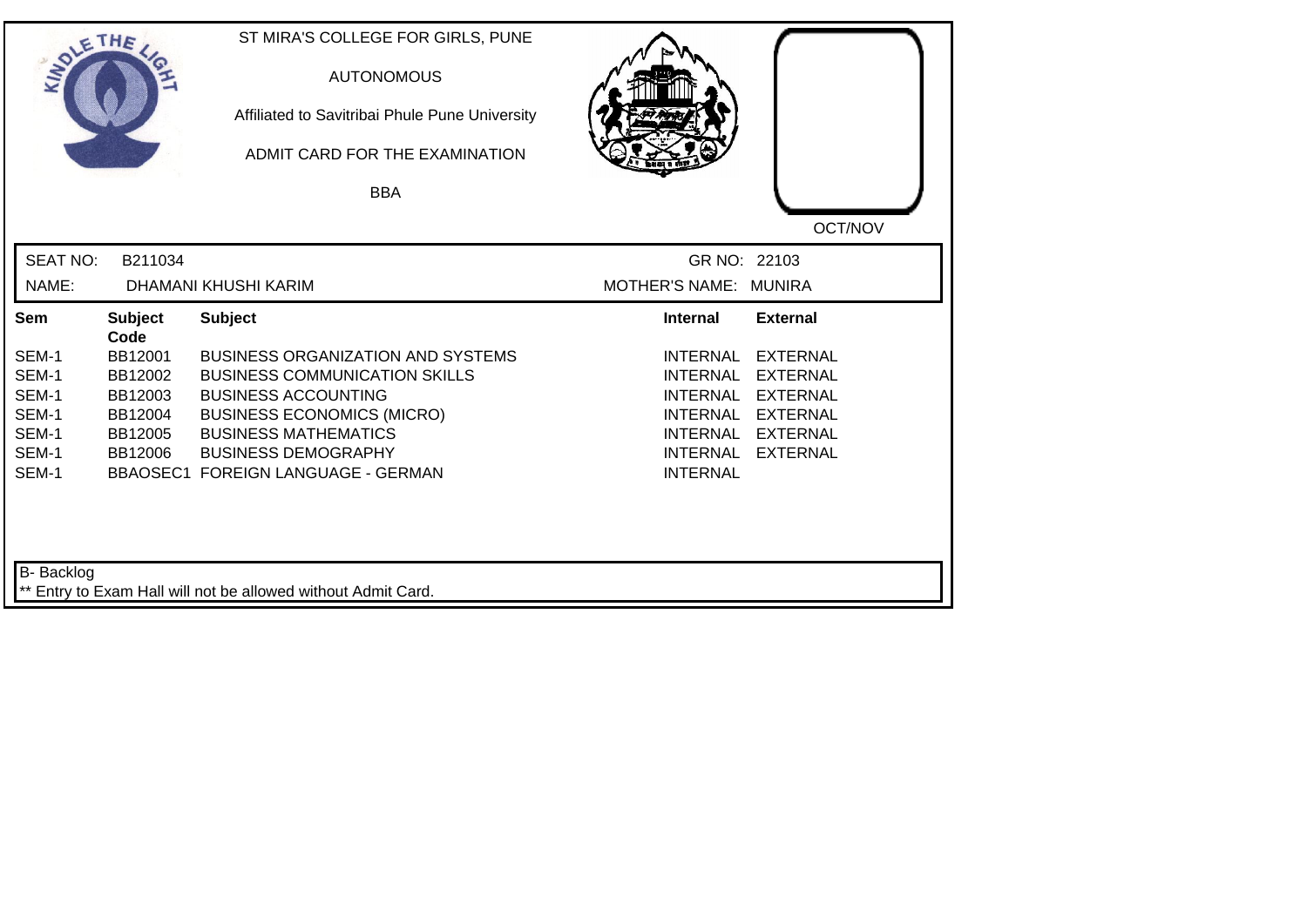| SOLETHE ,       |                        | ST MIRA'S COLLEGE FOR GIRLS, PUNE<br><b>AUTONOMOUS</b><br>Affiliated to Savitribai Phule Pune University<br>ADMIT CARD FOR THE EXAMINATION<br><b>BBA</b> |                      |                 |
|-----------------|------------------------|----------------------------------------------------------------------------------------------------------------------------------------------------------|----------------------|-----------------|
|                 |                        |                                                                                                                                                          |                      | OCT/NOV         |
| <b>SEAT NO:</b> | B211006                |                                                                                                                                                          | GR NO: 22104         |                 |
| NAME:           |                        | PAREKH ZAINAB ALI HASNAIN                                                                                                                                | MOTHER'S NAME: NAHID |                 |
| <b>Sem</b>      | <b>Subject</b><br>Code | <b>Subject</b>                                                                                                                                           | <b>Internal</b>      | <b>External</b> |
| SEM-1           | BB12001                | <b>BUSINESS ORGANIZATION AND SYSTEMS</b>                                                                                                                 | <b>INTERNAL</b>      | <b>EXTERNAL</b> |
| SEM-1           | BB12002                | <b>BUSINESS COMMUNICATION SKILLS</b>                                                                                                                     | <b>INTERNAL</b>      | <b>EXTERNAL</b> |
| SEM-1           | BB12003                | <b>BUSINESS ACCOUNTING</b>                                                                                                                               | <b>INTERNAL</b>      | <b>EXTERNAL</b> |
| SEM-1           | BB12004                | <b>BUSINESS ECONOMICS (MICRO)</b>                                                                                                                        | INTERNAL             | <b>EXTERNAL</b> |
| SEM-1           | BB12005                | <b>BUSINESS MATHEMATICS</b>                                                                                                                              | <b>INTERNAL</b>      | <b>EXTERNAL</b> |
| SEM-1           | BB12006                | <b>BUSINESS DEMOGRAPHY</b>                                                                                                                               | <b>INTERNAL</b>      | <b>EXTERNAL</b> |
| SEM-1           |                        | BBAOSEC1 FOREIGN LANGUAGE - GERMAN                                                                                                                       | <b>INTERNAL</b>      |                 |
|                 |                        |                                                                                                                                                          |                      |                 |
| B- Backlog      |                        |                                                                                                                                                          |                      |                 |
|                 |                        | ** Entry to Exam Hall will not be allowed without Admit Card.                                                                                            |                      |                 |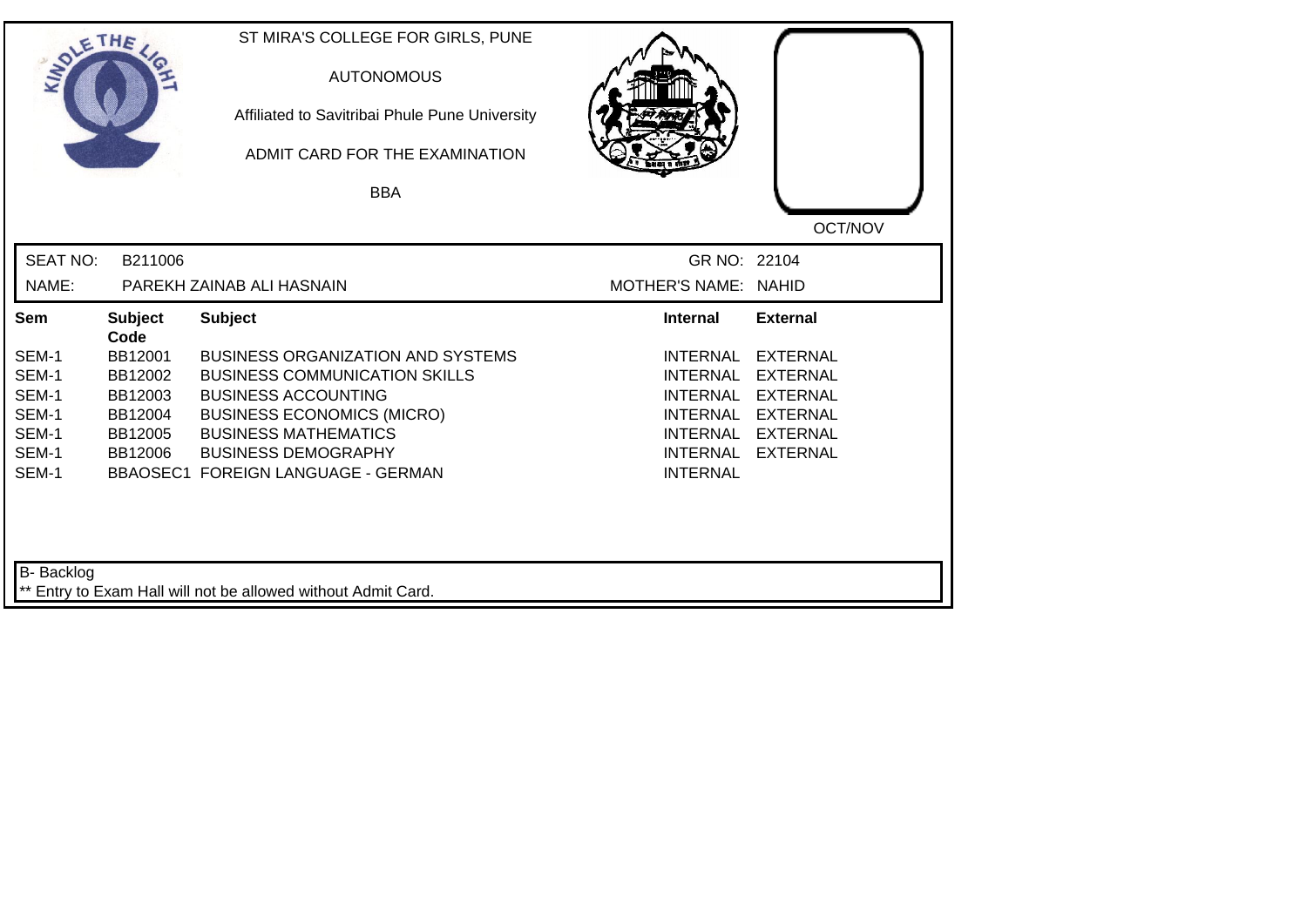| SOLETHE ,         |                        | ST MIRA'S COLLEGE FOR GIRLS, PUNE<br><b>AUTONOMOUS</b><br>Affiliated to Savitribai Phule Pune University<br>ADMIT CARD FOR THE EXAMINATION<br><b>BBA</b> |                            |                 |
|-------------------|------------------------|----------------------------------------------------------------------------------------------------------------------------------------------------------|----------------------------|-----------------|
|                   |                        |                                                                                                                                                          |                            | OCT/NOV         |
| <b>SEAT NO:</b>   | B211027                |                                                                                                                                                          | GR NO: 22105               |                 |
| NAME:             | <b>JAYANTI RAJ</b>     |                                                                                                                                                          | MOTHER'S NAME: SMITA SINGH |                 |
| Sem               | <b>Subject</b><br>Code | <b>Subject</b>                                                                                                                                           | <b>Internal</b>            | <b>External</b> |
| SEM-1             | BB12001                | <b>BUSINESS ORGANIZATION AND SYSTEMS</b>                                                                                                                 | <b>INTERNAL</b>            | <b>EXTERNAL</b> |
| SEM-1             | BB12002                | <b>BUSINESS COMMUNICATION SKILLS</b>                                                                                                                     | <b>INTERNAL</b>            | <b>EXTERNAL</b> |
| SEM-1             | BB12003                | <b>BUSINESS ACCOUNTING</b>                                                                                                                               | <b>INTERNAL</b>            | <b>EXTERNAL</b> |
| SEM-1             | BB12004                | <b>BUSINESS ECONOMICS (MICRO)</b>                                                                                                                        | <b>INTERNAL</b>            | <b>EXTERNAL</b> |
| SEM-1             | BB12005                | <b>BUSINESS MATHEMATICS</b>                                                                                                                              | <b>INTERNAL</b>            | <b>EXTERNAL</b> |
| SEM-1             | BB12006                | <b>BUSINESS DEMOGRAPHY</b>                                                                                                                               | <b>INTERNAL</b>            | <b>EXTERNAL</b> |
| SEM-1             |                        | <b>BBAOSEC1 FOREIGN LANGUAGE - GERMAN</b>                                                                                                                | <b>INTERNAL</b>            |                 |
| <b>B-</b> Backlog |                        | ** Entry to Exam Hall will not be allowed without Admit Card.                                                                                            |                            |                 |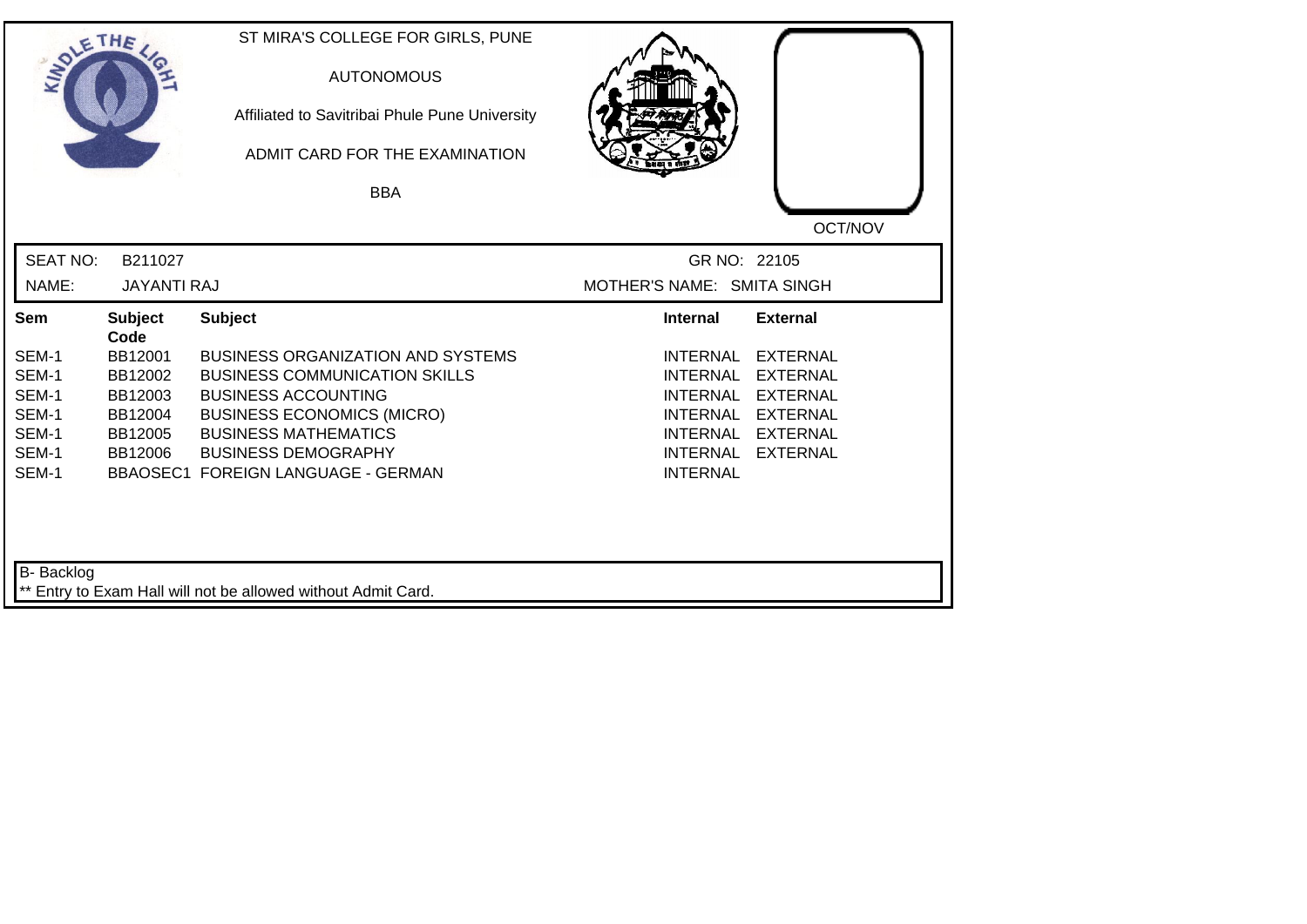| SOLETHE .         |                        | ST MIRA'S COLLEGE FOR GIRLS, PUNE<br><b>AUTONOMOUS</b><br>Affiliated to Savitribai Phule Pune University<br>ADMIT CARD FOR THE EXAMINATION |                                                                          |
|-------------------|------------------------|--------------------------------------------------------------------------------------------------------------------------------------------|--------------------------------------------------------------------------|
|                   |                        | <b>BBA</b>                                                                                                                                 |                                                                          |
|                   |                        |                                                                                                                                            | OCT/NOV                                                                  |
| <b>SEAT NO:</b>   | B211073                |                                                                                                                                            | GR NO: 22106                                                             |
| NAME:             |                        | <b>SURVE SAMRUDDHI PRADEEP</b>                                                                                                             | MOTHER'S NAME: SHARAYU                                                   |
| Sem               | <b>Subject</b><br>Code | <b>Subject</b>                                                                                                                             | <b>Internal</b><br><b>External</b>                                       |
| SEM-1             | BB12001                | <b>BUSINESS ORGANIZATION AND SYSTEMS</b>                                                                                                   | <b>INTERNAL</b><br><b>EXTERNAL</b>                                       |
| SEM-1             | BB12002                | <b>BUSINESS COMMUNICATION SKILLS</b>                                                                                                       | <b>INTERNAL</b><br><b>EXTERNAL</b>                                       |
| SEM-1             | BB12003                | <b>BUSINESS ACCOUNTING</b>                                                                                                                 | <b>INTERNAL</b><br><b>EXTERNAL</b>                                       |
| SEM-1             | BB12004                | <b>BUSINESS ECONOMICS (MICRO)</b>                                                                                                          | <b>INTERNAL</b><br><b>EXTERNAL</b>                                       |
| SEM-1<br>SEM-1    | BB12005<br>BB12006     | <b>BUSINESS MATHEMATICS</b><br><b>BUSINESS DEMOGRAPHY</b>                                                                                  | <b>INTERNAL</b><br><b>EXTERNAL</b><br><b>INTERNAL</b><br><b>EXTERNAL</b> |
| SEM-1             |                        | <b>BBAOSEC1 FOREIGN LANGUAGE - GERMAN</b>                                                                                                  | <b>INTERNAL</b>                                                          |
| <b>B-</b> Backlog |                        | ** Entry to Exam Hall will not be allowed without Admit Card.                                                                              |                                                                          |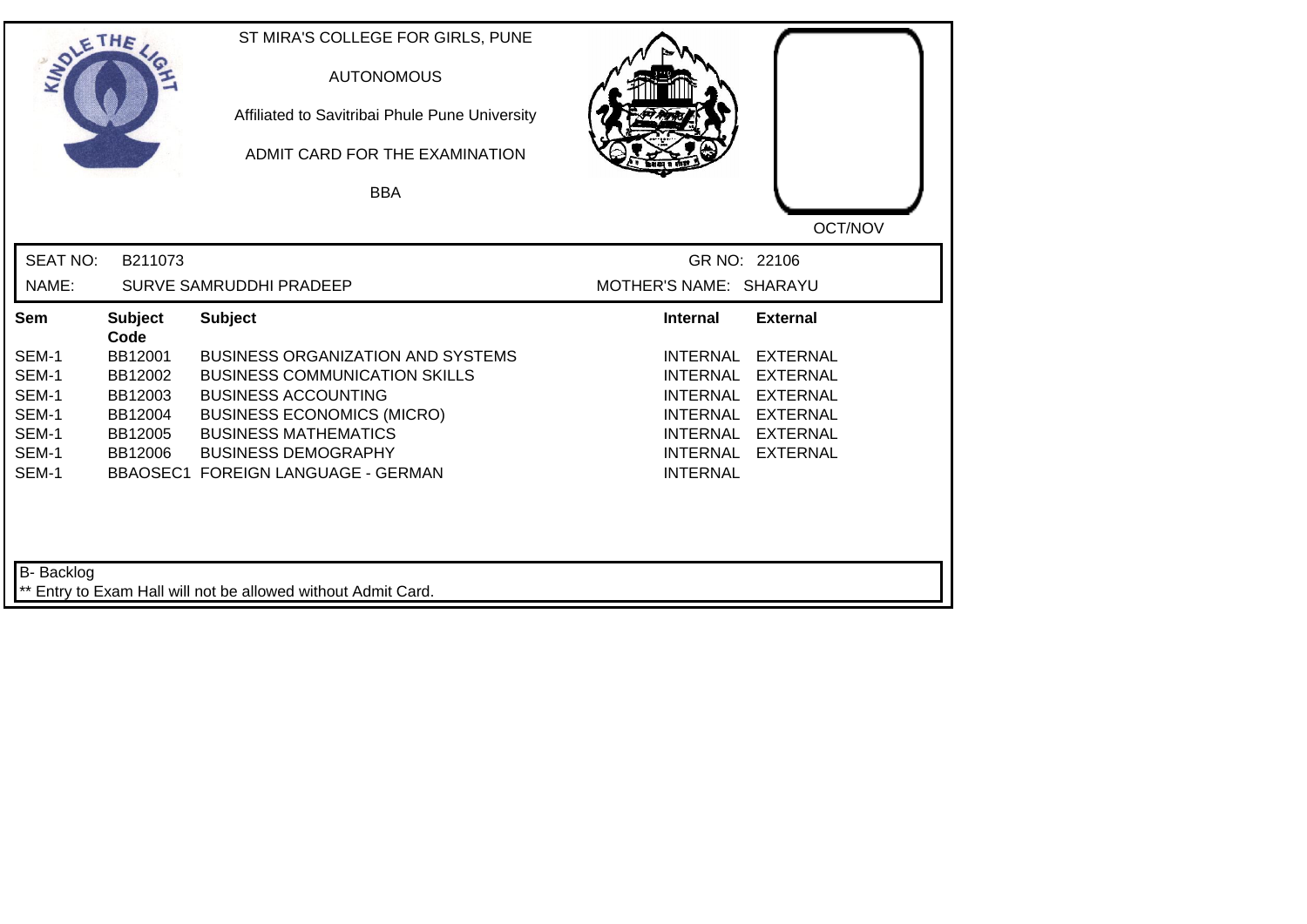| SOLETHE ,       |                        | ST MIRA'S COLLEGE FOR GIRLS, PUNE<br><b>AUTONOMOUS</b><br>Affiliated to Savitribai Phule Pune University<br>ADMIT CARD FOR THE EXAMINATION |                             |                 |
|-----------------|------------------------|--------------------------------------------------------------------------------------------------------------------------------------------|-----------------------------|-----------------|
|                 |                        | <b>BBA</b>                                                                                                                                 |                             |                 |
|                 |                        |                                                                                                                                            |                             | OCT/NOV         |
| <b>SEAT NO:</b> | B211071                |                                                                                                                                            | GR NO: 22107                |                 |
| NAME:           | <b>SUHANA SINGH</b>    |                                                                                                                                            | MOTHER'S NAME: KIRAN SINGH  |                 |
| Sem             | <b>Subject</b><br>Code | <b>Subject</b>                                                                                                                             | <b>Internal</b>             | <b>External</b> |
| SEM-1           | BB12001                | <b>BUSINESS ORGANIZATION AND SYSTEMS</b>                                                                                                   | <b>INTERNAL</b>             | <b>EXTERNAL</b> |
| SEM-1           | BB12002                | <b>BUSINESS COMMUNICATION SKILLS</b>                                                                                                       | <b>INTERNAL</b>             | <b>EXTERNAL</b> |
| SEM-1           | BB12003                | <b>BUSINESS ACCOUNTING</b>                                                                                                                 | <b>INTERNAL</b>             | <b>EXTERNAL</b> |
| SEM-1           | BB12004                | <b>BUSINESS ECONOMICS (MICRO)</b>                                                                                                          | <b>INTERNAL</b>             | <b>EXTERNAL</b> |
| SEM-1           | BB12005                | <b>BUSINESS MATHEMATICS</b>                                                                                                                | <b>INTERNAL</b>             | <b>EXTERNAL</b> |
| SEM-1<br>SEM-1  | BB12006                | <b>BUSINESS DEMOGRAPHY</b><br><b>BBAOSEC1 FOREIGN LANGUAGE - GERMAN</b>                                                                    | INTERNAL<br><b>INTERNAL</b> | <b>EXTERNAL</b> |
| B- Backlog      |                        | ** Entry to Exam Hall will not be allowed without Admit Card.                                                                              |                             |                 |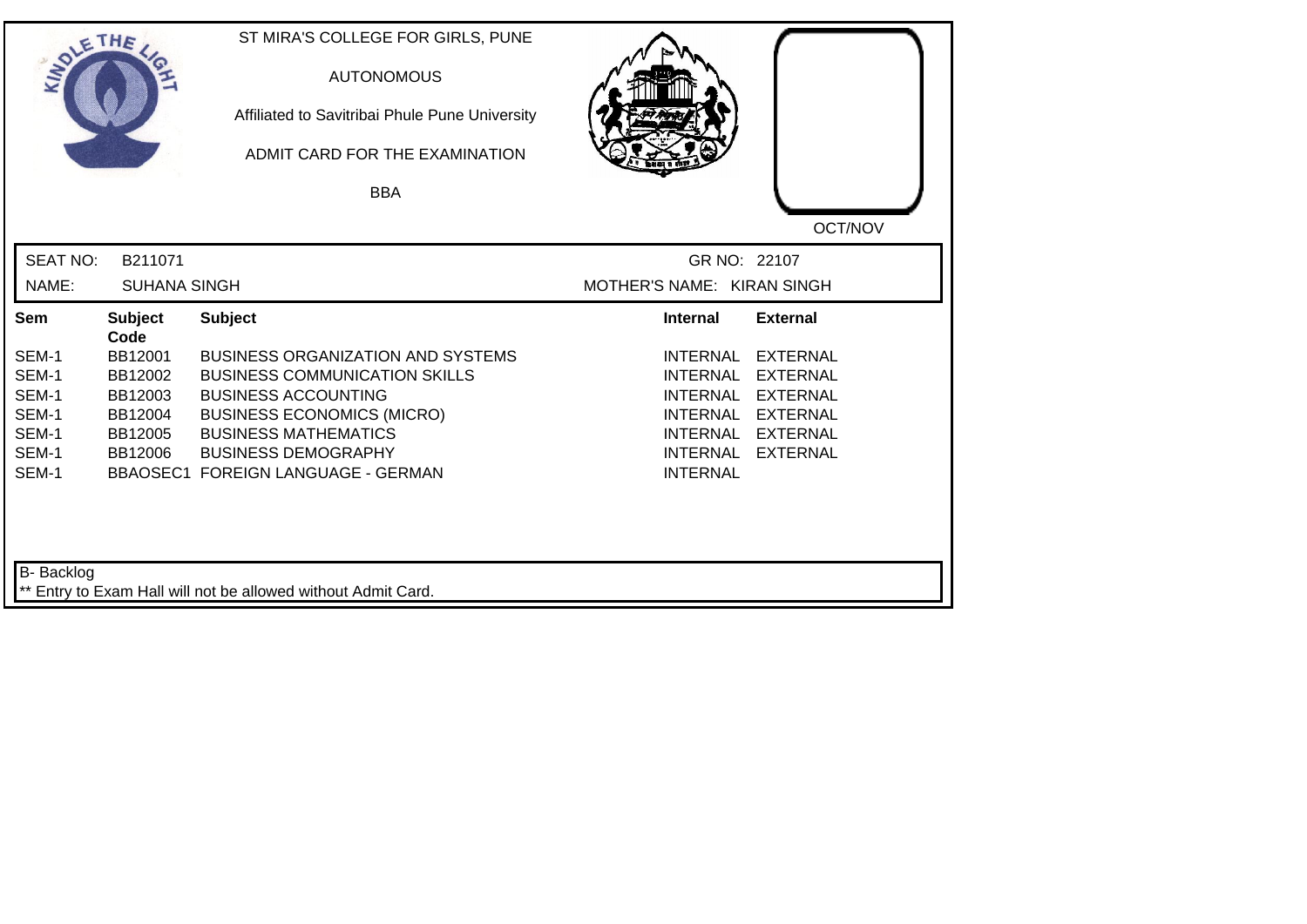| SOLETHE ,         |                        | ST MIRA'S COLLEGE FOR GIRLS, PUNE<br><b>AUTONOMOUS</b><br>Affiliated to Savitribai Phule Pune University<br>ADMIT CARD FOR THE EXAMINATION<br><b>BBA</b> |                                    |
|-------------------|------------------------|----------------------------------------------------------------------------------------------------------------------------------------------------------|------------------------------------|
|                   |                        |                                                                                                                                                          | OCT/NOV                            |
| <b>SEAT NO:</b>   | B211033                |                                                                                                                                                          | GR NO: 22108                       |
| NAME:             |                        | KHALILY AHALAM JAFAR                                                                                                                                     | MOTHER'S NAME: SAYYEDA             |
| Sem               | <b>Subject</b><br>Code | <b>Subject</b>                                                                                                                                           | <b>External</b><br><b>Internal</b> |
| SEM-1             | BB12001                | <b>BUSINESS ORGANIZATION AND SYSTEMS</b>                                                                                                                 | <b>INTERNAL</b><br><b>EXTERNAL</b> |
| SEM-1             | BB12002                | <b>BUSINESS COMMUNICATION SKILLS</b>                                                                                                                     | <b>INTERNAL</b><br><b>EXTERNAL</b> |
| SEM-1             | BB12003                | <b>BUSINESS ACCOUNTING</b>                                                                                                                               | <b>INTERNAL</b><br><b>EXTERNAL</b> |
| SEM-1             | BB12004                | <b>BUSINESS ECONOMICS (MICRO)</b>                                                                                                                        | <b>INTERNAL</b><br><b>EXTERNAL</b> |
| SEM-1             | BB12005                | <b>BUSINESS MATHEMATICS</b>                                                                                                                              | <b>EXTERNAL</b><br>INTERNAL        |
| SEM-1             | BB12006                | <b>BUSINESS DEMOGRAPHY</b>                                                                                                                               | <b>INTERNAL</b><br><b>EXTERNAL</b> |
| SEM-1             |                        | <b>BBAOSEC1 FOREIGN LANGUAGE - GERMAN</b>                                                                                                                | <b>INTERNAL</b>                    |
| <b>B-</b> Backlog |                        | ** Entry to Exam Hall will not be allowed without Admit Card.                                                                                            |                                    |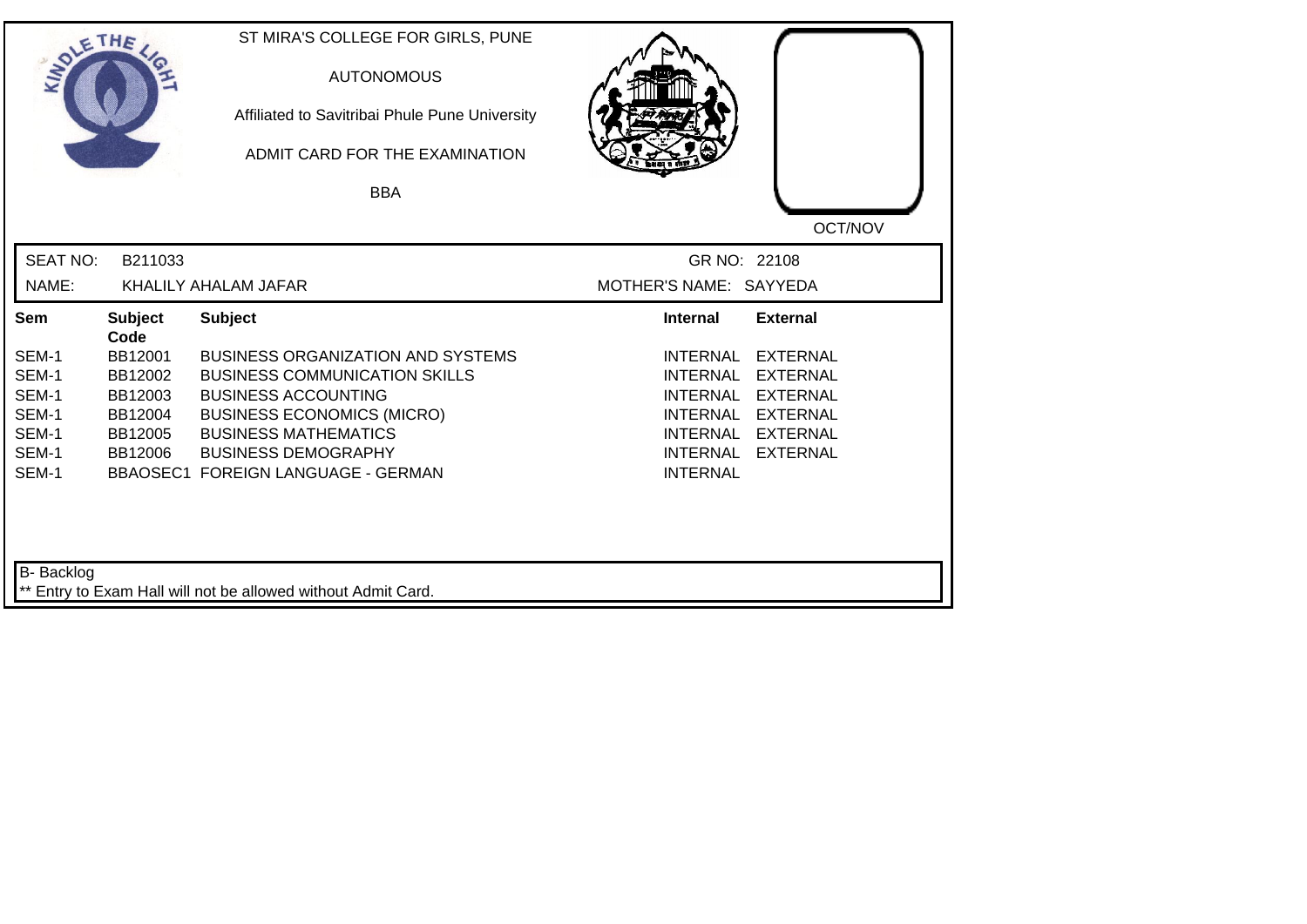| SOLETHE ,       |                        | ST MIRA'S COLLEGE FOR GIRLS, PUNE<br><b>AUTONOMOUS</b><br>Affiliated to Savitribai Phule Pune University<br>ADMIT CARD FOR THE EXAMINATION |                             |                 |
|-----------------|------------------------|--------------------------------------------------------------------------------------------------------------------------------------------|-----------------------------|-----------------|
|                 |                        | <b>BBA</b>                                                                                                                                 |                             |                 |
|                 |                        |                                                                                                                                            |                             | OCT/NOV         |
| <b>SEAT NO:</b> | B211043                |                                                                                                                                            | GR NO: 22109                |                 |
| NAME:           |                        | <b>ISHA MANISH MEHTA</b>                                                                                                                   | MOTHER'S NAME: DARSHANA     |                 |
| Sem             | <b>Subject</b><br>Code | <b>Subject</b>                                                                                                                             | <b>Internal</b>             | <b>External</b> |
| SEM-1           | BB12001                | <b>BUSINESS ORGANIZATION AND SYSTEMS</b>                                                                                                   | <b>INTERNAL</b>             | <b>EXTERNAL</b> |
| SEM-1           | BB12002                | <b>BUSINESS COMMUNICATION SKILLS</b>                                                                                                       | <b>INTERNAL</b>             | <b>EXTERNAL</b> |
| SEM-1           | BB12003                | <b>BUSINESS ACCOUNTING</b>                                                                                                                 | <b>INTERNAL</b>             | <b>EXTERNAL</b> |
| SEM-1           | BB12004                | <b>BUSINESS ECONOMICS (MICRO)</b>                                                                                                          | <b>INTERNAL</b>             | <b>EXTERNAL</b> |
| SEM-1           | BB12005                | <b>BUSINESS MATHEMATICS</b>                                                                                                                | <b>INTERNAL</b>             | <b>EXTERNAL</b> |
| SEM-1<br>SEM-1  | BB12006                | <b>BUSINESS DEMOGRAPHY</b><br><b>BBAOSEC1 FOREIGN LANGUAGE - GERMAN</b>                                                                    | INTERNAL<br><b>INTERNAL</b> | <b>EXTERNAL</b> |
| B- Backlog      |                        | ** Entry to Exam Hall will not be allowed without Admit Card.                                                                              |                             |                 |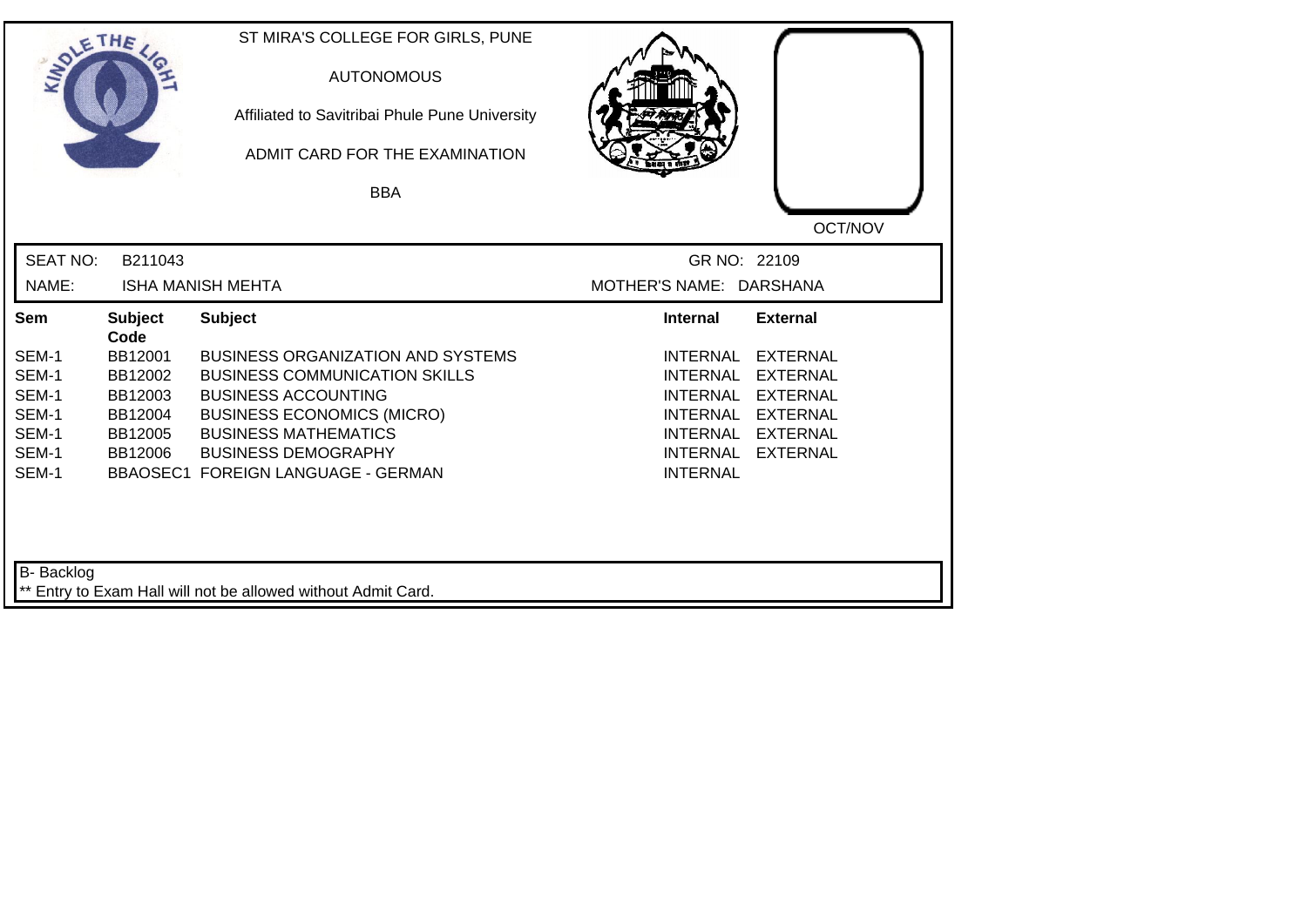| SOLETHE .         |                        | ST MIRA'S COLLEGE FOR GIRLS, PUNE<br><b>AUTONOMOUS</b><br>Affiliated to Savitribai Phule Pune University<br>ADMIT CARD FOR THE EXAMINATION |                             |                 |
|-------------------|------------------------|--------------------------------------------------------------------------------------------------------------------------------------------|-----------------------------|-----------------|
|                   |                        | <b>BBA</b>                                                                                                                                 |                             |                 |
|                   |                        |                                                                                                                                            |                             | OCT/NOV         |
| <b>SEAT NO:</b>   | B211064                |                                                                                                                                            | GR NO: 22110                |                 |
| NAME:             |                        | SHETE SANIKA VINAYAK                                                                                                                       | MOTHER'S NAME: JYOTI        |                 |
| Sem               | <b>Subject</b><br>Code | <b>Subject</b>                                                                                                                             | <b>Internal</b>             | <b>External</b> |
| SEM-1             | BB12001                | <b>BUSINESS ORGANIZATION AND SYSTEMS</b>                                                                                                   | <b>INTERNAL</b>             | <b>EXTERNAL</b> |
| SEM-1             | BB12002                | <b>BUSINESS COMMUNICATION SKILLS</b>                                                                                                       | <b>INTERNAL</b>             | <b>EXTERNAL</b> |
| SEM-1             | BB12003                | <b>BUSINESS ACCOUNTING</b>                                                                                                                 | <b>INTERNAL</b>             | <b>EXTERNAL</b> |
| SEM-1             | BB12004                | <b>BUSINESS ECONOMICS (MICRO)</b>                                                                                                          | <b>INTERNAL</b>             | <b>EXTERNAL</b> |
| SEM-1<br>SEM-1    | BB12005                | <b>BUSINESS MATHEMATICS</b><br><b>BUSINESS DEMOGRAPHY</b>                                                                                  | INTERNAL<br><b>INTERNAL</b> | <b>EXTERNAL</b> |
| SEM-1             | BB12006                | BBAOSEC1 FOREIGN LANGUAGE - GERMAN                                                                                                         | <b>INTERNAL</b>             | <b>EXTERNAL</b> |
| <b>B-</b> Backlog |                        | ** Entry to Exam Hall will not be allowed without Admit Card.                                                                              |                             |                 |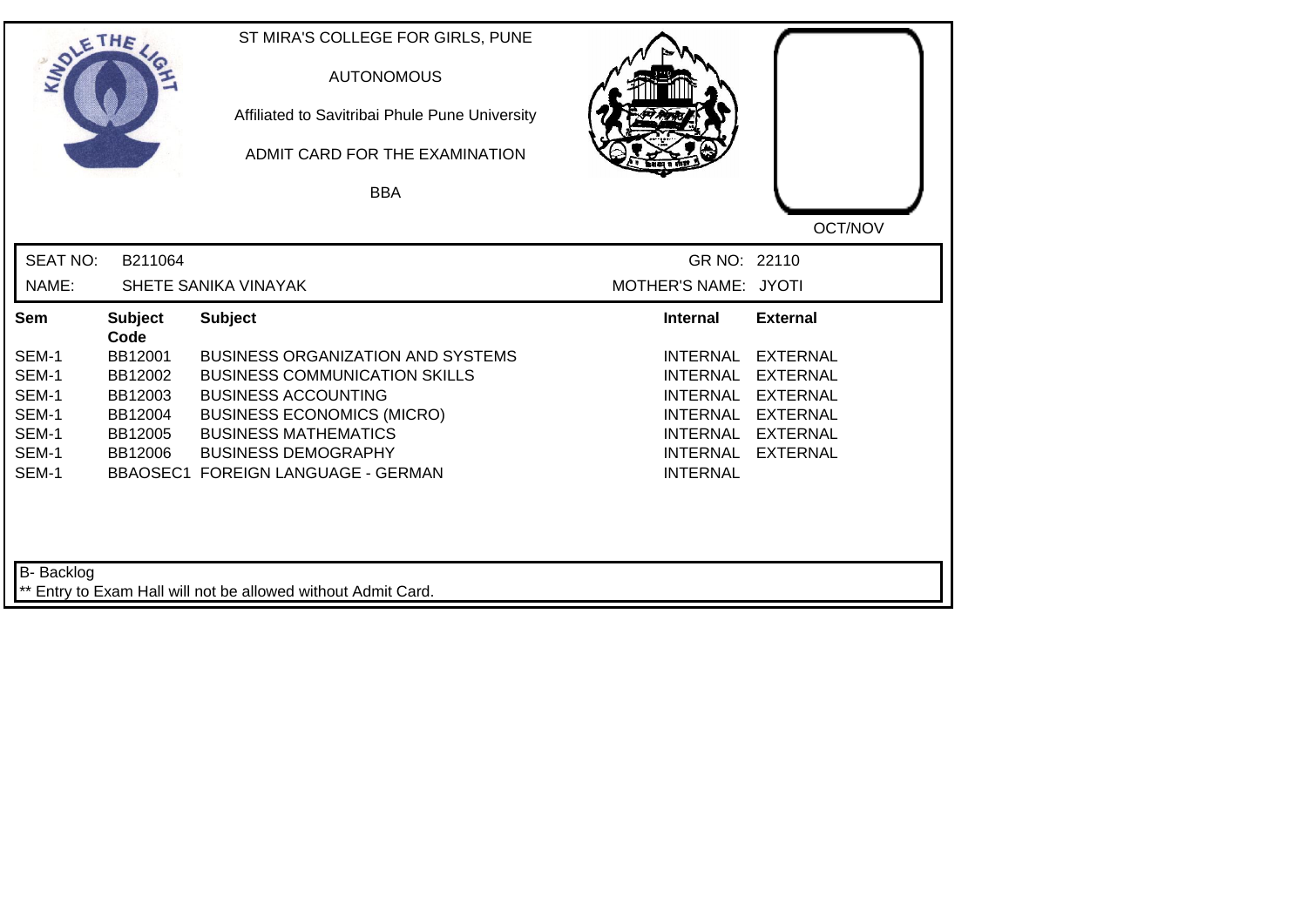| SOLETHE ,         |                        | ST MIRA'S COLLEGE FOR GIRLS, PUNE<br><b>AUTONOMOUS</b><br>Affiliated to Savitribai Phule Pune University<br>ADMIT CARD FOR THE EXAMINATION |                                |                 |
|-------------------|------------------------|--------------------------------------------------------------------------------------------------------------------------------------------|--------------------------------|-----------------|
|                   |                        | <b>BBA</b>                                                                                                                                 |                                |                 |
|                   |                        |                                                                                                                                            |                                | OCT/NOV         |
| <b>SEAT NO:</b>   | B211044                |                                                                                                                                            | GR NO: 22111                   |                 |
| NAME:             |                        | <b>MEMON AAISHA AYAZ</b>                                                                                                                   | MOTHER'S NAME: NAAZ AYAZ MEMON |                 |
| Sem               | <b>Subject</b><br>Code | <b>Subject</b>                                                                                                                             | <b>Internal</b>                | <b>External</b> |
| SEM-1             | BB12001                | <b>BUSINESS ORGANIZATION AND SYSTEMS</b>                                                                                                   | <b>INTERNAL</b>                | <b>EXTERNAL</b> |
| SEM-1             | BB12002                | <b>BUSINESS COMMUNICATION SKILLS</b>                                                                                                       | <b>INTERNAL</b>                | <b>EXTERNAL</b> |
| SEM-1             | BB12003                | <b>BUSINESS ACCOUNTING</b>                                                                                                                 | <b>INTERNAL</b>                | <b>EXTERNAL</b> |
| SEM-1             | BB12004                | <b>BUSINESS ECONOMICS (MICRO)</b>                                                                                                          | INTERNAL                       | <b>EXTERNAL</b> |
| SEM-1             | BB12005                | <b>BUSINESS MATHEMATICS</b>                                                                                                                | INTERNAL                       | <b>EXTERNAL</b> |
| SEM-1<br>SEM-1    | BB12006                | <b>BUSINESS DEMOGRAPHY</b><br>BBAOSEC1 FOREIGN LANGUAGE - GERMAN                                                                           | INTERNAL<br><b>INTERNAL</b>    | <b>EXTERNAL</b> |
| <b>B-</b> Backlog |                        |                                                                                                                                            |                                |                 |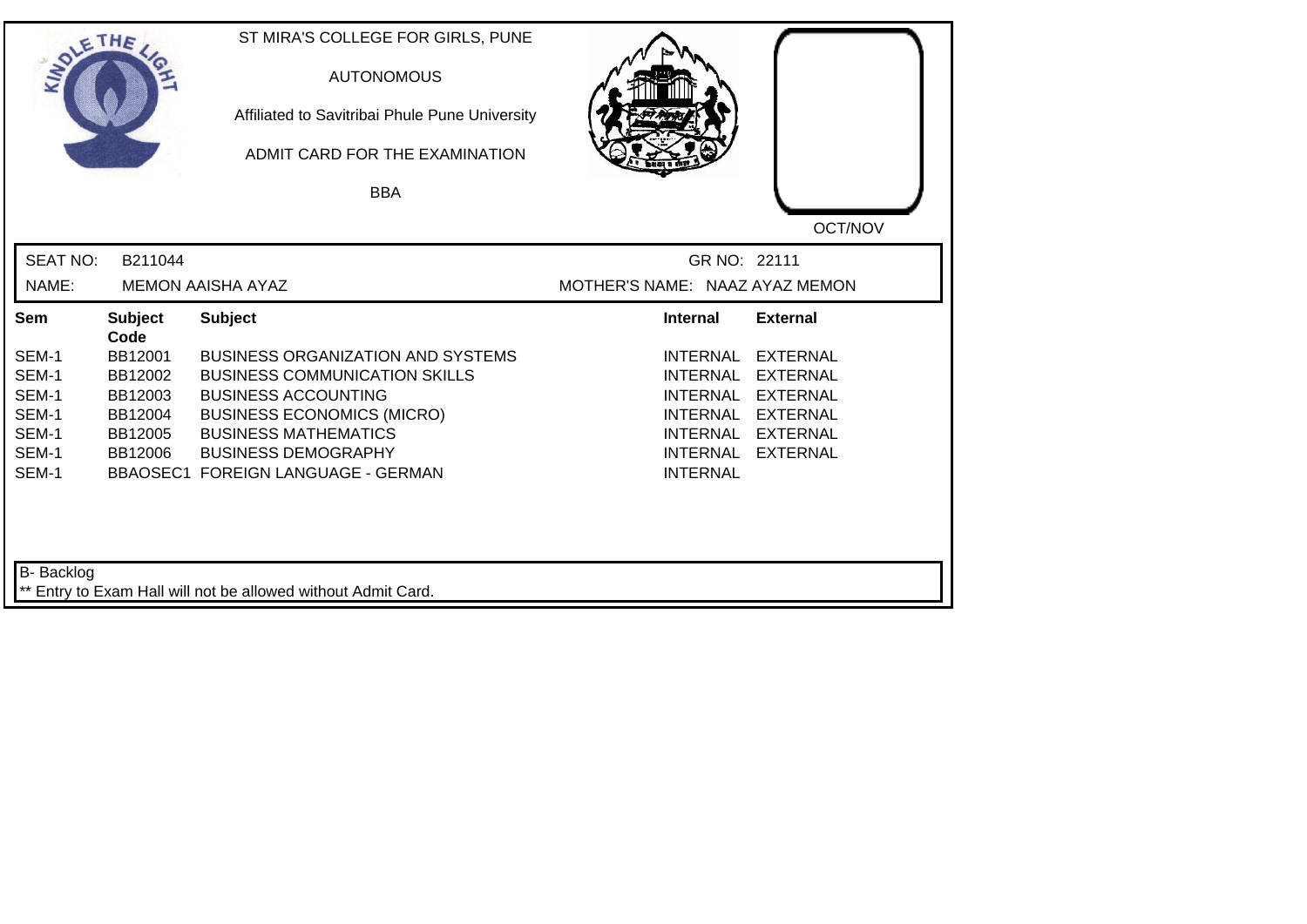| SOLETHE .       |                        | ST MIRA'S COLLEGE FOR GIRLS, PUNE<br><b>AUTONOMOUS</b><br>Affiliated to Savitribai Phule Pune University<br>ADMIT CARD FOR THE EXAMINATION<br><b>BBA</b> |                         |                 |
|-----------------|------------------------|----------------------------------------------------------------------------------------------------------------------------------------------------------|-------------------------|-----------------|
|                 |                        |                                                                                                                                                          |                         | OCT/NOV         |
| <b>SEAT NO:</b> | B211013                |                                                                                                                                                          | GR NO: 22112            |                 |
| NAME:           |                        | DAVE RIBAAH SAJID                                                                                                                                        | MOTHER'S NAME: SHABNOOR |                 |
| Sem             | <b>Subject</b><br>Code | <b>Subject</b>                                                                                                                                           | <b>Internal</b>         | <b>External</b> |
| SEM-1           | BB12001                | <b>BUSINESS ORGANIZATION AND SYSTEMS</b>                                                                                                                 | <b>INTERNAL</b>         | <b>EXTERNAL</b> |
| SEM-1           | BB12002                | <b>BUSINESS COMMUNICATION SKILLS</b>                                                                                                                     | <b>INTERNAL</b>         | <b>EXTERNAL</b> |
| SEM-1           | BB12003                | <b>BUSINESS ACCOUNTING</b>                                                                                                                               | <b>INTERNAL</b>         | <b>EXTERNAL</b> |
| SEM-1           | BB12004                | <b>BUSINESS ECONOMICS (MICRO)</b>                                                                                                                        | <b>INTERNAL</b>         | <b>EXTERNAL</b> |
| SEM-1           | BB12005                | <b>BUSINESS MATHEMATICS</b>                                                                                                                              | <b>INTERNAL</b>         | <b>EXTERNAL</b> |
| SEM-1           | BB12006                | <b>BUSINESS DEMOGRAPHY</b>                                                                                                                               | <b>INTERNAL</b>         | <b>EXTERNAL</b> |
| SEM-1           |                        | BBAOSEC1 FOREIGN LANGUAGE - GERMAN                                                                                                                       | <b>INTERNAL</b>         |                 |
| B- Backlog      |                        | ** Entry to Exam Hall will not be allowed without Admit Card.                                                                                            |                         |                 |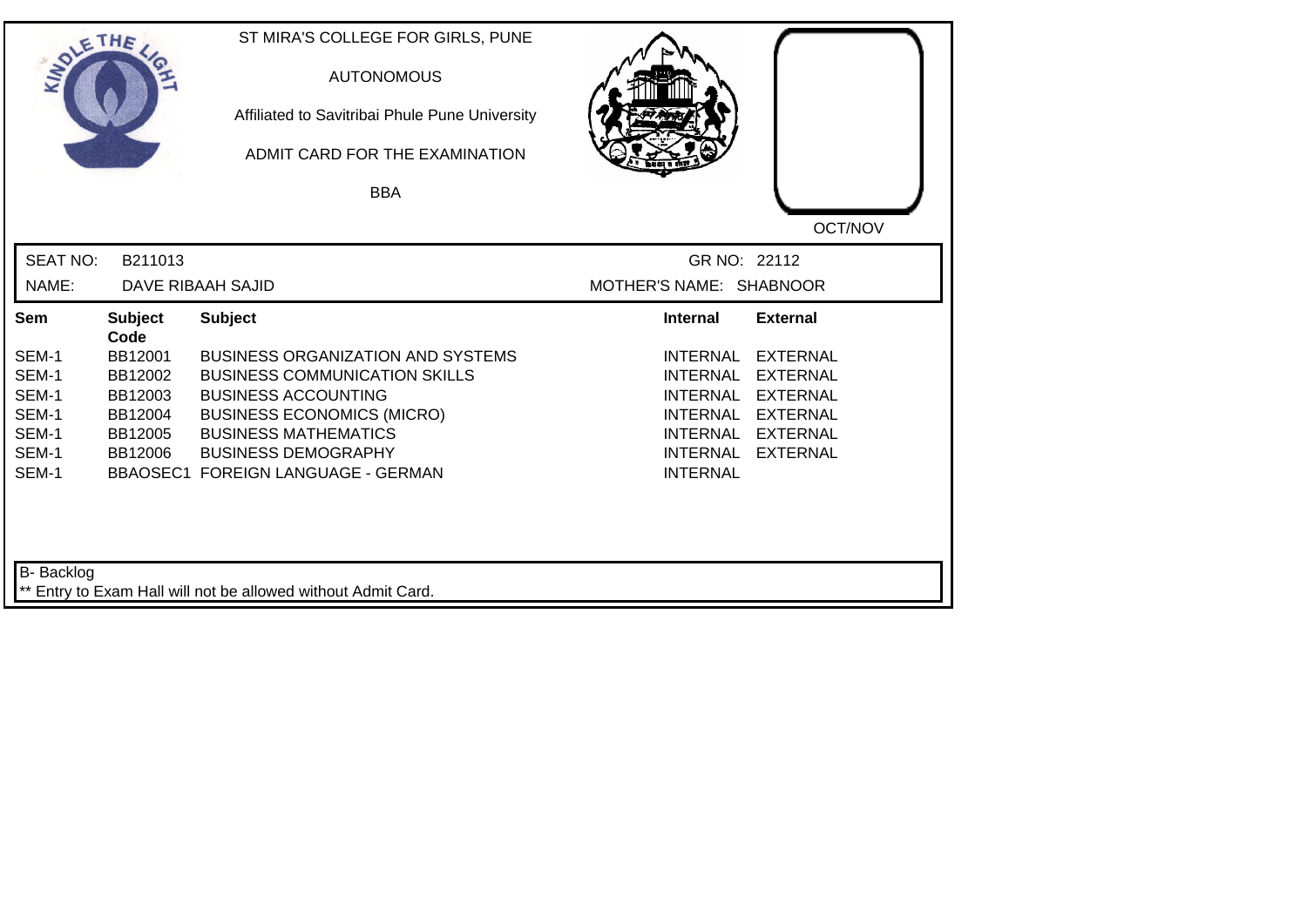| SOLETHE .         |                        | ST MIRA'S COLLEGE FOR GIRLS, PUNE<br><b>AUTONOMOUS</b><br>Affiliated to Savitribai Phule Pune University<br>ADMIT CARD FOR THE EXAMINATION |                                    |                 |
|-------------------|------------------------|--------------------------------------------------------------------------------------------------------------------------------------------|------------------------------------|-----------------|
|                   |                        | <b>BBA</b>                                                                                                                                 |                                    |                 |
|                   |                        |                                                                                                                                            |                                    | OCT/NOV         |
| <b>SEAT NO:</b>   | B211011                |                                                                                                                                            | GR NO: 22113                       |                 |
| NAME:             |                        | CHINDHY KAYNUSH BARZIN                                                                                                                     | MOTHER'S NAME: NAINAZ              |                 |
| Sem               | <b>Subject</b><br>Code | <b>Subject</b>                                                                                                                             | <b>Internal</b>                    | <b>External</b> |
| SEM-1             | BB12001                | <b>BUSINESS ORGANIZATION AND SYSTEMS</b>                                                                                                   | <b>INTERNAL</b>                    | <b>EXTERNAL</b> |
| SEM-1             | BB12002                | <b>BUSINESS COMMUNICATION SKILLS</b>                                                                                                       | <b>INTERNAL</b>                    | <b>EXTERNAL</b> |
| SEM-1             | BB12003                | <b>BUSINESS ACCOUNTING</b>                                                                                                                 | <b>INTERNAL</b>                    | <b>EXTERNAL</b> |
| SEM-1             | BB12004                | <b>BUSINESS ECONOMICS (MICRO)</b>                                                                                                          | <b>INTERNAL</b>                    | <b>EXTERNAL</b> |
| SEM-1             | BB12005                | <b>BUSINESS MATHEMATICS</b>                                                                                                                | INTERNAL                           | <b>EXTERNAL</b> |
| SEM-1<br>SEM-1    | BB12006                | <b>BUSINESS DEMOGRAPHY</b><br>BBAOSEC1 FOREIGN LANGUAGE - GERMAN                                                                           | <b>INTERNAL</b><br><b>INTERNAL</b> | <b>EXTERNAL</b> |
| <b>B-</b> Backlog |                        | ** Entry to Exam Hall will not be allowed without Admit Card.                                                                              |                                    |                 |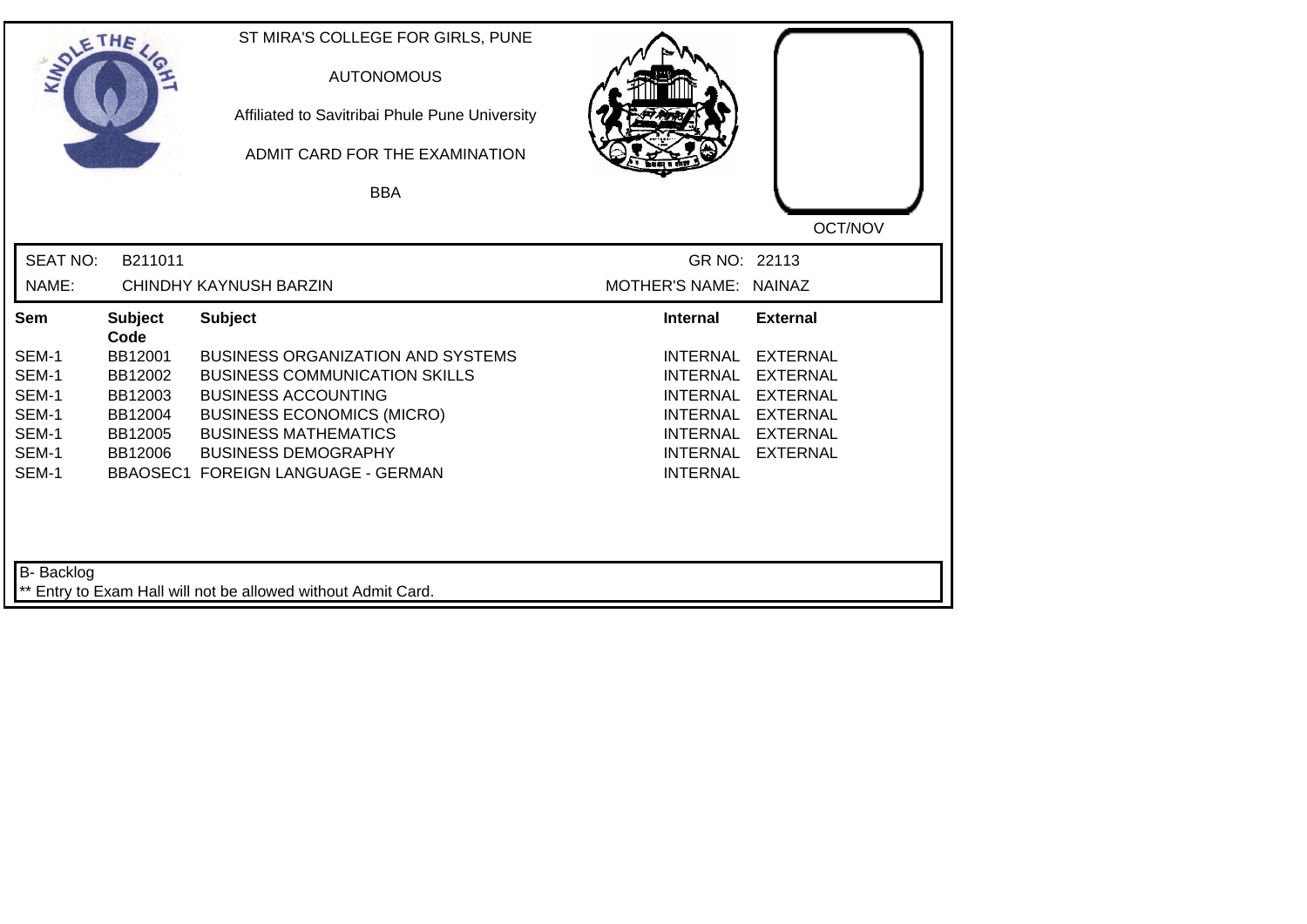| SOLETHE ,         |                        | ST MIRA'S COLLEGE FOR GIRLS, PUNE<br><b>AUTONOMOUS</b><br>Affiliated to Savitribai Phule Pune University<br>ADMIT CARD FOR THE EXAMINATION |                       |                 |
|-------------------|------------------------|--------------------------------------------------------------------------------------------------------------------------------------------|-----------------------|-----------------|
|                   |                        | <b>BBA</b>                                                                                                                                 |                       |                 |
|                   |                        |                                                                                                                                            |                       | OCT/NOV         |
| <b>SEAT NO:</b>   | B211065                |                                                                                                                                            | GR NO: 22114          |                 |
| NAME:             |                        | SHEWANI TEESHA PRAKASH                                                                                                                     | MOTHER'S NAME: KHUSHI |                 |
| Sem               | <b>Subject</b><br>Code | <b>Subject</b>                                                                                                                             | Internal              | <b>External</b> |
| SEM-1             | BB12001                | <b>BUSINESS ORGANIZATION AND SYSTEMS</b>                                                                                                   | <b>INTERNAL</b>       | <b>EXTERNAL</b> |
| SEM-1             | BB12002                | <b>BUSINESS COMMUNICATION SKILLS</b>                                                                                                       | <b>INTERNAL</b>       | <b>EXTERNAL</b> |
| SEM-1             | BB12003                | <b>BUSINESS ACCOUNTING</b>                                                                                                                 | <b>INTERNAL</b>       | <b>EXTERNAL</b> |
| SEM-1             | BB12004                | <b>BUSINESS ECONOMICS (MICRO)</b>                                                                                                          | INTERNAL              | <b>EXTERNAL</b> |
| SEM-1             | BB12005                | <b>BUSINESS MATHEMATICS</b>                                                                                                                | <b>INTERNAL</b>       | <b>EXTERNAL</b> |
| SEM-1<br>SEM-1    | BB12006                | <b>BUSINESS DEMOGRAPHY</b>                                                                                                                 | <b>INTERNAL</b>       | <b>EXTERNAL</b> |
|                   |                        | <b>BBAOSEC1 FOREIGN LANGUAGE - GERMAN</b>                                                                                                  | <b>INTERNAL</b>       |                 |
| <b>B-</b> Backlog |                        | ** Entry to Exam Hall will not be allowed without Admit Card.                                                                              |                       |                 |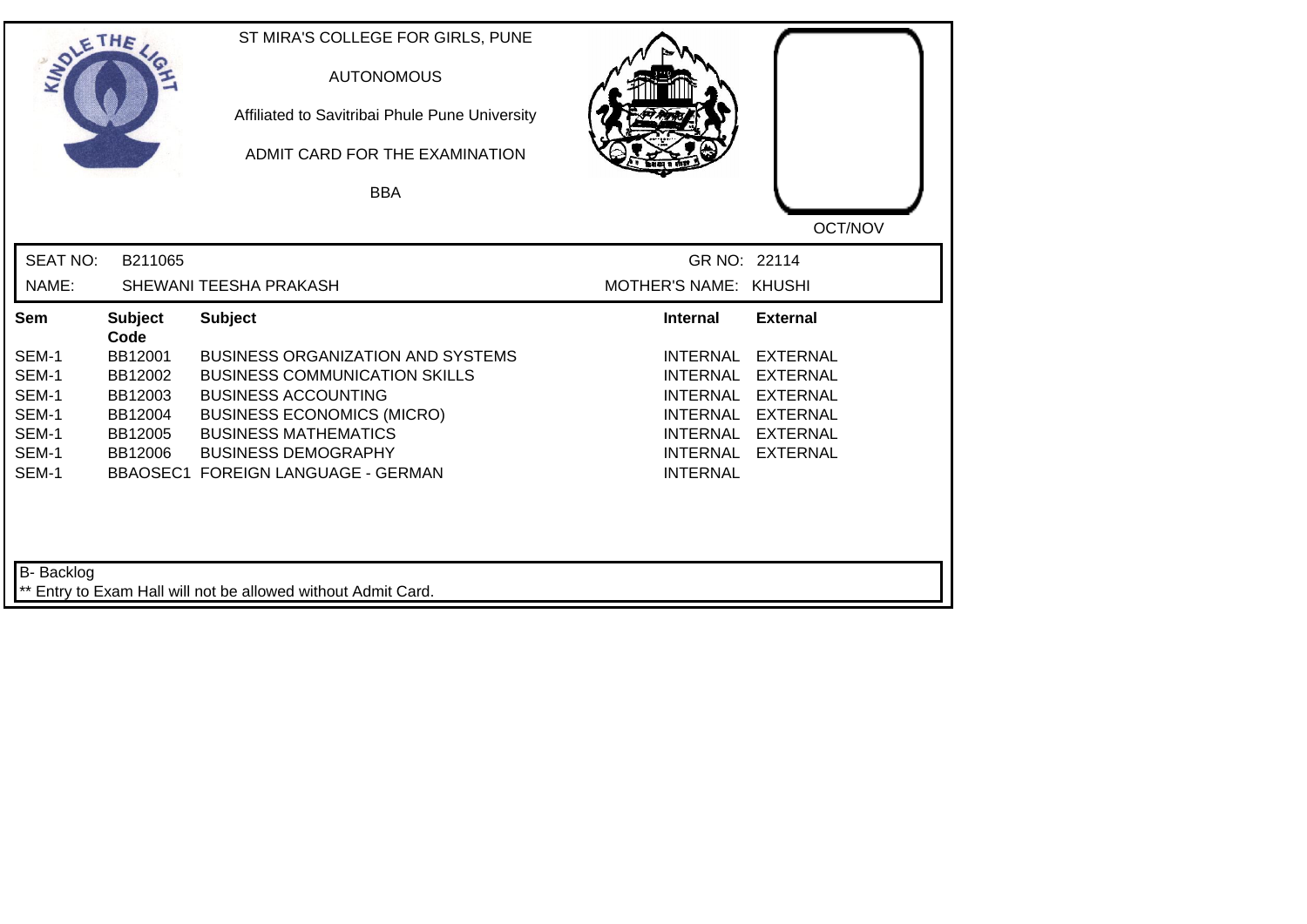|                | ST MIRA'S COLLEGE FOR GIRLS, PUNE<br><b>AUTONOMOUS</b><br>Affiliated to Savitribai Phule Pune University<br>ADMIT CARD FOR THE EXAMINATION |                                                                                                                                                                                                                          |                                                                                                           |
|----------------|--------------------------------------------------------------------------------------------------------------------------------------------|--------------------------------------------------------------------------------------------------------------------------------------------------------------------------------------------------------------------------|-----------------------------------------------------------------------------------------------------------|
|                |                                                                                                                                            |                                                                                                                                                                                                                          | OCT/NOV                                                                                                   |
|                |                                                                                                                                            |                                                                                                                                                                                                                          |                                                                                                           |
|                |                                                                                                                                            |                                                                                                                                                                                                                          |                                                                                                           |
| <b>Subject</b> | <b>Subject</b>                                                                                                                             | <b>Internal</b>                                                                                                                                                                                                          | <b>External</b>                                                                                           |
| BB12001        | <b>BUSINESS ORGANIZATION AND SYSTEMS</b>                                                                                                   | <b>INTERNAL</b>                                                                                                                                                                                                          | <b>EXTERNAL</b>                                                                                           |
| BB12002        | <b>BUSINESS COMMUNICATION SKILLS</b>                                                                                                       | <b>INTERNAL</b>                                                                                                                                                                                                          | <b>EXTERNAL</b>                                                                                           |
| BB12003        | <b>BUSINESS ACCOUNTING</b>                                                                                                                 | <b>INTERNAL</b>                                                                                                                                                                                                          | <b>EXTERNAL</b>                                                                                           |
| BB12004        | <b>BUSINESS ECONOMICS (MICRO)</b>                                                                                                          |                                                                                                                                                                                                                          | <b>EXTERNAL</b>                                                                                           |
|                |                                                                                                                                            |                                                                                                                                                                                                                          | <b>EXTERNAL</b>                                                                                           |
|                |                                                                                                                                            |                                                                                                                                                                                                                          | <b>EXTERNAL</b>                                                                                           |
|                |                                                                                                                                            |                                                                                                                                                                                                                          |                                                                                                           |
|                |                                                                                                                                            |                                                                                                                                                                                                                          |                                                                                                           |
|                |                                                                                                                                            |                                                                                                                                                                                                                          |                                                                                                           |
|                | SOLETHE ,<br>B211025<br>Code<br>BB12005<br>BB12006                                                                                         | <b>BBA</b><br><b>JAISINGHANI NISHI PANKAJ</b><br><b>BUSINESS MATHEMATICS</b><br><b>BUSINESS DEMOGRAPHY</b><br><b>BBAOSEC1 FOREIGN LANGUAGE - GERMAN</b><br>** Entry to Exam Hall will not be allowed without Admit Card. | GR NO: 22115<br>MOTHER'S NAME: PAYAL<br><b>INTERNAL</b><br>INTERNAL<br><b>INTERNAL</b><br><b>INTERNAL</b> |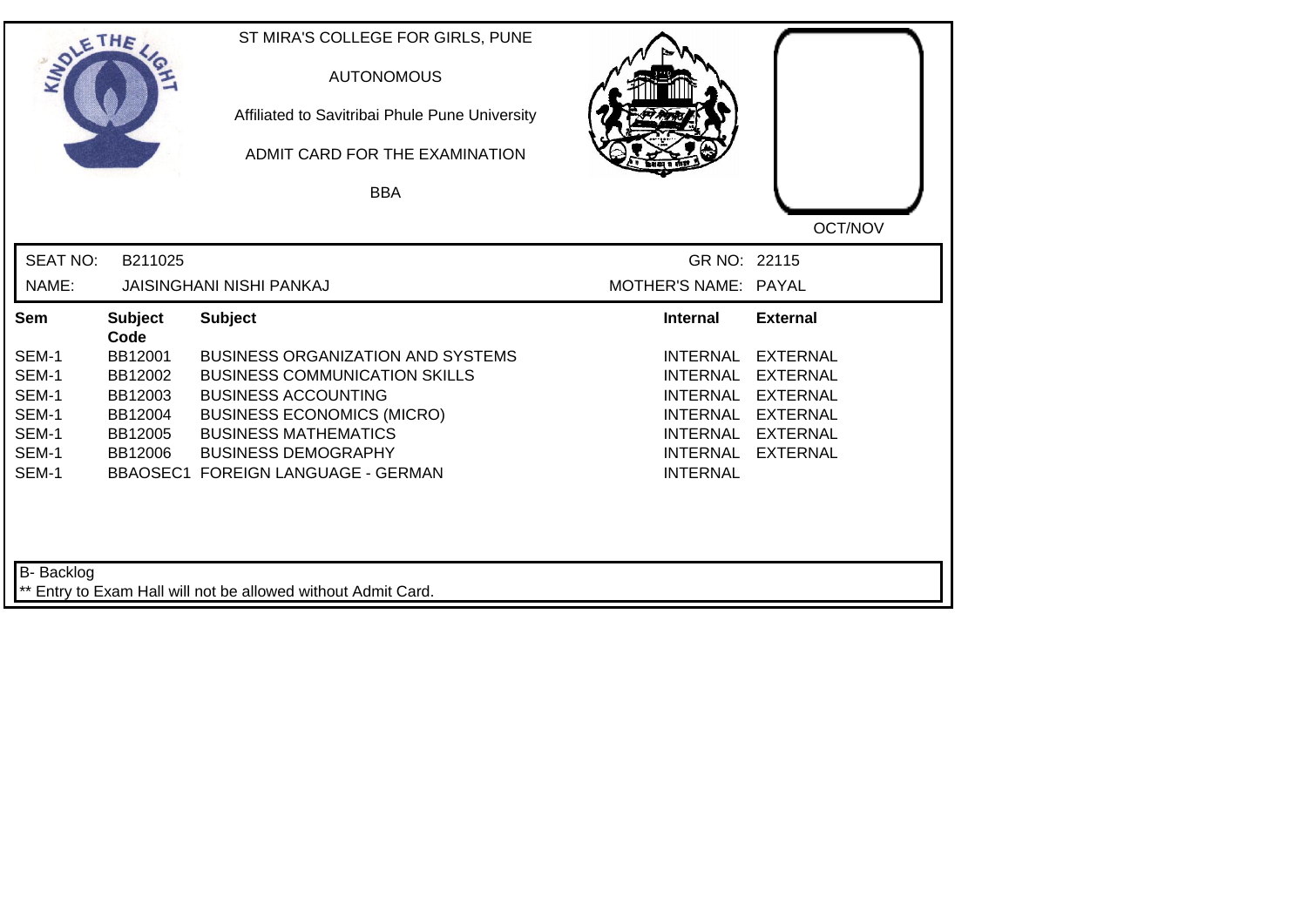| SOLETHE ,         |                        | ST MIRA'S COLLEGE FOR GIRLS, PUNE<br><b>AUTONOMOUS</b><br>Affiliated to Savitribai Phule Pune University<br>ADMIT CARD FOR THE EXAMINATION<br><b>BBA</b> |                             |                 |
|-------------------|------------------------|----------------------------------------------------------------------------------------------------------------------------------------------------------|-----------------------------|-----------------|
|                   |                        |                                                                                                                                                          |                             | OCT/NOV         |
| <b>SEAT NO:</b>   | B211009                |                                                                                                                                                          | GR NO: 22116                |                 |
| NAME:             | <b>CHAHAT RANJAN</b>   |                                                                                                                                                          | MOTHER'S NAME: NISHA RANJAN |                 |
| Sem               | <b>Subject</b><br>Code | <b>Subject</b>                                                                                                                                           | <b>Internal</b>             | <b>External</b> |
| SEM-1             | BB12001                | <b>BUSINESS ORGANIZATION AND SYSTEMS</b>                                                                                                                 | <b>INTERNAL</b>             | <b>EXTERNAL</b> |
| SEM-1             | BB12002                | <b>BUSINESS COMMUNICATION SKILLS</b>                                                                                                                     | <b>INTERNAL</b>             | <b>EXTERNAL</b> |
| SEM-1             | BB12003                | <b>BUSINESS ACCOUNTING</b>                                                                                                                               | INTERNAL                    | <b>EXTERNAL</b> |
| SEM-1             | BB12004                | <b>BUSINESS ECONOMICS (MICRO)</b>                                                                                                                        | <b>INTERNAL</b>             | <b>EXTERNAL</b> |
| SEM-1             | BB12005                | <b>BUSINESS MATHEMATICS</b>                                                                                                                              | INTERNAL                    | EXTERNAL        |
| SEM-1             | BB12006                | <b>BUSINESS DEMOGRAPHY</b>                                                                                                                               | INTERNAL                    | <b>EXTERNAL</b> |
| SEM-1             |                        | <b>BBAOSEC1 FOREIGN LANGUAGE - GERMAN</b>                                                                                                                | <b>INTERNAL</b>             |                 |
| <b>B-</b> Backlog |                        |                                                                                                                                                          |                             |                 |
|                   |                        | ** Entry to Exam Hall will not be allowed without Admit Card.                                                                                            |                             |                 |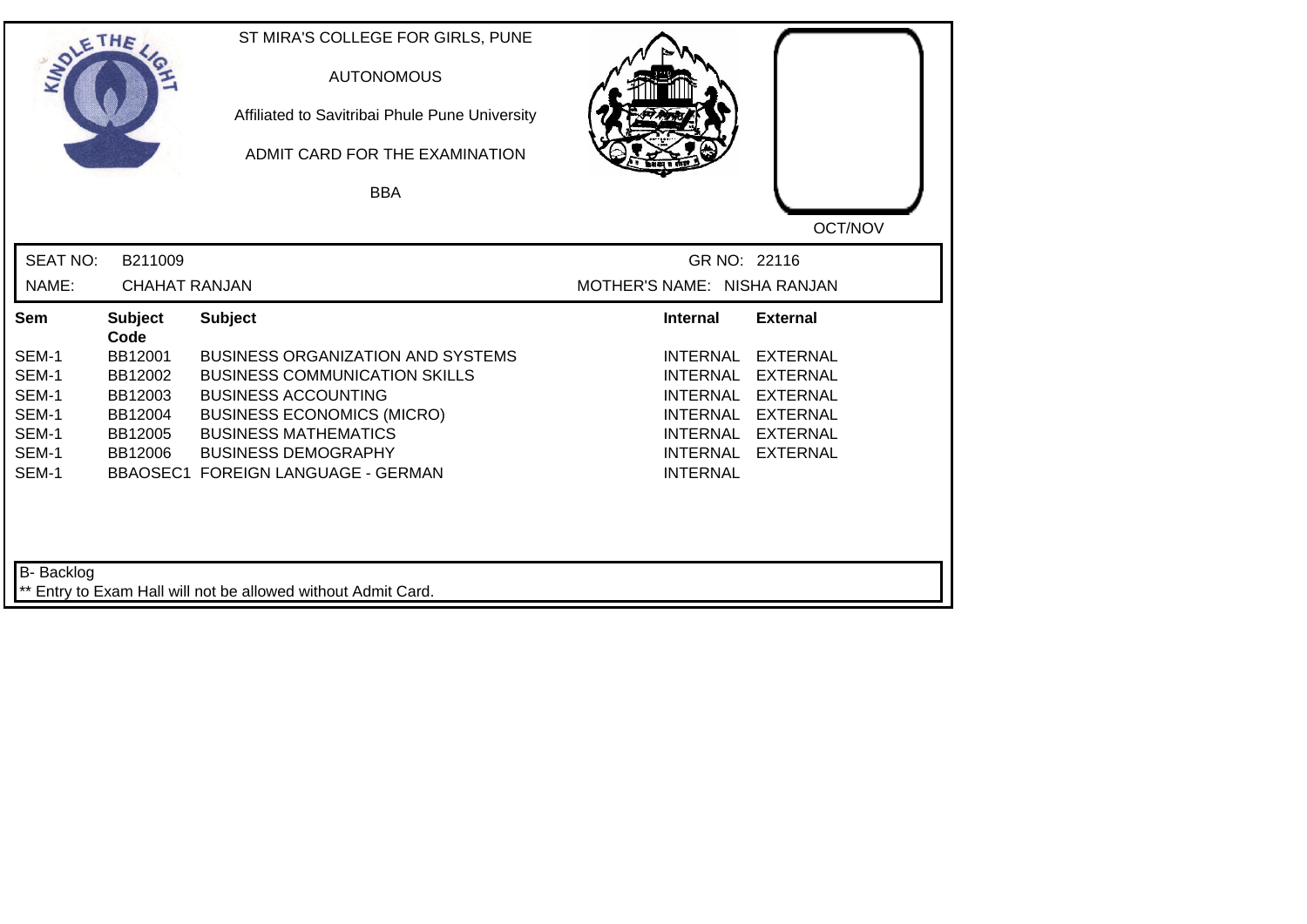| SOLE THE                                                    |                                                                        | ST MIRA'S COLLEGE FOR GIRLS, PUNE<br><b>AUTONOMOUS</b><br>Affiliated to Savitribai Phule Pune University<br>ADMIT CARD FOR THE EXAMINATION<br><b>BBA</b>                                                                                               |                                                                                                                                                                                                                                                     |  |
|-------------------------------------------------------------|------------------------------------------------------------------------|--------------------------------------------------------------------------------------------------------------------------------------------------------------------------------------------------------------------------------------------------------|-----------------------------------------------------------------------------------------------------------------------------------------------------------------------------------------------------------------------------------------------------|--|
| <b>SEAT NO:</b><br>NAME:                                    | B211066                                                                | SHINDE NEHA PRAVEEN                                                                                                                                                                                                                                    | OCT/NOV<br>GR NO: 22117<br>MOTHER'S NAME: JAI                                                                                                                                                                                                       |  |
| Sem                                                         | <b>Subject</b>                                                         | <b>Subject</b>                                                                                                                                                                                                                                         | <b>External</b><br><b>Internal</b>                                                                                                                                                                                                                  |  |
| SEM-1<br>SEM-1<br>SEM-1<br>SEM-1<br>SEM-1<br>SEM-1<br>SEM-1 | Code<br>BB12001<br>BB12002<br>BB12003<br>BB12004<br>BB12005<br>BB12006 | <b>BUSINESS ORGANIZATION AND SYSTEMS</b><br><b>BUSINESS COMMUNICATION SKILLS</b><br><b>BUSINESS ACCOUNTING</b><br><b>BUSINESS ECONOMICS (MICRO)</b><br><b>BUSINESS MATHEMATICS</b><br><b>BUSINESS DEMOGRAPHY</b><br>BBAOSEC1 FOREIGN LANGUAGE - GERMAN | <b>INTERNAL</b><br><b>EXTERNAL</b><br><b>INTERNAL</b><br><b>EXTERNAL</b><br><b>INTERNAL</b><br><b>EXTERNAL</b><br><b>INTERNAL</b><br><b>EXTERNAL</b><br><b>INTERNAL</b><br><b>EXTERNAL</b><br><b>INTERNAL</b><br><b>EXTERNAL</b><br><b>INTERNAL</b> |  |
| B- Backlog                                                  |                                                                        | ** Entry to Exam Hall will not be allowed without Admit Card.                                                                                                                                                                                          |                                                                                                                                                                                                                                                     |  |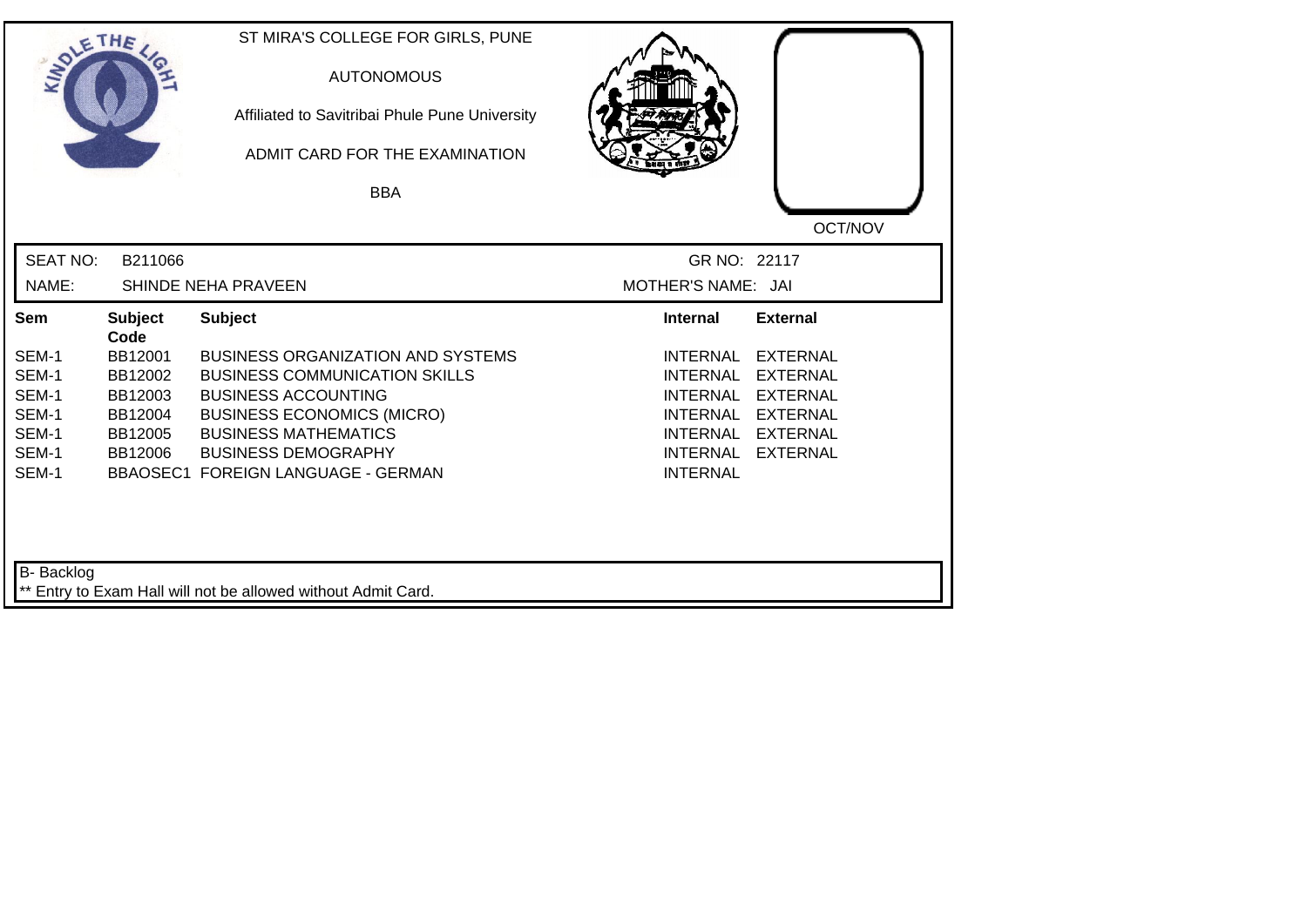| SOLETHE ,       |                        | ST MIRA'S COLLEGE FOR GIRLS, PUNE<br><b>AUTONOMOUS</b><br>Affiliated to Savitribai Phule Pune University<br>ADMIT CARD FOR THE EXAMINATION<br><b>BBA</b> |                      |                 |
|-----------------|------------------------|----------------------------------------------------------------------------------------------------------------------------------------------------------|----------------------|-----------------|
|                 |                        |                                                                                                                                                          |                      | OCT/NOV         |
| <b>SEAT NO:</b> | B211016                |                                                                                                                                                          | GR NO: 22118         |                 |
| NAME:           |                        | <b>BHONG DURVA GANESH</b>                                                                                                                                | MOTHER'S NAME: SWATI |                 |
| Sem             | <b>Subject</b><br>Code | <b>Subject</b>                                                                                                                                           | <b>Internal</b>      | <b>External</b> |
| SEM-1           | BB12001                | <b>BUSINESS ORGANIZATION AND SYSTEMS</b>                                                                                                                 | <b>INTERNAL</b>      | <b>EXTERNAL</b> |
| SEM-1           | BB12002                | <b>BUSINESS COMMUNICATION SKILLS</b>                                                                                                                     | <b>INTERNAL</b>      | <b>EXTERNAL</b> |
| SEM-1           | BB12003                | <b>BUSINESS ACCOUNTING</b>                                                                                                                               | <b>INTERNAL</b>      | <b>EXTERNAL</b> |
| SEM-1           | BB12004                | <b>BUSINESS ECONOMICS (MICRO)</b>                                                                                                                        | <b>INTERNAL</b>      | <b>EXTERNAL</b> |
| SEM-1           | BB12005                | <b>BUSINESS MATHEMATICS</b>                                                                                                                              | <b>INTERNAL</b>      | <b>EXTERNAL</b> |
| SEM-1           | BB12006                | <b>BUSINESS DEMOGRAPHY</b>                                                                                                                               | <b>INTERNAL</b>      | <b>EXTERNAL</b> |
| SEM-1           |                        | <b>BBAOSEC1 FOREIGN LANGUAGE - GERMAN</b>                                                                                                                | <b>INTERNAL</b>      |                 |
| B- Backlog      |                        | ** Entry to Exam Hall will not be allowed without Admit Card.                                                                                            |                      |                 |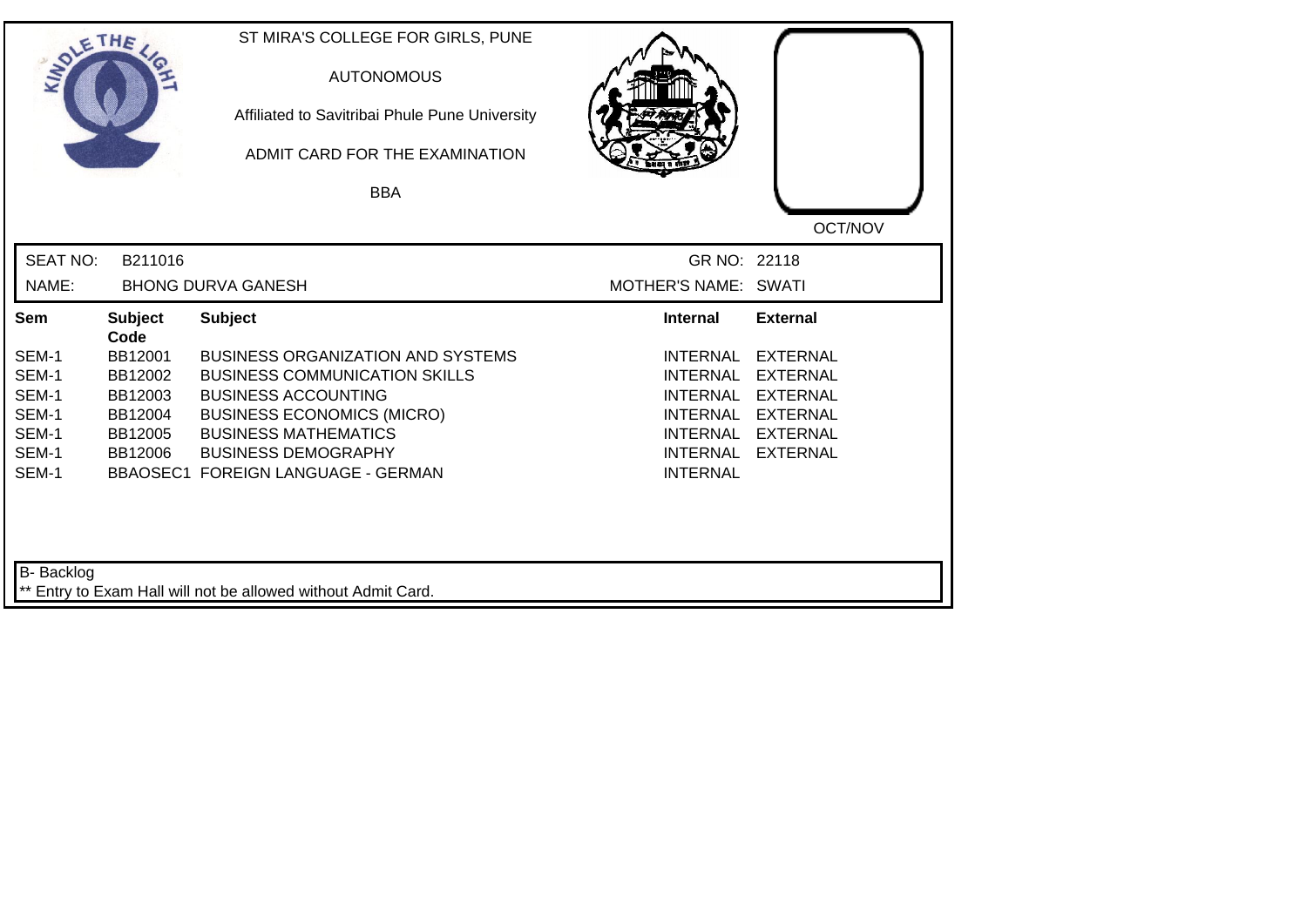| SOLETHE           |                        | ST MIRA'S COLLEGE FOR GIRLS, PUNE<br><b>AUTONOMOUS</b><br>Affiliated to Savitribai Phule Pune University<br>ADMIT CARD FOR THE EXAMINATION |                                    |                 |
|-------------------|------------------------|--------------------------------------------------------------------------------------------------------------------------------------------|------------------------------------|-----------------|
|                   |                        | <b>BBA</b>                                                                                                                                 |                                    |                 |
|                   |                        |                                                                                                                                            |                                    | OCT/NOV         |
| <b>SEAT NO:</b>   | B211072                |                                                                                                                                            | GR NO: 22119                       |                 |
| NAME:             | <b>SUNITA KUMARI</b>   |                                                                                                                                            | MOTHER'S NAME: BIDYA DEVI          |                 |
| Sem               | <b>Subject</b><br>Code | <b>Subject</b>                                                                                                                             | <b>Internal</b>                    | <b>External</b> |
| SEM-1             | BB12001                | <b>BUSINESS ORGANIZATION AND SYSTEMS</b>                                                                                                   | <b>INTERNAL</b>                    | <b>EXTERNAL</b> |
| SEM-1             | BB12002                | <b>BUSINESS COMMUNICATION SKILLS</b>                                                                                                       | <b>INTERNAL</b>                    | <b>EXTERNAL</b> |
| SEM-1             | BB12003                | <b>BUSINESS ACCOUNTING</b>                                                                                                                 | <b>INTERNAL</b>                    | <b>EXTERNAL</b> |
| SEM-1             | BB12004                | <b>BUSINESS ECONOMICS (MICRO)</b>                                                                                                          | <b>INTERNAL</b>                    | <b>EXTERNAL</b> |
| SEM-1             | BB12005                | <b>BUSINESS MATHEMATICS</b>                                                                                                                | <b>INTERNAL</b>                    | <b>EXTERNAL</b> |
| SEM-1<br>SEM-1    | BB12006                | <b>BUSINESS DEMOGRAPHY</b><br><b>BBAOSEC1 FOREIGN LANGUAGE - GERMAN</b>                                                                    | <b>INTERNAL</b><br><b>INTERNAL</b> | <b>EXTERNAL</b> |
|                   |                        |                                                                                                                                            |                                    |                 |
| <b>B-</b> Backlog |                        |                                                                                                                                            |                                    |                 |
|                   |                        | ** Entry to Exam Hall will not be allowed without Admit Card.                                                                              |                                    |                 |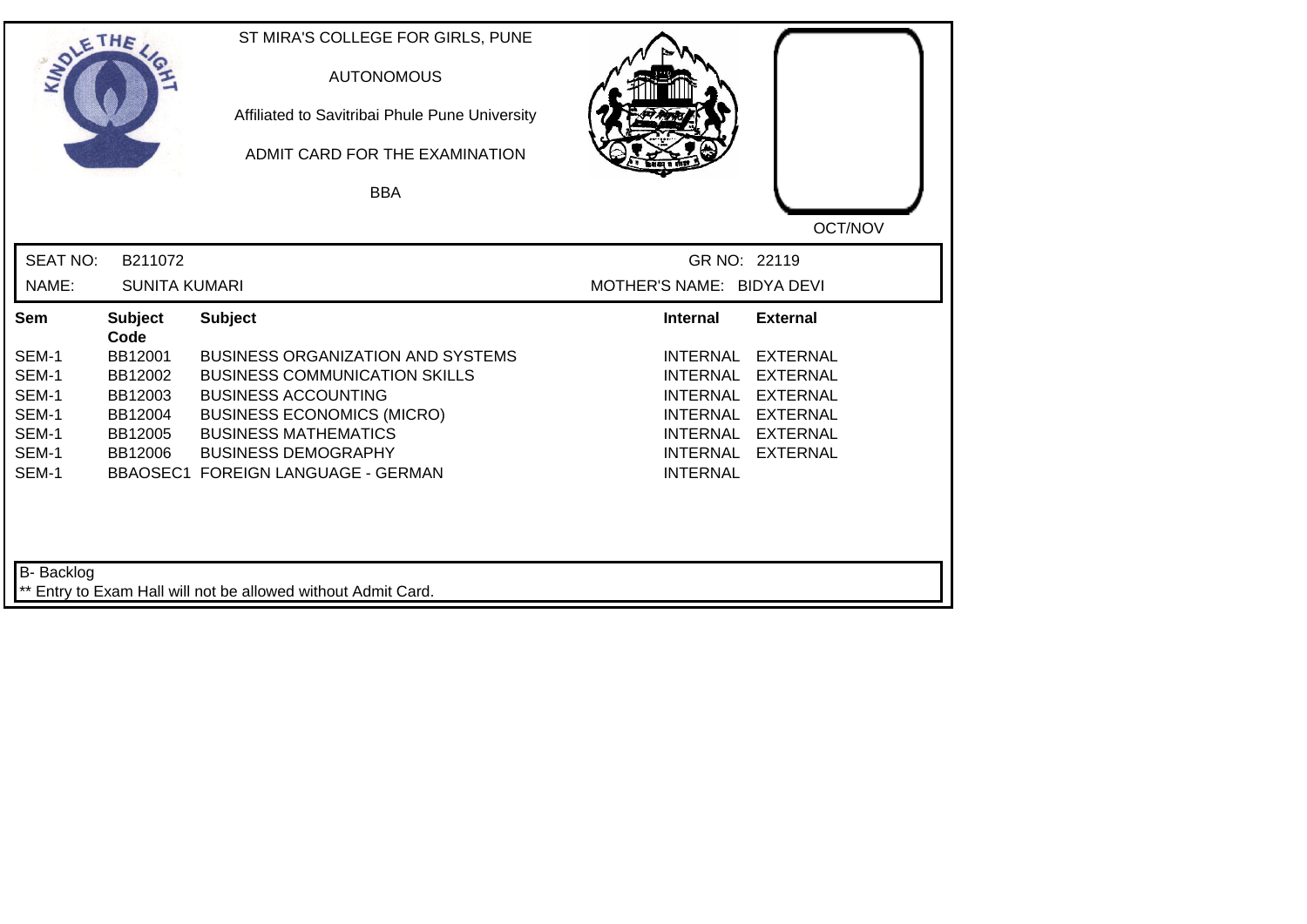| SOLETHE .         |                        | ST MIRA'S COLLEGE FOR GIRLS, PUNE<br><b>AUTONOMOUS</b><br>Affiliated to Savitribai Phule Pune University<br>ADMIT CARD FOR THE EXAMINATION |                                    |                                    |
|-------------------|------------------------|--------------------------------------------------------------------------------------------------------------------------------------------|------------------------------------|------------------------------------|
|                   |                        | <b>BBA</b>                                                                                                                                 |                                    |                                    |
|                   |                        |                                                                                                                                            |                                    | OCT/NOV                            |
| <b>SEAT NO:</b>   | B211047                |                                                                                                                                            | GR NO: 22120                       |                                    |
| NAME:             |                        | NANDEDKAR VAIBHAVI RAJENDRA                                                                                                                | MOTHER'S NAME: JYOTI               |                                    |
| Sem               | <b>Subject</b><br>Code | <b>Subject</b>                                                                                                                             | <b>Internal</b>                    | <b>External</b>                    |
| SEM-1             | BB12001                | <b>BUSINESS ORGANIZATION AND SYSTEMS</b>                                                                                                   | <b>INTERNAL</b>                    | <b>EXTERNAL</b>                    |
| SEM-1             | BB12002                | <b>BUSINESS COMMUNICATION SKILLS</b>                                                                                                       | <b>INTERNAL</b>                    | <b>EXTERNAL</b>                    |
| SEM-1             | BB12003                | <b>BUSINESS ACCOUNTING</b>                                                                                                                 | <b>INTERNAL</b>                    | <b>EXTERNAL</b>                    |
| SEM-1             | BB12004                | <b>BUSINESS ECONOMICS (MICRO)</b>                                                                                                          | <b>INTERNAL</b>                    | <b>EXTERNAL</b>                    |
| SEM-1<br>SEM-1    | BB12005<br>BB12006     | <b>BUSINESS MATHEMATICS</b><br><b>BUSINESS DEMOGRAPHY</b>                                                                                  | <b>INTERNAL</b><br><b>INTERNAL</b> | <b>EXTERNAL</b><br><b>EXTERNAL</b> |
| SEM-1             |                        | <b>BBAOSEC1 FOREIGN LANGUAGE - GERMAN</b>                                                                                                  | <b>INTERNAL</b>                    |                                    |
| <b>B-</b> Backlog |                        | ** Entry to Exam Hall will not be allowed without Admit Card.                                                                              |                                    |                                    |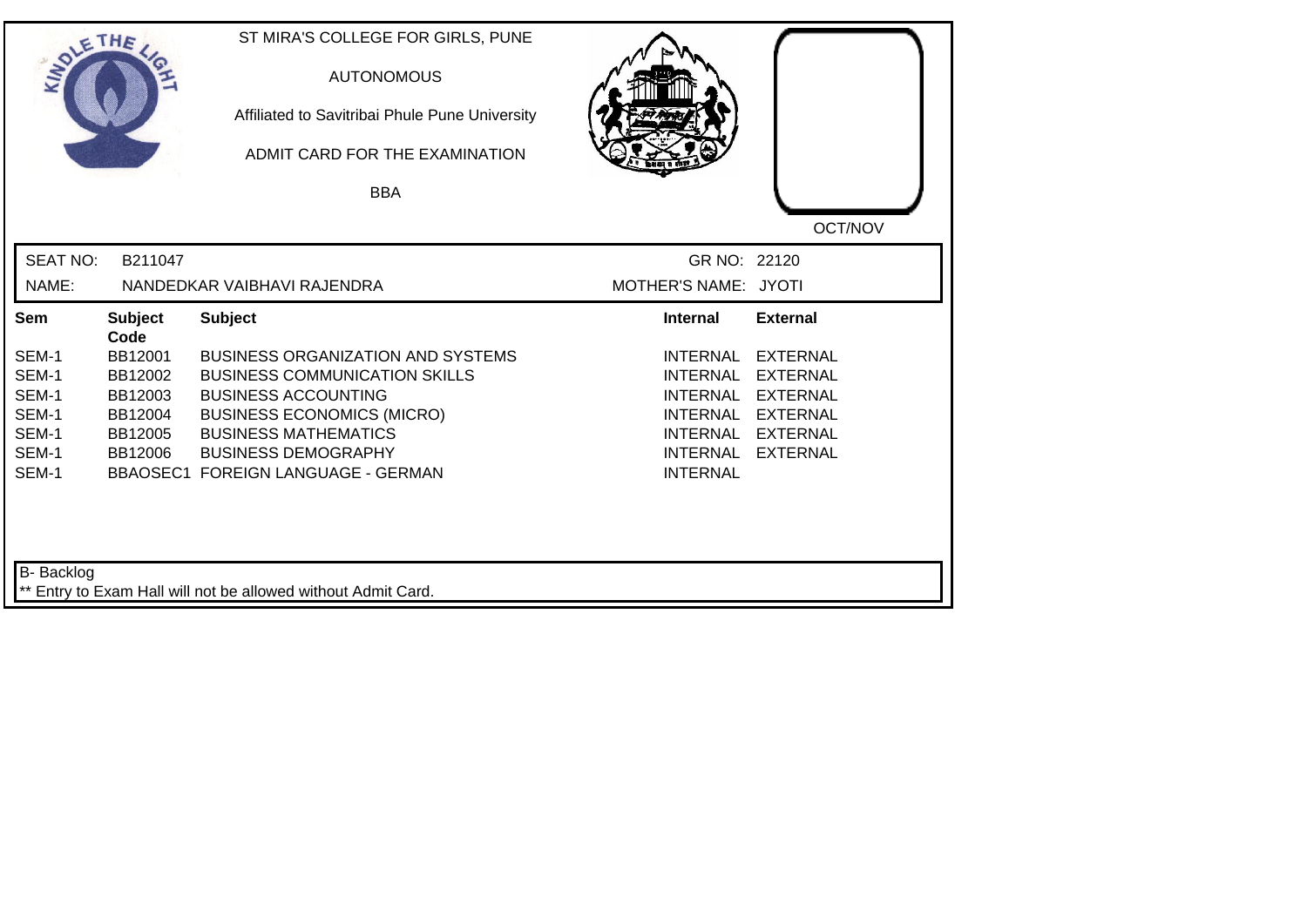| SOLETHE .                                                   |                                                                        | ST MIRA'S COLLEGE FOR GIRLS, PUNE<br><b>AUTONOMOUS</b><br>Affiliated to Savitribai Phule Pune University<br>ADMIT CARD FOR THE EXAMINATION<br><b>BBA</b>                                                                                               |                                                                                                         |                                                                                                                  |
|-------------------------------------------------------------|------------------------------------------------------------------------|--------------------------------------------------------------------------------------------------------------------------------------------------------------------------------------------------------------------------------------------------------|---------------------------------------------------------------------------------------------------------|------------------------------------------------------------------------------------------------------------------|
| <b>SEAT NO:</b><br>NAME:                                    | B211067                                                                | SIDDHI SANDEEP KHESE                                                                                                                                                                                                                                   | GR NO: 22121<br>MOTHER'S NAME: VARSHA S KHESE                                                           | OCT/NOV                                                                                                          |
| Sem                                                         | <b>Subject</b>                                                         | <b>Subject</b>                                                                                                                                                                                                                                         | <b>Internal</b>                                                                                         | <b>External</b>                                                                                                  |
| SEM-1<br>SEM-1<br>SEM-1<br>SEM-1<br>SEM-1<br>SEM-1<br>SEM-1 | Code<br>BB12001<br>BB12002<br>BB12003<br>BB12004<br>BB12005<br>BB12006 | <b>BUSINESS ORGANIZATION AND SYSTEMS</b><br><b>BUSINESS COMMUNICATION SKILLS</b><br><b>BUSINESS ACCOUNTING</b><br><b>BUSINESS ECONOMICS (MICRO)</b><br><b>BUSINESS MATHEMATICS</b><br><b>BUSINESS DEMOGRAPHY</b><br>BBAOSEC1 FOREIGN LANGUAGE - GERMAN | <b>INTERNAL</b><br><b>INTERNAL</b><br><b>INTERNAL</b><br>INTERNAL<br><b>INTERNAL</b><br><b>INTERNAL</b> | <b>EXTERNAL</b><br><b>EXTERNAL</b><br><b>EXTERNAL</b><br>INTERNAL EXTERNAL<br><b>EXTERNAL</b><br><b>EXTERNAL</b> |
| <b>B-</b> Backlog                                           |                                                                        | ** Entry to Exam Hall will not be allowed without Admit Card.                                                                                                                                                                                          |                                                                                                         |                                                                                                                  |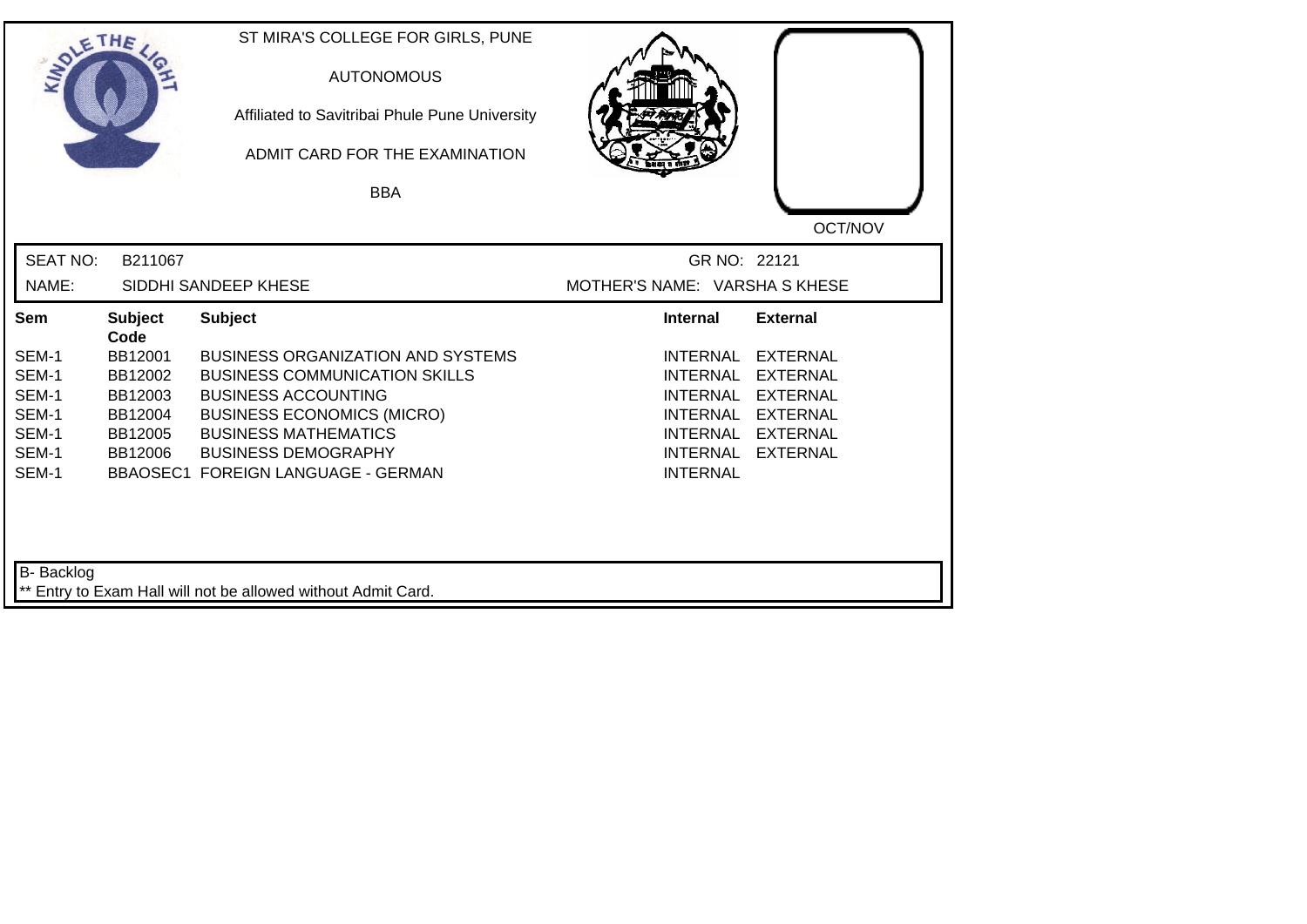| SOLETHE .         |                        | ST MIRA'S COLLEGE FOR GIRLS, PUNE<br><b>AUTONOMOUS</b><br>Affiliated to Savitribai Phule Pune University<br>ADMIT CARD FOR THE EXAMINATION<br><b>BBA</b> |                     |                 |
|-------------------|------------------------|----------------------------------------------------------------------------------------------------------------------------------------------------------|---------------------|-----------------|
|                   |                        |                                                                                                                                                          |                     |                 |
|                   |                        |                                                                                                                                                          |                     | OCT/NOV         |
| <b>SEAT NO:</b>   | B211068                |                                                                                                                                                          | GR NO: 22122        |                 |
| NAME:             |                        | SIRWANI HARSHA GURUMUKH                                                                                                                                  | MOTHER'S NAME: ARTI |                 |
| Sem               | <b>Subject</b><br>Code | <b>Subject</b>                                                                                                                                           | <b>Internal</b>     | <b>External</b> |
| SEM-1             | BB12001                | <b>BUSINESS ORGANIZATION AND SYSTEMS</b>                                                                                                                 | <b>INTERNAL</b>     | <b>EXTERNAL</b> |
| SEM-1             | BB12002                | <b>BUSINESS COMMUNICATION SKILLS</b>                                                                                                                     | <b>INTERNAL</b>     | <b>EXTERNAL</b> |
| SEM-1             | BB12003                | <b>BUSINESS ACCOUNTING</b>                                                                                                                               | <b>INTERNAL</b>     | <b>EXTERNAL</b> |
| SEM-1             | BB12004                | <b>BUSINESS ECONOMICS (MICRO)</b>                                                                                                                        | <b>INTERNAL</b>     | <b>EXTERNAL</b> |
| SEM-1             | BB12005                | <b>BUSINESS MATHEMATICS</b>                                                                                                                              | <b>INTERNAL</b>     | <b>EXTERNAL</b> |
| SEM-1             | BB12006                | <b>BUSINESS DEMOGRAPHY</b>                                                                                                                               | <b>INTERNAL</b>     | <b>EXTERNAL</b> |
| SEM-1             |                        | <b>BBAOSEC1 FOREIGN LANGUAGE - GERMAN</b>                                                                                                                | <b>INTERNAL</b>     |                 |
| <b>B-</b> Backlog |                        | ** Entry to Exam Hall will not be allowed without Admit Card.                                                                                            |                     |                 |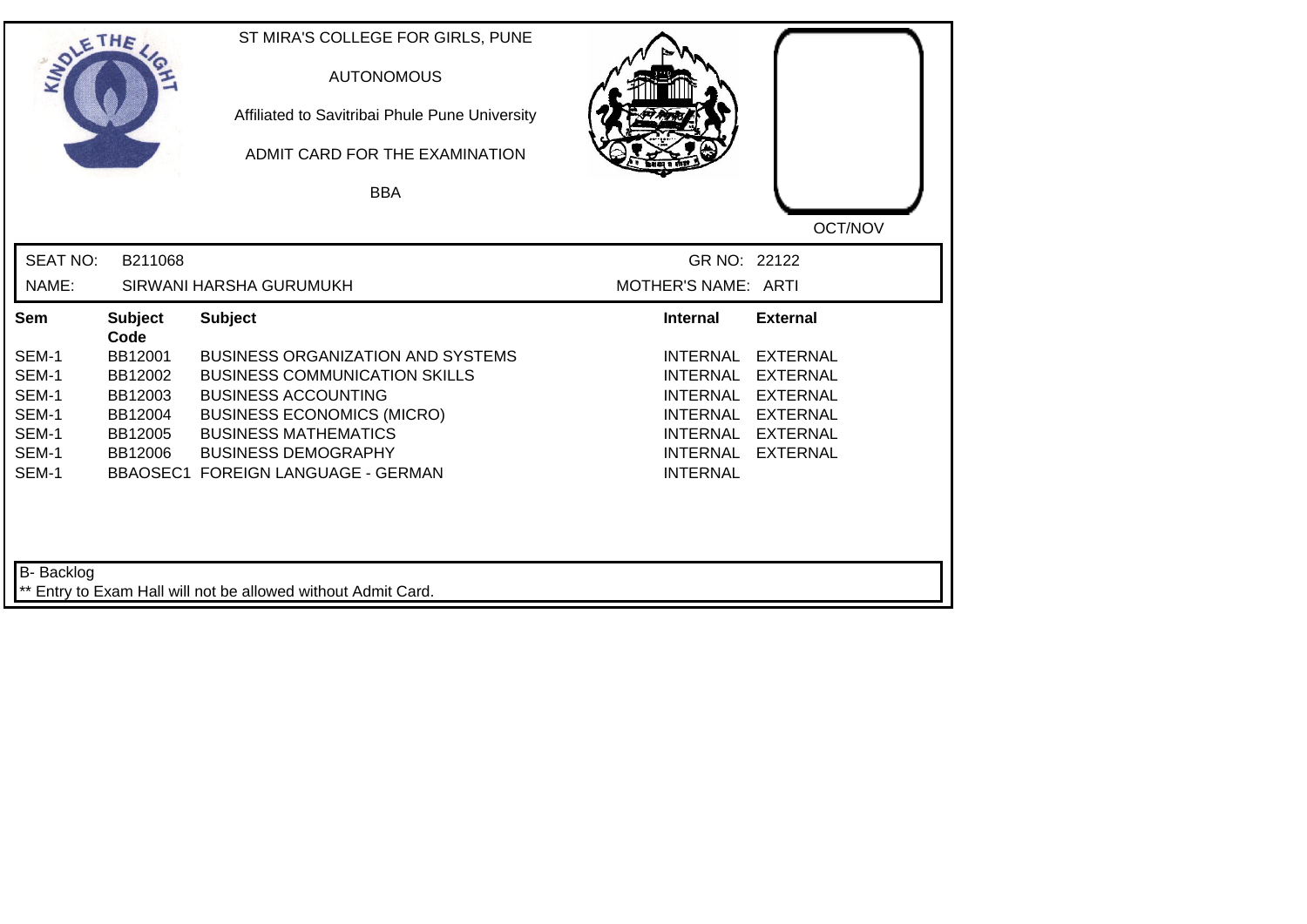| SOLETHE ,         |                        | ST MIRA'S COLLEGE FOR GIRLS, PUNE<br><b>AUTONOMOUS</b><br>Affiliated to Savitribai Phule Pune University<br>ADMIT CARD FOR THE EXAMINATION |                                    |                 |
|-------------------|------------------------|--------------------------------------------------------------------------------------------------------------------------------------------|------------------------------------|-----------------|
|                   |                        | <b>BBA</b>                                                                                                                                 |                                    |                 |
|                   |                        |                                                                                                                                            |                                    | OCT/NOV         |
| <b>SEAT NO:</b>   | B211078                |                                                                                                                                            | GR NO: 22123                       |                 |
| NAME:             |                        | <b>VASULKAR KRUTIKA SANDEEP</b>                                                                                                            | MOTHER'S NAME: SARIKA              |                 |
| Sem               | <b>Subject</b><br>Code | <b>Subject</b>                                                                                                                             | <b>Internal</b>                    | <b>External</b> |
| SEM-1             | BB12001                | <b>BUSINESS ORGANIZATION AND SYSTEMS</b>                                                                                                   | <b>INTERNAL</b>                    | <b>EXTERNAL</b> |
| SEM-1             | BB12002                | <b>BUSINESS COMMUNICATION SKILLS</b>                                                                                                       | <b>INTERNAL</b>                    | <b>EXTERNAL</b> |
| SEM-1             | BB12003                | <b>BUSINESS ACCOUNTING</b>                                                                                                                 | <b>INTERNAL</b>                    | <b>EXTERNAL</b> |
| SEM-1             | BB12004                | <b>BUSINESS ECONOMICS (MICRO)</b>                                                                                                          | <b>INTERNAL</b>                    | <b>EXTERNAL</b> |
| SEM-1             | BB12005                | <b>BUSINESS MATHEMATICS</b>                                                                                                                | INTERNAL                           | <b>EXTERNAL</b> |
| SEM-1<br>SEM-1    | BB12006                | <b>BUSINESS DEMOGRAPHY</b><br><b>BBAOSEC1 FOREIGN LANGUAGE - GERMAN</b>                                                                    | <b>INTERNAL</b><br><b>INTERNAL</b> | <b>EXTERNAL</b> |
| <b>B-</b> Backlog |                        | ** Entry to Exam Hall will not be allowed without Admit Card.                                                                              |                                    |                 |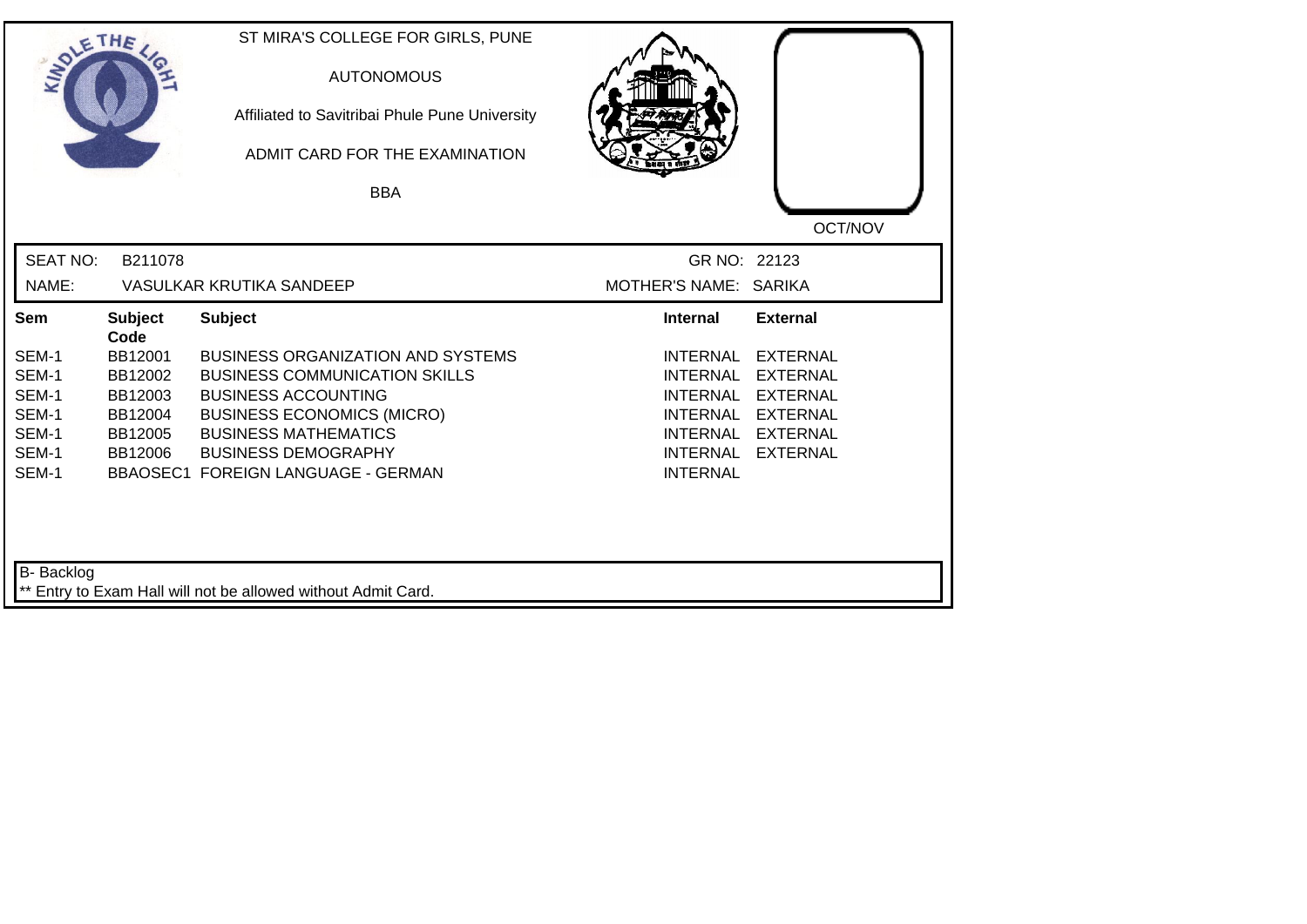| SOLETHE .       |                        | ST MIRA'S COLLEGE FOR GIRLS, PUNE<br><b>AUTONOMOUS</b><br>Affiliated to Savitribai Phule Pune University<br>ADMIT CARD FOR THE EXAMINATION |                                    |                                    |
|-----------------|------------------------|--------------------------------------------------------------------------------------------------------------------------------------------|------------------------------------|------------------------------------|
|                 |                        | <b>BBA</b>                                                                                                                                 |                                    |                                    |
|                 |                        |                                                                                                                                            |                                    | OCT/NOV                            |
| <b>SEAT NO:</b> | B211063                |                                                                                                                                            | GR NO: 22124                       |                                    |
| NAME:           |                        | SHELKE MRUNAL DATTATRAYA                                                                                                                   | MOTHER'S NAME: SEEMA               |                                    |
| <b>Sem</b>      | <b>Subject</b><br>Code | <b>Subject</b>                                                                                                                             | <b>Internal</b>                    | <b>External</b>                    |
| SEM-1           | BB12001                | <b>BUSINESS ORGANIZATION AND SYSTEMS</b>                                                                                                   | <b>INTERNAL</b>                    | <b>EXTERNAL</b>                    |
| SEM-1           | BB12002                | <b>BUSINESS COMMUNICATION SKILLS</b>                                                                                                       | <b>INTERNAL</b>                    | <b>EXTERNAL</b>                    |
| SEM-1           | BB12003                | <b>BUSINESS ACCOUNTING</b>                                                                                                                 | <b>INTERNAL</b>                    | <b>EXTERNAL</b>                    |
| SEM-1           | BB12004                | <b>BUSINESS ECONOMICS (MICRO)</b>                                                                                                          | INTERNAL                           | <b>EXTERNAL</b>                    |
| SEM-1<br>SEM-1  | BB12005<br>BB12006     | <b>BUSINESS MATHEMATICS</b><br><b>BUSINESS DEMOGRAPHY</b>                                                                                  | <b>INTERNAL</b><br><b>INTERNAL</b> | <b>EXTERNAL</b><br><b>EXTERNAL</b> |
| SEM-1           |                        | BBAOSEC1 FOREIGN LANGUAGE - GERMAN                                                                                                         | <b>INTERNAL</b>                    |                                    |
| B- Backlog      |                        | ** Entry to Exam Hall will not be allowed without Admit Card.                                                                              |                                    |                                    |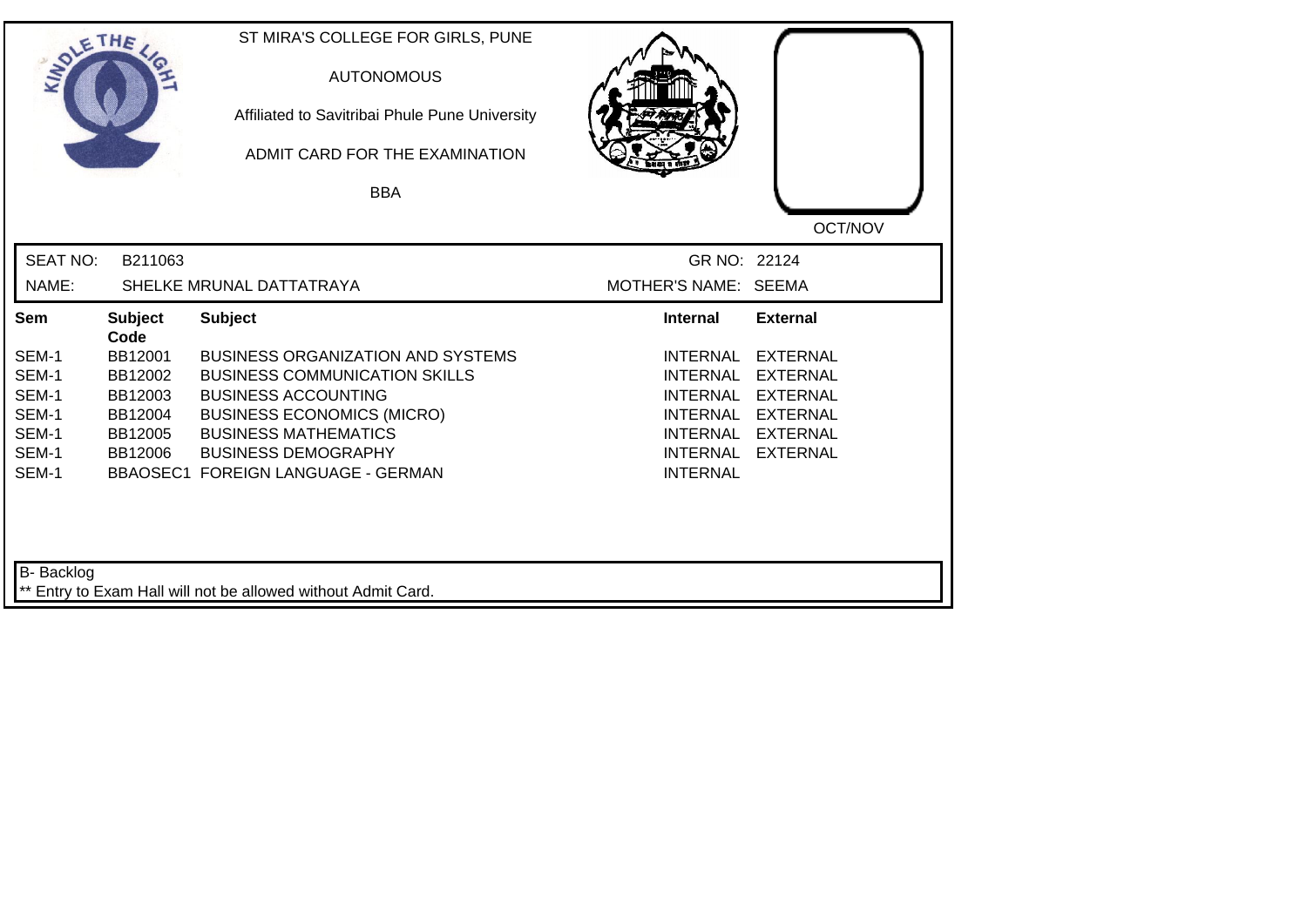| SOLETHE .         |                        | ST MIRA'S COLLEGE FOR GIRLS, PUNE<br><b>AUTONOMOUS</b><br>Affiliated to Savitribai Phule Pune University<br>ADMIT CARD FOR THE EXAMINATION<br><b>BBA</b> |                             |                 |
|-------------------|------------------------|----------------------------------------------------------------------------------------------------------------------------------------------------------|-----------------------------|-----------------|
|                   |                        |                                                                                                                                                          |                             | OCT/NOV         |
| <b>SEAT NO:</b>   | B211048                |                                                                                                                                                          | GR NO: 22125                |                 |
| NAME:             |                        | PAWAR NIKITA KAKA                                                                                                                                        | MOTHER'S NAME: SARIKA PAWAR |                 |
| Sem               | <b>Subject</b><br>Code | <b>Subject</b>                                                                                                                                           | <b>Internal</b>             | <b>External</b> |
| SEM-1             | BB12001                | <b>BUSINESS ORGANIZATION AND SYSTEMS</b>                                                                                                                 | <b>INTERNAL</b>             | <b>EXTERNAL</b> |
| SEM-1             | BB12002                | <b>BUSINESS COMMUNICATION SKILLS</b>                                                                                                                     | <b>INTERNAL</b>             | <b>EXTERNAL</b> |
| SEM-1             | BB12003                | <b>BUSINESS ACCOUNTING</b>                                                                                                                               | <b>INTERNAL</b>             | <b>EXTERNAL</b> |
| SEM-1             | BB12004                | <b>BUSINESS ECONOMICS (MICRO)</b>                                                                                                                        | <b>INTERNAL</b>             | <b>EXTERNAL</b> |
| SEM-1             | BB12005                | <b>BUSINESS MATHEMATICS</b>                                                                                                                              | <b>INTERNAL</b>             | <b>EXTERNAL</b> |
| SEM-1<br>SEM-1    | BB12006                | <b>BUSINESS DEMOGRAPHY</b>                                                                                                                               | <b>INTERNAL</b>             | <b>EXTERNAL</b> |
|                   |                        | <b>BBAOSEC1 FOREIGN LANGUAGE - GERMAN</b>                                                                                                                | <b>INTERNAL</b>             |                 |
| <b>B-</b> Backlog |                        | ** Entry to Exam Hall will not be allowed without Admit Card.                                                                                            |                             |                 |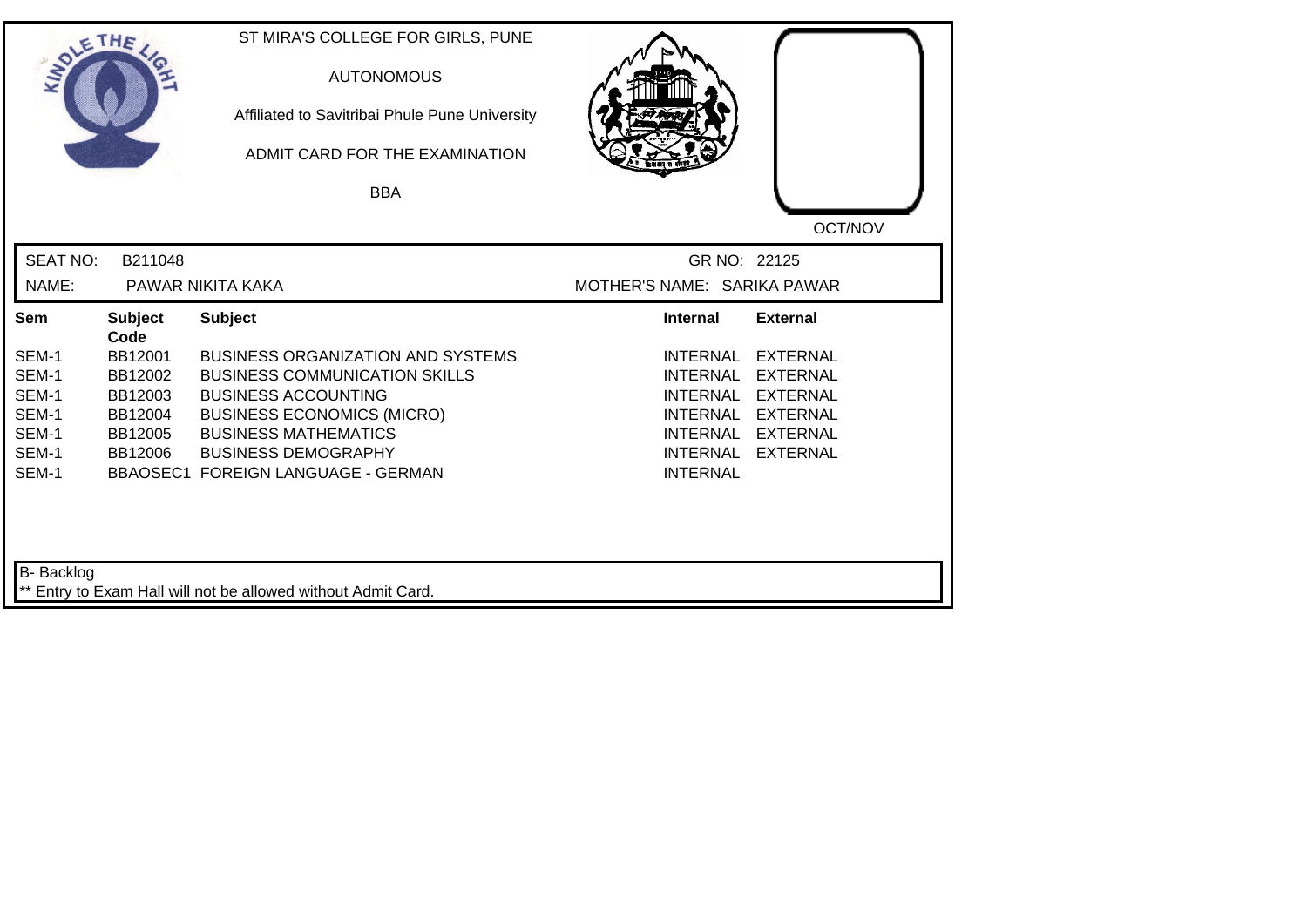| SOLETHE ,         |                        | ST MIRA'S COLLEGE FOR GIRLS, PUNE<br><b>AUTONOMOUS</b><br>Affiliated to Savitribai Phule Pune University<br>ADMIT CARD FOR THE EXAMINATION |                                                       |
|-------------------|------------------------|--------------------------------------------------------------------------------------------------------------------------------------------|-------------------------------------------------------|
|                   |                        | <b>BBA</b>                                                                                                                                 |                                                       |
|                   |                        |                                                                                                                                            | OCT/NOV                                               |
| <b>SEAT NO:</b>   | B211004                |                                                                                                                                            | GR NO: 22126                                          |
| NAME:             |                        | <b>AGRAWAL SRUSHTI GOVIND</b>                                                                                                              | MOTHER'S NAME: RACHANA                                |
| Sem               | <b>Subject</b><br>Code | <b>Subject</b>                                                                                                                             | <b>External</b><br><b>Internal</b>                    |
| SEM-1             | BB12001                | <b>BUSINESS ORGANIZATION AND SYSTEMS</b>                                                                                                   | <b>INTERNAL</b><br><b>EXTERNAL</b>                    |
| SEM-1             | BB12002                | <b>BUSINESS COMMUNICATION SKILLS</b>                                                                                                       | <b>INTERNAL</b><br><b>EXTERNAL</b>                    |
| SEM-1             | BB12003                | <b>BUSINESS ACCOUNTING</b>                                                                                                                 | <b>INTERNAL</b><br><b>EXTERNAL</b>                    |
| SEM-1             | BB12004                | <b>BUSINESS ECONOMICS (MICRO)</b>                                                                                                          | <b>INTERNAL</b><br><b>EXTERNAL</b>                    |
| SEM-1<br>SEM-1    | BB12005                | <b>BUSINESS MATHEMATICS</b>                                                                                                                | <b>EXTERNAL</b><br>INTERNAL                           |
| SEM-1             | BB12006                | <b>BUSINESS DEMOGRAPHY</b><br><b>BBAOSEC1 FOREIGN LANGUAGE - GERMAN</b>                                                                    | <b>INTERNAL</b><br><b>EXTERNAL</b><br><b>INTERNAL</b> |
| <b>B-</b> Backlog |                        | ** Entry to Exam Hall will not be allowed without Admit Card.                                                                              |                                                       |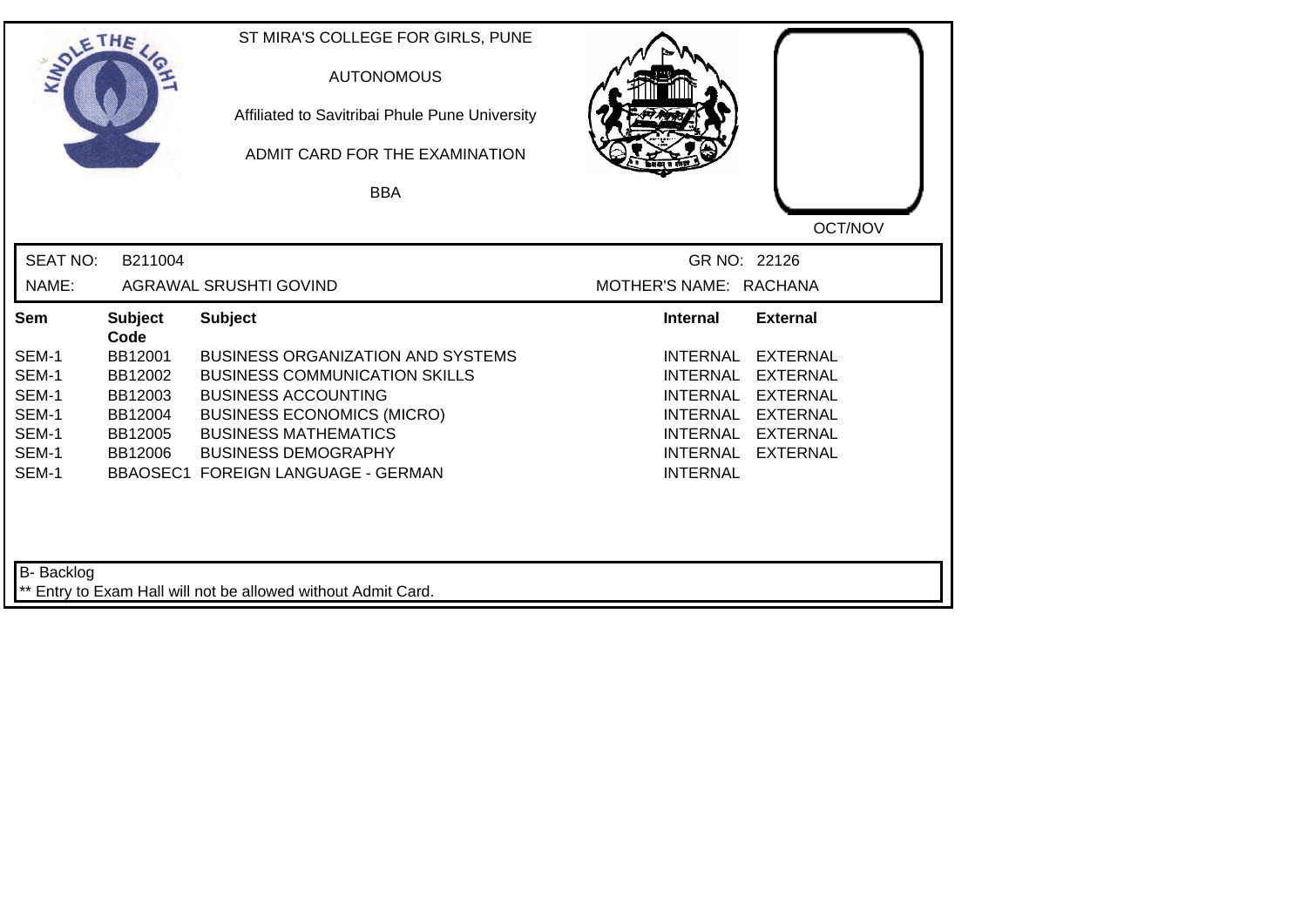| SOLETHE ,         |                        | ST MIRA'S COLLEGE FOR GIRLS, PUNE<br><b>AUTONOMOUS</b><br>Affiliated to Savitribai Phule Pune University<br>ADMIT CARD FOR THE EXAMINATION<br><b>BBA</b> |                                  |                 |
|-------------------|------------------------|----------------------------------------------------------------------------------------------------------------------------------------------------------|----------------------------------|-----------------|
|                   |                        |                                                                                                                                                          |                                  | OCT/NOV         |
| <b>SEAT NO:</b>   | B211010                |                                                                                                                                                          | GR NO: 22127                     |                 |
| NAME:             |                        | <b>CHARU MANISH RAMNANY</b>                                                                                                                              | MOTHER'S NAME: ANUPAMA M RAMNANY |                 |
| Sem               | <b>Subject</b><br>Code | <b>Subject</b>                                                                                                                                           | <b>Internal</b>                  | <b>External</b> |
| SEM-1             | BB12001                | <b>BUSINESS ORGANIZATION AND SYSTEMS</b>                                                                                                                 | <b>INTERNAL</b>                  | <b>EXTERNAL</b> |
| SEM-1             | BB12002                | <b>BUSINESS COMMUNICATION SKILLS</b>                                                                                                                     | <b>INTERNAL</b>                  | <b>EXTERNAL</b> |
| SEM-1             | BB12003                | <b>BUSINESS ACCOUNTING</b>                                                                                                                               | <b>INTERNAL</b>                  | <b>EXTERNAL</b> |
| SEM-1             | BB12004                | <b>BUSINESS ECONOMICS (MICRO)</b>                                                                                                                        | INTERNAL                         | <b>EXTERNAL</b> |
| SEM-1             | BB12005                | <b>BUSINESS MATHEMATICS</b>                                                                                                                              | INTERNAL                         | <b>EXTERNAL</b> |
| SEM-1             | BB12006                | <b>BUSINESS DEMOGRAPHY</b>                                                                                                                               | <b>INTERNAL</b>                  | <b>EXTERNAL</b> |
| SEM-1             |                        | BBAOSEC1 FOREIGN LANGUAGE - GERMAN                                                                                                                       | <b>INTERNAL</b>                  |                 |
|                   |                        |                                                                                                                                                          |                                  |                 |
| <b>B-</b> Backlog |                        | ** Entry to Exam Hall will not be allowed without Admit Card.                                                                                            |                                  |                 |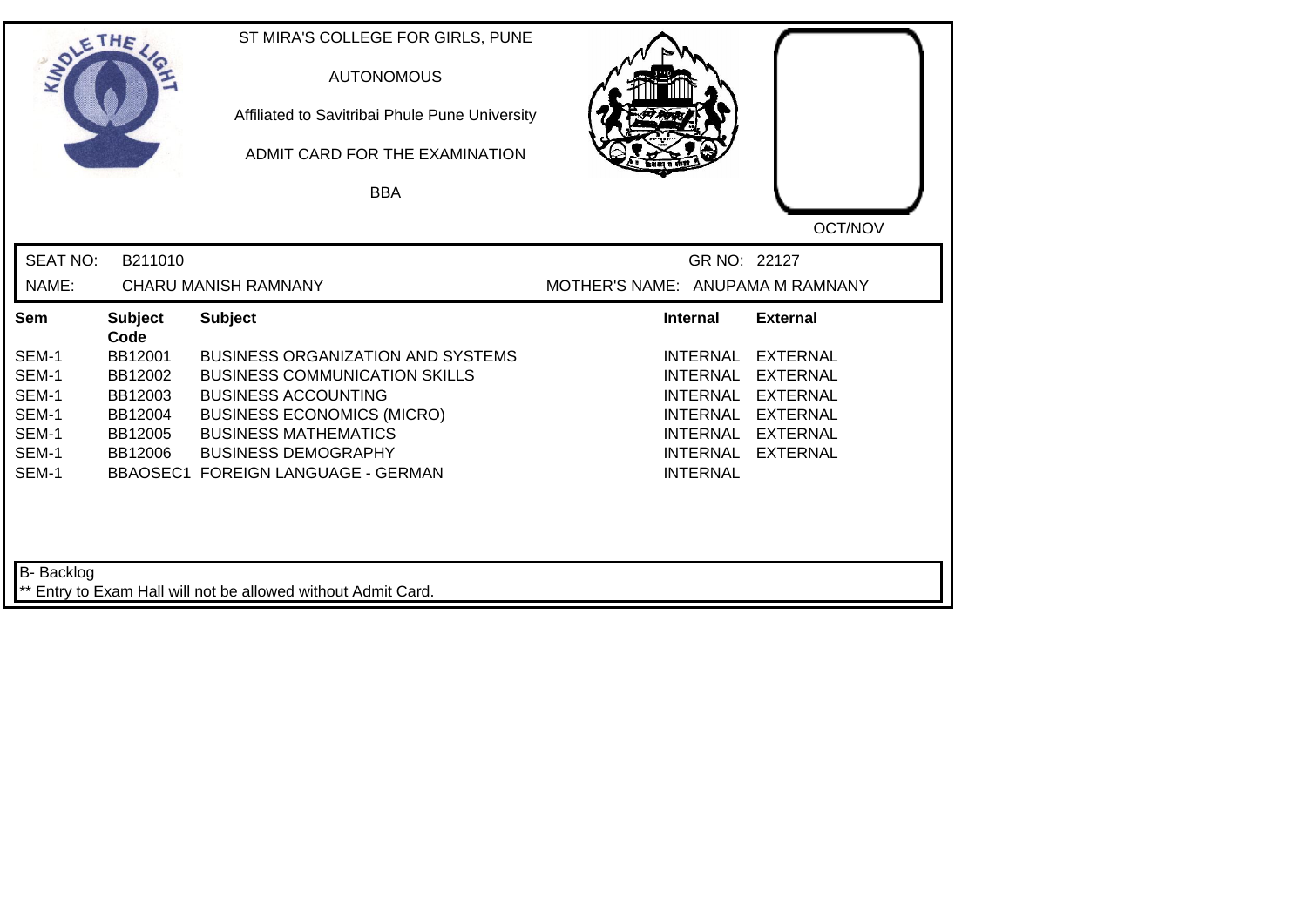| SOLETHE .         |                        | ST MIRA'S COLLEGE FOR GIRLS, PUNE<br><b>AUTONOMOUS</b><br>Affiliated to Savitribai Phule Pune University<br>ADMIT CARD FOR THE EXAMINATION |                                    |                 |
|-------------------|------------------------|--------------------------------------------------------------------------------------------------------------------------------------------|------------------------------------|-----------------|
|                   |                        | <b>BBA</b>                                                                                                                                 |                                    |                 |
|                   |                        |                                                                                                                                            |                                    | OCT/NOV         |
| <b>SEAT NO:</b>   | B211020                |                                                                                                                                            | GR NO: 22128                       |                 |
| NAME:             |                        | <b>GOVANKOP AKSHATA SHIVANAND</b>                                                                                                          | MOTHER'S NAME: SAVITA              |                 |
| Sem               | <b>Subject</b><br>Code | <b>Subject</b>                                                                                                                             | <b>Internal</b>                    | <b>External</b> |
| SEM-1             | BB12001                | <b>BUSINESS ORGANIZATION AND SYSTEMS</b>                                                                                                   | <b>INTERNAL</b>                    | <b>EXTERNAL</b> |
| SEM-1             | BB12002                | <b>BUSINESS COMMUNICATION SKILLS</b>                                                                                                       | <b>INTERNAL</b>                    | <b>EXTERNAL</b> |
| SEM-1             | BB12003                | <b>BUSINESS ACCOUNTING</b>                                                                                                                 | <b>INTERNAL</b>                    | <b>EXTERNAL</b> |
| SEM-1             | BB12004                | <b>BUSINESS ECONOMICS (MICRO)</b>                                                                                                          | <b>INTERNAL</b>                    | <b>EXTERNAL</b> |
| SEM-1<br>SEM-1    | BB12005                | <b>BUSINESS MATHEMATICS</b>                                                                                                                | <b>INTERNAL</b>                    | <b>EXTERNAL</b> |
| SEM-1             | BB12006                | <b>BUSINESS DEMOGRAPHY</b><br><b>BBAOSEC1 FOREIGN LANGUAGE - GERMAN</b>                                                                    | <b>INTERNAL</b><br><b>INTERNAL</b> | <b>EXTERNAL</b> |
| <b>B-</b> Backlog |                        | ** Entry to Exam Hall will not be allowed without Admit Card.                                                                              |                                    |                 |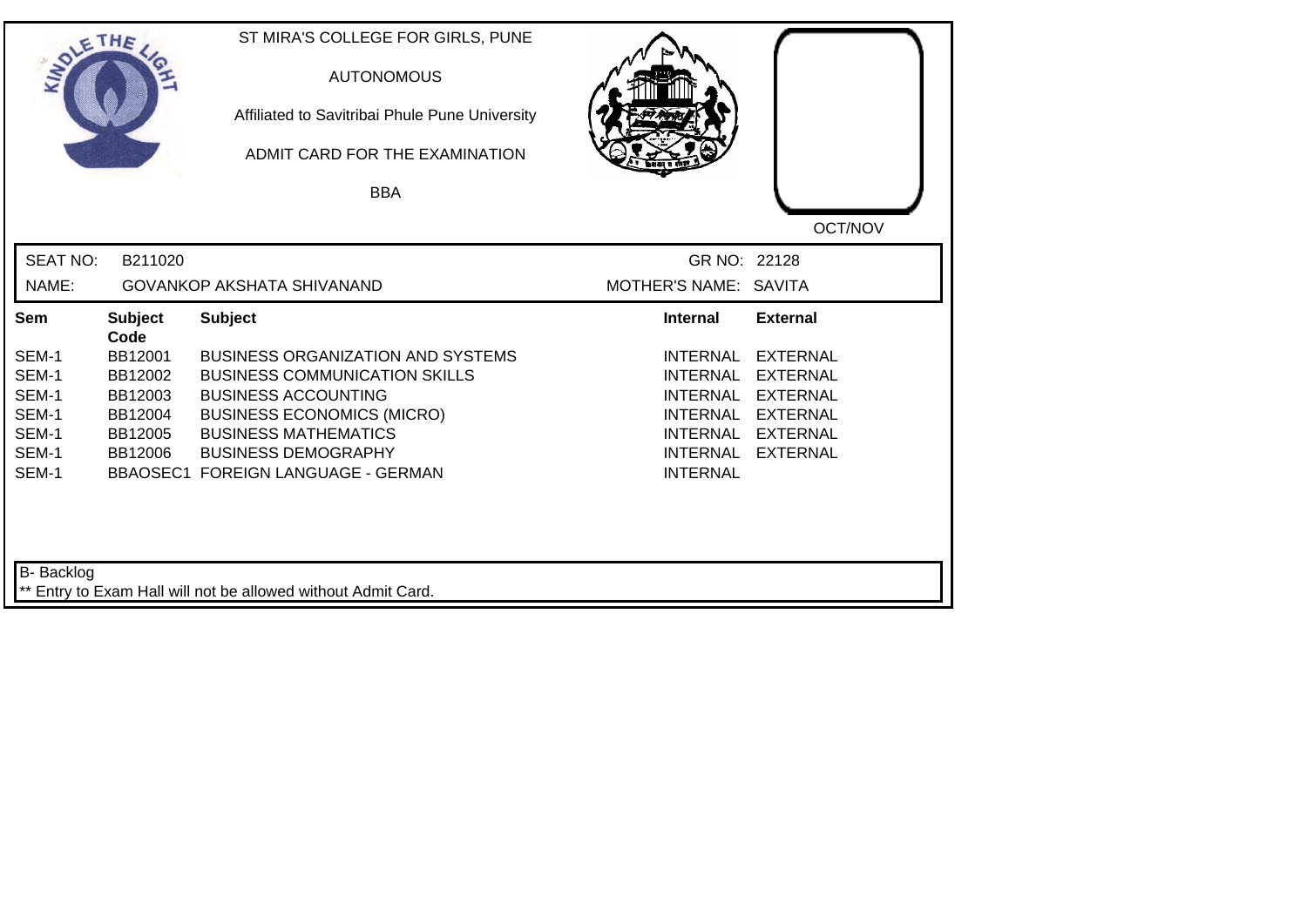| SOLETHE ,         |                        | ST MIRA'S COLLEGE FOR GIRLS, PUNE<br><b>AUTONOMOUS</b><br>Affiliated to Savitribai Phule Pune University<br>ADMIT CARD FOR THE EXAMINATION |                                                       |
|-------------------|------------------------|--------------------------------------------------------------------------------------------------------------------------------------------|-------------------------------------------------------|
|                   |                        | <b>BBA</b>                                                                                                                                 |                                                       |
|                   |                        |                                                                                                                                            | OCT/NOV                                               |
| <b>SEAT NO:</b>   | B211024                |                                                                                                                                            | GR NO: 22129                                          |
| NAME:             |                        | HONKALAS JYOTI BAPU                                                                                                                        | MOTHER'S NAME: PARVATI                                |
| Sem               | <b>Subject</b><br>Code | <b>Subject</b>                                                                                                                             | <b>Internal</b><br><b>External</b>                    |
| SEM-1             | BB12001                | <b>BUSINESS ORGANIZATION AND SYSTEMS</b>                                                                                                   | <b>INTERNAL</b><br><b>EXTERNAL</b>                    |
| SEM-1             | BB12002                | <b>BUSINESS COMMUNICATION SKILLS</b>                                                                                                       | <b>INTERNAL</b><br><b>EXTERNAL</b>                    |
| SEM-1             | BB12003                | <b>BUSINESS ACCOUNTING</b>                                                                                                                 | <b>INTERNAL</b><br><b>EXTERNAL</b>                    |
| SEM-1             | BB12004                | <b>BUSINESS ECONOMICS (MICRO)</b>                                                                                                          | <b>INTERNAL</b><br><b>EXTERNAL</b>                    |
| SEM-1<br>SEM-1    | BB12005                | <b>BUSINESS MATHEMATICS</b>                                                                                                                | <b>EXTERNAL</b><br>INTERNAL                           |
| SEM-1             | BB12006                | <b>BUSINESS DEMOGRAPHY</b><br><b>BBAOSEC1 FOREIGN LANGUAGE - GERMAN</b>                                                                    | <b>INTERNAL</b><br><b>EXTERNAL</b><br><b>INTERNAL</b> |
| <b>B-</b> Backlog |                        | ** Entry to Exam Hall will not be allowed without Admit Card.                                                                              |                                                       |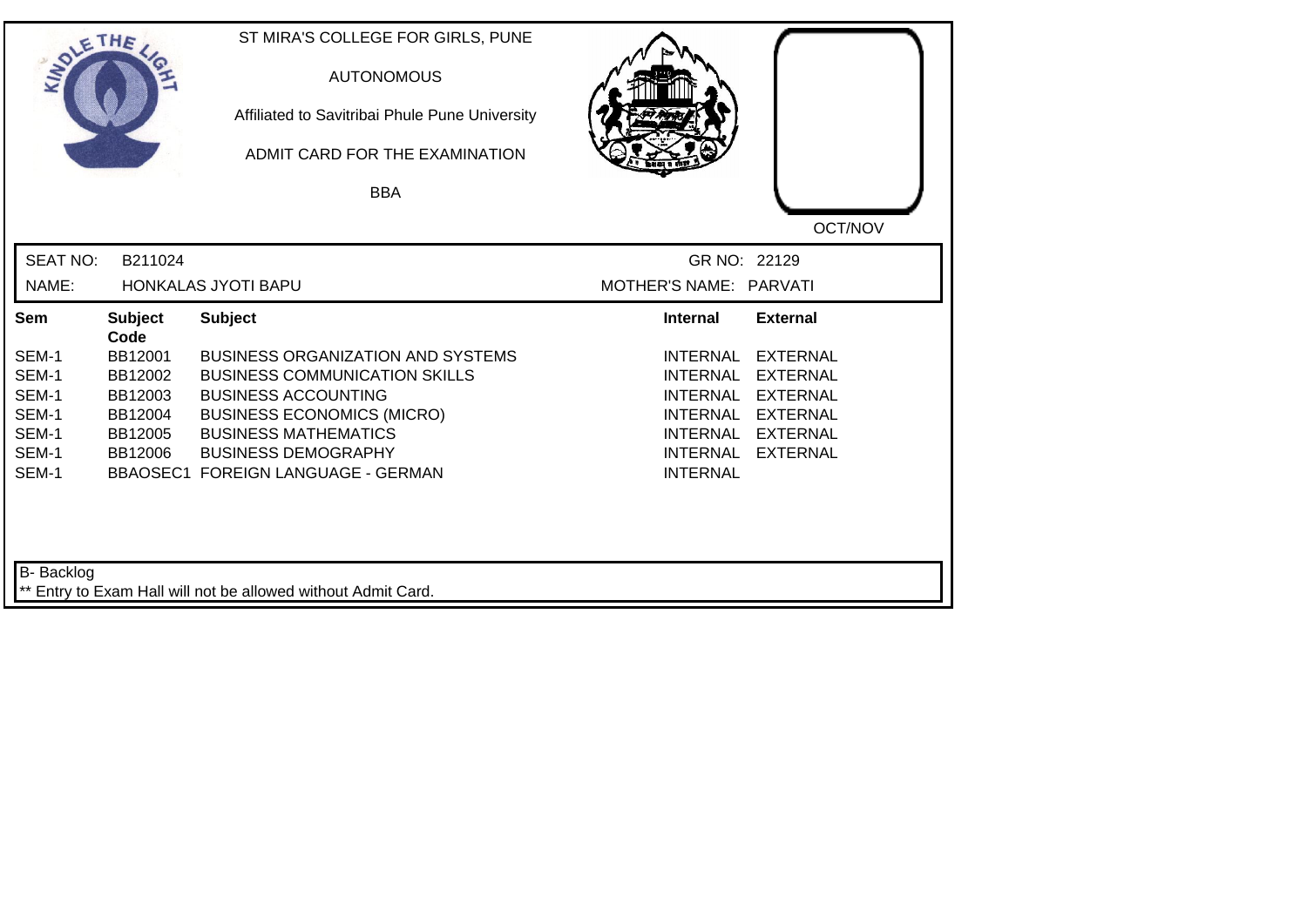| SOLE THE          |                        | ST MIRA'S COLLEGE FOR GIRLS, PUNE<br><b>AUTONOMOUS</b><br>Affiliated to Savitribai Phule Pune University<br>ADMIT CARD FOR THE EXAMINATION |                                    |                 |
|-------------------|------------------------|--------------------------------------------------------------------------------------------------------------------------------------------|------------------------------------|-----------------|
|                   |                        | <b>BBA</b>                                                                                                                                 |                                    |                 |
|                   |                        |                                                                                                                                            |                                    | OCT/NOV         |
| <b>SEAT NO:</b>   | B211026                |                                                                                                                                            | GR NO: 22130                       |                 |
| NAME:             |                        | <b>JANGDA SONALI NATHMAL</b>                                                                                                               | MOTHER'S NAME: GEETA               |                 |
| Sem               | <b>Subject</b><br>Code | <b>Subject</b>                                                                                                                             | <b>Internal</b>                    | <b>External</b> |
| SEM-1             | BB12001                | <b>BUSINESS ORGANIZATION AND SYSTEMS</b>                                                                                                   | <b>INTERNAL</b>                    | <b>EXTERNAL</b> |
| SEM-1             | BB12002                | <b>BUSINESS COMMUNICATION SKILLS</b>                                                                                                       | <b>INTERNAL</b>                    | <b>EXTERNAL</b> |
| SEM-1             | BB12003                | <b>BUSINESS ACCOUNTING</b>                                                                                                                 | <b>INTERNAL</b>                    | <b>EXTERNAL</b> |
| SEM-1             | BB12004                | <b>BUSINESS ECONOMICS (MICRO)</b>                                                                                                          | <b>INTERNAL</b>                    | <b>EXTERNAL</b> |
| SEM-1             | BB12005                | <b>BUSINESS MATHEMATICS</b>                                                                                                                | <b>INTERNAL</b>                    | <b>EXTERNAL</b> |
| SEM-1<br>SEM-1    | BB12006                | <b>BUSINESS DEMOGRAPHY</b><br><b>BBAOSEC1 FOREIGN LANGUAGE - GERMAN</b>                                                                    | <b>INTERNAL</b><br><b>INTERNAL</b> | <b>EXTERNAL</b> |
| <b>B-</b> Backlog |                        |                                                                                                                                            |                                    |                 |
|                   |                        | Entry to Exam Hall will not be allowed without Admit Card.                                                                                 |                                    |                 |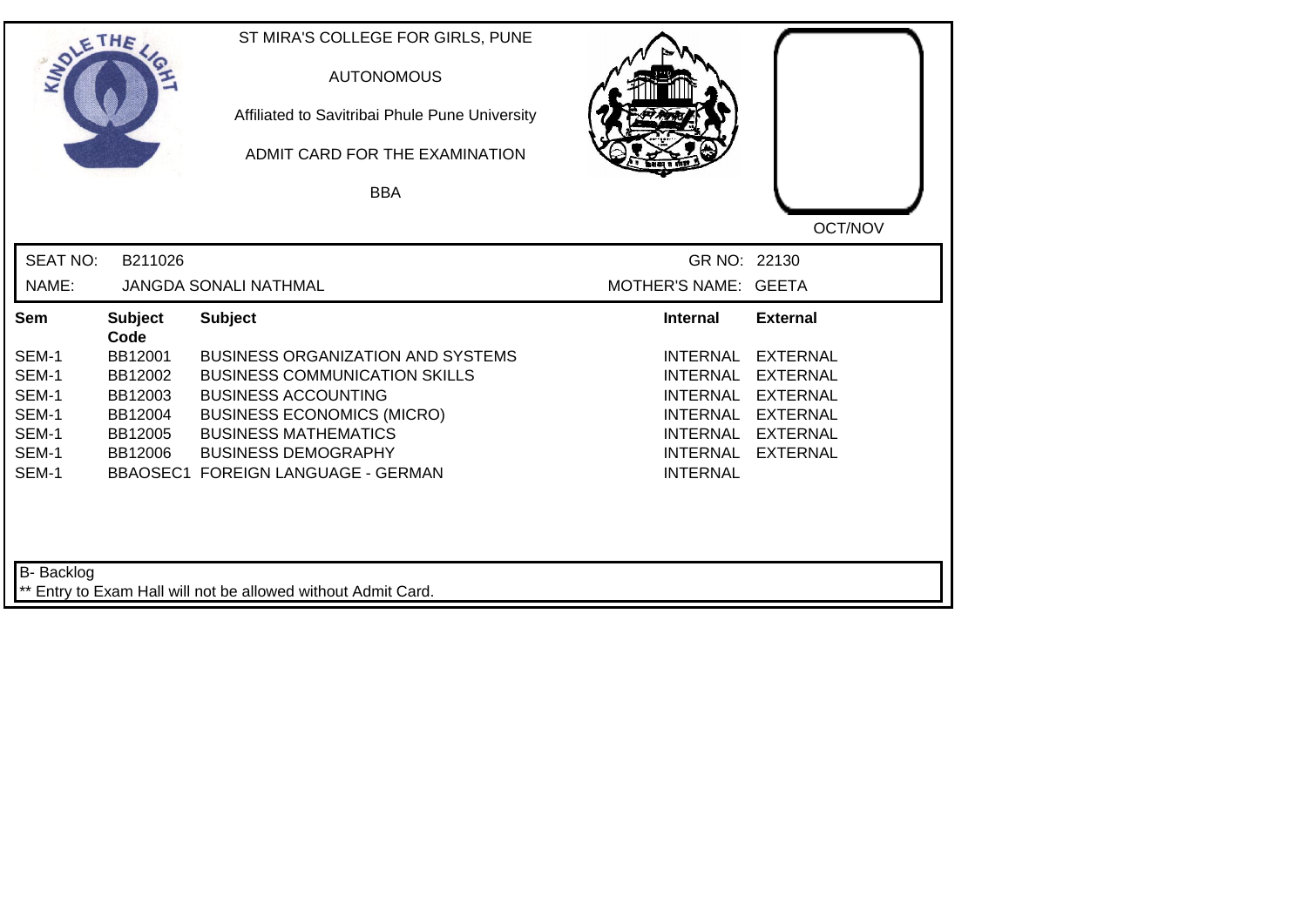| SOLETHE ,         |                        | ST MIRA'S COLLEGE FOR GIRLS, PUNE<br><b>AUTONOMOUS</b><br>Affiliated to Savitribai Phule Pune University<br>ADMIT CARD FOR THE EXAMINATION |                                                       |
|-------------------|------------------------|--------------------------------------------------------------------------------------------------------------------------------------------|-------------------------------------------------------|
|                   |                        | <b>BBA</b>                                                                                                                                 |                                                       |
|                   |                        |                                                                                                                                            | OCT/NOV                                               |
| <b>SEAT NO:</b>   | B211059                |                                                                                                                                            | GR NO: 22131                                          |
| NAME:             |                        | SHAIKH AARZOO SOHAEL                                                                                                                       | MOTHER'S NAME: MUMTAZ                                 |
| Sem               | <b>Subject</b><br>Code | <b>Subject</b>                                                                                                                             | <b>External</b><br><b>Internal</b>                    |
| SEM-1             | BB12001                | <b>BUSINESS ORGANIZATION AND SYSTEMS</b>                                                                                                   | <b>INTERNAL</b><br><b>EXTERNAL</b>                    |
| SEM-1             | BB12002                | <b>BUSINESS COMMUNICATION SKILLS</b>                                                                                                       | <b>INTERNAL</b><br><b>EXTERNAL</b>                    |
| SEM-1             | BB12003                | <b>BUSINESS ACCOUNTING</b>                                                                                                                 | <b>INTERNAL</b><br><b>EXTERNAL</b>                    |
| SEM-1             | BB12004                | <b>BUSINESS ECONOMICS (MICRO)</b>                                                                                                          | <b>INTERNAL</b><br><b>EXTERNAL</b>                    |
| SEM-1             | BB12005                | <b>BUSINESS MATHEMATICS</b>                                                                                                                | <b>EXTERNAL</b><br>INTERNAL                           |
| SEM-1<br>SEM-1    | BB12006                | <b>BUSINESS DEMOGRAPHY</b><br><b>BBAOSEC1 FOREIGN LANGUAGE - GERMAN</b>                                                                    | <b>INTERNAL</b><br><b>EXTERNAL</b><br><b>INTERNAL</b> |
|                   |                        |                                                                                                                                            |                                                       |
| <b>B-</b> Backlog |                        | ** Entry to Exam Hall will not be allowed without Admit Card.                                                                              |                                                       |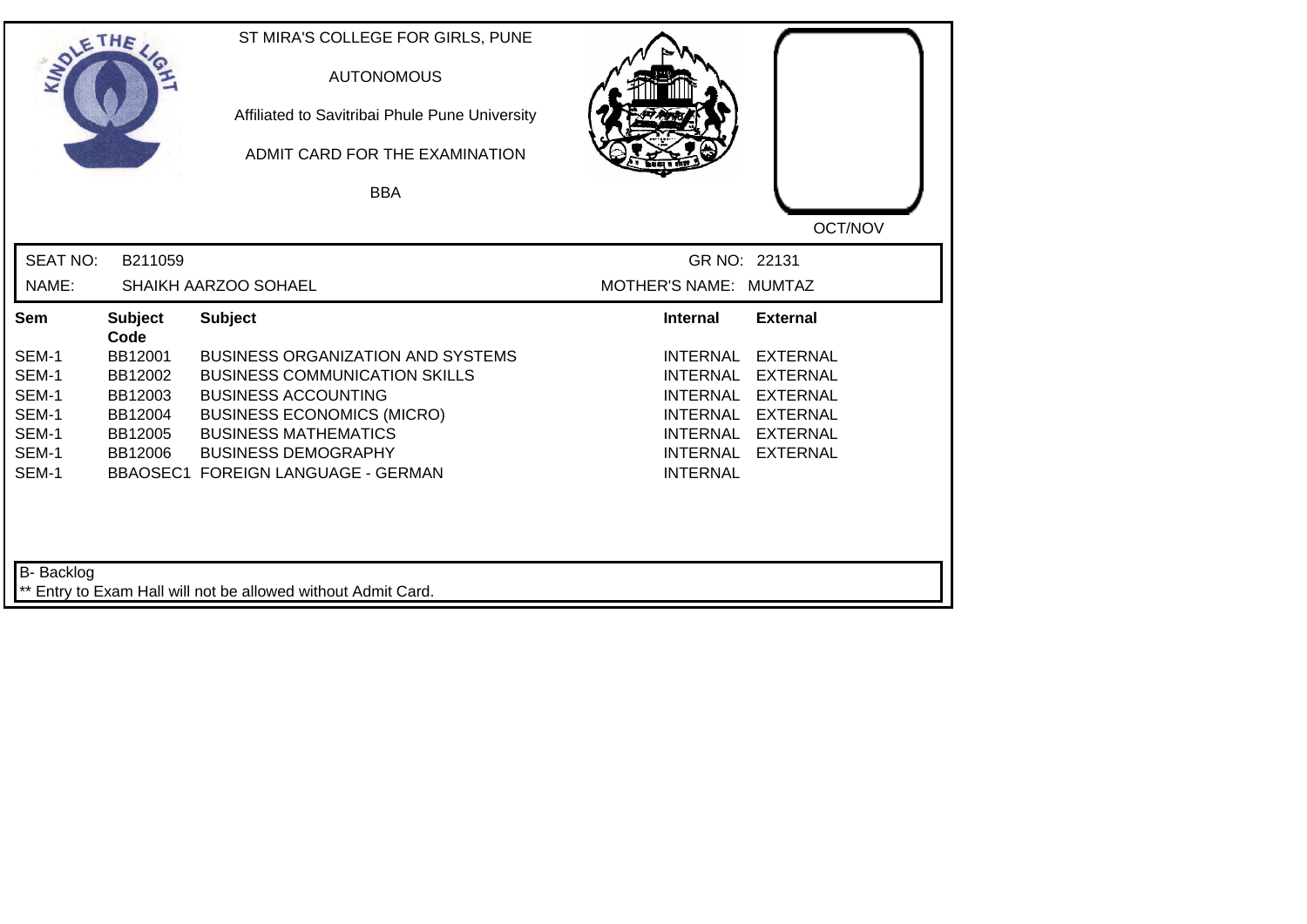| SOLETHE         |                        | ST MIRA'S COLLEGE FOR GIRLS, PUNE<br><b>AUTONOMOUS</b><br>Affiliated to Savitribai Phule Pune University<br>ADMIT CARD FOR THE EXAMINATION<br><b>BBA</b> |                     |                 |
|-----------------|------------------------|----------------------------------------------------------------------------------------------------------------------------------------------------------|---------------------|-----------------|
| <b>SEAT NO:</b> | B211052                |                                                                                                                                                          | GR NO: 22132        | OCT/NOV         |
| NAME:           |                        | PUNJABI HANSA KANAYO                                                                                                                                     | MOTHER'S NAME: ASHA |                 |
| Sem             | <b>Subject</b><br>Code | <b>Subject</b>                                                                                                                                           | <b>Internal</b>     | <b>External</b> |
| SEM-1           | BB12001                | <b>BUSINESS ORGANIZATION AND SYSTEMS</b>                                                                                                                 | <b>INTERNAL</b>     | <b>EXTERNAL</b> |
| SEM-1           | BB12002                | <b>BUSINESS COMMUNICATION SKILLS</b>                                                                                                                     | <b>INTERNAL</b>     | <b>EXTERNAL</b> |
| SEM-1           | BB12003                | <b>BUSINESS ACCOUNTING</b>                                                                                                                               | <b>INTERNAL</b>     | <b>EXTERNAL</b> |
| SEM-1           | BB12004                | <b>BUSINESS ECONOMICS (MICRO)</b>                                                                                                                        | <b>INTERNAL</b>     | <b>EXTERNAL</b> |
| SEM-1           | BB12005                | <b>BUSINESS MATHEMATICS</b>                                                                                                                              | <b>INTERNAL</b>     | <b>EXTERNAL</b> |
| SEM-1           | BB12006                | <b>BUSINESS DEMOGRAPHY</b>                                                                                                                               | <b>INTERNAL</b>     | <b>EXTERNAL</b> |
| SEM-1           |                        | BBAOSEC1 FOREIGN LANGUAGE - GERMAN                                                                                                                       | <b>INTERNAL</b>     |                 |
| B- Backlog      |                        | ** Entry to Exam Hall will not be allowed without Admit Card.                                                                                            |                     |                 |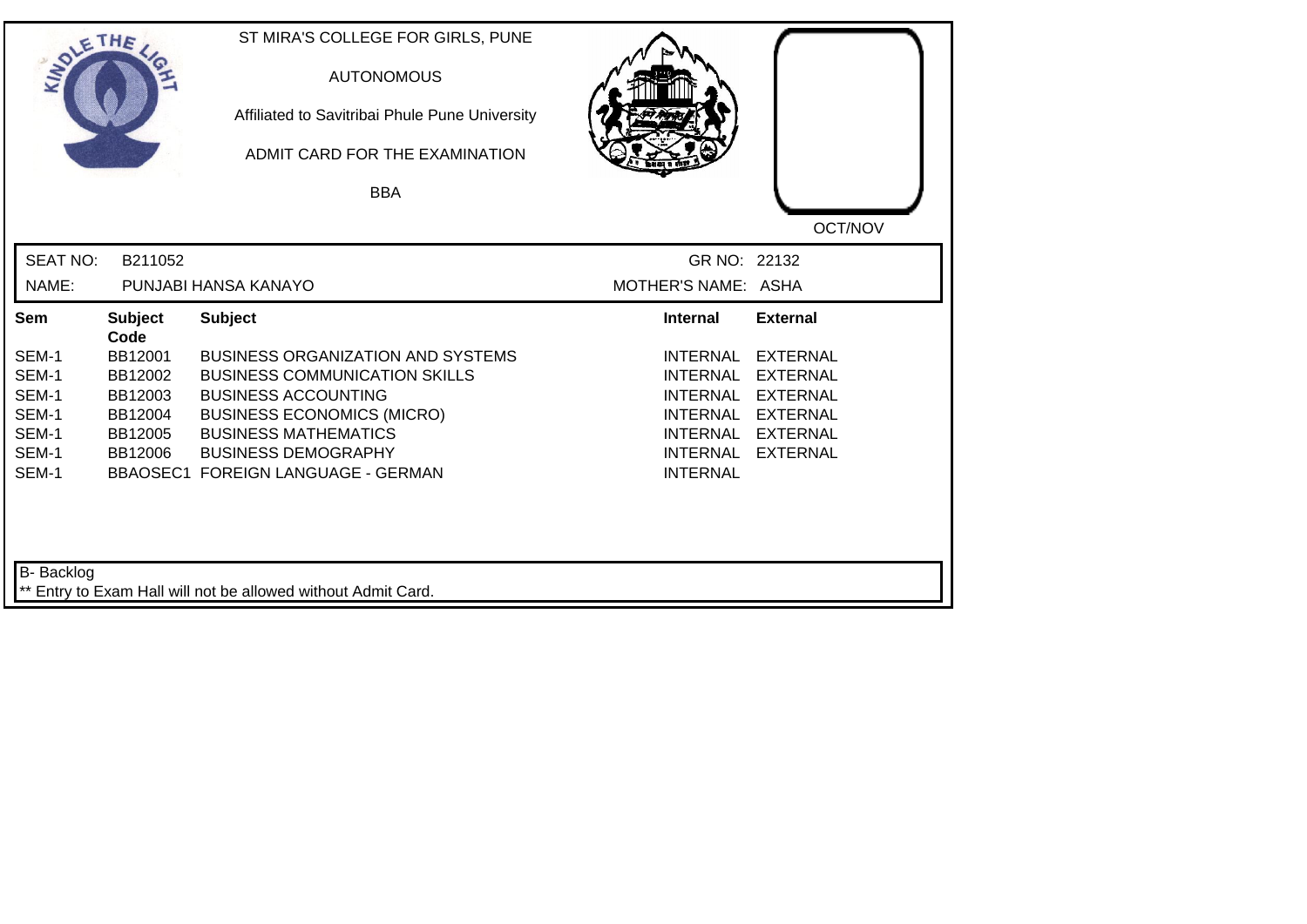| SOLETHE .       |                        | ST MIRA'S COLLEGE FOR GIRLS, PUNE<br><b>AUTONOMOUS</b><br>Affiliated to Savitribai Phule Pune University<br>ADMIT CARD FOR THE EXAMINATION<br><b>BBA</b> |                                    |                 |
|-----------------|------------------------|----------------------------------------------------------------------------------------------------------------------------------------------------------|------------------------------------|-----------------|
| <b>SEAT NO:</b> | B211058                |                                                                                                                                                          | GR NO: 22133                       | OCT/NOV         |
| NAME:           | SAYYED AZA ALIM        |                                                                                                                                                          | MOTHER'S NAME: AALIYA              |                 |
| Sem             | <b>Subject</b><br>Code | <b>Subject</b>                                                                                                                                           | Internal                           | <b>External</b> |
| SEM-1           | BB12001                | <b>BUSINESS ORGANIZATION AND SYSTEMS</b>                                                                                                                 | <b>INTERNAL</b>                    | <b>EXTERNAL</b> |
| SEM-1           | BB12002                | <b>BUSINESS COMMUNICATION SKILLS</b>                                                                                                                     | <b>INTERNAL</b>                    | <b>EXTERNAL</b> |
| SEM-1           | BB12003                | <b>BUSINESS ACCOUNTING</b>                                                                                                                               | <b>INTERNAL</b>                    | <b>EXTERNAL</b> |
| SEM-1           | BB12004                | <b>BUSINESS ECONOMICS (MICRO)</b>                                                                                                                        | <b>INTERNAL</b>                    | <b>EXTERNAL</b> |
| SEM-1           | BB12005                | <b>BUSINESS MATHEMATICS</b>                                                                                                                              | INTERNAL                           | <b>EXTERNAL</b> |
| SEM-1<br>SEM-1  | BB12006                | <b>BUSINESS DEMOGRAPHY</b><br>BBAOSEC1 FOREIGN LANGUAGE - GERMAN                                                                                         | <b>INTERNAL</b><br><b>INTERNAL</b> | <b>EXTERNAL</b> |
| B- Backlog      |                        | ** Entry to Exam Hall will not be allowed without Admit Card.                                                                                            |                                    |                 |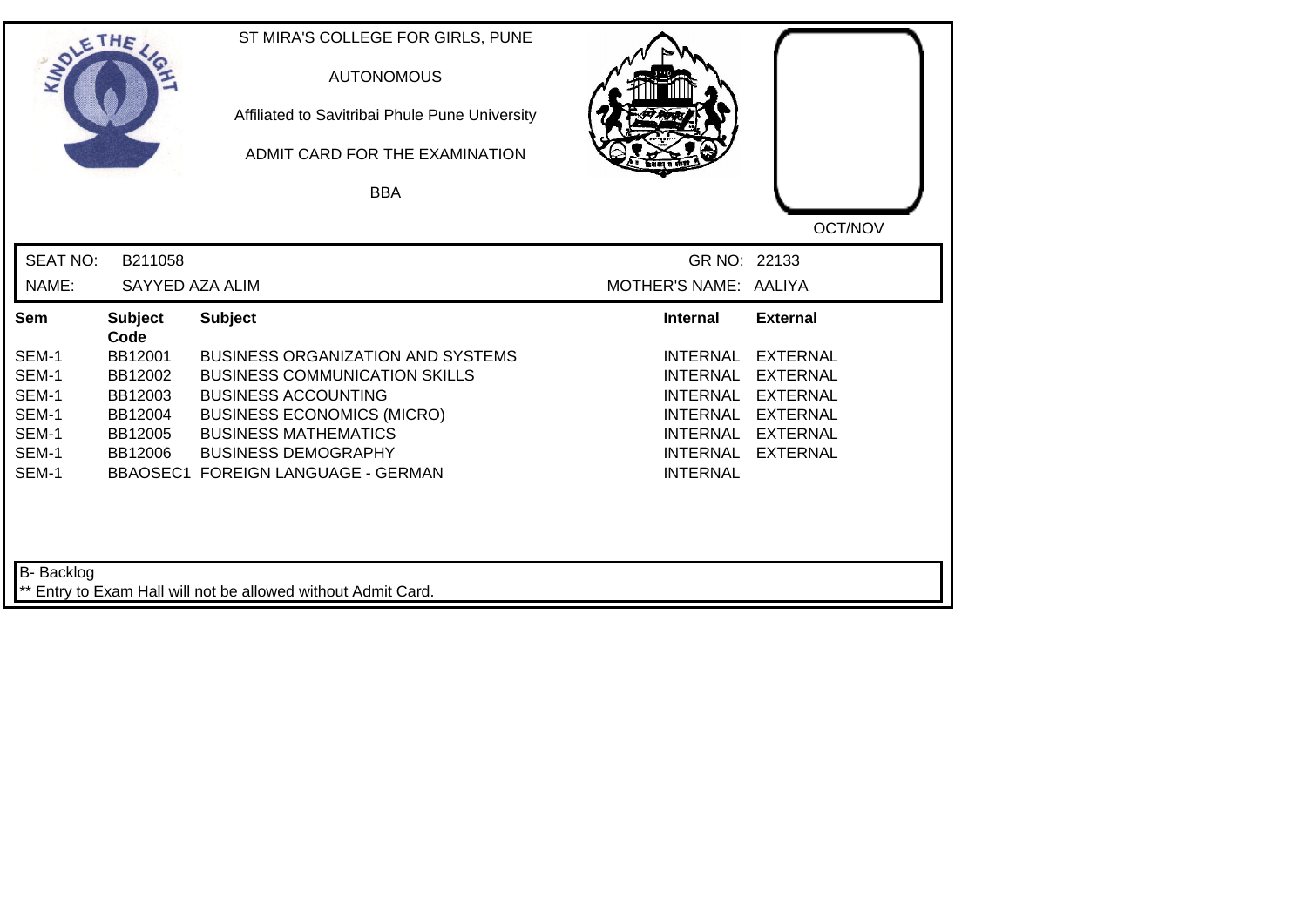| SOLETHE         |                        | ST MIRA'S COLLEGE FOR GIRLS, PUNE<br><b>AUTONOMOUS</b><br>Affiliated to Savitribai Phule Pune University<br>ADMIT CARD FOR THE EXAMINATION |                                    |                 |
|-----------------|------------------------|--------------------------------------------------------------------------------------------------------------------------------------------|------------------------------------|-----------------|
|                 |                        | <b>BBA</b>                                                                                                                                 |                                    |                 |
|                 |                        |                                                                                                                                            |                                    | OCT/NOV         |
| <b>SEAT NO:</b> | B211075                |                                                                                                                                            | GR NO: 22134                       |                 |
| NAME:           |                        | LOKHANDWALA TASNEEM MUSTAFA                                                                                                                | MOTHER'S NAME: FATEMA              |                 |
| Sem             | <b>Subject</b><br>Code | <b>Subject</b>                                                                                                                             | <b>Internal</b>                    | <b>External</b> |
| SEM-1           | BB12001                | <b>BUSINESS ORGANIZATION AND SYSTEMS</b>                                                                                                   | <b>INTERNAL</b>                    | <b>EXTERNAL</b> |
| SEM-1           | BB12002                | <b>BUSINESS COMMUNICATION SKILLS</b>                                                                                                       | <b>INTERNAL</b>                    | <b>EXTERNAL</b> |
| SEM-1           | BB12003                | <b>BUSINESS ACCOUNTING</b>                                                                                                                 | <b>INTERNAL</b>                    | <b>EXTERNAL</b> |
| SEM-1           | BB12004                | <b>BUSINESS ECONOMICS (MICRO)</b>                                                                                                          | <b>INTERNAL</b>                    | <b>EXTERNAL</b> |
| SEM-1<br>SEM-1  | BB12005                | <b>BUSINESS MATHEMATICS</b>                                                                                                                | <b>INTERNAL</b>                    | <b>EXTERNAL</b> |
| SEM-1           | BB12006                | <b>BUSINESS DEMOGRAPHY</b><br><b>BBAOSEC1 FOREIGN LANGUAGE - GERMAN</b>                                                                    | <b>INTERNAL</b><br><b>INTERNAL</b> | <b>EXTERNAL</b> |
| B- Backlog      |                        | ** Entry to Exam Hall will not be allowed without Admit Card.                                                                              |                                    |                 |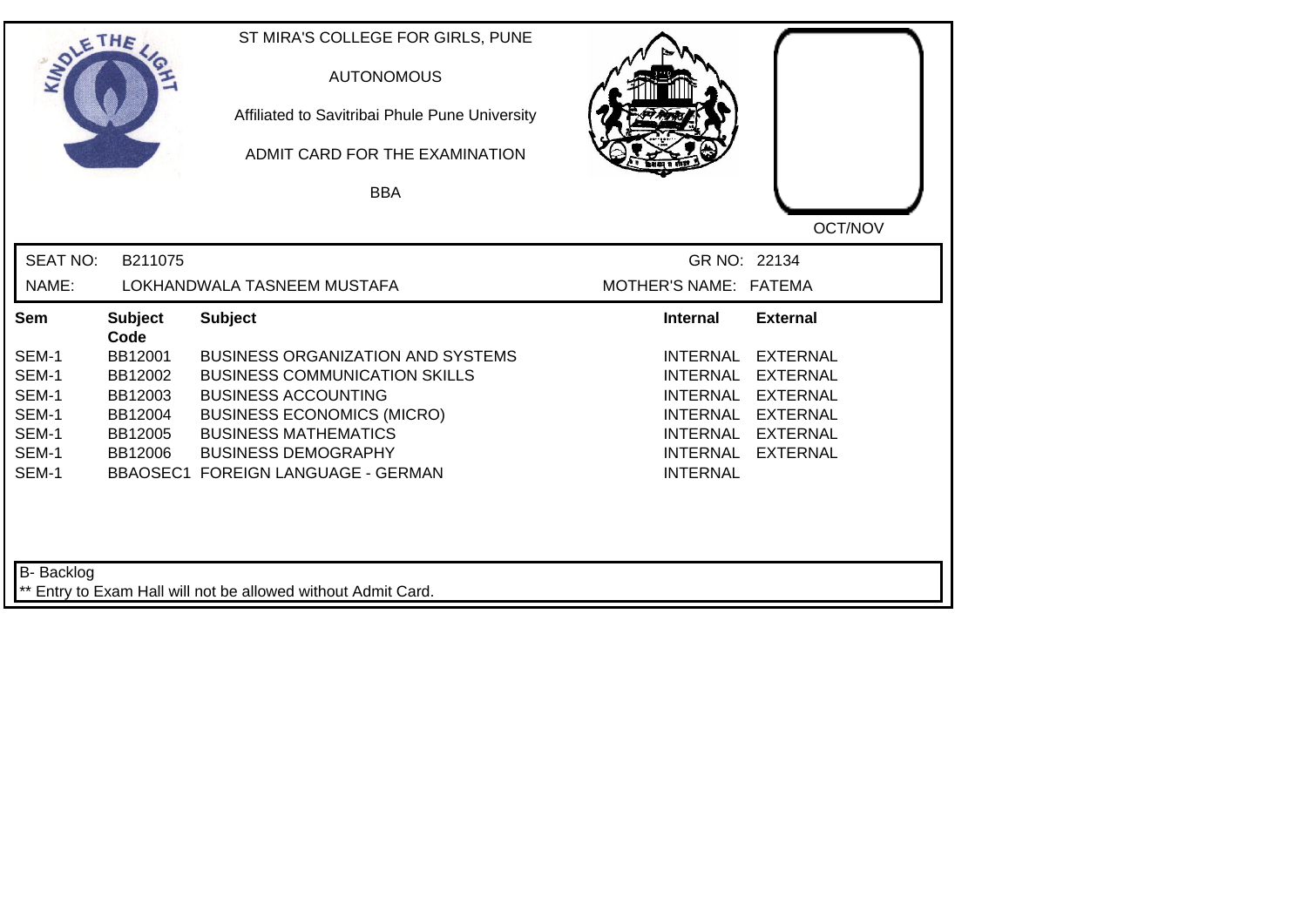| SOLETHE .         |                        | ST MIRA'S COLLEGE FOR GIRLS, PUNE<br><b>AUTONOMOUS</b><br>Affiliated to Savitribai Phule Pune University<br>ADMIT CARD FOR THE EXAMINATION<br><b>BBA</b> |                     |                 |
|-------------------|------------------------|----------------------------------------------------------------------------------------------------------------------------------------------------------|---------------------|-----------------|
|                   |                        |                                                                                                                                                          |                     | OCT/NOV         |
| <b>SEAT NO:</b>   | B211057                |                                                                                                                                                          | GR NO: 22135        |                 |
| NAME:             |                        | SASANANI AANCHAL PITAMBAR                                                                                                                                | MOTHER'S NAME: NEHA |                 |
| Sem               | <b>Subject</b><br>Code | <b>Subject</b>                                                                                                                                           | <b>Internal</b>     | <b>External</b> |
| SEM-1             | BB12001                | <b>BUSINESS ORGANIZATION AND SYSTEMS</b>                                                                                                                 | <b>INTERNAL</b>     | <b>EXTERNAL</b> |
| SEM-1             | BB12002                | <b>BUSINESS COMMUNICATION SKILLS</b>                                                                                                                     | <b>INTERNAL</b>     | <b>EXTERNAL</b> |
| SEM-1             | BB12003                | <b>BUSINESS ACCOUNTING</b>                                                                                                                               | <b>INTERNAL</b>     | <b>EXTERNAL</b> |
| SEM-1             | BB12004                | <b>BUSINESS ECONOMICS (MICRO)</b>                                                                                                                        | <b>INTERNAL</b>     | <b>EXTERNAL</b> |
| SEM-1             | BB12005                | <b>BUSINESS MATHEMATICS</b>                                                                                                                              | <b>INTERNAL</b>     | <b>EXTERNAL</b> |
| SEM-1             | BB12006                | <b>BUSINESS DEMOGRAPHY</b>                                                                                                                               | <b>INTERNAL</b>     | <b>EXTERNAL</b> |
| SEM-1             |                        | <b>BBAOSEC1 FOREIGN LANGUAGE - GERMAN</b>                                                                                                                | <b>INTERNAL</b>     |                 |
| <b>B-</b> Backlog |                        | ** Entry to Exam Hall will not be allowed without Admit Card.                                                                                            |                     |                 |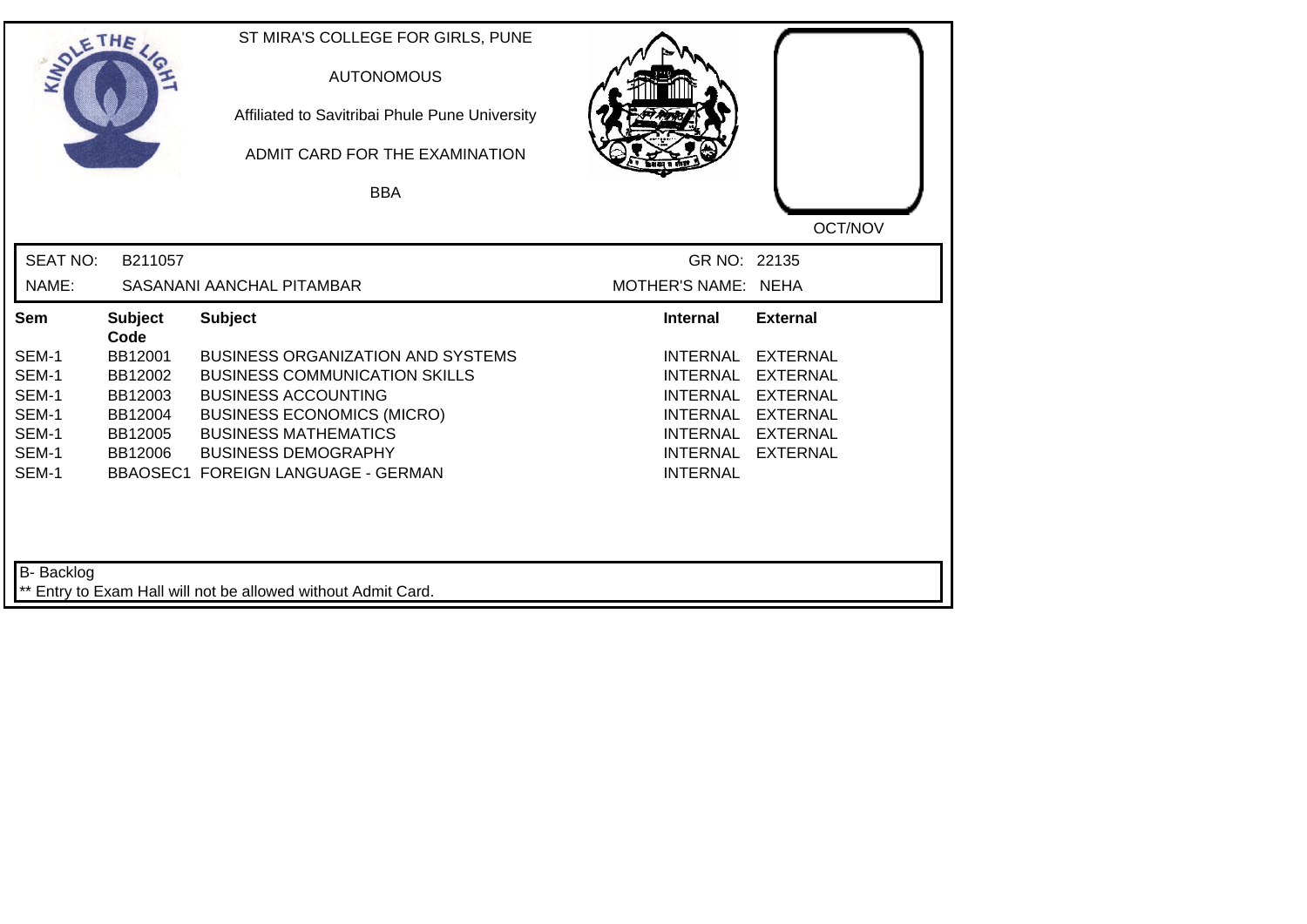| SOLETHE ,       |                        | ST MIRA'S COLLEGE FOR GIRLS, PUNE<br><b>AUTONOMOUS</b><br>Affiliated to Savitribai Phule Pune University<br>ADMIT CARD FOR THE EXAMINATION |                       |                 |
|-----------------|------------------------|--------------------------------------------------------------------------------------------------------------------------------------------|-----------------------|-----------------|
|                 |                        | <b>BBA</b>                                                                                                                                 |                       |                 |
|                 |                        |                                                                                                                                            |                       | OCT/NOV         |
| <b>SEAT NO:</b> | B211040                |                                                                                                                                            | GR NO: 22136          |                 |
| NAME:           |                        | <b>MAKHIJA BHAKTI RAVI</b>                                                                                                                 | MOTHER'S NAME: BHAVNA |                 |
| Sem             | <b>Subject</b><br>Code | <b>Subject</b>                                                                                                                             | <b>Internal</b>       | <b>External</b> |
| SEM-1           | BB12001                | <b>BUSINESS ORGANIZATION AND SYSTEMS</b>                                                                                                   | <b>INTERNAL</b>       | <b>EXTERNAL</b> |
| SEM-1           | BB12002                | <b>BUSINESS COMMUNICATION SKILLS</b>                                                                                                       | <b>INTERNAL</b>       | <b>EXTERNAL</b> |
| SEM-1           | BB12003                | <b>BUSINESS ACCOUNTING</b>                                                                                                                 | <b>INTERNAL</b>       | <b>EXTERNAL</b> |
| SEM-1           | BB12004                | <b>BUSINESS ECONOMICS (MICRO)</b>                                                                                                          | <b>INTERNAL</b>       | <b>EXTERNAL</b> |
| SEM-1<br>SEM-1  | BB12005                | <b>BUSINESS MATHEMATICS</b><br><b>BUSINESS DEMOGRAPHY</b>                                                                                  | INTERNAL<br>INTERNAL  | <b>EXTERNAL</b> |
| SEM-1           | BB12006                | <b>BBAOSEC1 FOREIGN LANGUAGE - GERMAN</b>                                                                                                  | <b>INTERNAL</b>       | <b>EXTERNAL</b> |
| B- Backlog      |                        | ** Entry to Exam Hall will not be allowed without Admit Card.                                                                              |                       |                 |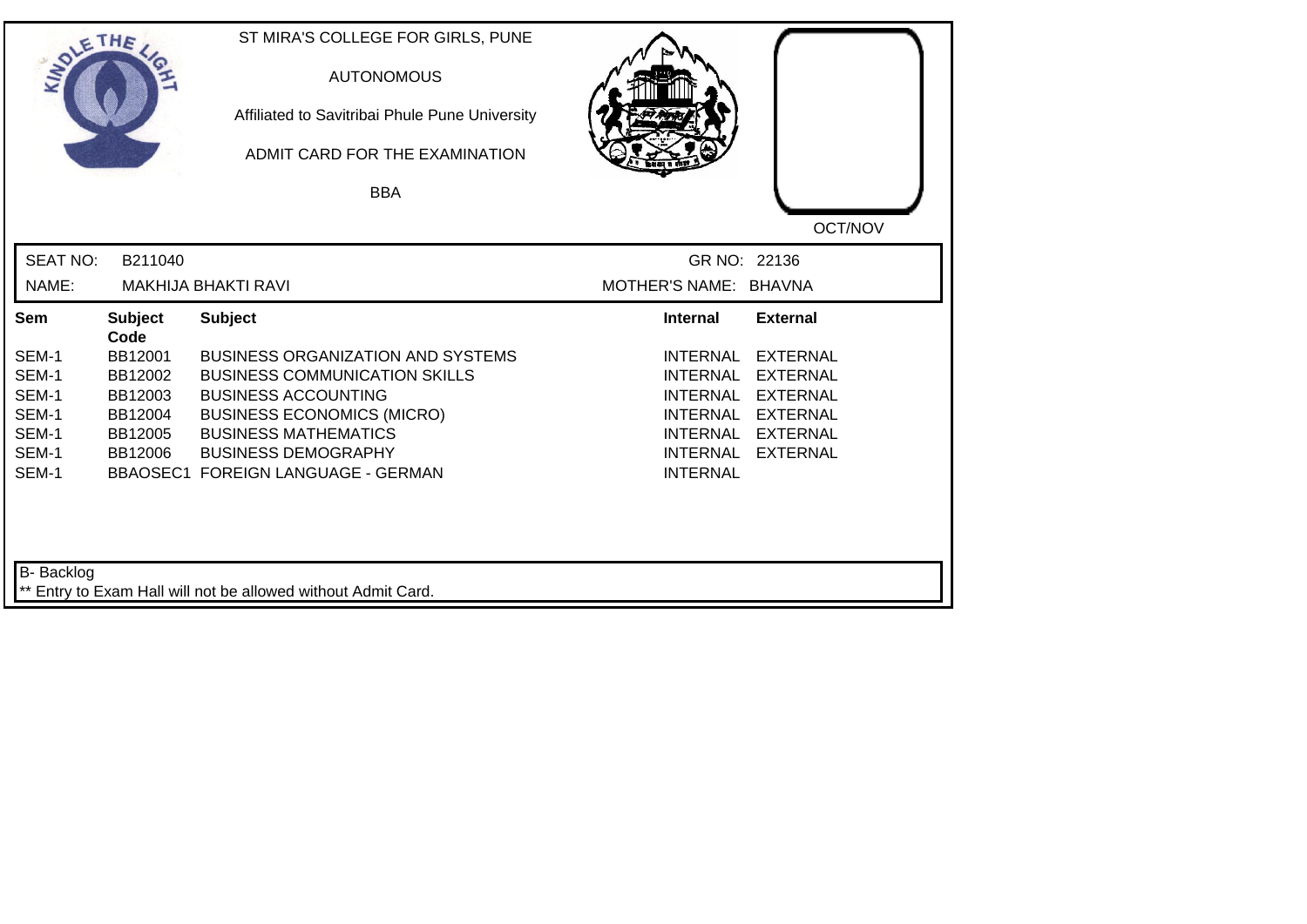| SOLETHE ,         |                        | ST MIRA'S COLLEGE FOR GIRLS, PUNE<br><b>AUTONOMOUS</b><br>Affiliated to Savitribai Phule Pune University<br>ADMIT CARD FOR THE EXAMINATION |                                                                   |  |
|-------------------|------------------------|--------------------------------------------------------------------------------------------------------------------------------------------|-------------------------------------------------------------------|--|
|                   |                        | <b>BBA</b>                                                                                                                                 |                                                                   |  |
|                   |                        |                                                                                                                                            | OCT/NOV                                                           |  |
| <b>SEAT NO:</b>   | B211041                |                                                                                                                                            | GR NO: 22137                                                      |  |
| NAME:             |                        | MAURYA RUCHI DIWAKAR                                                                                                                       | MOTHER'S NAME: INDUDEVI                                           |  |
| Sem               | <b>Subject</b><br>Code | <b>Subject</b>                                                                                                                             | <b>Internal</b><br><b>External</b>                                |  |
| SEM-1             | BB12001                | <b>BUSINESS ORGANIZATION AND SYSTEMS</b>                                                                                                   | <b>INTERNAL</b><br><b>EXTERNAL</b>                                |  |
| SEM-1             | BB12002                | <b>BUSINESS COMMUNICATION SKILLS</b>                                                                                                       | <b>INTERNAL</b><br><b>EXTERNAL</b>                                |  |
| SEM-1             | BB12003                | <b>BUSINESS ACCOUNTING</b>                                                                                                                 | <b>INTERNAL</b><br><b>EXTERNAL</b>                                |  |
| SEM-1             | BB12004                | <b>BUSINESS ECONOMICS (MICRO)</b>                                                                                                          | <b>INTERNAL</b><br><b>EXTERNAL</b>                                |  |
| SEM-1<br>SEM-1    | BB12005<br>BB12006     | <b>BUSINESS MATHEMATICS</b><br><b>BUSINESS DEMOGRAPHY</b>                                                                                  | <b>EXTERNAL</b><br>INTERNAL<br><b>INTERNAL</b><br><b>EXTERNAL</b> |  |
| SEM-1             |                        | <b>BBAOSEC1 FOREIGN LANGUAGE - GERMAN</b>                                                                                                  | <b>INTERNAL</b>                                                   |  |
| <b>B-</b> Backlog |                        | ** Entry to Exam Hall will not be allowed without Admit Card.                                                                              |                                                                   |  |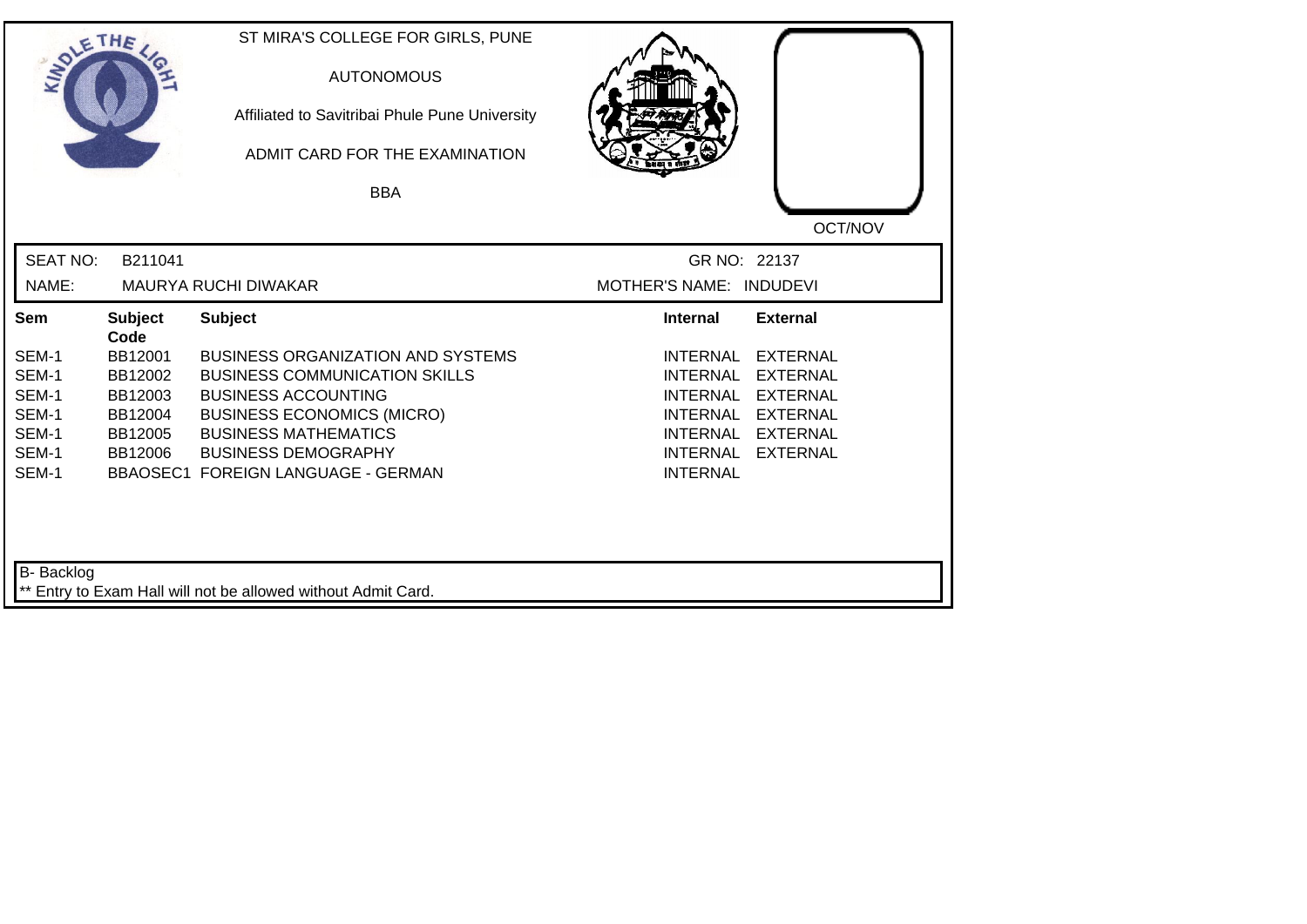| SOLE THE          |                        | ST MIRA'S COLLEGE FOR GIRLS, PUNE<br><b>AUTONOMOUS</b><br>Affiliated to Savitribai Phule Pune University<br>ADMIT CARD FOR THE EXAMINATION<br><b>BBA</b> |                        |                 |
|-------------------|------------------------|----------------------------------------------------------------------------------------------------------------------------------------------------------|------------------------|-----------------|
|                   |                        |                                                                                                                                                          |                        | OCT/NOV         |
| <b>SEAT NO:</b>   | B211061                |                                                                                                                                                          | GR NO: 22138           |                 |
| NAME:             |                        | <b>SHAIKH LAIQA MAULA</b>                                                                                                                                | MOTHER'S NAME: RIZWANA |                 |
| Sem               | <b>Subject</b><br>Code | <b>Subject</b>                                                                                                                                           | <b>Internal</b>        | <b>External</b> |
| SEM-1             | BB12001                | <b>BUSINESS ORGANIZATION AND SYSTEMS</b>                                                                                                                 | <b>INTERNAL</b>        | <b>EXTERNAL</b> |
| SEM-1             | BB12002                | <b>BUSINESS COMMUNICATION SKILLS</b>                                                                                                                     | <b>INTERNAL</b>        | <b>EXTERNAL</b> |
| SEM-1             | BB12003                | <b>BUSINESS ACCOUNTING</b>                                                                                                                               | <b>INTERNAL</b>        | <b>EXTERNAL</b> |
| SEM-1             | BB12004                | <b>BUSINESS ECONOMICS (MICRO)</b>                                                                                                                        | <b>INTERNAL</b>        | <b>EXTERNAL</b> |
| SEM-1             | BB12005                | <b>BUSINESS MATHEMATICS</b>                                                                                                                              | <b>INTERNAL</b>        | <b>EXTERNAL</b> |
| SEM-1             | BB12006                | <b>BUSINESS DEMOGRAPHY</b>                                                                                                                               | <b>INTERNAL</b>        | <b>EXTERNAL</b> |
| SEM-1             |                        | <b>BBAOSEC1 FOREIGN LANGUAGE - GERMAN</b>                                                                                                                | <b>INTERNAL</b>        |                 |
| <b>B-</b> Backlog |                        | ** Entry to Exam Hall will not be allowed without Admit Card.                                                                                            |                        |                 |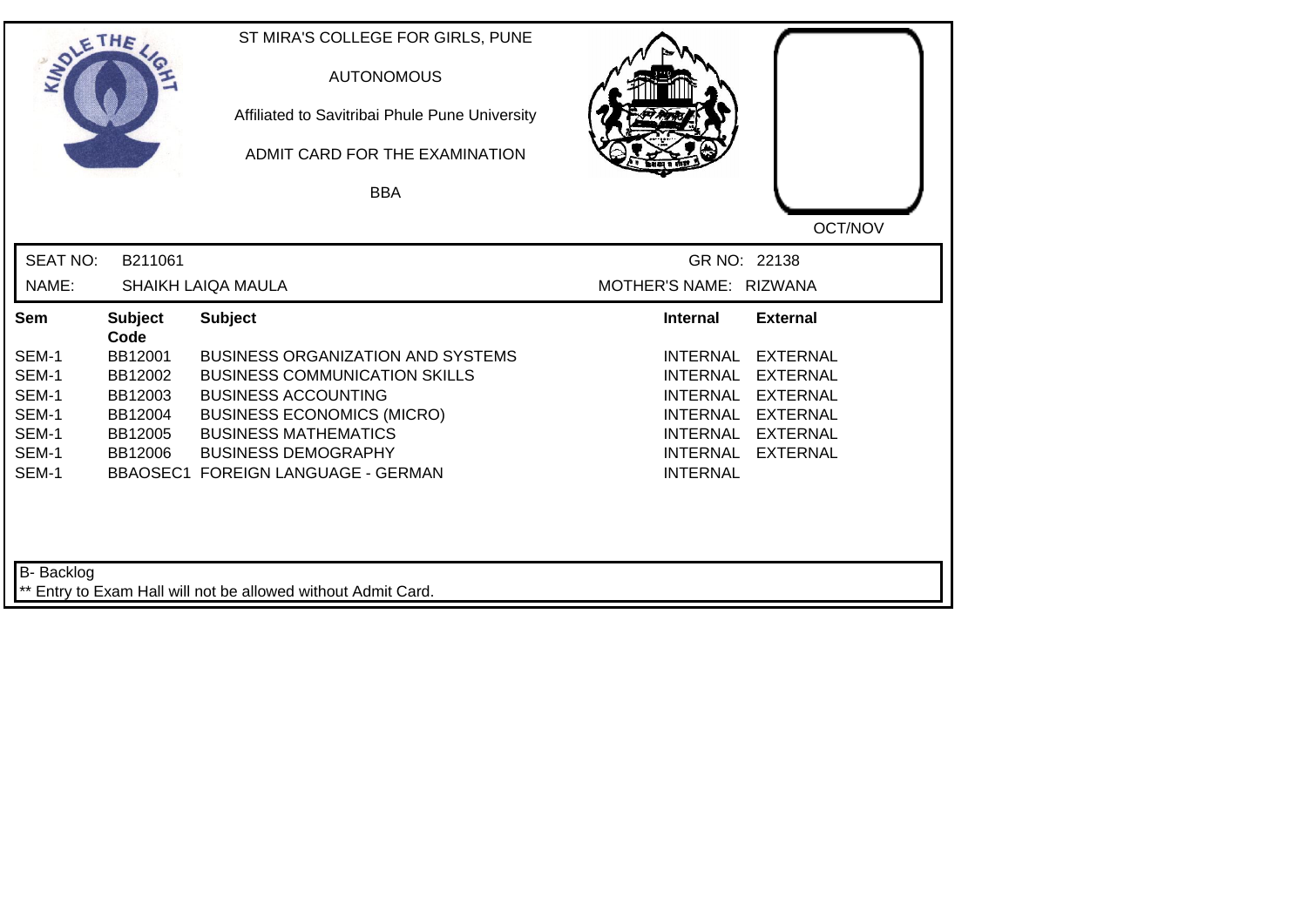| SOLETHE .         |                        | ST MIRA'S COLLEGE FOR GIRLS, PUNE<br><b>AUTONOMOUS</b><br>Affiliated to Savitribai Phule Pune University<br>ADMIT CARD FOR THE EXAMINATION |                                    |                                    |
|-------------------|------------------------|--------------------------------------------------------------------------------------------------------------------------------------------|------------------------------------|------------------------------------|
|                   |                        | <b>BBA</b>                                                                                                                                 |                                    |                                    |
|                   |                        |                                                                                                                                            |                                    | OCT/NOV                            |
| <b>SEAT NO:</b>   | B211023                |                                                                                                                                            | GR NO: 22139                       |                                    |
| NAME:             |                        | DHOKALE HARSHADA RAVINDRA                                                                                                                  | MOTHER'S NAME: SUJATA              |                                    |
| Sem               | <b>Subject</b><br>Code | <b>Subject</b>                                                                                                                             | <b>Internal</b>                    | <b>External</b>                    |
| SEM-1             | BB12001                | <b>BUSINESS ORGANIZATION AND SYSTEMS</b>                                                                                                   | <b>INTERNAL</b>                    | <b>EXTERNAL</b>                    |
| SEM-1             | BB12002                | <b>BUSINESS COMMUNICATION SKILLS</b>                                                                                                       | <b>INTERNAL</b>                    | <b>EXTERNAL</b>                    |
| SEM-1             | BB12003                | <b>BUSINESS ACCOUNTING</b>                                                                                                                 | <b>INTERNAL</b>                    | <b>EXTERNAL</b>                    |
| SEM-1             | BB12004                | <b>BUSINESS ECONOMICS (MICRO)</b>                                                                                                          | INTERNAL                           | <b>EXTERNAL</b>                    |
| SEM-1<br>SEM-1    | BB12005                | <b>BUSINESS MATHEMATICS</b><br><b>BUSINESS DEMOGRAPHY</b>                                                                                  | <b>INTERNAL</b><br><b>INTERNAL</b> | <b>EXTERNAL</b><br><b>EXTERNAL</b> |
| SEM-1             | BB12006                | BBAOSEC1 FOREIGN LANGUAGE - GERMAN                                                                                                         | <b>INTERNAL</b>                    |                                    |
| <b>B-</b> Backlog |                        | ** Entry to Exam Hall will not be allowed without Admit Card.                                                                              |                                    |                                    |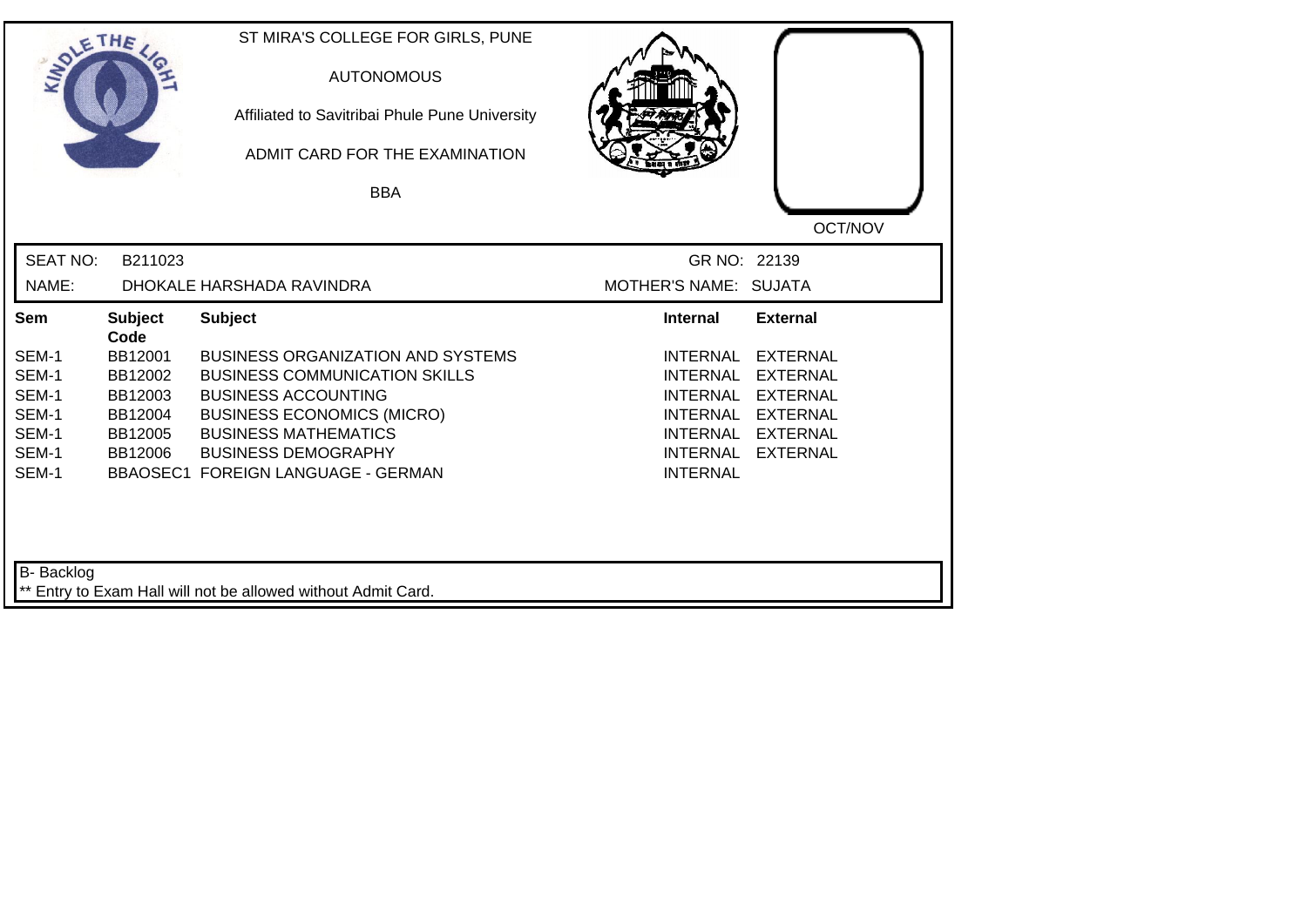| SOLETHE           |                        | ST MIRA'S COLLEGE FOR GIRLS, PUNE<br><b>AUTONOMOUS</b><br>Affiliated to Savitribai Phule Pune University<br>ADMIT CARD FOR THE EXAMINATION |                                                                          |         |
|-------------------|------------------------|--------------------------------------------------------------------------------------------------------------------------------------------|--------------------------------------------------------------------------|---------|
|                   |                        | <b>BBA</b>                                                                                                                                 |                                                                          |         |
|                   |                        |                                                                                                                                            |                                                                          | OCT/NOV |
| <b>SEAT NO:</b>   | B211053                |                                                                                                                                            | GR NO: 22140                                                             |         |
| NAME:             |                        | PUNJANI SAKINA ALIREZA                                                                                                                     | MOTHER'S NAME: MANSURA                                                   |         |
| Sem               | <b>Subject</b><br>Code | <b>Subject</b>                                                                                                                             | <b>Internal</b><br><b>External</b>                                       |         |
| SEM-1             | BB12001                | <b>BUSINESS ORGANIZATION AND SYSTEMS</b>                                                                                                   | <b>INTERNAL</b><br><b>EXTERNAL</b>                                       |         |
| SEM-1             | BB12002                | <b>BUSINESS COMMUNICATION SKILLS</b>                                                                                                       | <b>INTERNAL</b><br><b>EXTERNAL</b>                                       |         |
| SEM-1             | BB12003                | <b>BUSINESS ACCOUNTING</b>                                                                                                                 | <b>INTERNAL</b><br><b>EXTERNAL</b>                                       |         |
| SEM-1             | BB12004                | <b>BUSINESS ECONOMICS (MICRO)</b>                                                                                                          | <b>INTERNAL</b><br><b>EXTERNAL</b>                                       |         |
| SEM-1<br>SEM-1    | BB12005<br>BB12006     | <b>BUSINESS MATHEMATICS</b><br><b>BUSINESS DEMOGRAPHY</b>                                                                                  | <b>INTERNAL</b><br><b>EXTERNAL</b><br><b>EXTERNAL</b><br><b>INTERNAL</b> |         |
| SEM-1             |                        | <b>BBAOSEC1 FOREIGN LANGUAGE - GERMAN</b>                                                                                                  | <b>INTERNAL</b>                                                          |         |
| <b>B-</b> Backlog |                        | ** Entry to Exam Hall will not be allowed without Admit Card.                                                                              |                                                                          |         |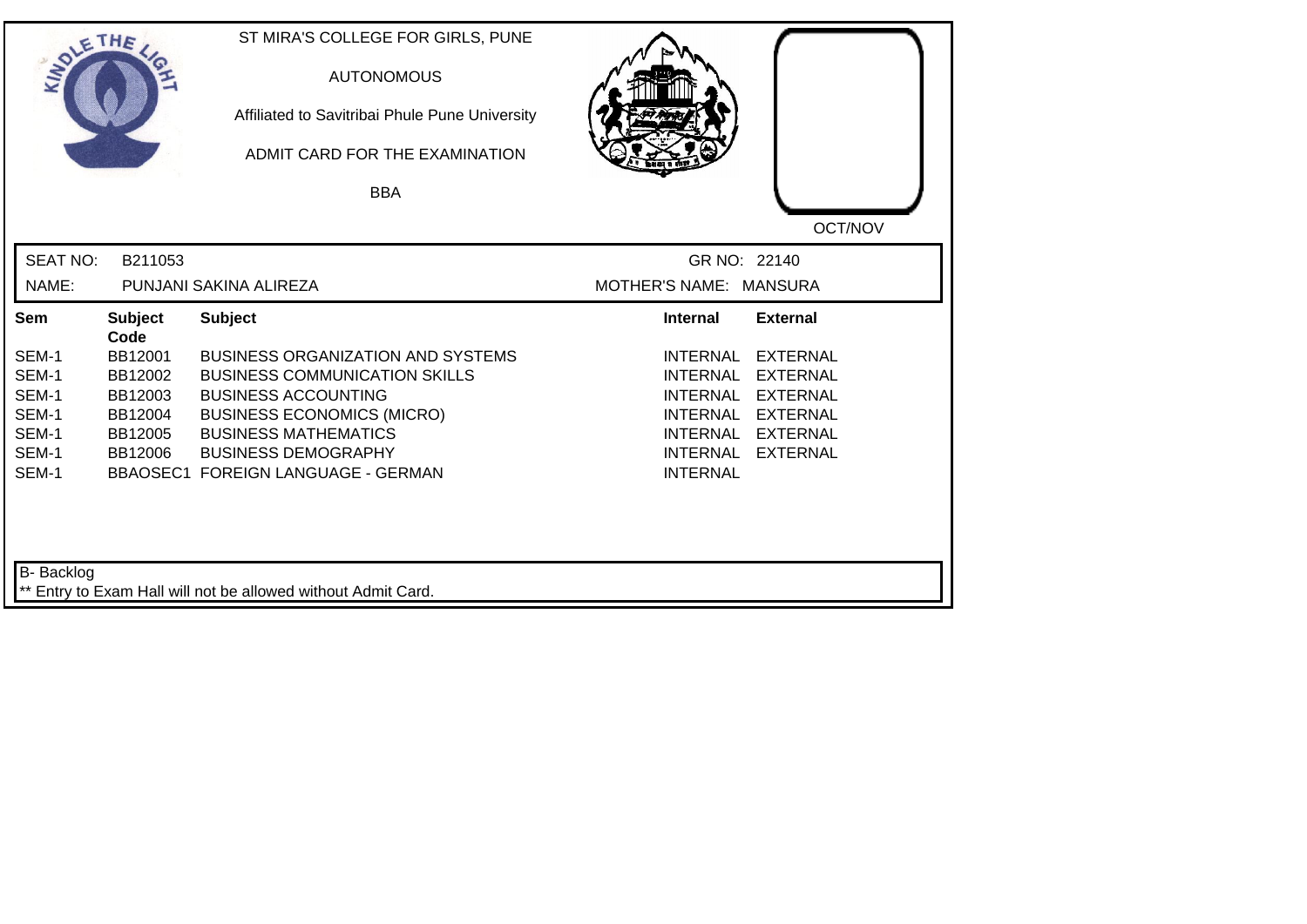| SOLETHE .         |                        | ST MIRA'S COLLEGE FOR GIRLS, PUNE<br><b>AUTONOMOUS</b><br>Affiliated to Savitribai Phule Pune University<br>ADMIT CARD FOR THE EXAMINATION |                                                       |
|-------------------|------------------------|--------------------------------------------------------------------------------------------------------------------------------------------|-------------------------------------------------------|
|                   |                        | <b>BBA</b>                                                                                                                                 |                                                       |
|                   |                        |                                                                                                                                            | OCT/NOV                                               |
| <b>SEAT NO:</b>   | B211046                |                                                                                                                                            | GR NO: 22141                                          |
| NAME:             |                        | NAIR LAVANYA KANNAN                                                                                                                        | MOTHER'S NAME: SUSHAMA                                |
| Sem               | <b>Subject</b><br>Code | <b>Subject</b>                                                                                                                             | <b>External</b><br><b>Internal</b>                    |
| SEM-1             | BB12001                | <b>BUSINESS ORGANIZATION AND SYSTEMS</b>                                                                                                   | <b>INTERNAL</b><br><b>EXTERNAL</b>                    |
| SEM-1             | BB12002                | <b>BUSINESS COMMUNICATION SKILLS</b>                                                                                                       | <b>INTERNAL</b><br><b>EXTERNAL</b>                    |
| SEM-1             | BB12003                | <b>BUSINESS ACCOUNTING</b>                                                                                                                 | <b>INTERNAL</b><br><b>EXTERNAL</b>                    |
| SEM-1             | BB12004                | <b>BUSINESS ECONOMICS (MICRO)</b>                                                                                                          | <b>INTERNAL</b><br><b>EXTERNAL</b>                    |
| SEM-1<br>SEM-1    | BB12005                | <b>BUSINESS MATHEMATICS</b>                                                                                                                | <b>EXTERNAL</b><br>INTERNAL                           |
| SEM-1             | BB12006                | <b>BUSINESS DEMOGRAPHY</b><br>BBAOSEC1 FOREIGN LANGUAGE - GERMAN                                                                           | <b>INTERNAL</b><br><b>EXTERNAL</b><br><b>INTERNAL</b> |
| <b>B-</b> Backlog |                        | ** Entry to Exam Hall will not be allowed without Admit Card.                                                                              |                                                       |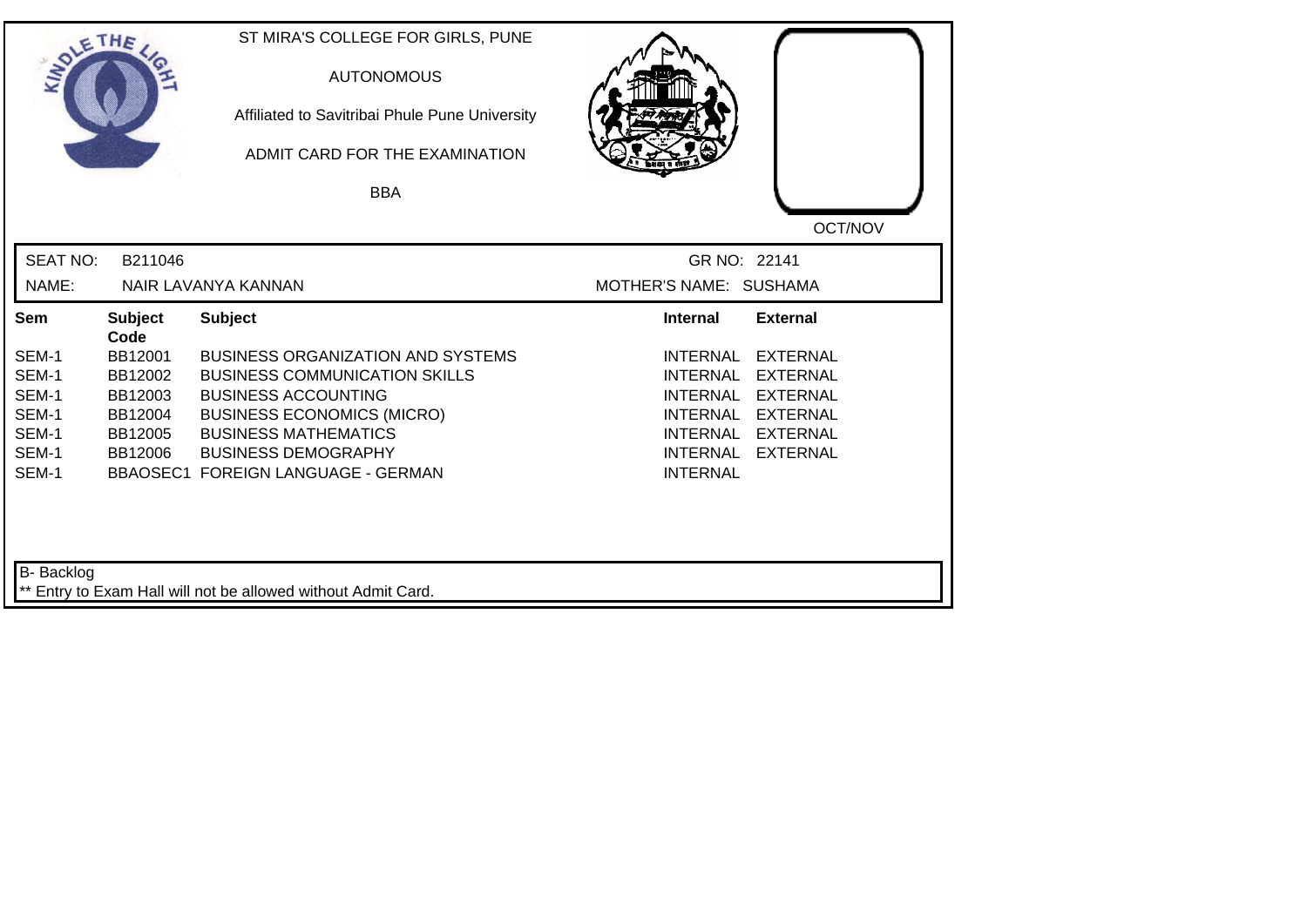| SOLETHE ,         |                        | ST MIRA'S COLLEGE FOR GIRLS, PUNE<br><b>AUTONOMOUS</b><br>Affiliated to Savitribai Phule Pune University<br>ADMIT CARD FOR THE EXAMINATION<br><b>BBA</b> |                      |                 |
|-------------------|------------------------|----------------------------------------------------------------------------------------------------------------------------------------------------------|----------------------|-----------------|
|                   |                        |                                                                                                                                                          |                      | OCT/NOV         |
| <b>SEAT NO:</b>   | B211003                |                                                                                                                                                          | GR NO: 22142         |                 |
| NAME:             |                        | ADVANI LEENA DINESH                                                                                                                                      | MOTHER'S NAME: KOMAL |                 |
| Sem               | <b>Subject</b><br>Code | <b>Subject</b>                                                                                                                                           | <b>Internal</b>      | <b>External</b> |
| SEM-1             | BB12001                | <b>BUSINESS ORGANIZATION AND SYSTEMS</b>                                                                                                                 | <b>INTERNAL</b>      | <b>EXTERNAL</b> |
| SEM-1             | BB12002                | <b>BUSINESS COMMUNICATION SKILLS</b>                                                                                                                     | <b>INTERNAL</b>      | <b>EXTERNAL</b> |
| SEM-1             | BB12003                | <b>BUSINESS ACCOUNTING</b>                                                                                                                               | <b>INTERNAL</b>      | <b>EXTERNAL</b> |
| SEM-1             | BB12004                | <b>BUSINESS ECONOMICS (MICRO)</b>                                                                                                                        | INTERNAL             | <b>EXTERNAL</b> |
| SEM-1             | BB12005                | <b>BUSINESS MATHEMATICS</b>                                                                                                                              | <b>INTERNAL</b>      | <b>EXTERNAL</b> |
| SEM-1             | BB12006                | <b>BUSINESS DEMOGRAPHY</b>                                                                                                                               | <b>INTERNAL</b>      | <b>EXTERNAL</b> |
| SEM-1             |                        | BBAOSEC1 FOREIGN LANGUAGE - GERMAN                                                                                                                       | <b>INTERNAL</b>      |                 |
| <b>B-</b> Backlog |                        | ** Entry to Exam Hall will not be allowed without Admit Card.                                                                                            |                      |                 |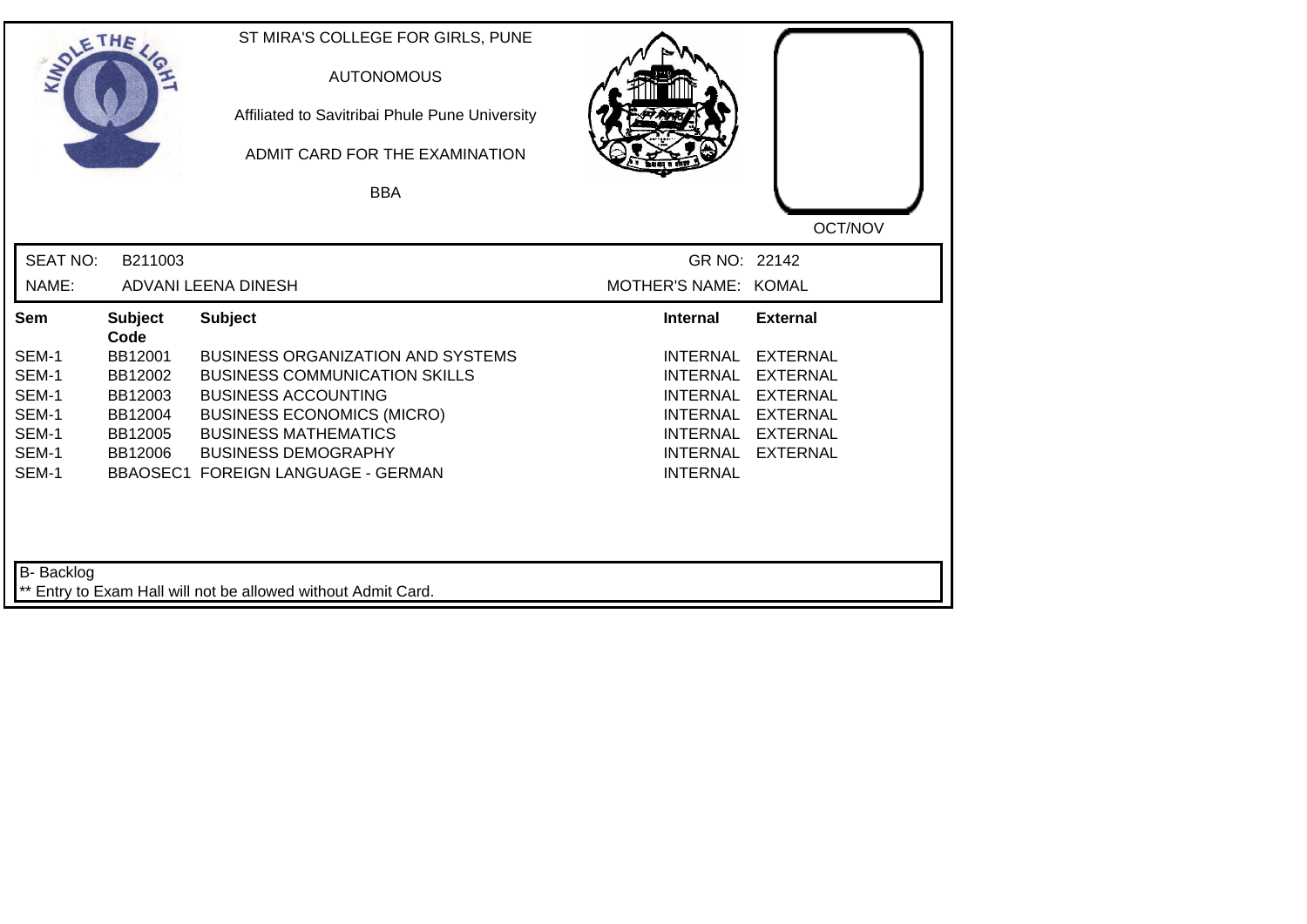| SOLETHE .         |                        | ST MIRA'S COLLEGE FOR GIRLS, PUNE<br><b>AUTONOMOUS</b><br>Affiliated to Savitribai Phule Pune University<br>ADMIT CARD FOR THE EXAMINATION |                      |                 |
|-------------------|------------------------|--------------------------------------------------------------------------------------------------------------------------------------------|----------------------|-----------------|
|                   |                        | <b>BBA</b>                                                                                                                                 |                      |                 |
|                   |                        |                                                                                                                                            |                      | OCT/NOV         |
| <b>SEAT NO:</b>   | B211060                |                                                                                                                                            | GR NO: 22143         |                 |
| NAME:             |                        | SHAIKH SHANA ABUTALEB                                                                                                                      | MOTHER'S NAME: NAZMA |                 |
| Sem               | <b>Subject</b><br>Code | <b>Subject</b>                                                                                                                             | <b>Internal</b>      | <b>External</b> |
| SEM-1             | BB12001                | <b>BUSINESS ORGANIZATION AND SYSTEMS</b>                                                                                                   | <b>INTERNAL</b>      | <b>EXTERNAL</b> |
| SEM-1             | BB12002                | <b>BUSINESS COMMUNICATION SKILLS</b>                                                                                                       | <b>INTERNAL</b>      | <b>EXTERNAL</b> |
| SEM-1             | BB12003                | <b>BUSINESS ACCOUNTING</b>                                                                                                                 | <b>INTERNAL</b>      | <b>EXTERNAL</b> |
| SEM-1             | BB12004                | <b>BUSINESS ECONOMICS (MICRO)</b>                                                                                                          | <b>INTERNAL</b>      | <b>EXTERNAL</b> |
| SEM-1             | BB12005                | <b>BUSINESS MATHEMATICS</b>                                                                                                                | INTERNAL             | <b>EXTERNAL</b> |
| SEM-1             | BB12006                | <b>BUSINESS DEMOGRAPHY</b>                                                                                                                 | <b>INTERNAL</b>      | <b>EXTERNAL</b> |
| SEM-1             |                        | BBAOSEC1 FOREIGN LANGUAGE - GERMAN                                                                                                         | <b>INTERNAL</b>      |                 |
|                   |                        |                                                                                                                                            |                      |                 |
| <b>B-</b> Backlog |                        | ** Entry to Exam Hall will not be allowed without Admit Card.                                                                              |                      |                 |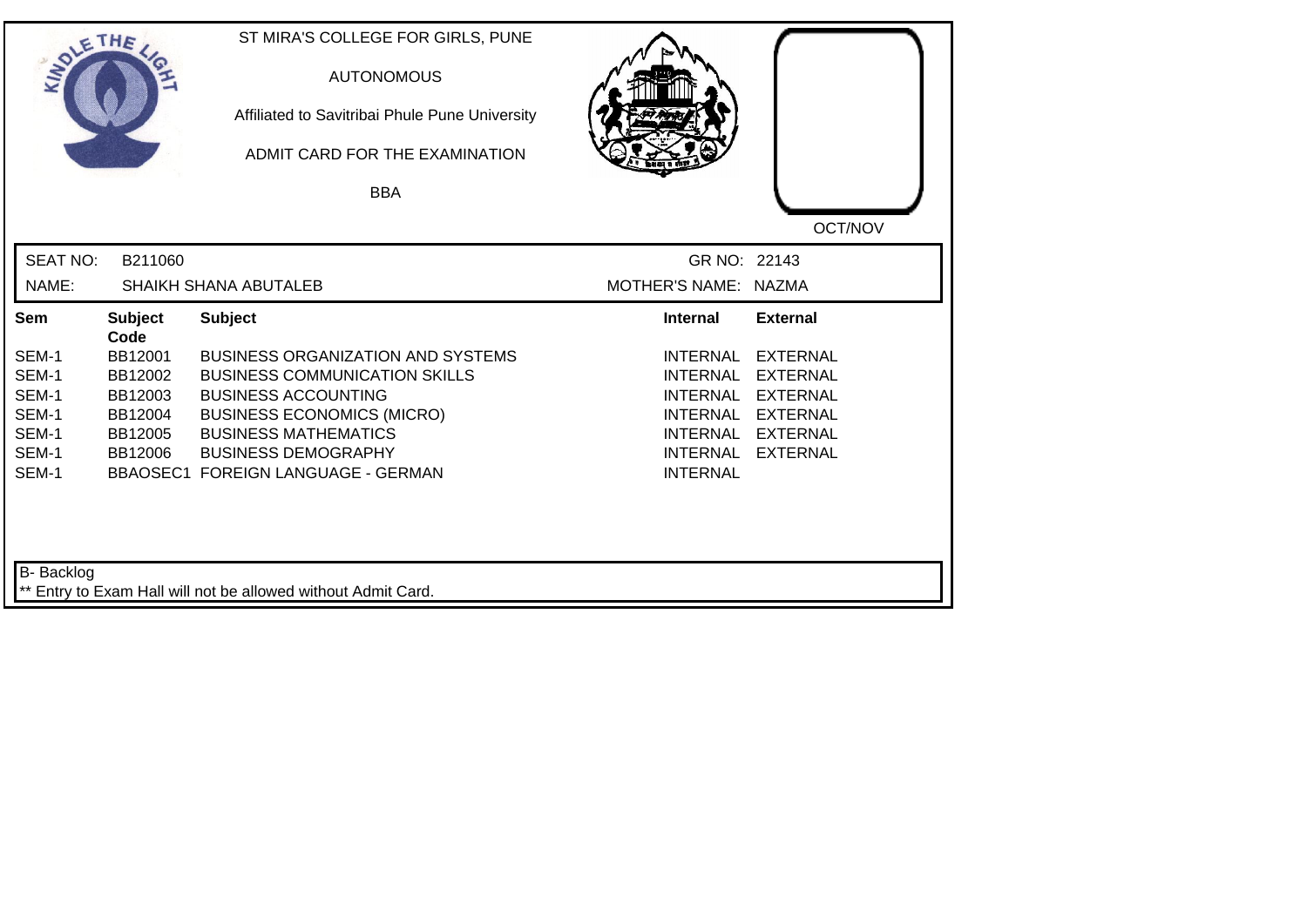| SOLETHE ,       |                        | ST MIRA'S COLLEGE FOR GIRLS, PUNE<br><b>AUTONOMOUS</b><br>Affiliated to Savitribai Phule Pune University<br>ADMIT CARD FOR THE EXAMINATION |                         |                 |
|-----------------|------------------------|--------------------------------------------------------------------------------------------------------------------------------------------|-------------------------|-----------------|
|                 |                        | <b>BBA</b>                                                                                                                                 |                         |                 |
|                 |                        |                                                                                                                                            |                         | OCT/NOV         |
| <b>SEAT NO:</b> | B211080                |                                                                                                                                            | GR NO: 22144            |                 |
| NAME:           |                        | YADAV PRATIKSHA VIKAS                                                                                                                      | MOTHER'S NAME: SANGEETA |                 |
| Sem             | <b>Subject</b><br>Code | <b>Subject</b>                                                                                                                             | <b>Internal</b>         | <b>External</b> |
| SEM-1           | BB12001                | <b>BUSINESS ORGANIZATION AND SYSTEMS</b>                                                                                                   | <b>INTERNAL</b>         | <b>EXTERNAL</b> |
| SEM-1           | BB12002                | <b>BUSINESS COMMUNICATION SKILLS</b>                                                                                                       | <b>INTERNAL</b>         | <b>EXTERNAL</b> |
| SEM-1           | BB12003                | <b>BUSINESS ACCOUNTING</b>                                                                                                                 | <b>INTERNAL</b>         | <b>EXTERNAL</b> |
| SEM-1           | BB12004                | <b>BUSINESS ECONOMICS (MICRO)</b>                                                                                                          | <b>INTERNAL</b>         | <b>EXTERNAL</b> |
| SEM-1           | BB12005                | <b>BUSINESS MATHEMATICS</b>                                                                                                                | INTERNAL                | EXTERNAL        |
| SEM-1           | BB12006                | <b>BUSINESS DEMOGRAPHY</b>                                                                                                                 | INTERNAL                | <b>EXTERNAL</b> |
| SEM-1           |                        | <b>BBAOSEC1 FOREIGN LANGUAGE - GERMAN</b>                                                                                                  | <b>INTERNAL</b>         |                 |
| B- Backlog      |                        | ** Entry to Exam Hall will not be allowed without Admit Card.                                                                              |                         |                 |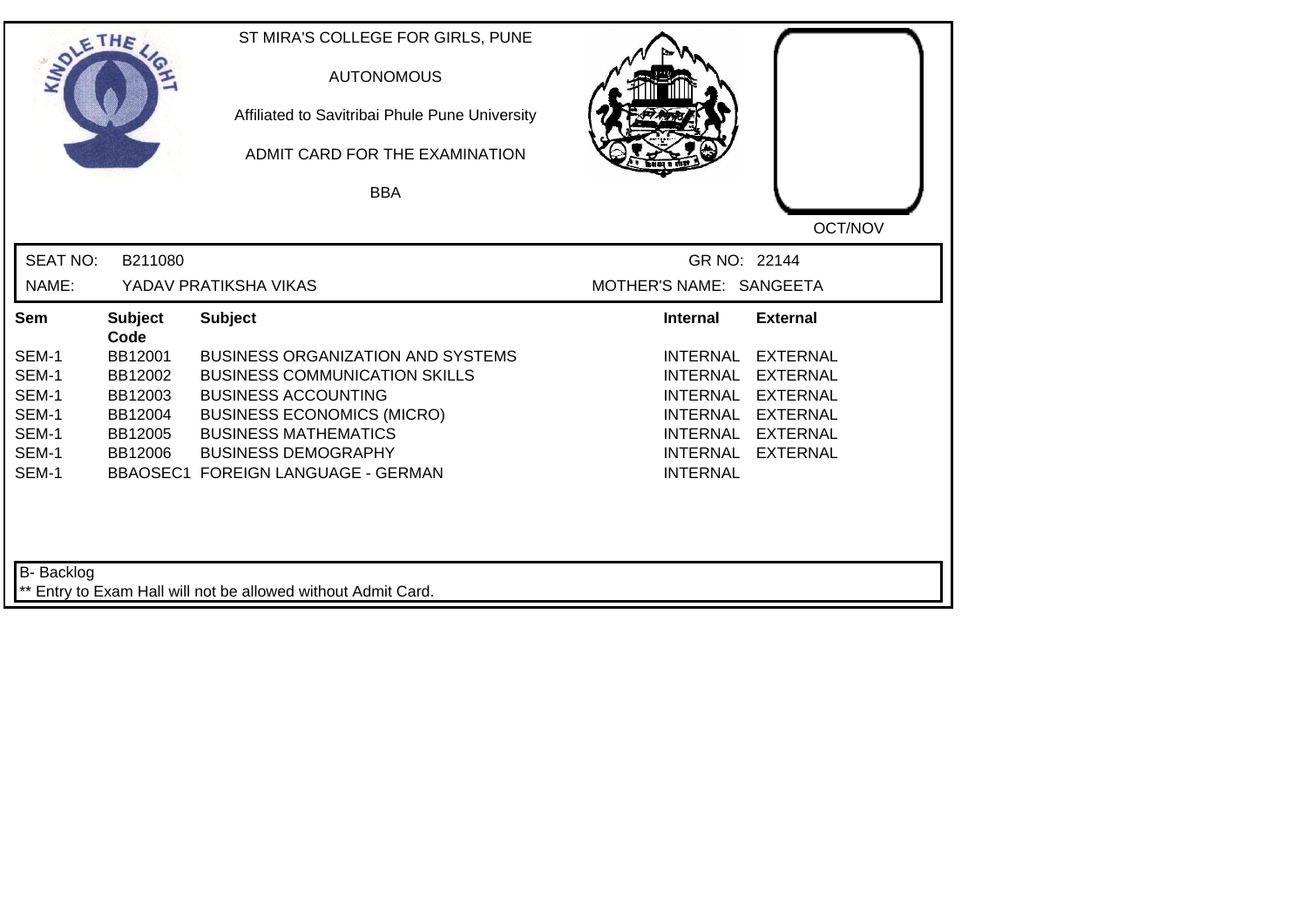| SOLETHE .         |                        | ST MIRA'S COLLEGE FOR GIRLS, PUNE<br><b>AUTONOMOUS</b><br>Affiliated to Savitribai Phule Pune University<br>ADMIT CARD FOR THE EXAMINATION |                       |                 |
|-------------------|------------------------|--------------------------------------------------------------------------------------------------------------------------------------------|-----------------------|-----------------|
|                   |                        | <b>BBA</b>                                                                                                                                 |                       |                 |
|                   |                        |                                                                                                                                            |                       | OCT/NOV         |
| <b>SEAT NO:</b>   | B211049                |                                                                                                                                            | GR NO: 22145          |                 |
| NAME:             |                        | PAGARE KHUSHI AJIT                                                                                                                         | MOTHER'S NAME: SUNITA |                 |
| Sem               | <b>Subject</b><br>Code | <b>Subject</b>                                                                                                                             | <b>Internal</b>       | <b>External</b> |
| SEM-1             | BB12001                | <b>BUSINESS ORGANIZATION AND SYSTEMS</b>                                                                                                   | <b>INTERNAL</b>       | <b>EXTERNAL</b> |
| SEM-1             | BB12002                | <b>BUSINESS COMMUNICATION SKILLS</b>                                                                                                       | <b>INTERNAL</b>       | <b>EXTERNAL</b> |
| SEM-1             | BB12003                | <b>BUSINESS ACCOUNTING</b>                                                                                                                 | <b>INTERNAL</b>       | <b>EXTERNAL</b> |
| SEM-1             | BB12004                | <b>BUSINESS ECONOMICS (MICRO)</b>                                                                                                          | <b>INTERNAL</b>       | <b>EXTERNAL</b> |
| SEM-1             | BB12005                | <b>BUSINESS MATHEMATICS</b>                                                                                                                | INTERNAL              | <b>EXTERNAL</b> |
| SEM-1             | BB12006                | <b>BUSINESS DEMOGRAPHY</b>                                                                                                                 | <b>INTERNAL</b>       | <b>EXTERNAL</b> |
| SEM-1             |                        | BBAOSEC1 FOREIGN LANGUAGE - GERMAN                                                                                                         | <b>INTERNAL</b>       |                 |
| <b>B-</b> Backlog |                        | ** Entry to Exam Hall will not be allowed without Admit Card.                                                                              |                       |                 |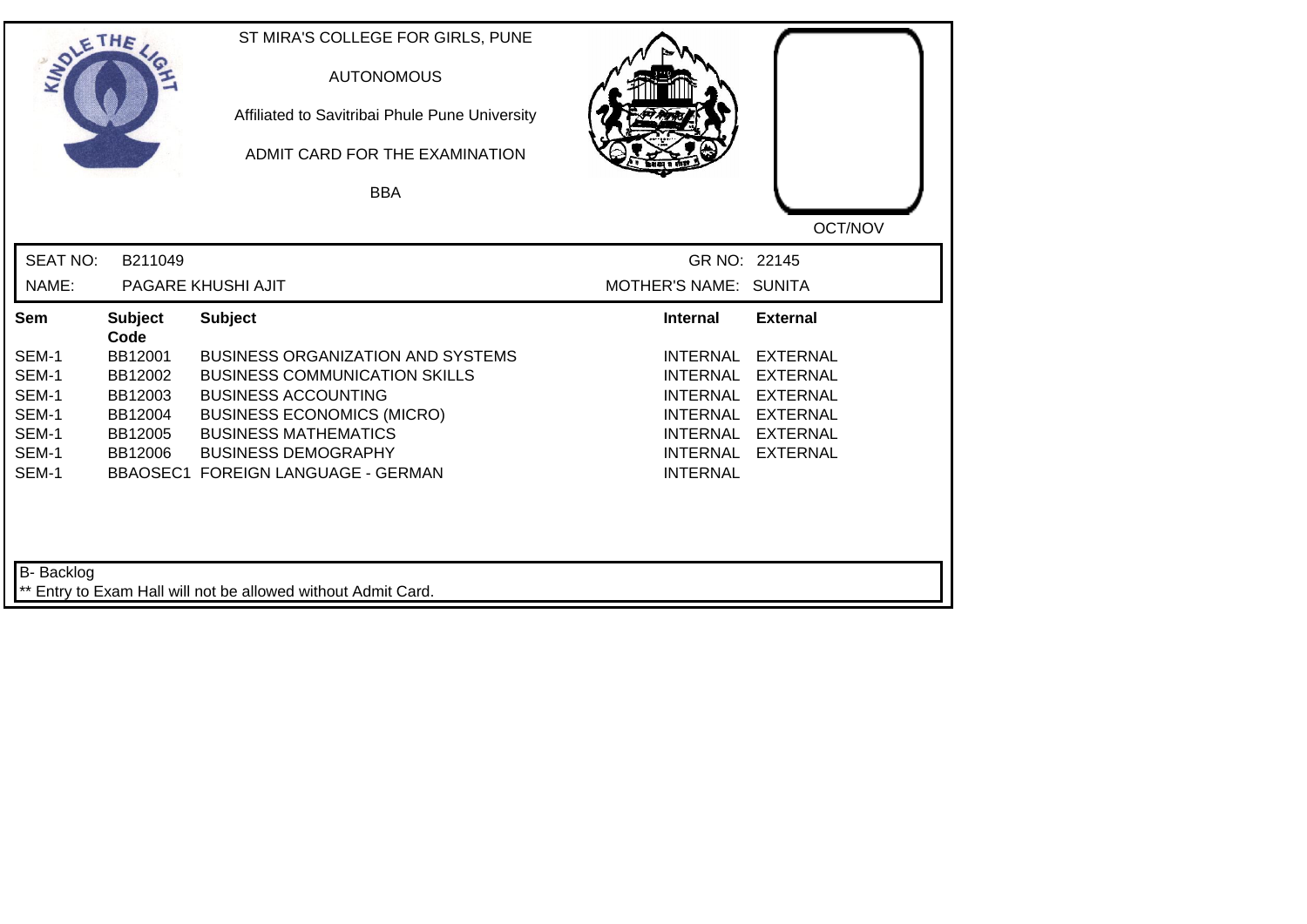| SOLETHE ,         |                        | ST MIRA'S COLLEGE FOR GIRLS, PUNE<br><b>AUTONOMOUS</b><br>Affiliated to Savitribai Phule Pune University<br>ADMIT CARD FOR THE EXAMINATION<br><b>BBA</b> |                                    |                 |
|-------------------|------------------------|----------------------------------------------------------------------------------------------------------------------------------------------------------|------------------------------------|-----------------|
|                   |                        |                                                                                                                                                          |                                    | OCT/NOV         |
| <b>SEAT NO:</b>   | B211069                |                                                                                                                                                          | GR NO: 22146                       |                 |
| NAME:             | <b>SITA DHAKAL</b>     |                                                                                                                                                          | MOTHER'S NAME: REKHA DHAKAL        |                 |
| Sem               | <b>Subject</b><br>Code | <b>Subject</b>                                                                                                                                           | <b>Internal</b>                    | <b>External</b> |
| SEM-1             | BB12001                | <b>BUSINESS ORGANIZATION AND SYSTEMS</b>                                                                                                                 | <b>INTERNAL</b>                    | <b>EXTERNAL</b> |
| SEM-1             | BB12002                | <b>BUSINESS COMMUNICATION SKILLS</b>                                                                                                                     | <b>INTERNAL</b>                    | <b>EXTERNAL</b> |
| SEM-1             | BB12003                | <b>BUSINESS ACCOUNTING</b>                                                                                                                               | <b>INTERNAL</b>                    | <b>EXTERNAL</b> |
| SEM-1             | BB12004                | <b>BUSINESS ECONOMICS (MICRO)</b>                                                                                                                        | INTERNAL                           | <b>EXTERNAL</b> |
| SEM-1             | BB12005                | <b>BUSINESS MATHEMATICS</b>                                                                                                                              | <b>INTERNAL</b>                    | <b>EXTERNAL</b> |
| SEM-1<br>SEM-1    | BB12006                | <b>BUSINESS DEMOGRAPHY</b><br>BBAOSEC1 FOREIGN LANGUAGE - GERMAN                                                                                         | <b>INTERNAL</b><br><b>INTERNAL</b> | <b>EXTERNAL</b> |
| <b>B-</b> Backlog |                        | ** Entry to Exam Hall will not be allowed without Admit Card.                                                                                            |                                    |                 |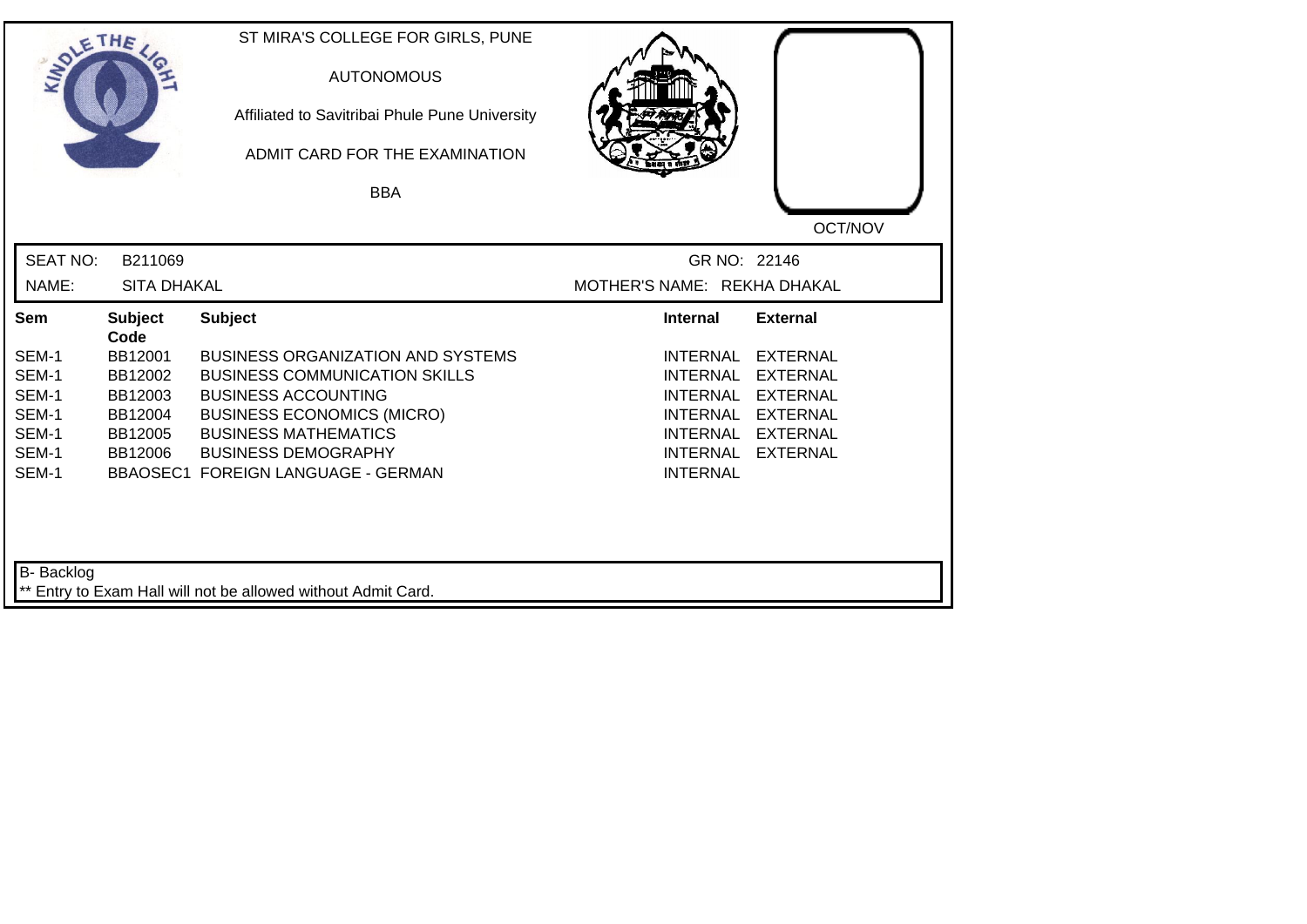| SOLETHE,          |                        | ST MIRA'S COLLEGE FOR GIRLS, PUNE<br><b>AUTONOMOUS</b><br>Affiliated to Savitribai Phule Pune University<br>ADMIT CARD FOR THE EXAMINATION |                                 |                 |
|-------------------|------------------------|--------------------------------------------------------------------------------------------------------------------------------------------|---------------------------------|-----------------|
|                   |                        | <b>BBA</b>                                                                                                                                 |                                 |                 |
|                   |                        |                                                                                                                                            |                                 | OCT/NOV         |
| <b>SEAT NO:</b>   | B211037                |                                                                                                                                            | GR NO: 22147                    |                 |
| NAME:             |                        | KOMAL RUCHANDANI                                                                                                                           | MOTHER'S NAME: ANITA RUCHANDANI |                 |
| Sem               | <b>Subject</b><br>Code | <b>Subject</b>                                                                                                                             | <b>Internal</b>                 | <b>External</b> |
| SEM-1             | BB12001                | BUSINESS ORGANIZATION AND SYSTEMS                                                                                                          | <b>INTERNAL</b>                 | <b>EXTERNAL</b> |
| SEM-1             | BB12002                | <b>BUSINESS COMMUNICATION SKILLS</b>                                                                                                       | <b>INTERNAL</b>                 | <b>EXTERNAL</b> |
| SEM-1             | BB12003                | <b>BUSINESS ACCOUNTING</b>                                                                                                                 | <b>INTERNAL</b>                 | <b>EXTERNAL</b> |
| SEM-1             | BB12004                | <b>BUSINESS ECONOMICS (MICRO)</b>                                                                                                          | INTERNAL                        | <b>EXTERNAL</b> |
| SEM-1             | BB12005                | <b>BUSINESS MATHEMATICS</b>                                                                                                                | INTERNAL                        | <b>EXTERNAL</b> |
| SEM-1<br>SEM-1    | BB12006                | <b>BUSINESS DEMOGRAPHY</b><br>BBAOSEC1 FOREIGN LANGUAGE - GERMAN                                                                           | INTERNAL<br><b>INTERNAL</b>     | <b>EXTERNAL</b> |
| <b>B-</b> Backlog |                        | ** Entry to Exam Hall will not be allowed without Admit Card.                                                                              |                                 |                 |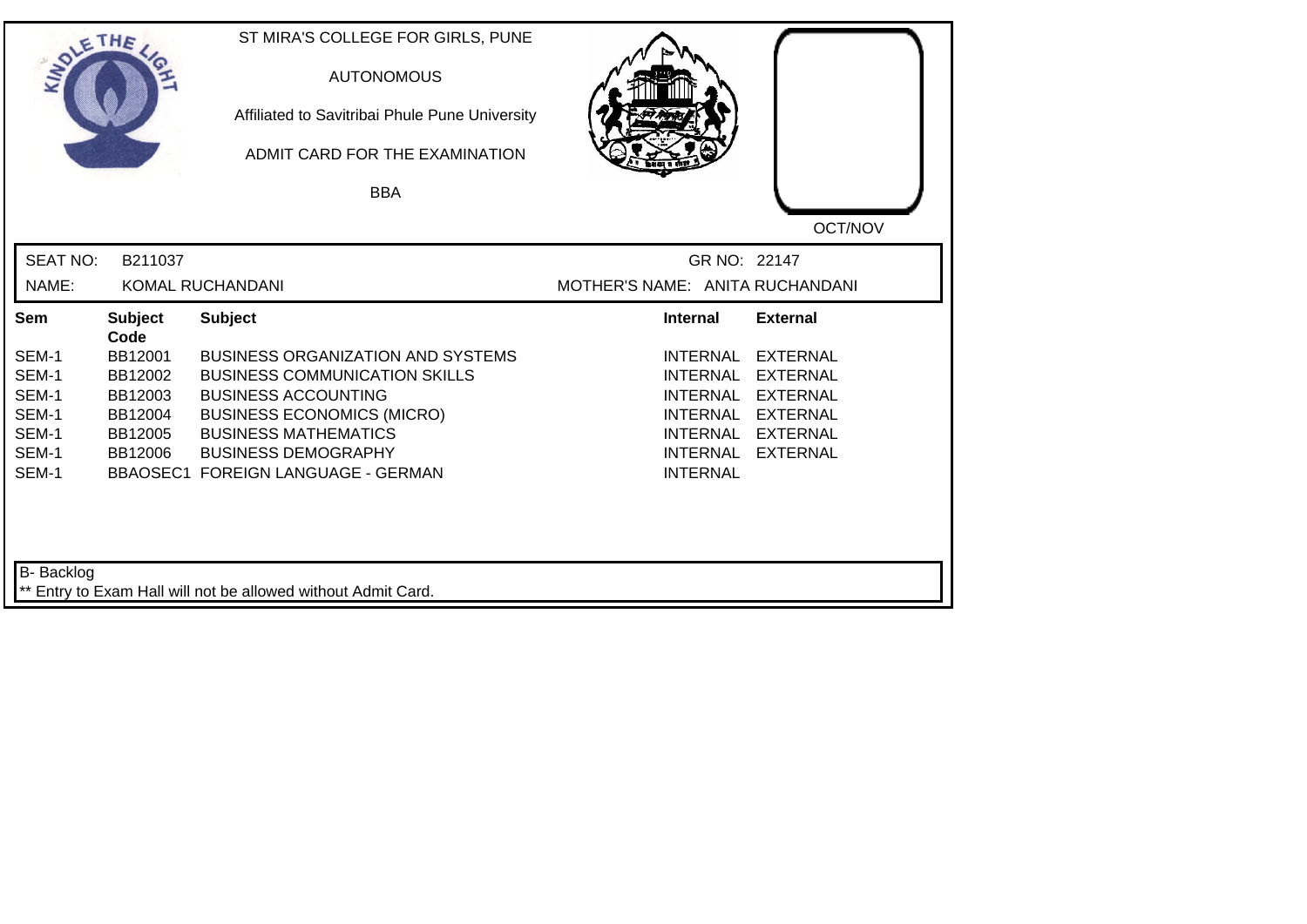| SOLETHE .         |                        | ST MIRA'S COLLEGE FOR GIRLS, PUNE<br><b>AUTONOMOUS</b><br>Affiliated to Savitribai Phule Pune University<br>ADMIT CARD FOR THE EXAMINATION |                                                       |  |
|-------------------|------------------------|--------------------------------------------------------------------------------------------------------------------------------------------|-------------------------------------------------------|--|
|                   |                        | <b>BBA</b>                                                                                                                                 |                                                       |  |
|                   |                        |                                                                                                                                            | OCT/NOV                                               |  |
| <b>SEAT NO:</b>   | B211050                |                                                                                                                                            | GR NO: 22148                                          |  |
| NAME:             |                        | PARDAWALA ZAHRA SHABBIR                                                                                                                    | MOTHER'S NAME: TASNEEM                                |  |
| Sem               | <b>Subject</b><br>Code | <b>Subject</b>                                                                                                                             | <b>Internal</b><br><b>External</b>                    |  |
| SEM-1             | BB12001                | <b>BUSINESS ORGANIZATION AND SYSTEMS</b>                                                                                                   | <b>INTERNAL</b><br><b>EXTERNAL</b>                    |  |
| SEM-1             | BB12002                | <b>BUSINESS COMMUNICATION SKILLS</b>                                                                                                       | <b>INTERNAL</b><br><b>EXTERNAL</b>                    |  |
| SEM-1             | BB12003                | <b>BUSINESS ACCOUNTING</b>                                                                                                                 | <b>INTERNAL</b><br><b>EXTERNAL</b>                    |  |
| SEM-1             | BB12004                | <b>BUSINESS ECONOMICS (MICRO)</b>                                                                                                          | <b>INTERNAL</b><br><b>EXTERNAL</b>                    |  |
| SEM-1<br>SEM-1    | BB12005                | <b>BUSINESS MATHEMATICS</b>                                                                                                                | <b>INTERNAL</b><br><b>EXTERNAL</b>                    |  |
| SEM-1             | BB12006                | <b>BUSINESS DEMOGRAPHY</b><br><b>BBAOSEC1 FOREIGN LANGUAGE - GERMAN</b>                                                                    | <b>EXTERNAL</b><br><b>INTERNAL</b><br><b>INTERNAL</b> |  |
| <b>B-</b> Backlog |                        | ** Entry to Exam Hall will not be allowed without Admit Card.                                                                              |                                                       |  |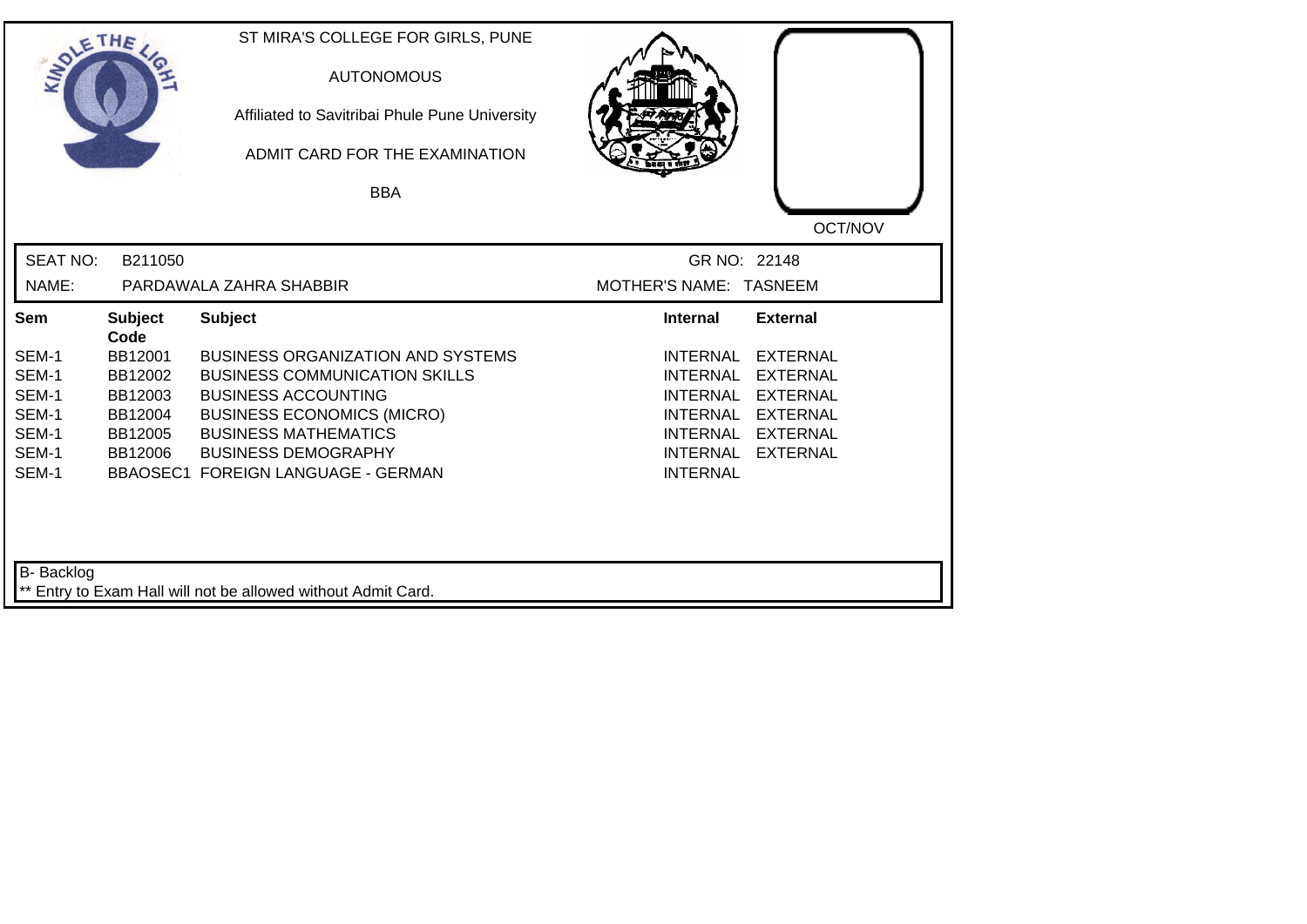| SOLETHE         |                        | ST MIRA'S COLLEGE FOR GIRLS, PUNE<br><b>AUTONOMOUS</b><br>Affiliated to Savitribai Phule Pune University<br>ADMIT CARD FOR THE EXAMINATION<br><b>BBA</b> |                               |                 |
|-----------------|------------------------|----------------------------------------------------------------------------------------------------------------------------------------------------------|-------------------------------|-----------------|
|                 |                        |                                                                                                                                                          |                               | OCT/NOV         |
| <b>SEAT NO:</b> | B211017                |                                                                                                                                                          | GR NO: 22149                  |                 |
| NAME:           |                        | FATEMEH MOHAMMED ALI MUQTEDAR                                                                                                                            | MOTHER'S NAME: RAZIA MUQTEDAR |                 |
| Sem             | <b>Subject</b><br>Code | <b>Subject</b>                                                                                                                                           | <b>Internal</b>               | <b>External</b> |
| SEM-1           | BB12001                | <b>BUSINESS ORGANIZATION AND SYSTEMS</b>                                                                                                                 | <b>INTERNAL</b>               | <b>EXTERNAL</b> |
| SEM-1           | BB12002                | <b>BUSINESS COMMUNICATION SKILLS</b>                                                                                                                     | <b>INTERNAL</b>               | <b>EXTERNAL</b> |
| SEM-1           | BB12003                | <b>BUSINESS ACCOUNTING</b>                                                                                                                               | <b>INTERNAL</b>               | <b>EXTERNAL</b> |
| SEM-1           | BB12004                | <b>BUSINESS ECONOMICS (MICRO)</b>                                                                                                                        | <b>INTERNAL</b>               | <b>EXTERNAL</b> |
| SEM-1           | BB12005                | <b>BUSINESS MATHEMATICS</b>                                                                                                                              | INTERNAL                      | <b>EXTERNAL</b> |
| SEM-1           | BB12006                | <b>BUSINESS DEMOGRAPHY</b>                                                                                                                               | <b>INTERNAL</b>               | <b>EXTERNAL</b> |
| SEM-1           |                        | BBAOSEC1 FOREIGN LANGUAGE - GERMAN                                                                                                                       | <b>INTERNAL</b>               |                 |
| B- Backlog      |                        |                                                                                                                                                          |                               |                 |
|                 |                        | ** Entry to Exam Hall will not be allowed without Admit Card.                                                                                            |                               |                 |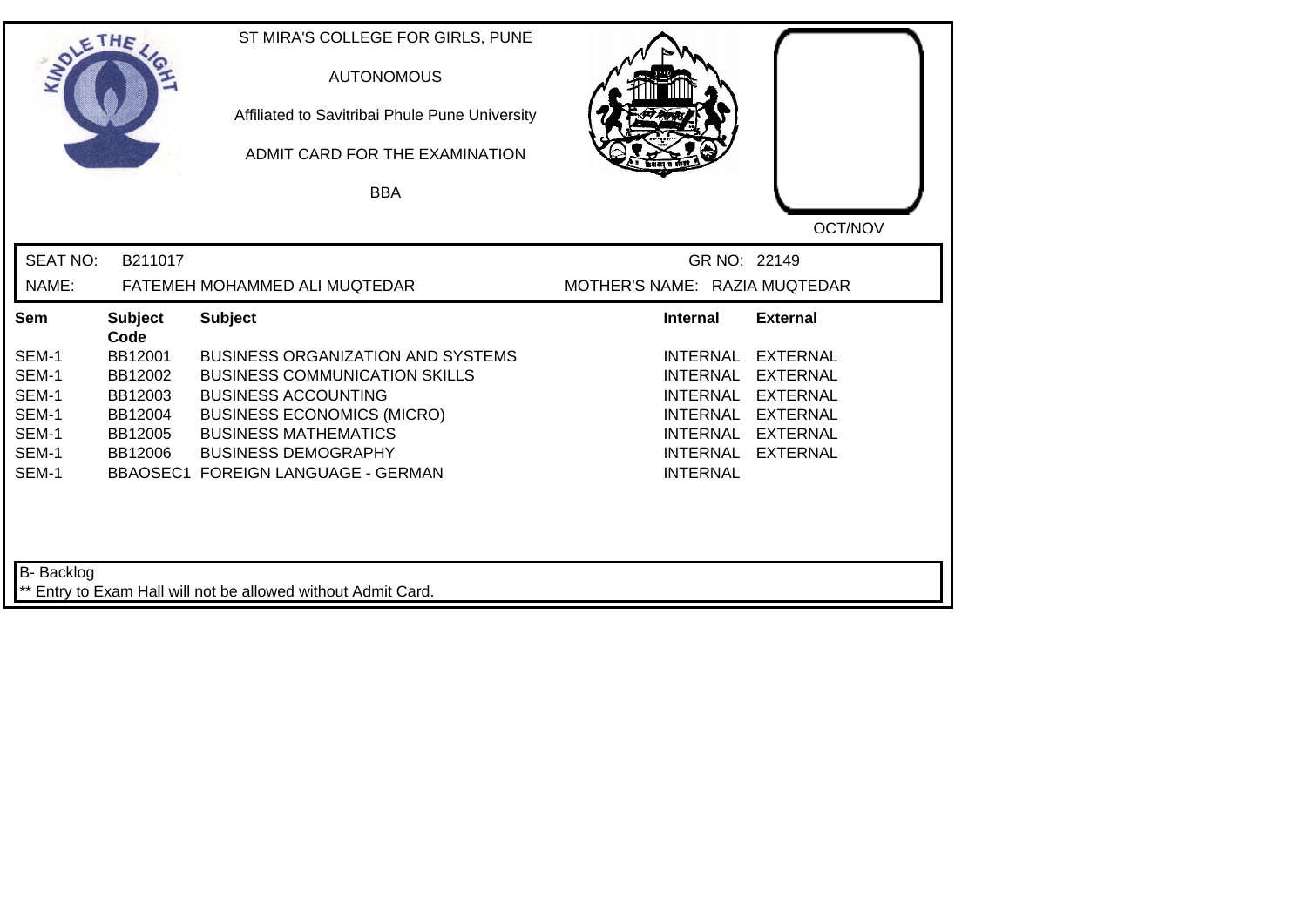| SOLETHE .         |                        | ST MIRA'S COLLEGE FOR GIRLS, PUNE<br><b>AUTONOMOUS</b><br>Affiliated to Savitribai Phule Pune University<br>ADMIT CARD FOR THE EXAMINATION<br><b>BBA</b> |                      |                 |
|-------------------|------------------------|----------------------------------------------------------------------------------------------------------------------------------------------------------|----------------------|-----------------|
|                   |                        |                                                                                                                                                          |                      | OCT/NOV         |
| <b>SEAT NO:</b>   | B211054                |                                                                                                                                                          | GR NO: 22150         |                 |
| NAME:             |                        | RELWANI PRIYANKA DEEPAK                                                                                                                                  | MOTHER'S NAME: SONIA |                 |
| Sem               | <b>Subject</b><br>Code | <b>Subject</b>                                                                                                                                           | <b>Internal</b>      | <b>External</b> |
| SEM-1             | BB12001                | <b>BUSINESS ORGANIZATION AND SYSTEMS</b>                                                                                                                 | <b>INTERNAL</b>      | <b>EXTERNAL</b> |
| SEM-1             | BB12002                | <b>BUSINESS COMMUNICATION SKILLS</b>                                                                                                                     | <b>INTERNAL</b>      | <b>EXTERNAL</b> |
| SEM-1             | BB12003                | <b>BUSINESS ACCOUNTING</b>                                                                                                                               | <b>INTERNAL</b>      | <b>EXTERNAL</b> |
| SEM-1             | BB12004                | <b>BUSINESS ECONOMICS (MICRO)</b>                                                                                                                        | <b>INTERNAL</b>      | <b>EXTERNAL</b> |
| SEM-1             | BB12005                | <b>BUSINESS MATHEMATICS</b>                                                                                                                              | INTERNAL             | <b>EXTERNAL</b> |
| SEM-1             | BB12006                | <b>BUSINESS DEMOGRAPHY</b>                                                                                                                               | <b>INTERNAL</b>      | <b>EXTERNAL</b> |
| SEM-1             |                        | BBAOSEC1 FOREIGN LANGUAGE - GERMAN                                                                                                                       | <b>INTERNAL</b>      |                 |
| <b>B-</b> Backlog |                        |                                                                                                                                                          |                      |                 |
|                   |                        | ** Entry to Exam Hall will not be allowed without Admit Card.                                                                                            |                      |                 |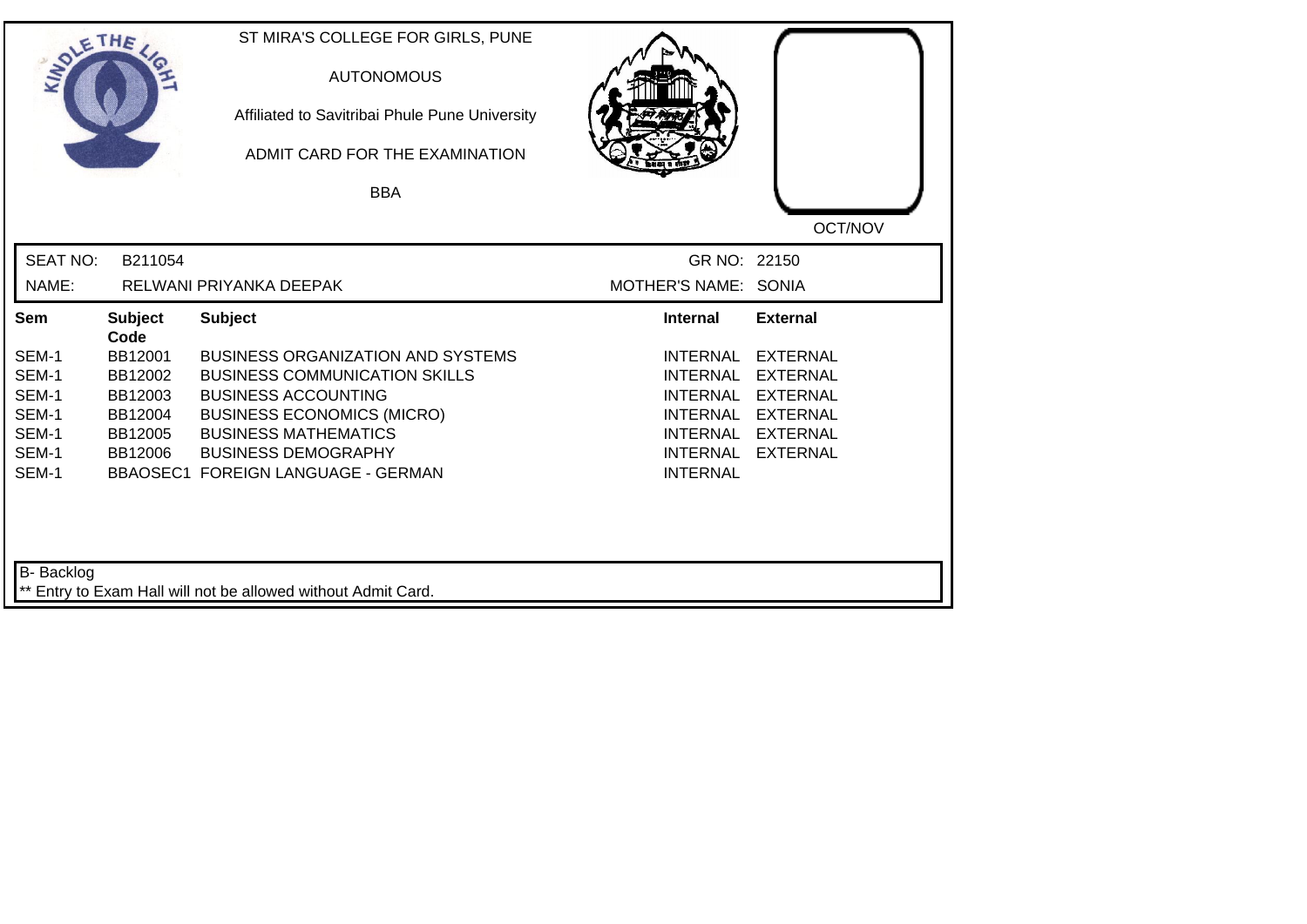| SOLETHE ,       |                        | ST MIRA'S COLLEGE FOR GIRLS, PUNE<br><b>AUTONOMOUS</b><br>Affiliated to Savitribai Phule Pune University<br>ADMIT CARD FOR THE EXAMINATION<br><b>BBA</b> |                       |                 |
|-----------------|------------------------|----------------------------------------------------------------------------------------------------------------------------------------------------------|-----------------------|-----------------|
|                 |                        |                                                                                                                                                          |                       | OCT/NOV         |
| <b>SEAT NO:</b> | B211039                |                                                                                                                                                          | GR NO: 22151          |                 |
| NAME:           |                        | <b>MAGAR AVANTI KISHOR</b>                                                                                                                               | <b>MOTHER'S NAME:</b> | <b>PADMA</b>    |
| Sem             | <b>Subject</b><br>Code | <b>Subject</b>                                                                                                                                           | <b>Internal</b>       | <b>External</b> |
| SEM-1           | BB12001                | <b>BUSINESS ORGANIZATION AND SYSTEMS</b>                                                                                                                 | <b>INTERNAL</b>       | <b>EXTERNAL</b> |
| SEM-1           | BB12002                | <b>BUSINESS COMMUNICATION SKILLS</b>                                                                                                                     | <b>INTERNAL</b>       | <b>EXTERNAL</b> |
| SEM-1           | BB12003                | <b>BUSINESS ACCOUNTING</b>                                                                                                                               | <b>INTERNAL</b>       | <b>EXTERNAL</b> |
| SEM-1           | BB12004                | <b>BUSINESS ECONOMICS (MICRO)</b>                                                                                                                        | <b>INTERNAL</b>       | <b>EXTERNAL</b> |
| SEM-1           | BB12005                | <b>BUSINESS MATHEMATICS</b>                                                                                                                              | INTERNAL              | EXTERNAL        |
| SEM-1           | BB12006                | <b>BUSINESS DEMOGRAPHY</b>                                                                                                                               | <b>INTERNAL</b>       | <b>EXTERNAL</b> |
| SEM-1           |                        | <b>BBAOSEC1 FOREIGN LANGUAGE - GERMAN</b>                                                                                                                | <b>INTERNAL</b>       |                 |
| B- Backlog      |                        |                                                                                                                                                          |                       |                 |
|                 |                        | ** Entry to Exam Hall will not be allowed without Admit Card.                                                                                            |                       |                 |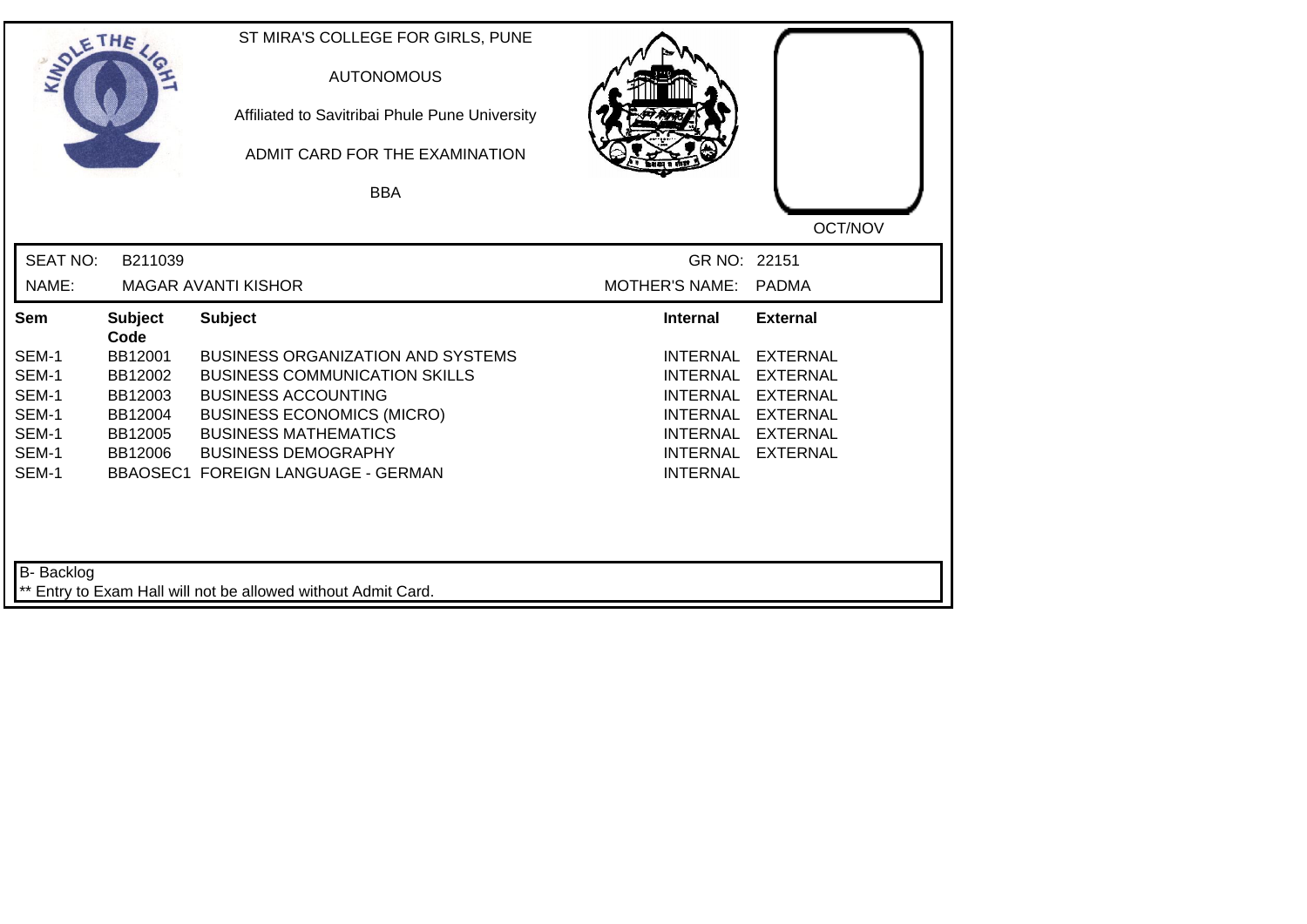| SOLE THE        |                        | ST MIRA'S COLLEGE FOR GIRLS, PUNE<br><b>AUTONOMOUS</b><br>Affiliated to Savitribai Phule Pune University<br>ADMIT CARD FOR THE EXAMINATION |                                                       |
|-----------------|------------------------|--------------------------------------------------------------------------------------------------------------------------------------------|-------------------------------------------------------|
|                 |                        | <b>BBA</b>                                                                                                                                 |                                                       |
|                 |                        |                                                                                                                                            | OCT/NOV                                               |
| <b>SEAT NO:</b> | B211005                |                                                                                                                                            | GR NO: 22152                                          |
| NAME:           |                        | <b>DUSANE AKANKSHA VILAS</b>                                                                                                               | MOTHER'S NAME: MAMATA                                 |
| Sem             | <b>Subject</b><br>Code | <b>Subject</b>                                                                                                                             | <b>Internal</b><br><b>External</b>                    |
| SEM-1           | BB12001                | <b>BUSINESS ORGANIZATION AND SYSTEMS</b>                                                                                                   | <b>INTERNAL</b><br><b>EXTERNAL</b>                    |
| SEM-1           | BB12002                | <b>BUSINESS COMMUNICATION SKILLS</b>                                                                                                       | <b>INTERNAL</b><br><b>EXTERNAL</b>                    |
| SEM-1           | BB12003                | <b>BUSINESS ACCOUNTING</b>                                                                                                                 | <b>EXTERNAL</b><br><b>INTERNAL</b>                    |
| SEM-1           | BB12004                | <b>BUSINESS ECONOMICS (MICRO)</b>                                                                                                          | <b>INTERNAL</b><br><b>EXTERNAL</b>                    |
| SEM-1<br>SEM-1  | BB12005                | <b>BUSINESS MATHEMATICS</b><br><b>BUSINESS DEMOGRAPHY</b>                                                                                  | <b>INTERNAL</b><br>EXTERNAL                           |
| SEM-1           | BB12006                | <b>BBAOSEC1 FOREIGN LANGUAGE - GERMAN</b>                                                                                                  | <b>INTERNAL</b><br><b>EXTERNAL</b><br><b>INTERNAL</b> |
| B- Backlog      |                        | Entry to Exam Hall will not be allowed without Admit Card.                                                                                 |                                                       |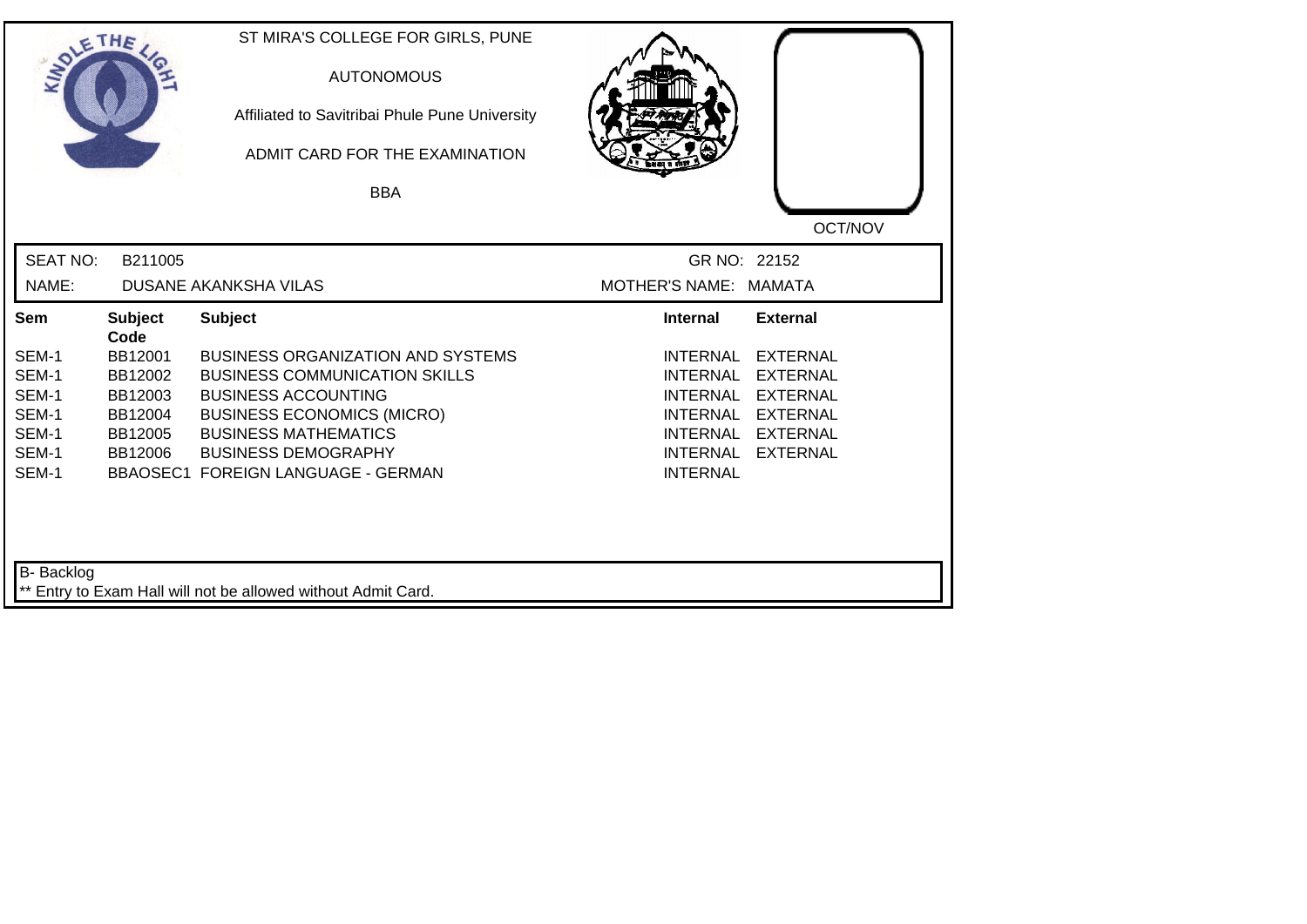| SOLETHE ,         |                        | ST MIRA'S COLLEGE FOR GIRLS, PUNE<br><b>AUTONOMOUS</b><br>Affiliated to Savitribai Phule Pune University<br>ADMIT CARD FOR THE EXAMINATION<br><b>BBA</b> |                                    |                 |
|-------------------|------------------------|----------------------------------------------------------------------------------------------------------------------------------------------------------|------------------------------------|-----------------|
|                   |                        |                                                                                                                                                          |                                    | OCT/NOV         |
| <b>SEAT NO:</b>   | B211070                |                                                                                                                                                          | GR NO: 22153                       |                 |
| NAME:             |                        | SONDE SANIA RAJENDRA                                                                                                                                     | MOTHER'S NAME: VIDYA               |                 |
| Sem               | <b>Subject</b><br>Code | <b>Subject</b>                                                                                                                                           | <b>Internal</b>                    | <b>External</b> |
| SEM-1             | BB12001                | <b>BUSINESS ORGANIZATION AND SYSTEMS</b>                                                                                                                 | <b>INTERNAL</b>                    | <b>EXTERNAL</b> |
| SEM-1             | BB12002                | <b>BUSINESS COMMUNICATION SKILLS</b>                                                                                                                     | <b>INTERNAL</b>                    | <b>EXTERNAL</b> |
| SEM-1             | BB12003                | <b>BUSINESS ACCOUNTING</b>                                                                                                                               | <b>INTERNAL</b>                    | <b>EXTERNAL</b> |
| SEM-1             | BB12004                | <b>BUSINESS ECONOMICS (MICRO)</b>                                                                                                                        | <b>INTERNAL</b>                    | <b>EXTERNAL</b> |
| SEM-1             | BB12005                | <b>BUSINESS MATHEMATICS</b>                                                                                                                              | <b>INTERNAL</b>                    | <b>EXTERNAL</b> |
| SEM-1<br>SEM-1    | BB12006                | <b>BUSINESS DEMOGRAPHY</b><br><b>BBAOSEC1 FOREIGN LANGUAGE - GERMAN</b>                                                                                  | <b>INTERNAL</b><br><b>INTERNAL</b> | <b>EXTERNAL</b> |
| <b>B-</b> Backlog |                        | ** Entry to Exam Hall will not be allowed without Admit Card.                                                                                            |                                    |                 |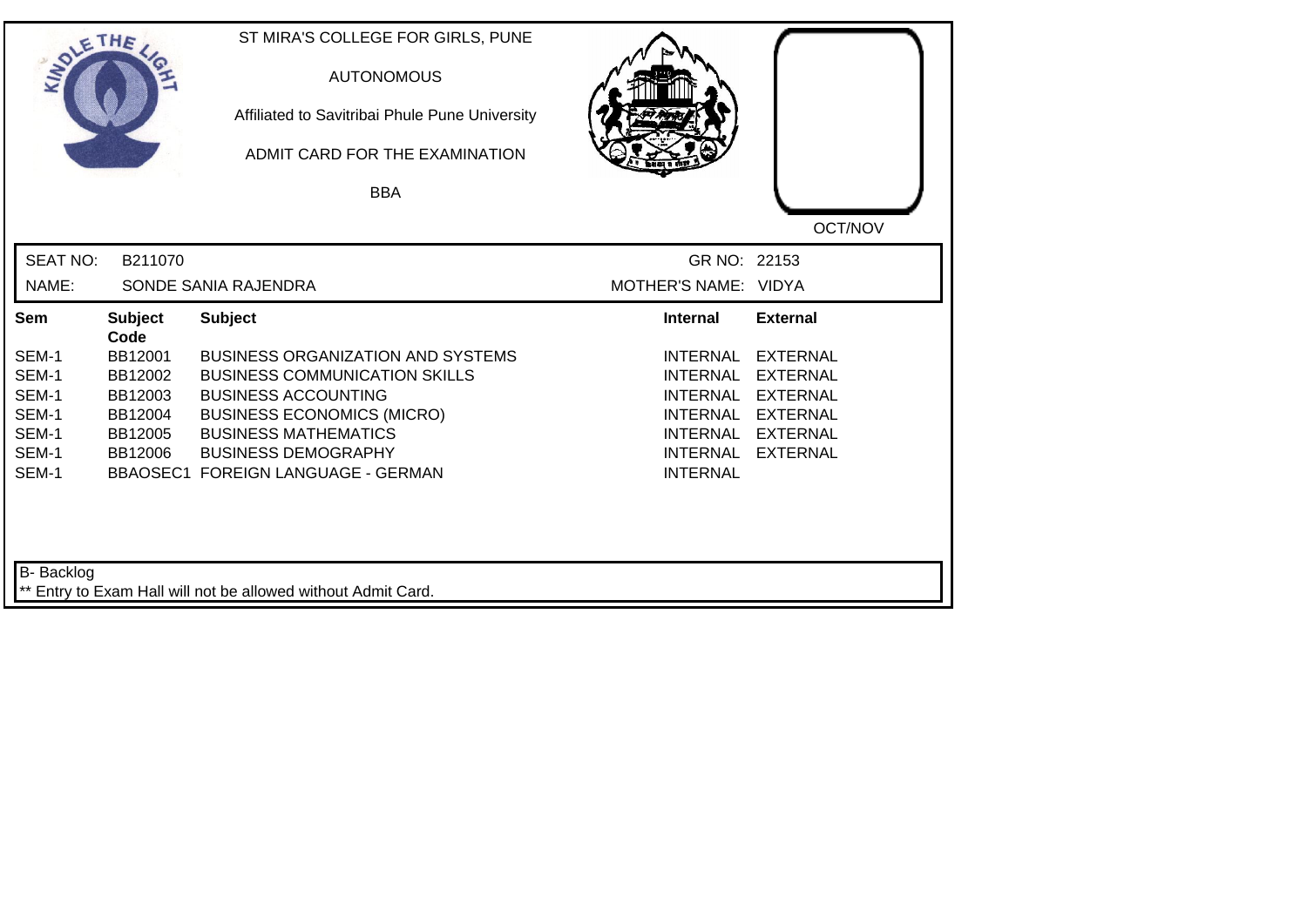| SOLETHE ,         |                        | ST MIRA'S COLLEGE FOR GIRLS, PUNE<br><b>AUTONOMOUS</b><br>Affiliated to Savitribai Phule Pune University<br>ADMIT CARD FOR THE EXAMINATION |                       |                 |
|-------------------|------------------------|--------------------------------------------------------------------------------------------------------------------------------------------|-----------------------|-----------------|
|                   |                        | <b>BBA</b>                                                                                                                                 |                       |                 |
|                   |                        |                                                                                                                                            |                       | OCT/NOV         |
| <b>SEAT NO:</b>   | B211029                |                                                                                                                                            | GR NO: 22154          |                 |
| NAME:             |                        | KAKADE PRIYANKA SANTOSH                                                                                                                    | MOTHER'S NAME: PREETI |                 |
| Sem               | <b>Subject</b><br>Code | <b>Subject</b>                                                                                                                             | <b>Internal</b>       | <b>External</b> |
| SEM-1             | BB12001                | <b>BUSINESS ORGANIZATION AND SYSTEMS</b>                                                                                                   | <b>INTERNAL</b>       | <b>EXTERNAL</b> |
| SEM-1             | BB12002                | <b>BUSINESS COMMUNICATION SKILLS</b>                                                                                                       | <b>INTERNAL</b>       | <b>EXTERNAL</b> |
| SEM-1             | BB12003                | <b>BUSINESS ACCOUNTING</b>                                                                                                                 | <b>INTERNAL</b>       | <b>EXTERNAL</b> |
| SEM-1             | BB12004                | <b>BUSINESS ECONOMICS (MICRO)</b>                                                                                                          | <b>INTERNAL</b>       | <b>EXTERNAL</b> |
| SEM-1             | BB12005                | <b>BUSINESS MATHEMATICS</b>                                                                                                                | INTERNAL              | <b>EXTERNAL</b> |
| SEM-1<br>SEM-1    | BB12006                | <b>BUSINESS DEMOGRAPHY</b>                                                                                                                 | <b>INTERNAL</b>       | <b>EXTERNAL</b> |
|                   |                        | <b>BBAOSEC1 FOREIGN LANGUAGE - GERMAN</b>                                                                                                  | <b>INTERNAL</b>       |                 |
| <b>B-</b> Backlog |                        | ** Entry to Exam Hall will not be allowed without Admit Card.                                                                              |                       |                 |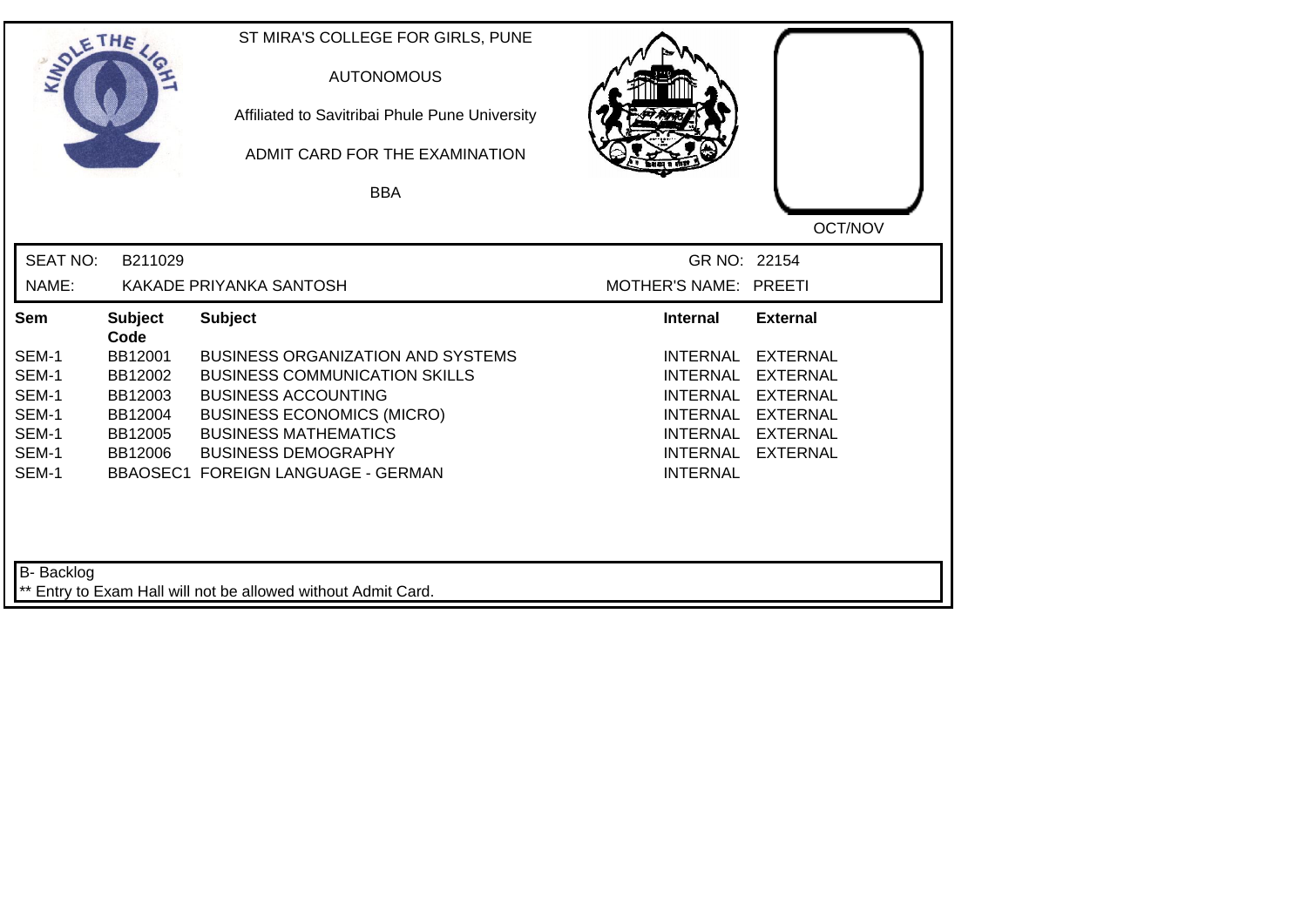| SOLETHE ,                |                | ST MIRA'S COLLEGE FOR GIRLS, PUNE<br><b>AUTONOMOUS</b><br>Affiliated to Savitribai Phule Pune University<br>ADMIT CARD FOR THE EXAMINATION<br><b>BBA</b> |                                     |                 |
|--------------------------|----------------|----------------------------------------------------------------------------------------------------------------------------------------------------------|-------------------------------------|-----------------|
| <b>SEAT NO:</b><br>NAME: | B211012        | CHULANI NISHITA JAIDEV                                                                                                                                   | GR NO: 22155<br>MOTHER'S NAME: ANJU | OCT/NOV         |
| Sem                      | <b>Subject</b> | <b>Subject</b>                                                                                                                                           | <b>Internal</b>                     | <b>External</b> |
|                          | Code           |                                                                                                                                                          |                                     |                 |
| SEM-1                    | BB12001        | <b>BUSINESS ORGANIZATION AND SYSTEMS</b>                                                                                                                 | <b>INTERNAL</b>                     | <b>EXTERNAL</b> |
| SEM-1                    | BB12002        | <b>BUSINESS COMMUNICATION SKILLS</b>                                                                                                                     | <b>INTERNAL</b>                     | <b>EXTERNAL</b> |
| SEM-1                    | BB12003        | <b>BUSINESS ACCOUNTING</b>                                                                                                                               | <b>INTERNAL</b>                     | <b>EXTERNAL</b> |
| SEM-1                    | BB12004        | <b>BUSINESS ECONOMICS (MICRO)</b>                                                                                                                        | <b>INTERNAL</b>                     | <b>EXTERNAL</b> |
| SEM-1                    | BB12005        | <b>BUSINESS MATHEMATICS</b>                                                                                                                              | <b>INTERNAL</b>                     | <b>EXTERNAL</b> |
| SEM-1                    | BB12006        | <b>BUSINESS DEMOGRAPHY</b>                                                                                                                               | <b>INTERNAL</b>                     | <b>EXTERNAL</b> |
| SEM-1                    |                | BBAOSEC1 FOREIGN LANGUAGE - GERMAN                                                                                                                       | <b>INTERNAL</b>                     |                 |
| B- Backlog               |                | ** Entry to Exam Hall will not be allowed without Admit Card.                                                                                            |                                     |                 |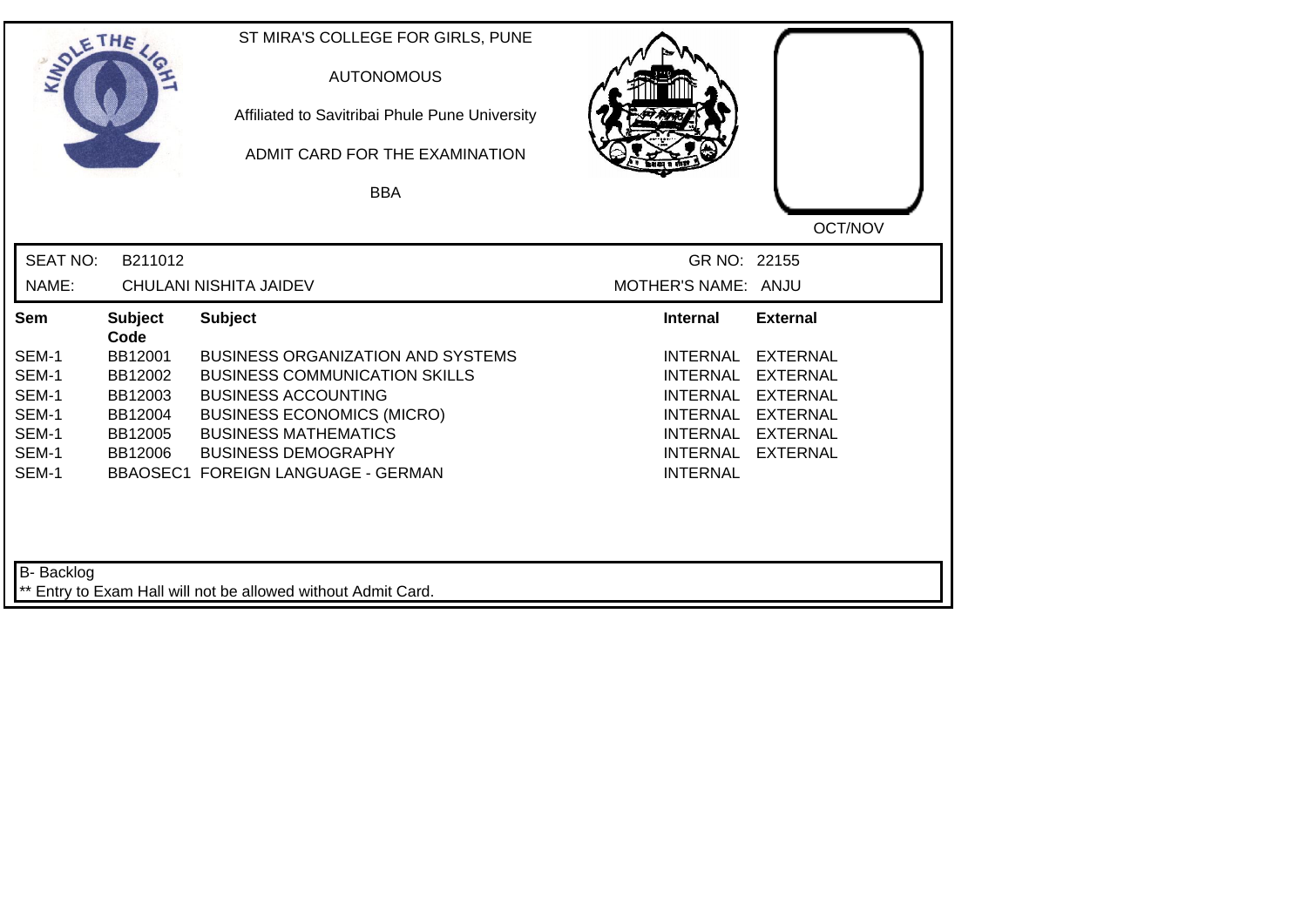| SOLETHE ,                                                   |                                                                | ST MIRA'S COLLEGE FOR GIRLS, PUNE<br><b>AUTONOMOUS</b><br>Affiliated to Savitribai Phule Pune University<br>ADMIT CARD FOR THE EXAMINATION<br><b>BBA</b>                                                                                               |                                                                                                                                   | OCT/NOV                                                                                                        |
|-------------------------------------------------------------|----------------------------------------------------------------|--------------------------------------------------------------------------------------------------------------------------------------------------------------------------------------------------------------------------------------------------------|-----------------------------------------------------------------------------------------------------------------------------------|----------------------------------------------------------------------------------------------------------------|
| <b>SEAT NO:</b><br>NAME:                                    | B211014                                                        | DHANANI DIYA DHARMENDRA                                                                                                                                                                                                                                | GR NO: 22156                                                                                                                      | MOTHER'S NAME: SONIYA DHARMENDRA DHANANI                                                                       |
| Sem                                                         | <b>Subject</b><br>Code                                         | <b>Subject</b>                                                                                                                                                                                                                                         | <b>Internal</b>                                                                                                                   | <b>External</b>                                                                                                |
| SEM-1<br>SEM-1<br>SEM-1<br>SEM-1<br>SEM-1<br>SEM-1<br>SEM-1 | BB12001<br>BB12002<br>BB12003<br>BB12004<br>BB12005<br>BB12006 | <b>BUSINESS ORGANIZATION AND SYSTEMS</b><br><b>BUSINESS COMMUNICATION SKILLS</b><br><b>BUSINESS ACCOUNTING</b><br><b>BUSINESS ECONOMICS (MICRO)</b><br><b>BUSINESS MATHEMATICS</b><br><b>BUSINESS DEMOGRAPHY</b><br>BBAOSEC1 FOREIGN LANGUAGE - GERMAN | <b>INTERNAL</b><br><b>INTERNAL</b><br><b>INTERNAL</b><br><b>INTERNAL</b><br><b>INTERNAL</b><br><b>INTERNAL</b><br><b>INTERNAL</b> | <b>EXTERNAL</b><br><b>EXTERNAL</b><br><b>EXTERNAL</b><br><b>EXTERNAL</b><br><b>EXTERNAL</b><br><b>EXTERNAL</b> |
| B- Backlog                                                  |                                                                | ** Entry to Exam Hall will not be allowed without Admit Card.                                                                                                                                                                                          |                                                                                                                                   |                                                                                                                |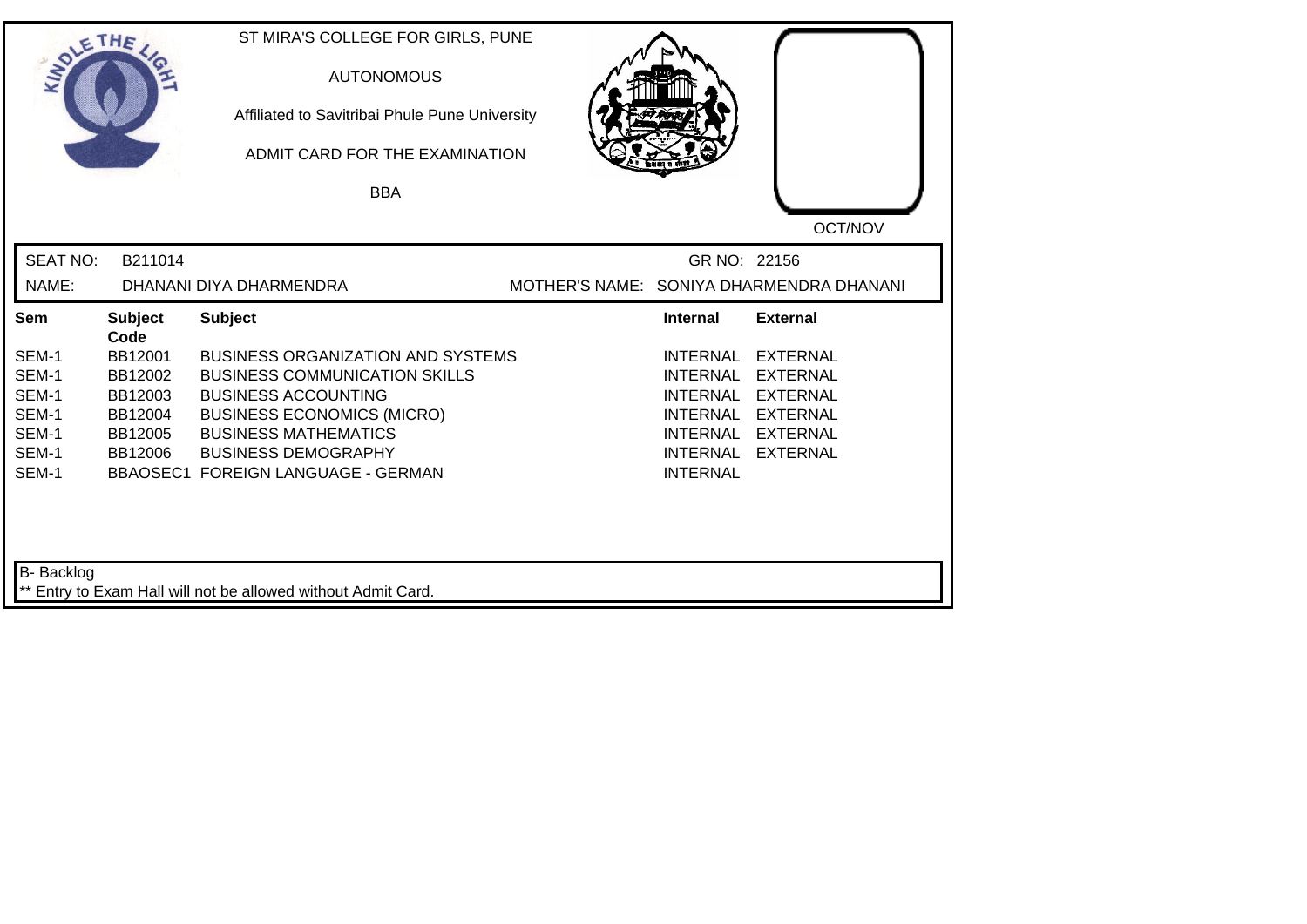| SOLETHE ,                  |                        | ST MIRA'S COLLEGE FOR GIRLS, PUNE<br><b>AUTONOMOUS</b><br>Affiliated to Savitribai Phule Pune University<br>ADMIT CARD FOR THE EXAMINATION<br><b>BBA</b> |                             |                 |
|----------------------------|------------------------|----------------------------------------------------------------------------------------------------------------------------------------------------------|-----------------------------|-----------------|
|                            |                        |                                                                                                                                                          |                             | OCT/NOV         |
| <b>SEAT NO:</b>            | B211038                |                                                                                                                                                          | GR NO: 22157                |                 |
| NAME:                      |                        | <b>LAKSHITA TANWANI</b>                                                                                                                                  | MOTHER'S NAME: RITU TANWANI |                 |
| Sem                        | <b>Subject</b><br>Code | <b>Subject</b>                                                                                                                                           | <b>Internal</b>             | <b>External</b> |
| SEM-1                      | BB12001                | BUSINESS ORGANIZATION AND SYSTEMS                                                                                                                        | <b>INTERNAL</b>             | <b>EXTERNAL</b> |
| SEM-1                      | BB12002                | <b>BUSINESS COMMUNICATION SKILLS</b>                                                                                                                     | <b>INTERNAL</b>             | <b>EXTERNAL</b> |
| SEM-1                      | BB12003                | <b>BUSINESS ACCOUNTING</b>                                                                                                                               | <b>INTERNAL</b>             | <b>EXTERNAL</b> |
| SEM-1                      | BB12004                | <b>BUSINESS ECONOMICS (MICRO)</b>                                                                                                                        | INTERNAL                    | <b>EXTERNAL</b> |
| SEM-1                      | BB12005                | <b>BUSINESS MATHEMATICS</b>                                                                                                                              | INTERNAL                    | <b>EXTERNAL</b> |
| SEM-1                      | BB12006                | <b>BUSINESS DEMOGRAPHY</b>                                                                                                                               | <b>INTERNAL</b>             | <b>EXTERNAL</b> |
| SEM-1<br><b>B-</b> Backlog |                        | BBAOSEC1 FOREIGN LANGUAGE - GERMAN<br>** Entry to Exam Hall will not be allowed without Admit Card.                                                      | <b>INTERNAL</b>             |                 |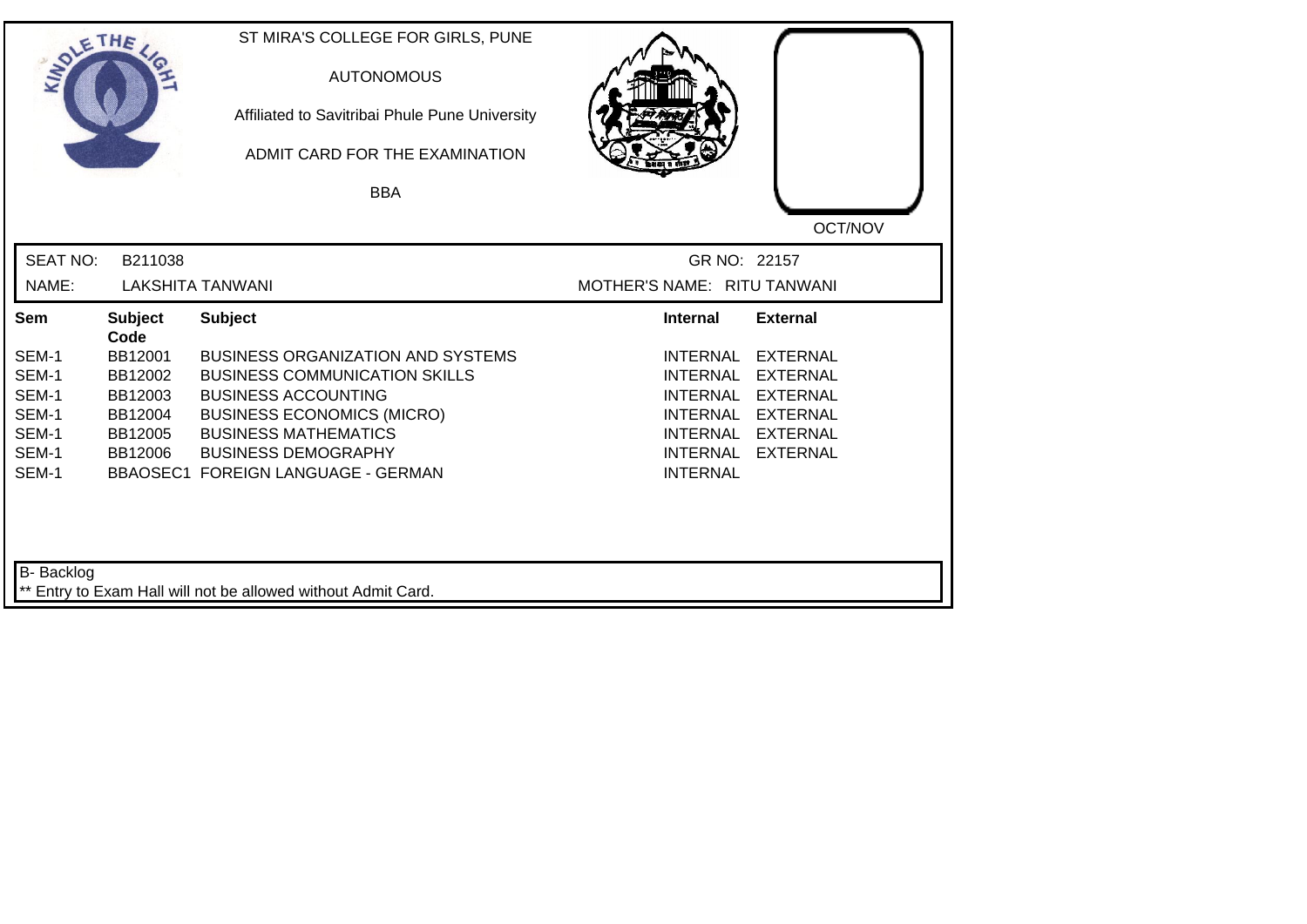| SOLETHE           |                        | ST MIRA'S COLLEGE FOR GIRLS, PUNE<br><b>AUTONOMOUS</b><br>Affiliated to Savitribai Phule Pune University<br>ADMIT CARD FOR THE EXAMINATION<br><b>BBA</b> |                                                       |  |
|-------------------|------------------------|----------------------------------------------------------------------------------------------------------------------------------------------------------|-------------------------------------------------------|--|
|                   |                        |                                                                                                                                                          | OCT/NOV                                               |  |
| <b>SEAT NO:</b>   | B211015                |                                                                                                                                                          | GR NO: 22158                                          |  |
| NAME:             |                        | ROHIDA DIKSHA RAVI                                                                                                                                       | MOTHER'S NAME: GAYATRI                                |  |
| Sem               | <b>Subject</b><br>Code | <b>Subject</b>                                                                                                                                           | <b>External</b><br><b>Internal</b>                    |  |
| SEM-1             | BB12001                | <b>BUSINESS ORGANIZATION AND SYSTEMS</b>                                                                                                                 | <b>INTERNAL</b><br><b>EXTERNAL</b>                    |  |
| SEM-1             | BB12002                | <b>BUSINESS COMMUNICATION SKILLS</b>                                                                                                                     | <b>EXTERNAL</b><br><b>INTERNAL</b>                    |  |
| SEM-1             | BB12003                | <b>BUSINESS ACCOUNTING</b>                                                                                                                               | <b>INTERNAL</b><br><b>EXTERNAL</b>                    |  |
| SEM-1             | BB12004                | <b>BUSINESS ECONOMICS (MICRO)</b>                                                                                                                        | <b>INTERNAL</b><br><b>EXTERNAL</b>                    |  |
| SEM-1             | BB12005                | <b>BUSINESS MATHEMATICS</b>                                                                                                                              | <b>INTERNAL</b><br><b>EXTERNAL</b>                    |  |
| SEM-1<br>SEM-1    | BB12006                | <b>BUSINESS DEMOGRAPHY</b><br><b>BBAOSEC1 FOREIGN LANGUAGE - GERMAN</b>                                                                                  | <b>INTERNAL</b><br><b>EXTERNAL</b><br><b>INTERNAL</b> |  |
| <b>B-</b> Backlog |                        | ** Entry to Exam Hall will not be allowed without Admit Card.                                                                                            |                                                       |  |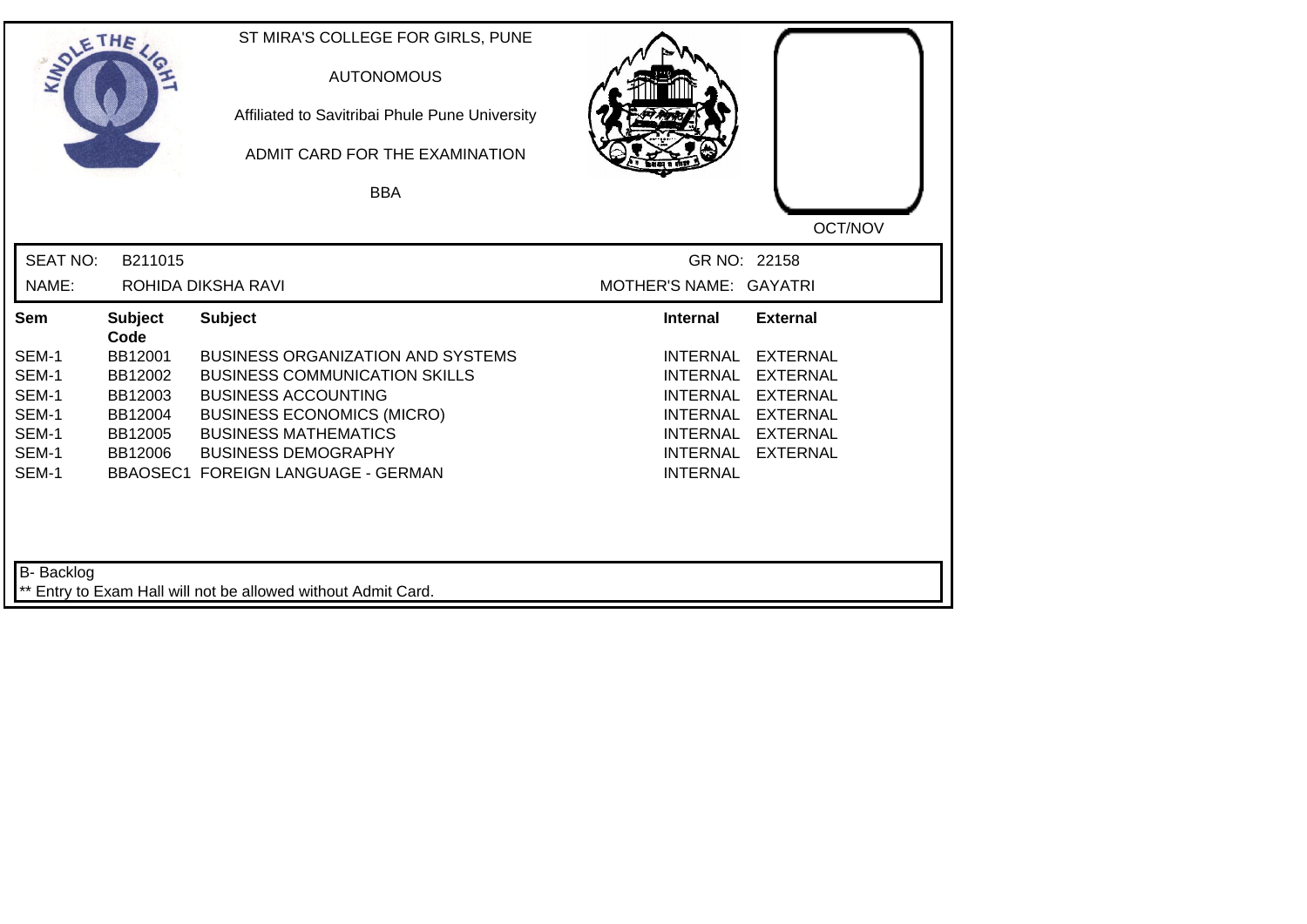| SOLETHE ,       |                        | ST MIRA'S COLLEGE FOR GIRLS, PUNE<br><b>AUTONOMOUS</b><br>Affiliated to Savitribai Phule Pune University<br>ADMIT CARD FOR THE EXAMINATION |                                    |                                    |
|-----------------|------------------------|--------------------------------------------------------------------------------------------------------------------------------------------|------------------------------------|------------------------------------|
|                 |                        | <b>BBA</b>                                                                                                                                 |                                    |                                    |
|                 |                        |                                                                                                                                            |                                    | OCT/NOV                            |
| <b>SEAT NO:</b> | B211077                |                                                                                                                                            | GR NO: 22159                       |                                    |
| NAME:           |                        | <b>VARINDANI DIYA PREETAM</b>                                                                                                              | MOTHER'S NAME: KHUSHBU             |                                    |
| Sem             | <b>Subject</b><br>Code | <b>Subject</b>                                                                                                                             | <b>Internal</b>                    | <b>External</b>                    |
| SEM-1           | BB12001                | <b>BUSINESS ORGANIZATION AND SYSTEMS</b>                                                                                                   | <b>INTERNAL</b>                    | <b>EXTERNAL</b>                    |
| SEM-1           | BB12002                | <b>BUSINESS COMMUNICATION SKILLS</b>                                                                                                       | <b>INTERNAL</b>                    | <b>EXTERNAL</b>                    |
| SEM-1           | BB12003                | <b>BUSINESS ACCOUNTING</b>                                                                                                                 | <b>INTERNAL</b>                    | <b>EXTERNAL</b>                    |
| SEM-1           | BB12004                | <b>BUSINESS ECONOMICS (MICRO)</b>                                                                                                          | INTERNAL                           | <b>EXTERNAL</b>                    |
| SEM-1<br>SEM-1  | BB12005<br>BB12006     | <b>BUSINESS MATHEMATICS</b><br><b>BUSINESS DEMOGRAPHY</b>                                                                                  | <b>INTERNAL</b><br><b>INTERNAL</b> | <b>EXTERNAL</b><br><b>EXTERNAL</b> |
| SEM-1           |                        | BBAOSEC1 FOREIGN LANGUAGE - GERMAN                                                                                                         | <b>INTERNAL</b>                    |                                    |
| B- Backlog      |                        | ** Entry to Exam Hall will not be allowed without Admit Card.                                                                              |                                    |                                    |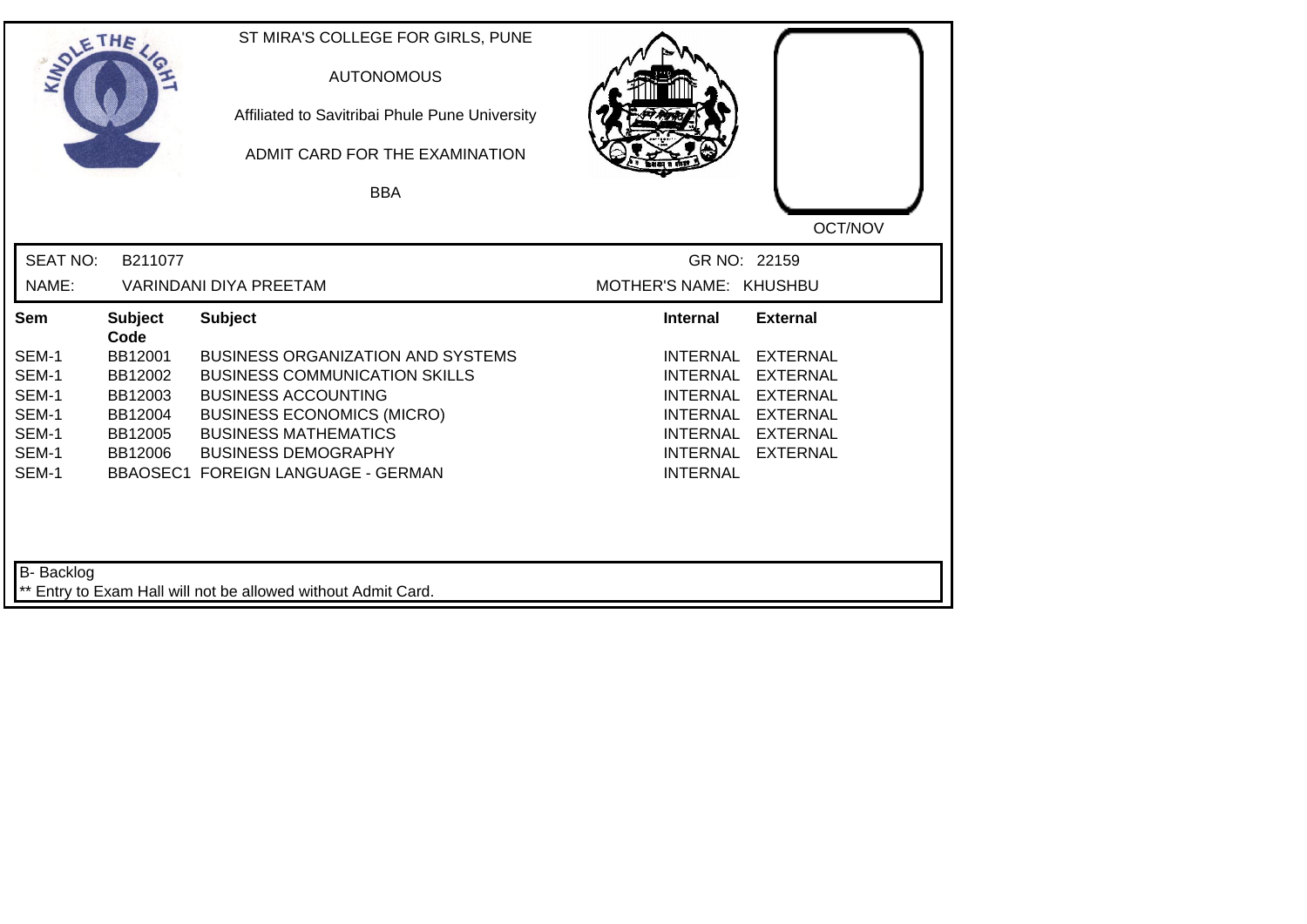| SOLE THE        |                        | ST MIRA'S COLLEGE FOR GIRLS, PUNE<br><b>AUTONOMOUS</b><br>Affiliated to Savitribai Phule Pune University<br>ADMIT CARD FOR THE EXAMINATION |                       |                 |
|-----------------|------------------------|--------------------------------------------------------------------------------------------------------------------------------------------|-----------------------|-----------------|
|                 |                        | <b>BBA</b>                                                                                                                                 |                       |                 |
|                 |                        |                                                                                                                                            |                       | OCT/NOV         |
| <b>SEAT NO:</b> | B211031                |                                                                                                                                            | GR NO: 22160          |                 |
| NAME:           |                        | KARISHMA NARAYANAN                                                                                                                         | MOTHER'S NAME: ANITHA |                 |
| Sem             | <b>Subject</b><br>Code | <b>Subject</b>                                                                                                                             | <b>Internal</b>       | <b>External</b> |
| SEM-1           | BB12001                | <b>BUSINESS ORGANIZATION AND SYSTEMS</b>                                                                                                   | <b>INTERNAL</b>       | <b>EXTERNAL</b> |
| SEM-1           | BB12002                | <b>BUSINESS COMMUNICATION SKILLS</b>                                                                                                       | <b>INTERNAL</b>       | <b>EXTERNAL</b> |
| SEM-1           | BB12003                | <b>BUSINESS ACCOUNTING</b>                                                                                                                 | <b>INTERNAL</b>       | <b>EXTERNAL</b> |
| SEM-1           | BB12004                | <b>BUSINESS ECONOMICS (MICRO)</b>                                                                                                          | <b>INTERNAL</b>       | <b>EXTERNAL</b> |
| SEM-1<br>SEM-1  | BB12005                | <b>BUSINESS MATHEMATICS</b><br><b>BUSINESS DEMOGRAPHY</b>                                                                                  | INTERNAL<br>INTERNAL  | <b>EXTERNAL</b> |
| SEM-1           | BB12006                | <b>BBAOSEC1 FOREIGN LANGUAGE - GERMAN</b>                                                                                                  | <b>INTERNAL</b>       | <b>EXTERNAL</b> |
| B- Backlog      |                        | ** Entry to Exam Hall will not be allowed without Admit Card.                                                                              |                       |                 |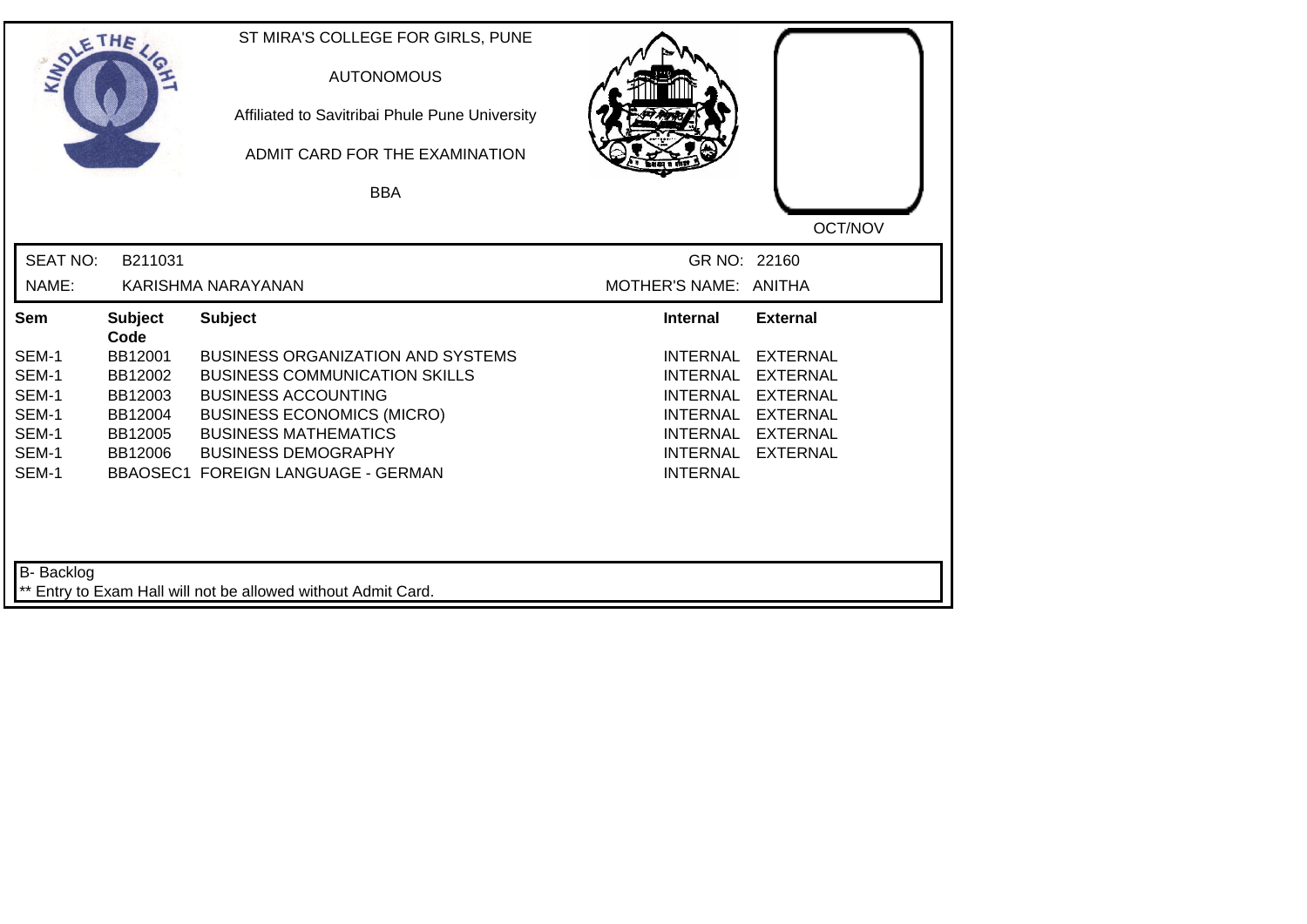| SOLETHE .                                                   |                                                                        | ST MIRA'S COLLEGE FOR GIRLS, PUNE<br><b>AUTONOMOUS</b><br>Affiliated to Savitribai Phule Pune University<br>ADMIT CARD FOR THE EXAMINATION<br><b>BBA</b>                                                                                               |                                                                                                                                   | OCT/NOV                                                                                                        |
|-------------------------------------------------------------|------------------------------------------------------------------------|--------------------------------------------------------------------------------------------------------------------------------------------------------------------------------------------------------------------------------------------------------|-----------------------------------------------------------------------------------------------------------------------------------|----------------------------------------------------------------------------------------------------------------|
| <b>SEAT NO:</b><br>NAME:                                    | B211032                                                                | <b>GULATI KASHISH NAVIN</b>                                                                                                                                                                                                                            | GR NO: 22161<br><b>MOTHER'S NAME: NISHA</b>                                                                                       |                                                                                                                |
| Sem                                                         | <b>Subject</b>                                                         | <b>Subject</b>                                                                                                                                                                                                                                         | <b>Internal</b>                                                                                                                   | <b>External</b>                                                                                                |
| SEM-1<br>SEM-1<br>SEM-1<br>SEM-1<br>SEM-1<br>SEM-1<br>SEM-1 | Code<br>BB12001<br>BB12002<br>BB12003<br>BB12004<br>BB12005<br>BB12006 | <b>BUSINESS ORGANIZATION AND SYSTEMS</b><br><b>BUSINESS COMMUNICATION SKILLS</b><br><b>BUSINESS ACCOUNTING</b><br><b>BUSINESS ECONOMICS (MICRO)</b><br><b>BUSINESS MATHEMATICS</b><br><b>BUSINESS DEMOGRAPHY</b><br>BBAOSEC1 FOREIGN LANGUAGE - GERMAN | <b>INTERNAL</b><br><b>INTERNAL</b><br><b>INTERNAL</b><br><b>INTERNAL</b><br><b>INTERNAL</b><br><b>INTERNAL</b><br><b>INTERNAL</b> | <b>EXTERNAL</b><br><b>EXTERNAL</b><br><b>EXTERNAL</b><br><b>EXTERNAL</b><br><b>EXTERNAL</b><br><b>EXTERNAL</b> |
| B- Backlog                                                  |                                                                        | ** Entry to Exam Hall will not be allowed without Admit Card.                                                                                                                                                                                          |                                                                                                                                   |                                                                                                                |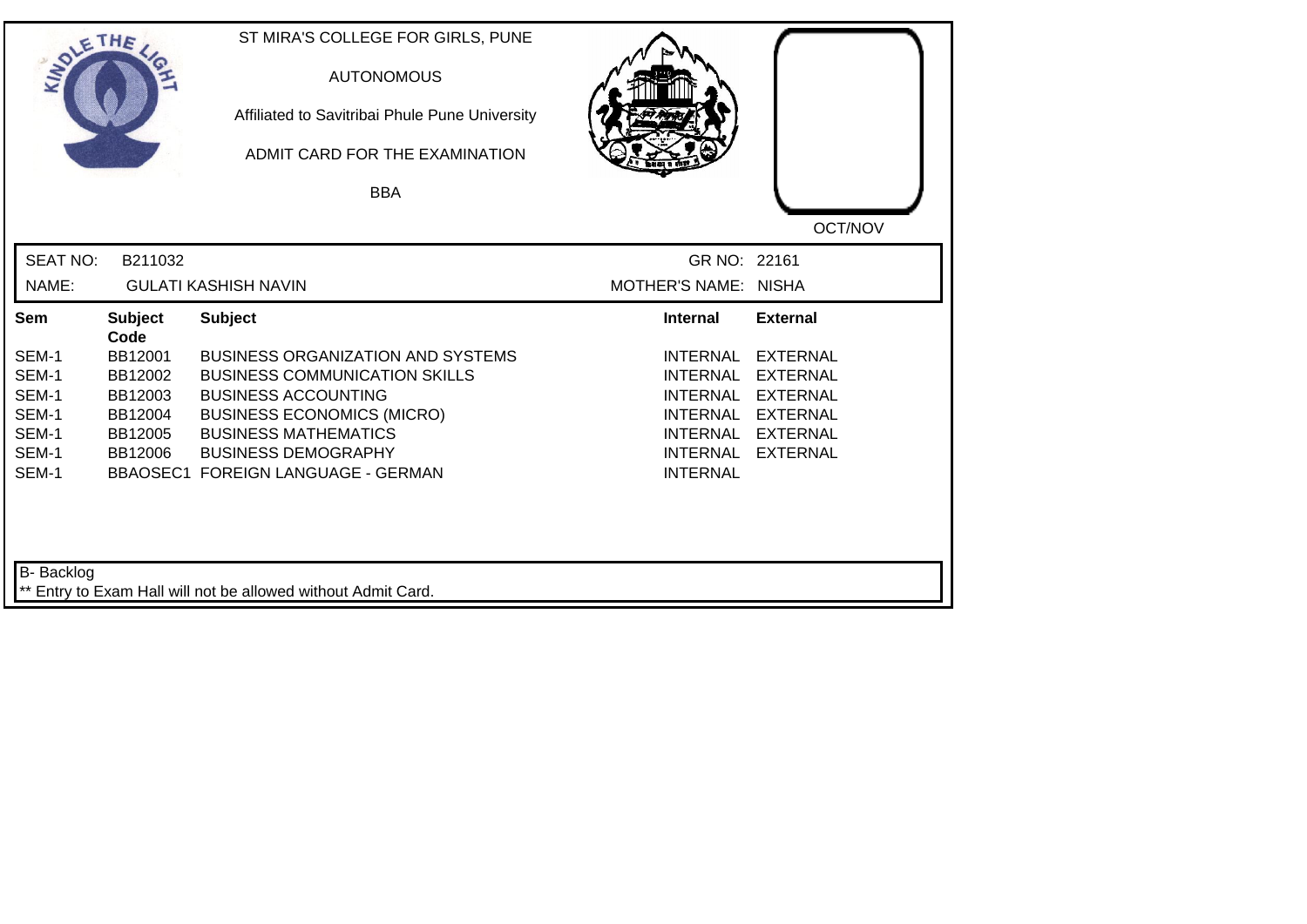| SOLE THE        |                        | ST MIRA'S COLLEGE FOR GIRLS, PUNE<br><b>AUTONOMOUS</b><br>Affiliated to Savitribai Phule Pune University<br>ADMIT CARD FOR THE EXAMINATION |                                                       |
|-----------------|------------------------|--------------------------------------------------------------------------------------------------------------------------------------------|-------------------------------------------------------|
|                 |                        | <b>BBA</b>                                                                                                                                 | OCT/NOV                                               |
| <b>SEAT NO:</b> | B211030                |                                                                                                                                            | GR NO: 22162                                          |
| NAME:           |                        | KANDPAL HARSHITA PRAKASH                                                                                                                   | MOTHER'S NAME: MADHAVI                                |
| Sem             | <b>Subject</b><br>Code | <b>Subject</b>                                                                                                                             | <b>External</b><br><b>Internal</b>                    |
| SEM-1           | BB12001                | <b>BUSINESS ORGANIZATION AND SYSTEMS</b>                                                                                                   | <b>INTERNAL</b><br><b>EXTERNAL</b>                    |
| SEM-1           | BB12002                | <b>BUSINESS COMMUNICATION SKILLS</b>                                                                                                       | <b>INTERNAL</b><br><b>EXTERNAL</b>                    |
| SEM-1           | BB12003                | <b>BUSINESS ACCOUNTING</b>                                                                                                                 | <b>INTERNAL</b><br><b>EXTERNAL</b>                    |
| SEM-1           | BB12004                | <b>BUSINESS ECONOMICS (MICRO)</b>                                                                                                          | <b>INTERNAL</b><br><b>EXTERNAL</b>                    |
| SEM-1<br>SEM-1  | BB12005                | <b>BUSINESS MATHEMATICS</b>                                                                                                                | <b>EXTERNAL</b><br>INTERNAL                           |
| SEM-1           | BB12006                | <b>BUSINESS DEMOGRAPHY</b><br>BBAOSEC1 FOREIGN LANGUAGE - GERMAN                                                                           | <b>EXTERNAL</b><br><b>INTERNAL</b><br><b>INTERNAL</b> |
| B- Backlog      |                        | Entry to Exam Hall will not be allowed without Admit Card.                                                                                 |                                                       |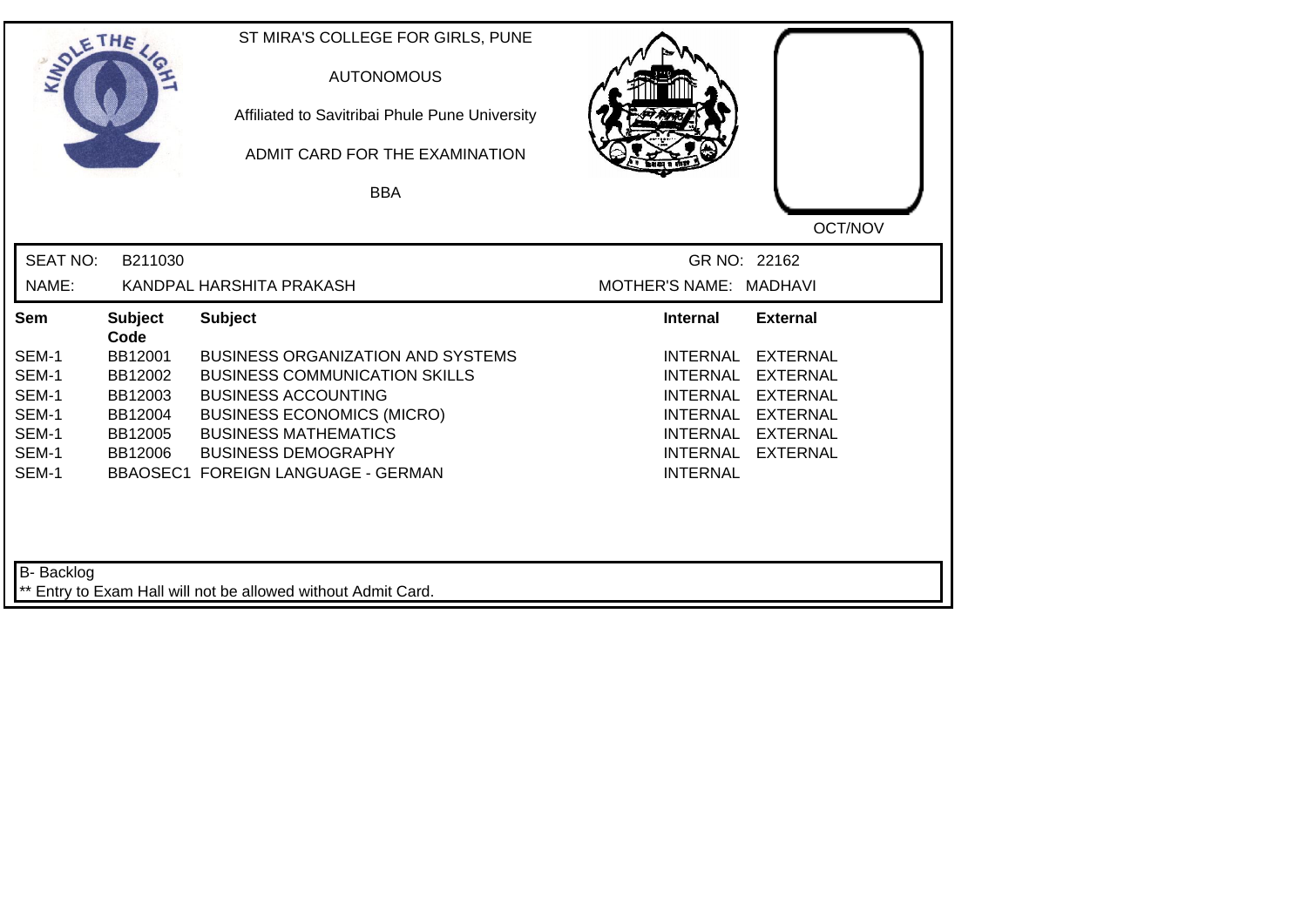| SOLETHE .         |                        | ST MIRA'S COLLEGE FOR GIRLS, PUNE<br><b>AUTONOMOUS</b><br>Affiliated to Savitribai Phule Pune University<br>ADMIT CARD FOR THE EXAMINATION |                             |                 |
|-------------------|------------------------|--------------------------------------------------------------------------------------------------------------------------------------------|-----------------------------|-----------------|
|                   |                        | <b>BBA</b>                                                                                                                                 |                             |                 |
|                   |                        |                                                                                                                                            |                             | OCT/NOV         |
| <b>SEAT NO:</b>   | B211062                |                                                                                                                                            | GR NO: 22163                |                 |
| NAME:             |                        | SHARMA PRIYA VENKATESH                                                                                                                     | MOTHER'S NAME: SAVITA       |                 |
| Sem               | <b>Subject</b><br>Code | <b>Subject</b>                                                                                                                             | <b>Internal</b>             | <b>External</b> |
| SEM-1             | BB12001                | <b>BUSINESS ORGANIZATION AND SYSTEMS</b>                                                                                                   | <b>INTERNAL</b>             | <b>EXTERNAL</b> |
| SEM-1             | BB12002                | <b>BUSINESS COMMUNICATION SKILLS</b>                                                                                                       | <b>INTERNAL</b>             | <b>EXTERNAL</b> |
| SEM-1             | BB12003                | <b>BUSINESS ACCOUNTING</b>                                                                                                                 | <b>INTERNAL</b>             | <b>EXTERNAL</b> |
| SEM-1             | BB12004                | <b>BUSINESS ECONOMICS (MICRO)</b>                                                                                                          | <b>INTERNAL</b>             | <b>EXTERNAL</b> |
| SEM-1<br>SEM-1    | BB12005                | <b>BUSINESS MATHEMATICS</b><br><b>BUSINESS DEMOGRAPHY</b>                                                                                  | INTERNAL<br><b>INTERNAL</b> | <b>EXTERNAL</b> |
| SEM-1             | BB12006                | BBAOSEC1 FOREIGN LANGUAGE - GERMAN                                                                                                         | <b>INTERNAL</b>             | <b>EXTERNAL</b> |
| <b>B-</b> Backlog |                        | ** Entry to Exam Hall will not be allowed without Admit Card.                                                                              |                             |                 |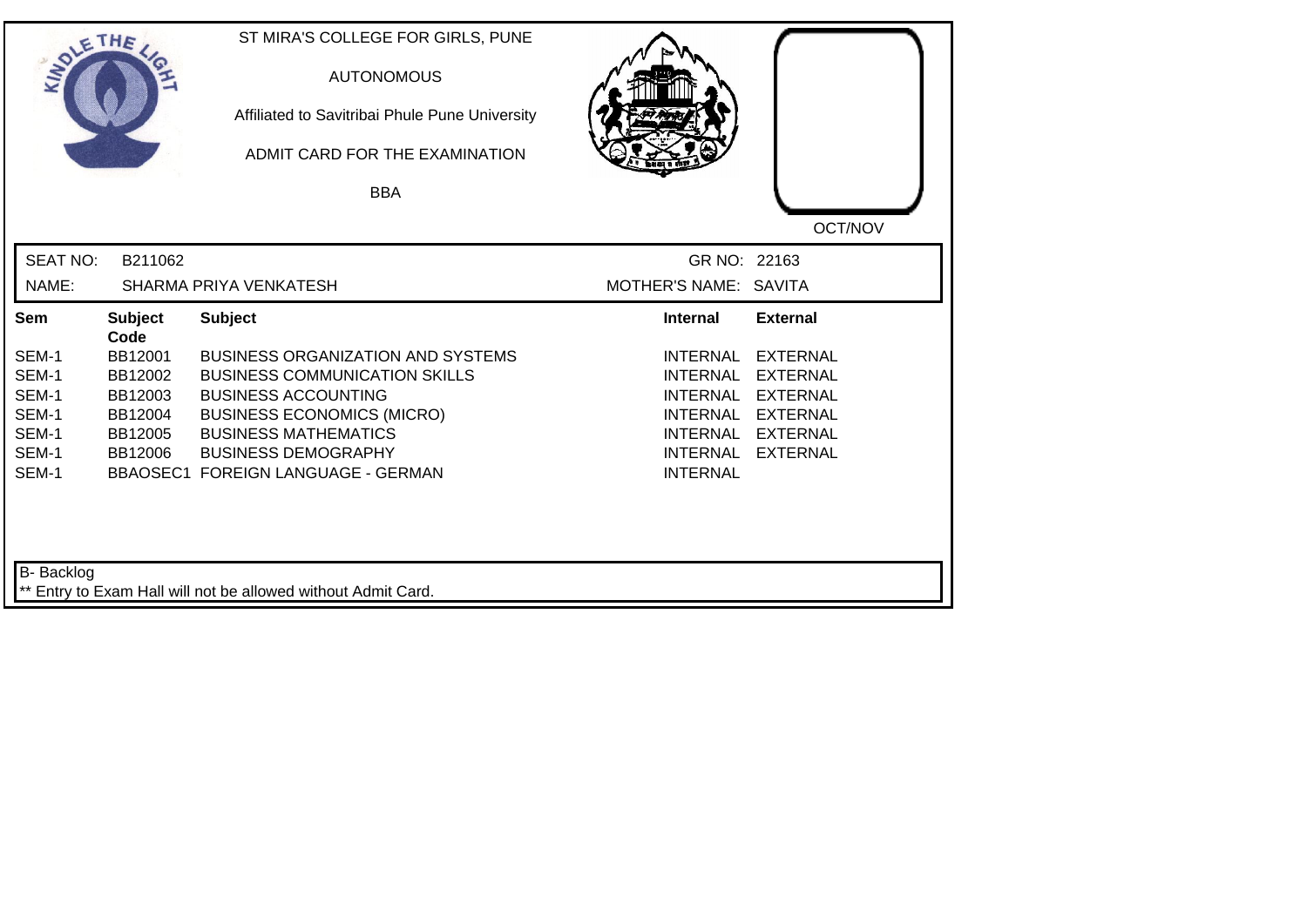| SOLETHE .       |                        | ST MIRA'S COLLEGE FOR GIRLS, PUNE<br><b>AUTONOMOUS</b><br>Affiliated to Savitribai Phule Pune University<br>ADMIT CARD FOR THE EXAMINATION<br><b>BBA</b> |                                    |                 |
|-----------------|------------------------|----------------------------------------------------------------------------------------------------------------------------------------------------------|------------------------------------|-----------------|
|                 |                        |                                                                                                                                                          |                                    | OCT/NOV         |
| <b>SEAT NO:</b> | B211074                |                                                                                                                                                          | GR NO: 22164                       |                 |
| NAME:           |                        | <b>TANISHKA SURESH</b>                                                                                                                                   | MOTHER'S NAME: SAPANA              |                 |
| Sem             | <b>Subject</b><br>Code | <b>Subject</b>                                                                                                                                           | <b>Internal</b>                    | <b>External</b> |
| SEM-1           | BB12001                | <b>BUSINESS ORGANIZATION AND SYSTEMS</b>                                                                                                                 | <b>INTERNAL</b>                    | <b>EXTERNAL</b> |
| SEM-1           | BB12002                | <b>BUSINESS COMMUNICATION SKILLS</b>                                                                                                                     | <b>INTERNAL</b>                    | <b>EXTERNAL</b> |
| SEM-1           | BB12003                | <b>BUSINESS ACCOUNTING</b>                                                                                                                               | <b>INTERNAL</b>                    | <b>EXTERNAL</b> |
| SEM-1           | BB12004                | <b>BUSINESS ECONOMICS (MICRO)</b>                                                                                                                        | <b>INTERNAL</b>                    | <b>EXTERNAL</b> |
| SEM-1           | BB12005                | <b>BUSINESS MATHEMATICS</b>                                                                                                                              | <b>INTERNAL</b>                    | <b>EXTERNAL</b> |
| SEM-1<br>SEM-1  | BB12006                | <b>BUSINESS DEMOGRAPHY</b><br>BBAOSEC1 FOREIGN LANGUAGE - GERMAN                                                                                         | <b>INTERNAL</b><br><b>INTERNAL</b> | <b>EXTERNAL</b> |
| B- Backlog      |                        | ** Entry to Exam Hall will not be allowed without Admit Card.                                                                                            |                                    |                 |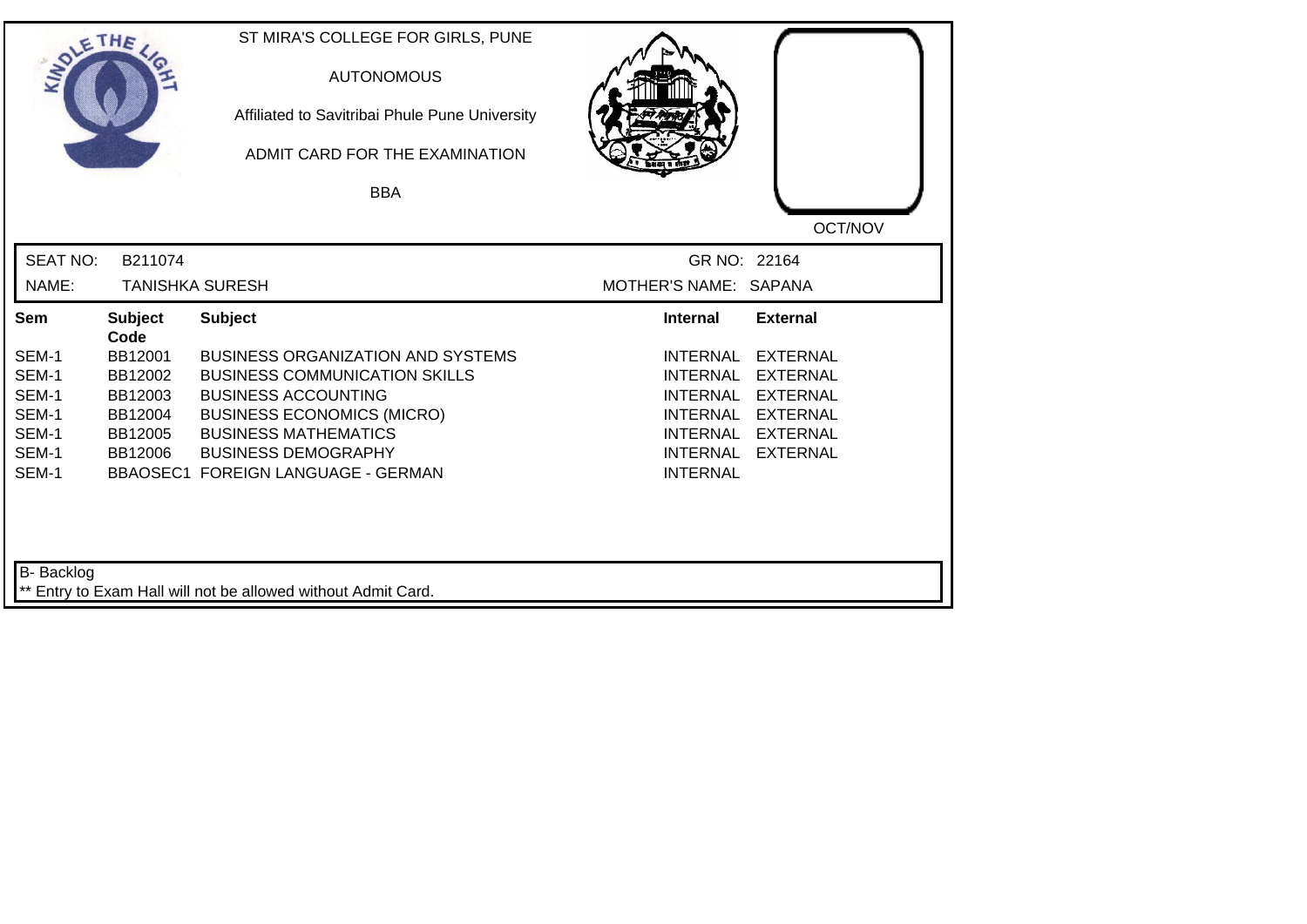| SOLETHE ,         |                        | ST MIRA'S COLLEGE FOR GIRLS, PUNE<br><b>AUTONOMOUS</b><br>Affiliated to Savitribai Phule Pune University<br>ADMIT CARD FOR THE EXAMINATION<br><b>BBA</b> |                                                       |
|-------------------|------------------------|----------------------------------------------------------------------------------------------------------------------------------------------------------|-------------------------------------------------------|
|                   |                        |                                                                                                                                                          |                                                       |
| <b>SEAT NO:</b>   | B211056                |                                                                                                                                                          | OCT/NOV<br>GR NO: 22165                               |
| NAME:             |                        | SHAIKH SANIYA RIYAJ                                                                                                                                      | MOTHER'S NAME: MAMATA                                 |
| Sem               | <b>Subject</b><br>Code | <b>Subject</b>                                                                                                                                           | <b>External</b><br><b>Internal</b>                    |
| SEM-1             | BB12001                | <b>BUSINESS ORGANIZATION AND SYSTEMS</b>                                                                                                                 | <b>INTERNAL</b><br><b>EXTERNAL</b>                    |
| SEM-1             | BB12002                | <b>BUSINESS COMMUNICATION SKILLS</b>                                                                                                                     | <b>INTERNAL</b><br><b>EXTERNAL</b>                    |
| SEM-1             | BB12003                | <b>BUSINESS ACCOUNTING</b>                                                                                                                               | <b>INTERNAL</b><br><b>EXTERNAL</b>                    |
| SEM-1             | BB12004                | <b>BUSINESS ECONOMICS (MICRO)</b>                                                                                                                        | <b>INTERNAL</b><br><b>EXTERNAL</b>                    |
| SEM-1             | BB12005                | <b>BUSINESS MATHEMATICS</b>                                                                                                                              | <b>EXTERNAL</b><br>INTERNAL                           |
| SEM-1<br>SEM-1    | BB12006                | <b>BUSINESS DEMOGRAPHY</b><br><b>BBAOSEC1 FOREIGN LANGUAGE - GERMAN</b>                                                                                  | <b>INTERNAL</b><br><b>EXTERNAL</b><br><b>INTERNAL</b> |
| <b>B-</b> Backlog |                        |                                                                                                                                                          |                                                       |
|                   |                        | ** Entry to Exam Hall will not be allowed without Admit Card.                                                                                            |                                                       |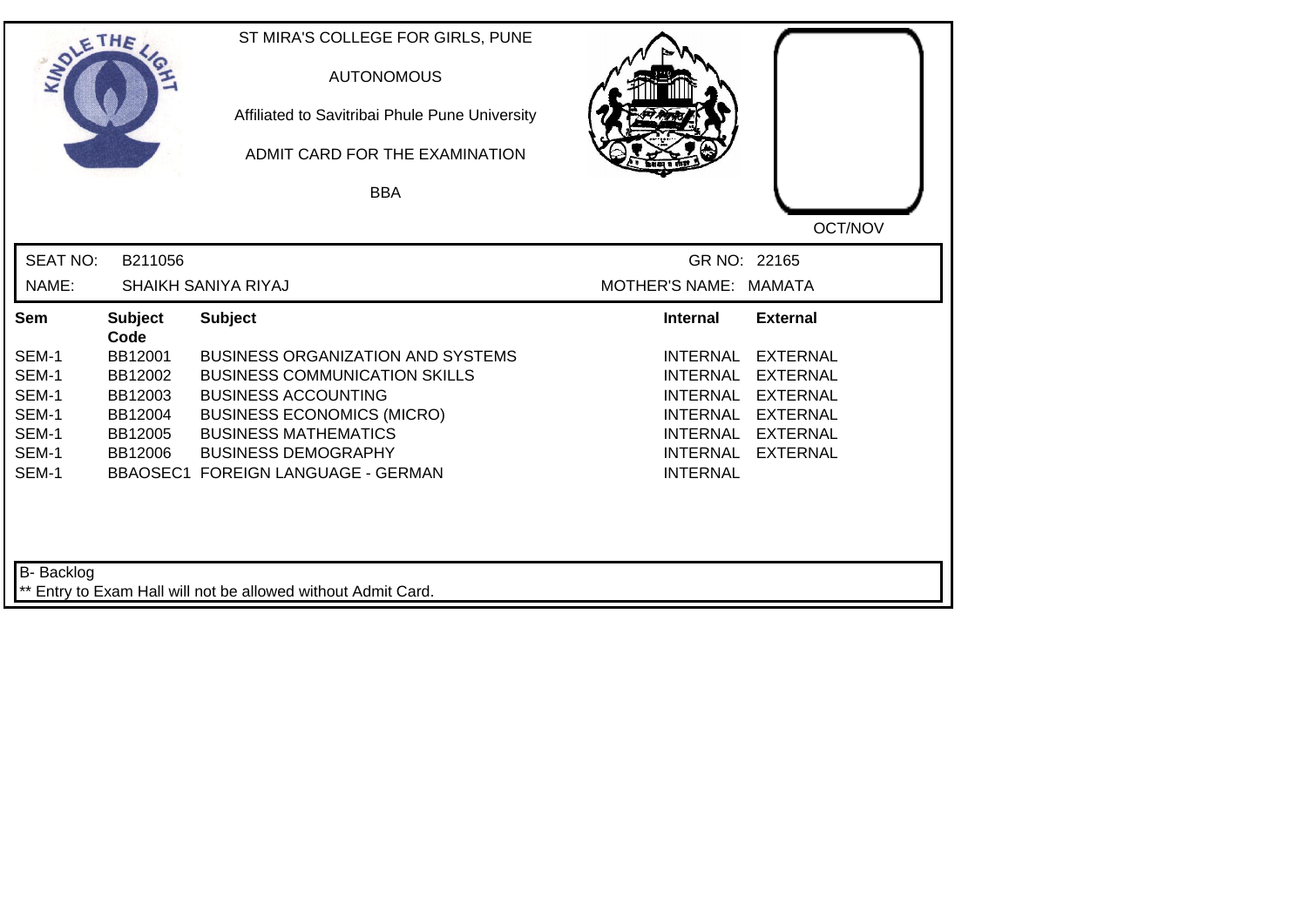| SOLETHE .                                                   |                                                                        | ST MIRA'S COLLEGE FOR GIRLS, PUNE<br><b>AUTONOMOUS</b><br>Affiliated to Savitribai Phule Pune University<br>ADMIT CARD FOR THE EXAMINATION<br><b>BBA</b>                                                                                               |                                                                                                         |                                                                                                                  |
|-------------------------------------------------------------|------------------------------------------------------------------------|--------------------------------------------------------------------------------------------------------------------------------------------------------------------------------------------------------------------------------------------------------|---------------------------------------------------------------------------------------------------------|------------------------------------------------------------------------------------------------------------------|
| <b>SEAT NO:</b><br>NAME:                                    | B211007                                                                | APEKSHA SHANKAR CHOUGULE                                                                                                                                                                                                                               | GR NO: 22166<br>MOTHER'S NAME: MAYA CHOUGULE                                                            | OCT/NOV                                                                                                          |
| Sem                                                         | <b>Subject</b>                                                         | <b>Subject</b>                                                                                                                                                                                                                                         | <b>Internal</b>                                                                                         | <b>External</b>                                                                                                  |
| SEM-1<br>SEM-1<br>SEM-1<br>SEM-1<br>SEM-1<br>SEM-1<br>SEM-1 | Code<br>BB12001<br>BB12002<br>BB12003<br>BB12004<br>BB12005<br>BB12006 | <b>BUSINESS ORGANIZATION AND SYSTEMS</b><br><b>BUSINESS COMMUNICATION SKILLS</b><br><b>BUSINESS ACCOUNTING</b><br><b>BUSINESS ECONOMICS (MICRO)</b><br><b>BUSINESS MATHEMATICS</b><br><b>BUSINESS DEMOGRAPHY</b><br>BBAOSEC1 FOREIGN LANGUAGE - GERMAN | <b>INTERNAL</b><br><b>INTERNAL</b><br><b>INTERNAL</b><br>INTERNAL<br><b>INTERNAL</b><br><b>INTERNAL</b> | <b>EXTERNAL</b><br><b>EXTERNAL</b><br><b>EXTERNAL</b><br>INTERNAL EXTERNAL<br><b>EXTERNAL</b><br><b>EXTERNAL</b> |
| <b>B-</b> Backlog                                           |                                                                        | ** Entry to Exam Hall will not be allowed without Admit Card.                                                                                                                                                                                          |                                                                                                         |                                                                                                                  |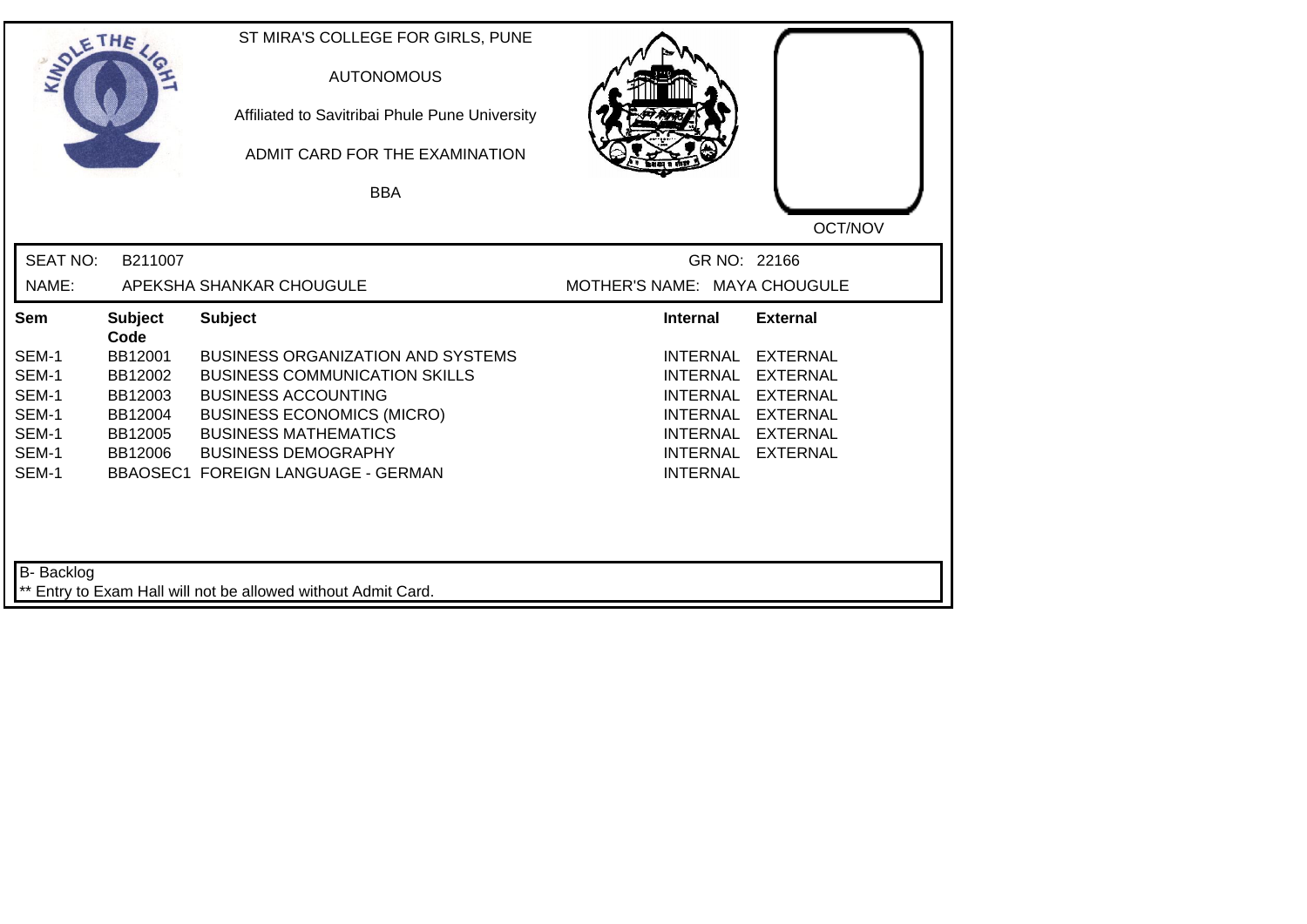| SOLETHE           |                        | ST MIRA'S COLLEGE FOR GIRLS, PUNE<br><b>AUTONOMOUS</b><br>Affiliated to Savitribai Phule Pune University<br>ADMIT CARD FOR THE EXAMINATION |                             |                                    |
|-------------------|------------------------|--------------------------------------------------------------------------------------------------------------------------------------------|-----------------------------|------------------------------------|
|                   |                        | <b>BBA</b>                                                                                                                                 |                             |                                    |
|                   |                        |                                                                                                                                            |                             | OCT/NOV                            |
| <b>SEAT NO:</b>   | B211008                |                                                                                                                                            | GR NO: 22167                |                                    |
| NAME:             |                        | BIRAJDAR AISHWARYA VILAS                                                                                                                   | MOTHER'S NAME: VAISHALI     |                                    |
| Sem               | <b>Subject</b><br>Code | <b>Subject</b>                                                                                                                             | <b>Internal</b>             | <b>External</b>                    |
| SEM-1             | BB12001                | <b>BUSINESS ORGANIZATION AND SYSTEMS</b>                                                                                                   | <b>INTERNAL</b>             | <b>EXTERNAL</b>                    |
| SEM-1             | BB12002                | <b>BUSINESS COMMUNICATION SKILLS</b>                                                                                                       | <b>INTERNAL</b>             | <b>EXTERNAL</b>                    |
| SEM-1             | BB12003                | <b>BUSINESS ACCOUNTING</b>                                                                                                                 | <b>INTERNAL</b>             | <b>EXTERNAL</b>                    |
| SEM-1             | BB12004                | <b>BUSINESS ECONOMICS (MICRO)</b>                                                                                                          | <b>INTERNAL</b>             | <b>EXTERNAL</b>                    |
| SEM-1<br>SEM-1    | BB12005<br>BB12006     | <b>BUSINESS MATHEMATICS</b><br><b>BUSINESS DEMOGRAPHY</b>                                                                                  | <b>INTERNAL</b><br>INTERNAL | <b>EXTERNAL</b><br><b>EXTERNAL</b> |
| SEM-1             |                        | <b>BBAOSEC1 FOREIGN LANGUAGE - GERMAN</b>                                                                                                  | <b>INTERNAL</b>             |                                    |
| <b>B-</b> Backlog |                        | ** Entry to Exam Hall will not be allowed without Admit Card.                                                                              |                             |                                    |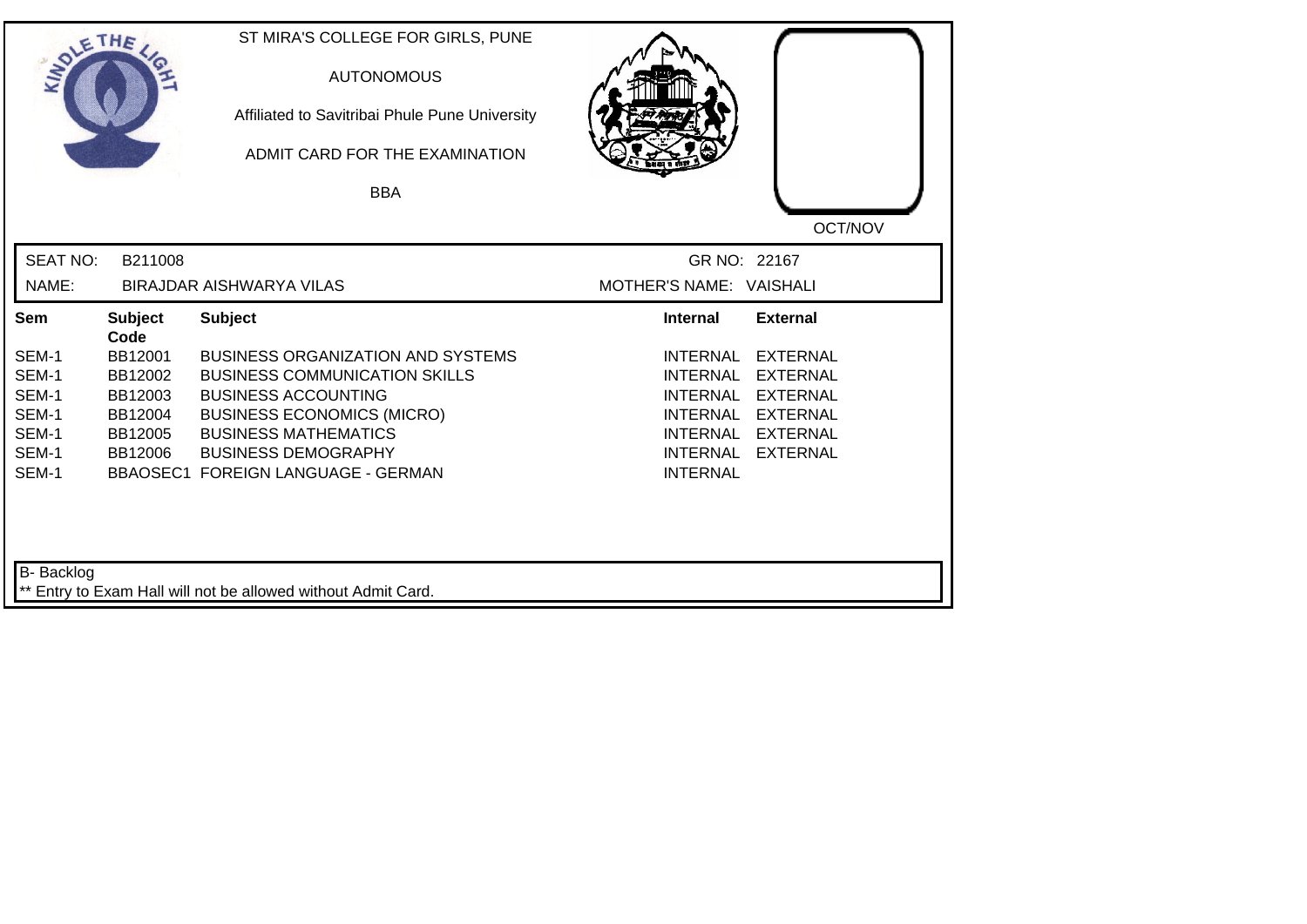| SOLETHE ,                |                    | ST MIRA'S COLLEGE FOR GIRLS, PUNE<br><b>AUTONOMOUS</b><br>Affiliated to Savitribai Phule Pune University<br>ADMIT CARD FOR THE EXAMINATION<br><b>BBA</b> |                                             |                                    |
|--------------------------|--------------------|----------------------------------------------------------------------------------------------------------------------------------------------------------|---------------------------------------------|------------------------------------|
| <b>SEAT NO:</b><br>NAME: | B211045            | <b>MUKTI KAPIL CHAWLA</b>                                                                                                                                | GR NO: 22168<br>MOTHER'S NAME: TULSI CHAWLA | OCT/NOV                            |
| Sem                      | <b>Subject</b>     | <b>Subject</b>                                                                                                                                           | <b>Internal</b>                             | <b>External</b>                    |
|                          | Code               |                                                                                                                                                          |                                             |                                    |
| SEM-1                    | BB12001            | <b>BUSINESS ORGANIZATION AND SYSTEMS</b>                                                                                                                 | <b>INTERNAL</b>                             | <b>EXTERNAL</b>                    |
| SEM-1                    | BB12002            | <b>BUSINESS COMMUNICATION SKILLS</b>                                                                                                                     | <b>INTERNAL</b>                             | <b>EXTERNAL</b>                    |
| SEM-1                    | BB12003            | <b>BUSINESS ACCOUNTING</b>                                                                                                                               | <b>INTERNAL</b>                             | <b>EXTERNAL</b>                    |
| SEM-1                    | BB12004            | <b>BUSINESS ECONOMICS (MICRO)</b>                                                                                                                        | INTERNAL                                    | <b>EXTERNAL</b>                    |
| SEM-1<br>SEM-1           | BB12005<br>BB12006 | <b>BUSINESS MATHEMATICS</b><br><b>BUSINESS DEMOGRAPHY</b>                                                                                                | INTERNAL<br><b>INTERNAL</b>                 | <b>EXTERNAL</b><br><b>EXTERNAL</b> |
| SEM-1                    |                    | BBAOSEC1 FOREIGN LANGUAGE - GERMAN                                                                                                                       | <b>INTERNAL</b>                             |                                    |
| <b>B-</b> Backlog        |                    | ** Entry to Exam Hall will not be allowed without Admit Card.                                                                                            |                                             |                                    |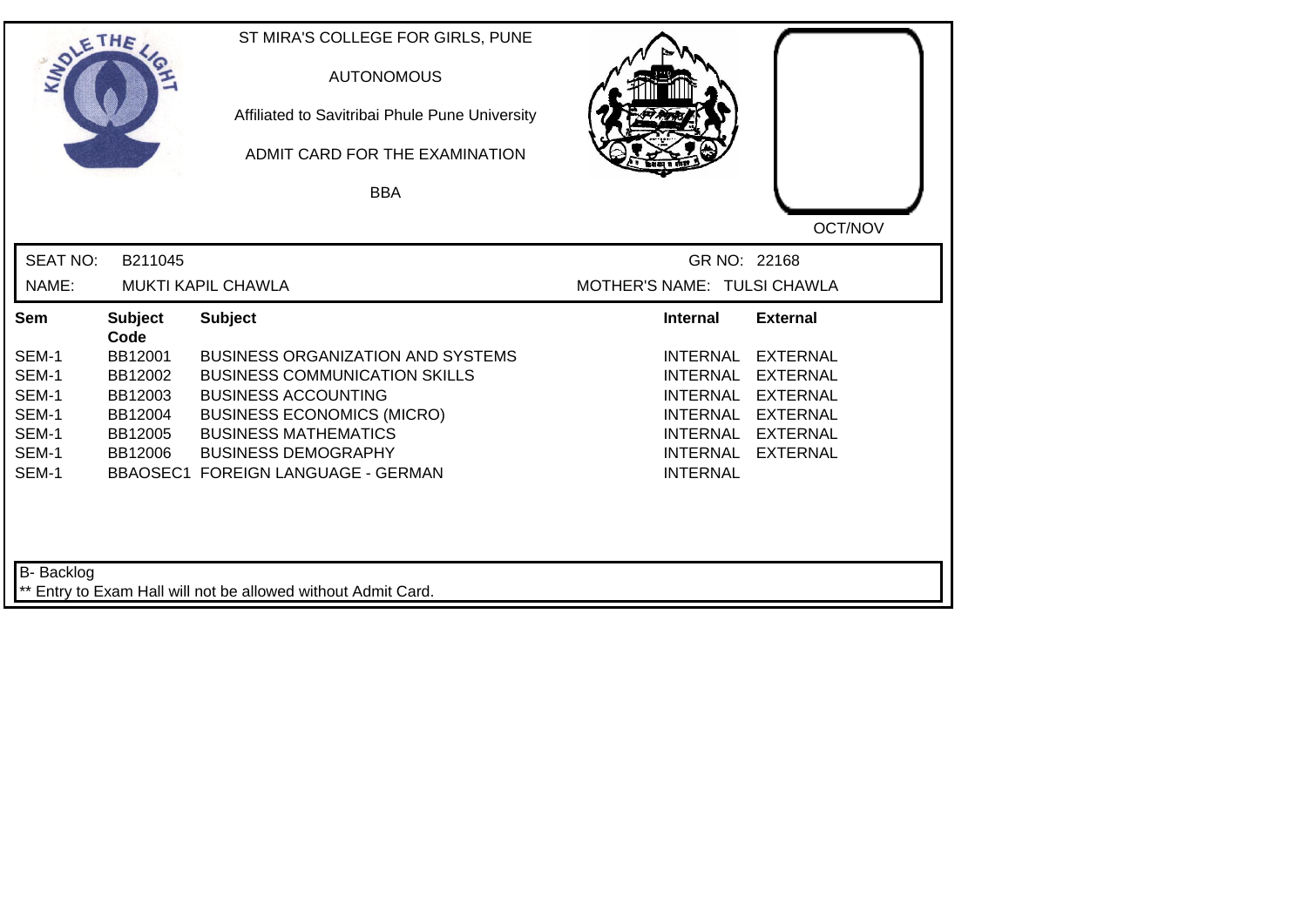| SOLETHE .         |                        | ST MIRA'S COLLEGE FOR GIRLS, PUNE<br><b>AUTONOMOUS</b><br>Affiliated to Savitribai Phule Pune University<br>ADMIT CARD FOR THE EXAMINATION<br><b>BBA</b> |                     |                 |
|-------------------|------------------------|----------------------------------------------------------------------------------------------------------------------------------------------------------|---------------------|-----------------|
|                   |                        |                                                                                                                                                          |                     |                 |
|                   |                        |                                                                                                                                                          |                     | OCT/NOV         |
| <b>SEAT NO:</b>   | B211055                |                                                                                                                                                          | GR NO: 22169        |                 |
| NAME:             |                        | SAMPAT KHUSHI DHARMESH                                                                                                                                   | MOTHER'S NAME: ALPA |                 |
| Sem               | <b>Subject</b><br>Code | <b>Subject</b>                                                                                                                                           | <b>Internal</b>     | <b>External</b> |
| SEM-1             | BB12001                | <b>BUSINESS ORGANIZATION AND SYSTEMS</b>                                                                                                                 | <b>INTERNAL</b>     | <b>EXTERNAL</b> |
| SEM-1             | BB12002                | <b>BUSINESS COMMUNICATION SKILLS</b>                                                                                                                     | <b>INTERNAL</b>     | <b>EXTERNAL</b> |
| SEM-1             | BB12003                | <b>BUSINESS ACCOUNTING</b>                                                                                                                               | <b>INTERNAL</b>     | <b>EXTERNAL</b> |
| SEM-1             | BB12004                | <b>BUSINESS ECONOMICS (MICRO)</b>                                                                                                                        | <b>INTERNAL</b>     | <b>EXTERNAL</b> |
| SEM-1             | BB12005                | <b>BUSINESS MATHEMATICS</b>                                                                                                                              | <b>INTERNAL</b>     | <b>EXTERNAL</b> |
| SEM-1             | BB12006                | <b>BUSINESS DEMOGRAPHY</b>                                                                                                                               | <b>INTERNAL</b>     | <b>EXTERNAL</b> |
| SEM-1             |                        | <b>BBAOSEC1 FOREIGN LANGUAGE - GERMAN</b>                                                                                                                | <b>INTERNAL</b>     |                 |
| <b>B-</b> Backlog |                        | ** Entry to Exam Hall will not be allowed without Admit Card.                                                                                            |                     |                 |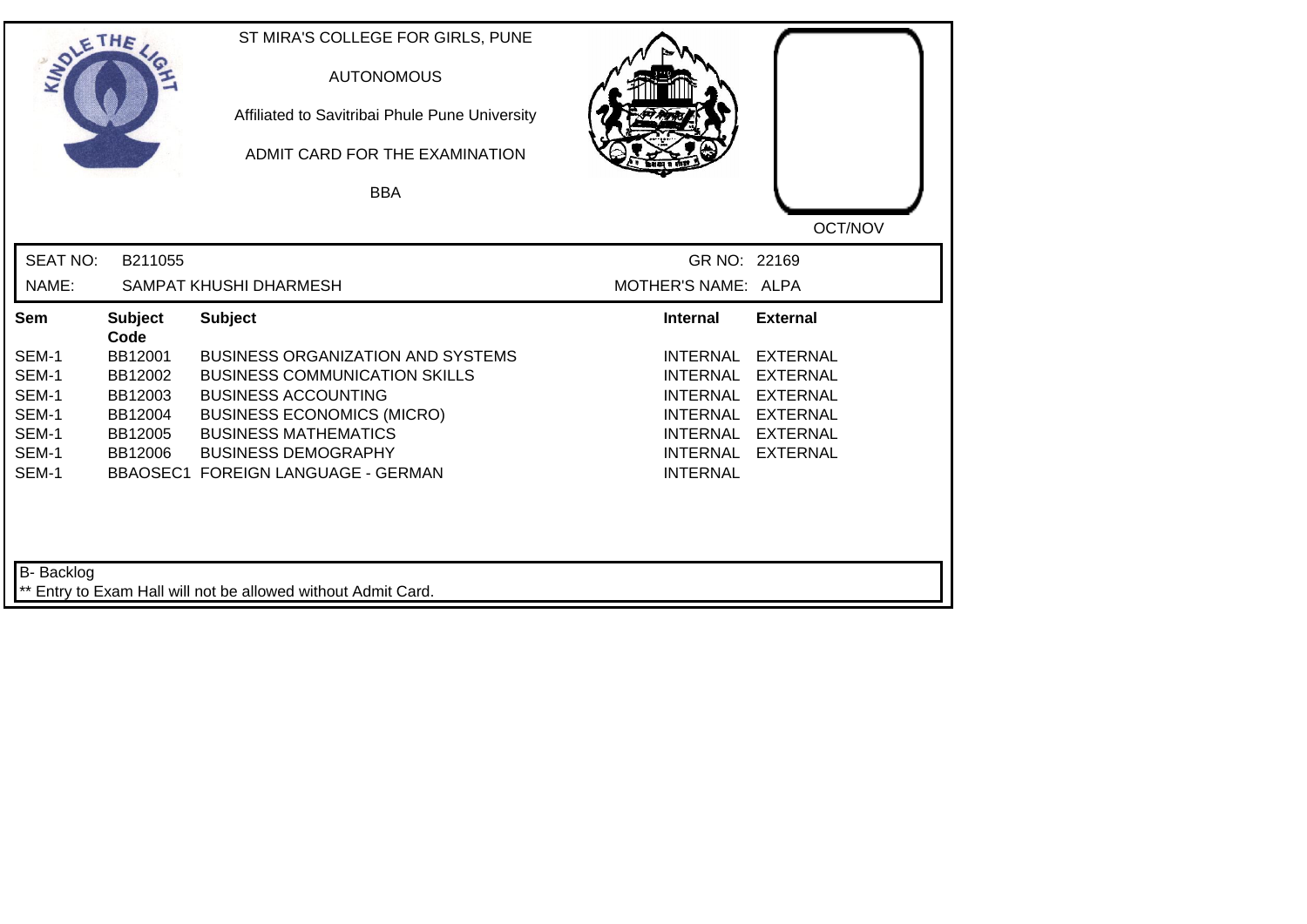| SOLETHE ,         |                        | ST MIRA'S COLLEGE FOR GIRLS, PUNE<br><b>AUTONOMOUS</b><br>Affiliated to Savitribai Phule Pune University<br>ADMIT CARD FOR THE EXAMINATION<br><b>BBA</b> |                                      |                                    |
|-------------------|------------------------|----------------------------------------------------------------------------------------------------------------------------------------------------------|--------------------------------------|------------------------------------|
| <b>SEAT NO:</b>   |                        |                                                                                                                                                          |                                      | OCT/NOV                            |
| NAME:             | B211036                | KOLGE LIZA SANDEEP                                                                                                                                       | GR NO: 22170<br>MOTHER'S NAME: JYOTI |                                    |
| Sem               | <b>Subject</b><br>Code | <b>Subject</b>                                                                                                                                           | <b>Internal</b>                      | <b>External</b>                    |
| SEM-1<br>SEM-1    | BB12001<br>BB12002     | <b>BUSINESS ORGANIZATION AND SYSTEMS</b><br><b>BUSINESS COMMUNICATION SKILLS</b>                                                                         | <b>INTERNAL</b><br><b>INTERNAL</b>   | <b>EXTERNAL</b><br><b>EXTERNAL</b> |
| SEM-1             | BB12003                | <b>BUSINESS ACCOUNTING</b>                                                                                                                               | <b>INTERNAL</b>                      | <b>EXTERNAL</b>                    |
| SEM-1<br>SEM-1    | BB12004<br>BB12005     | <b>BUSINESS ECONOMICS (MICRO)</b><br><b>BUSINESS MATHEMATICS</b>                                                                                         | <b>INTERNAL</b><br><b>INTERNAL</b>   | <b>EXTERNAL</b><br><b>EXTERNAL</b> |
| SEM-1<br>SEM-1    | BB12006                | <b>BUSINESS DEMOGRAPHY</b><br><b>BBAOSEC1 FOREIGN LANGUAGE - GERMAN</b>                                                                                  | <b>INTERNAL</b><br><b>INTERNAL</b>   | <b>EXTERNAL</b>                    |
|                   |                        |                                                                                                                                                          |                                      |                                    |
| <b>B-</b> Backlog |                        | ** Entry to Exam Hall will not be allowed without Admit Card.                                                                                            |                                      |                                    |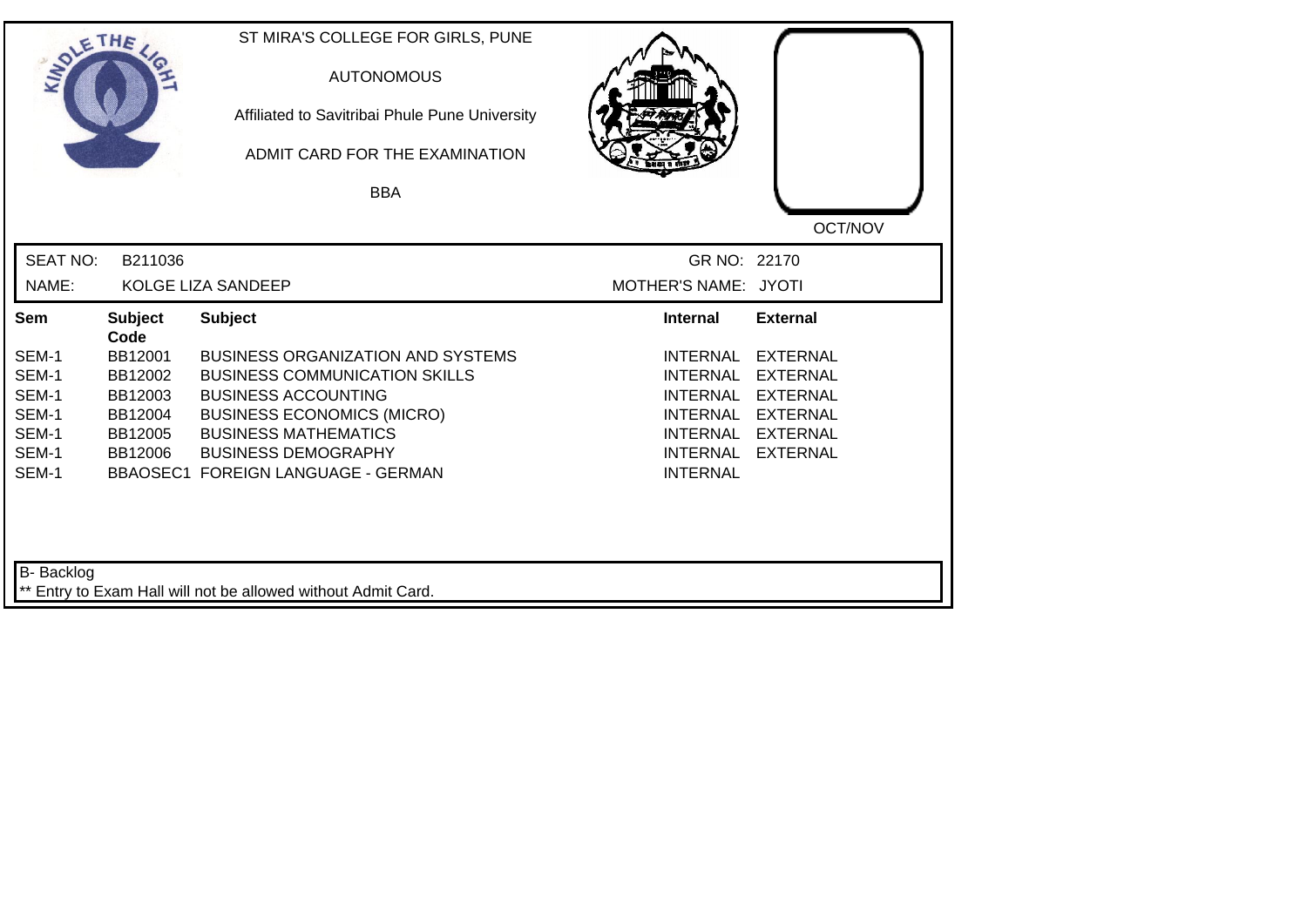| SOLETHE .       |                        | ST MIRA'S COLLEGE FOR GIRLS, PUNE<br><b>AUTONOMOUS</b><br>Affiliated to Savitribai Phule Pune University<br>ADMIT CARD FOR THE EXAMINATION |                                    |                 |
|-----------------|------------------------|--------------------------------------------------------------------------------------------------------------------------------------------|------------------------------------|-----------------|
|                 |                        | <b>BBA</b>                                                                                                                                 |                                    |                 |
|                 |                        |                                                                                                                                            |                                    | OCT/NOV         |
| <b>SEAT NO:</b> | B211021                |                                                                                                                                            | GR NO: 22171                       |                 |
| NAME:           |                        | <b>GUPTA ADITI HEMANT</b>                                                                                                                  | MOTHER'S NAME: SUNITA              |                 |
| Sem             | <b>Subject</b><br>Code | <b>Subject</b>                                                                                                                             | <b>Internal</b>                    | <b>External</b> |
| SEM-1           | BB12001                | <b>BUSINESS ORGANIZATION AND SYSTEMS</b>                                                                                                   | <b>INTERNAL</b>                    | <b>EXTERNAL</b> |
| SEM-1           | BB12002                | <b>BUSINESS COMMUNICATION SKILLS</b>                                                                                                       | <b>INTERNAL</b>                    | <b>EXTERNAL</b> |
| SEM-1           | BB12003                | <b>BUSINESS ACCOUNTING</b>                                                                                                                 | <b>INTERNAL</b>                    | <b>EXTERNAL</b> |
| SEM-1           | BB12004                | <b>BUSINESS ECONOMICS (MICRO)</b>                                                                                                          | <b>INTERNAL</b>                    | <b>EXTERNAL</b> |
| SEM-1           | BB12005                | <b>BUSINESS MATHEMATICS</b>                                                                                                                | INTERNAL                           | <b>EXTERNAL</b> |
| SEM-1<br>SEM-1  | BB12006                | <b>BUSINESS DEMOGRAPHY</b><br>BBAOSEC1 FOREIGN LANGUAGE - GERMAN                                                                           | <b>INTERNAL</b><br><b>INTERNAL</b> | <b>EXTERNAL</b> |
| B- Backlog      |                        | ** Entry to Exam Hall will not be allowed without Admit Card.                                                                              |                                    |                 |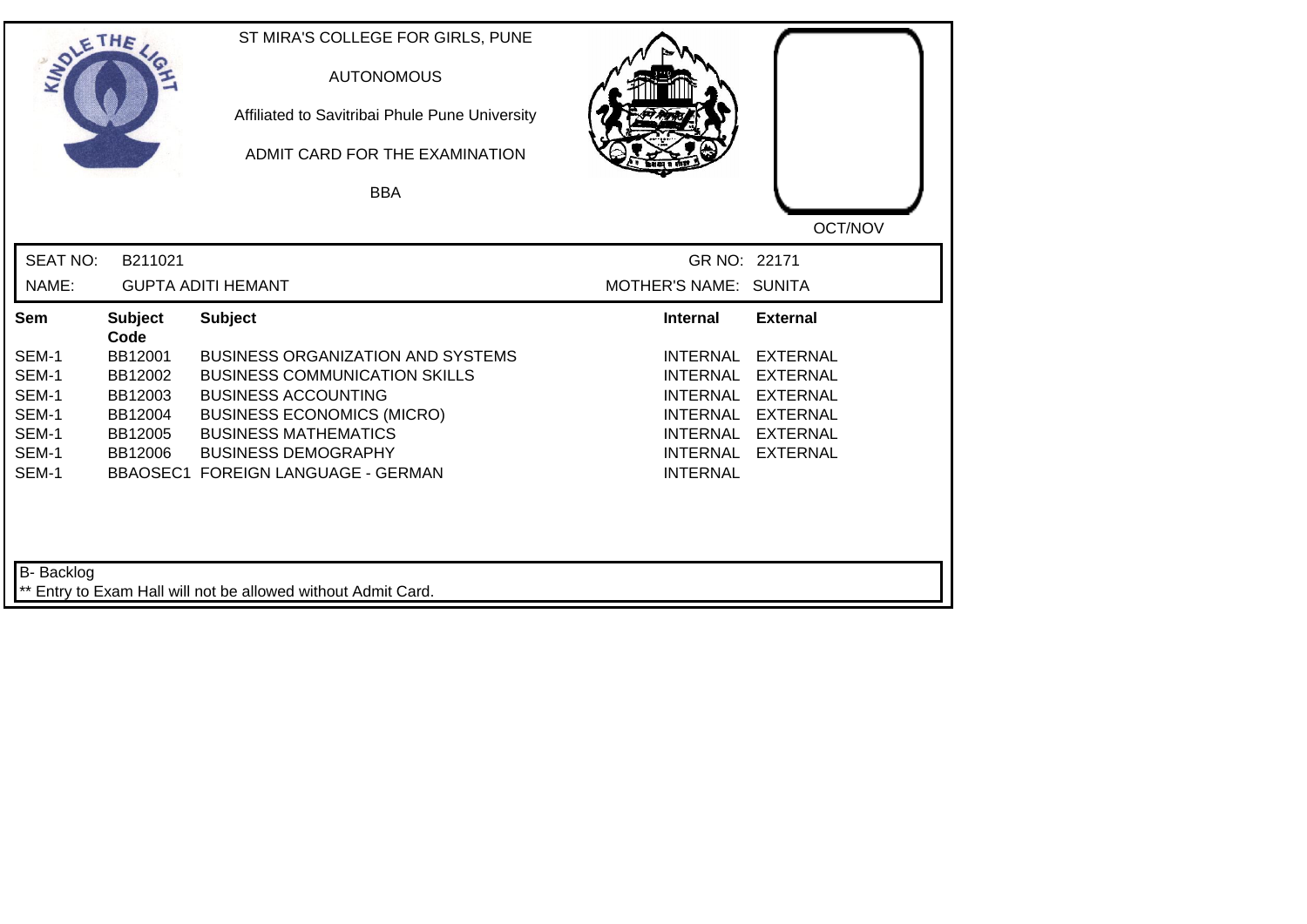| SOLETHE .         |                        | ST MIRA'S COLLEGE FOR GIRLS, PUNE<br><b>AUTONOMOUS</b><br>Affiliated to Savitribai Phule Pune University<br>ADMIT CARD FOR THE EXAMINATION<br><b>BBA</b> |                                    |                 |
|-------------------|------------------------|----------------------------------------------------------------------------------------------------------------------------------------------------------|------------------------------------|-----------------|
|                   |                        |                                                                                                                                                          |                                    | OCT/NOV         |
| <b>SEAT NO:</b>   | B211051                |                                                                                                                                                          | GR NO: 22172                       |                 |
| NAME:             |                        | PUJARI NEHA SUDHAKAR                                                                                                                                     | MOTHER'S NAME: LEELA               |                 |
| Sem               | <b>Subject</b><br>Code | <b>Subject</b>                                                                                                                                           | <b>Internal</b>                    | <b>External</b> |
| SEM-1             | BB12001                | <b>BUSINESS ORGANIZATION AND SYSTEMS</b>                                                                                                                 | <b>INTERNAL</b>                    | <b>EXTERNAL</b> |
| SEM-1             | BB12002                | <b>BUSINESS COMMUNICATION SKILLS</b>                                                                                                                     | <b>INTERNAL</b>                    | <b>EXTERNAL</b> |
| SEM-1             | BB12003                | <b>BUSINESS ACCOUNTING</b>                                                                                                                               | <b>INTERNAL</b>                    | <b>EXTERNAL</b> |
| SEM-1             | BB12004                | <b>BUSINESS ECONOMICS (MICRO)</b>                                                                                                                        | <b>INTERNAL</b>                    | <b>EXTERNAL</b> |
| SEM-1             | BB12005                | <b>BUSINESS MATHEMATICS</b>                                                                                                                              | INTERNAL                           | <b>EXTERNAL</b> |
| SEM-1<br>SEM-1    | BB12006                | <b>BUSINESS DEMOGRAPHY</b><br><b>BBAOSEC1 FOREIGN LANGUAGE - GERMAN</b>                                                                                  | <b>INTERNAL</b><br><b>INTERNAL</b> | <b>EXTERNAL</b> |
| <b>B-</b> Backlog |                        | ** Entry to Exam Hall will not be allowed without Admit Card.                                                                                            |                                    |                 |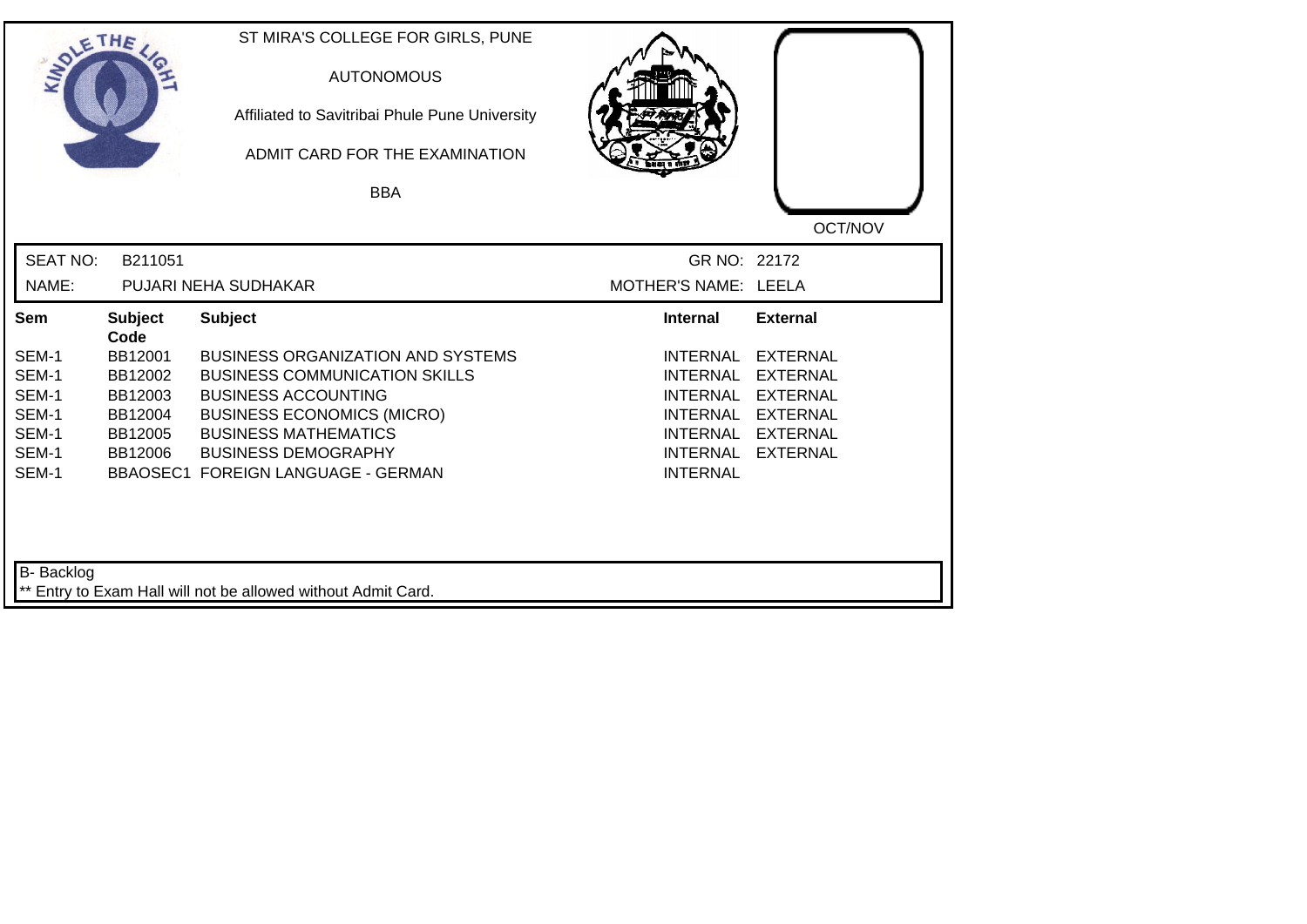| SOLETHE ,         |                        | ST MIRA'S COLLEGE FOR GIRLS, PUNE<br><b>AUTONOMOUS</b><br>Affiliated to Savitribai Phule Pune University<br>ADMIT CARD FOR THE EXAMINATION<br><b>BBA</b> |                                    |                 |
|-------------------|------------------------|----------------------------------------------------------------------------------------------------------------------------------------------------------|------------------------------------|-----------------|
|                   |                        |                                                                                                                                                          |                                    | OCT/NOV         |
| <b>SEAT NO:</b>   | B211042                |                                                                                                                                                          | GR NO: 22173                       |                 |
| NAME:             |                        | SOLANKI MEHAK ARVIND                                                                                                                                     | MOTHER'S NAME: HEMA                |                 |
| Sem               | <b>Subject</b><br>Code | <b>Subject</b>                                                                                                                                           | <b>Internal</b>                    | <b>External</b> |
| SEM-1             | BB12001                | <b>BUSINESS ORGANIZATION AND SYSTEMS</b>                                                                                                                 | <b>INTERNAL</b>                    | <b>EXTERNAL</b> |
| SEM-1             | BB12002                | <b>BUSINESS COMMUNICATION SKILLS</b>                                                                                                                     | <b>INTERNAL</b>                    | <b>EXTERNAL</b> |
| SEM-1             | BB12003                | <b>BUSINESS ACCOUNTING</b>                                                                                                                               | <b>INTERNAL</b>                    | <b>EXTERNAL</b> |
| SEM-1             | BB12004                | <b>BUSINESS ECONOMICS (MICRO)</b>                                                                                                                        | <b>INTERNAL</b>                    | <b>EXTERNAL</b> |
| SEM-1             | BB12005                | <b>BUSINESS MATHEMATICS</b>                                                                                                                              | INTERNAL                           | <b>EXTERNAL</b> |
| SEM-1<br>SEM-1    | BB12006                | <b>BUSINESS DEMOGRAPHY</b><br><b>BBAOSEC1 FOREIGN LANGUAGE - GERMAN</b>                                                                                  | <b>INTERNAL</b><br><b>INTERNAL</b> | <b>EXTERNAL</b> |
| <b>B-</b> Backlog |                        | ** Entry to Exam Hall will not be allowed without Admit Card.                                                                                            |                                    |                 |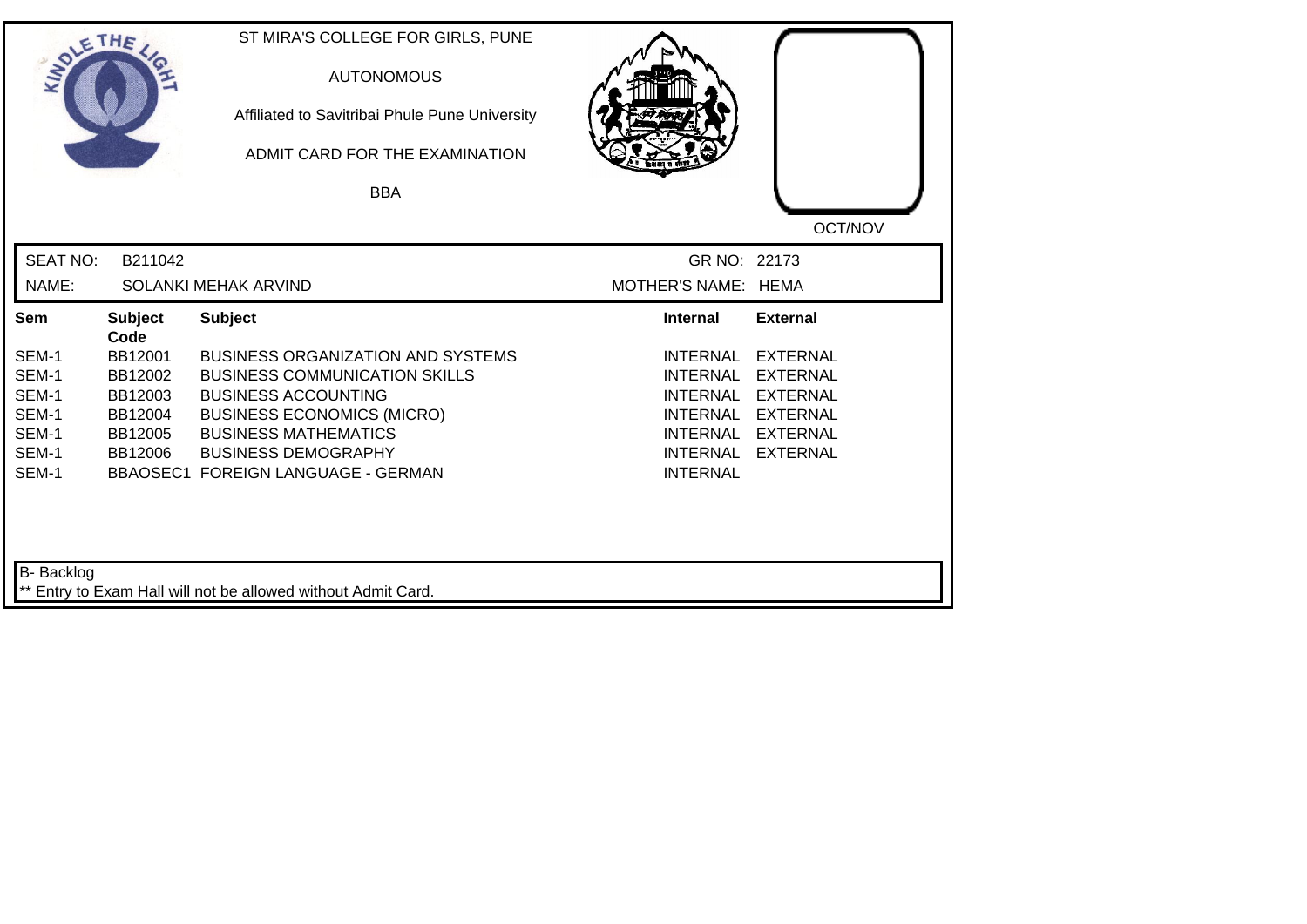| SOLETHE ,         |                        | ST MIRA'S COLLEGE FOR GIRLS, PUNE<br><b>AUTONOMOUS</b><br>Affiliated to Savitribai Phule Pune University<br>ADMIT CARD FOR THE EXAMINATION |                                                                   |
|-------------------|------------------------|--------------------------------------------------------------------------------------------------------------------------------------------|-------------------------------------------------------------------|
|                   |                        | <b>BBA</b>                                                                                                                                 |                                                                   |
|                   |                        |                                                                                                                                            | OCT/NOV                                                           |
| <b>SEAT NO:</b>   | B211076                |                                                                                                                                            | GR NO: 22174                                                      |
| NAME:             |                        | <b>VAISHALI BHARAT SASANE</b>                                                                                                              | MOTHER'S NAME: MANGAL                                             |
| Sem               | <b>Subject</b><br>Code | <b>Subject</b>                                                                                                                             | <b>External</b><br><b>Internal</b>                                |
| SEM-1             | BB12001                | <b>BUSINESS ORGANIZATION AND SYSTEMS</b>                                                                                                   | <b>INTERNAL</b><br><b>EXTERNAL</b>                                |
| SEM-1             | BB12002                | <b>BUSINESS COMMUNICATION SKILLS</b>                                                                                                       | <b>INTERNAL</b><br><b>EXTERNAL</b>                                |
| SEM-1             | BB12003                | <b>BUSINESS ACCOUNTING</b>                                                                                                                 | <b>INTERNAL</b><br><b>EXTERNAL</b>                                |
| SEM-1             | BB12004                | <b>BUSINESS ECONOMICS (MICRO)</b>                                                                                                          | <b>INTERNAL</b><br><b>EXTERNAL</b>                                |
| SEM-1<br>SEM-1    | BB12005<br>BB12006     | <b>BUSINESS MATHEMATICS</b><br><b>BUSINESS DEMOGRAPHY</b>                                                                                  | <b>EXTERNAL</b><br>INTERNAL<br><b>INTERNAL</b><br><b>EXTERNAL</b> |
| SEM-1             |                        | <b>BBAOSEC1 FOREIGN LANGUAGE - GERMAN</b>                                                                                                  | <b>INTERNAL</b>                                                   |
| <b>B-</b> Backlog |                        | ** Entry to Exam Hall will not be allowed without Admit Card.                                                                              |                                                                   |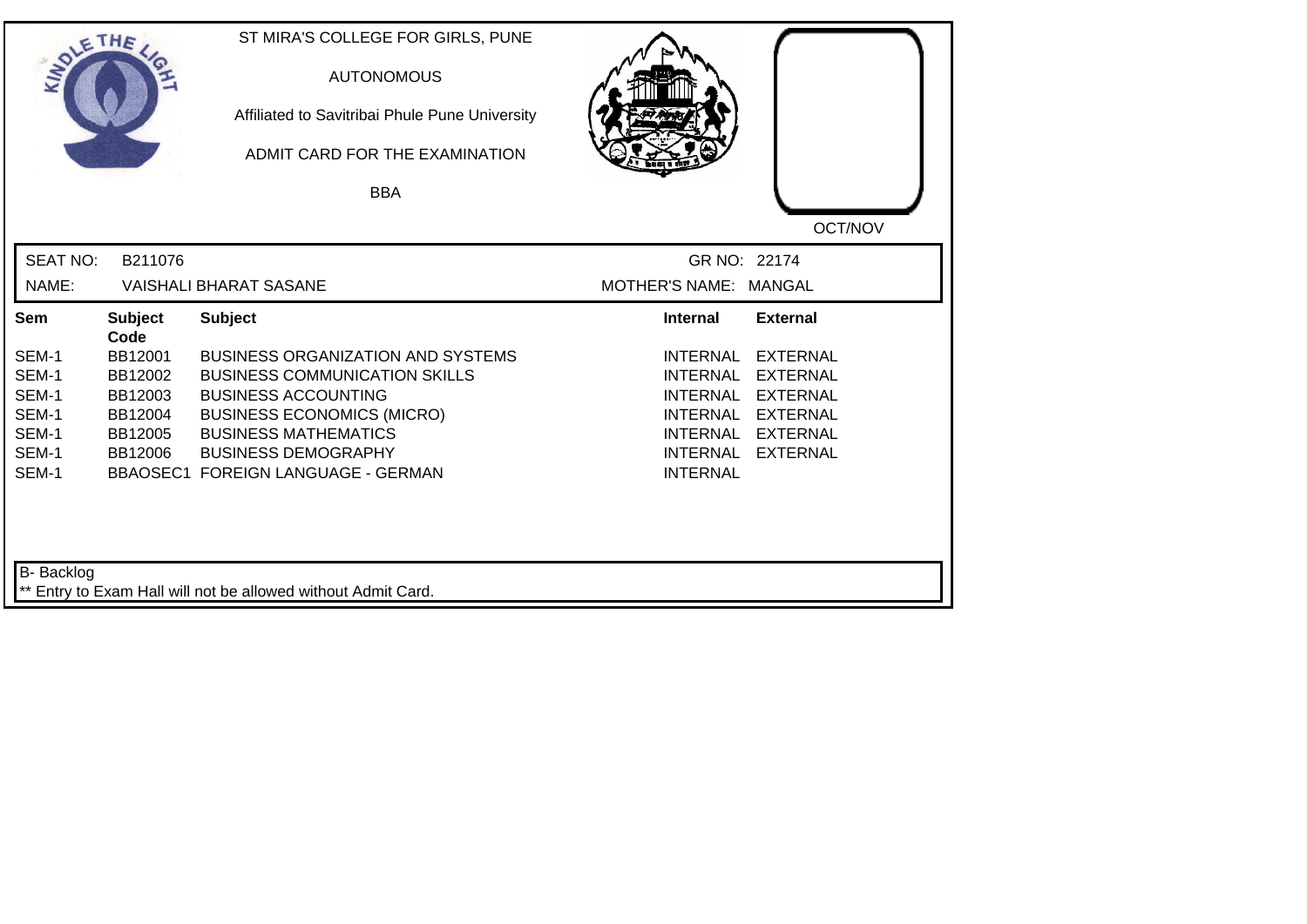| SOLETHE ,         |                        | ST MIRA'S COLLEGE FOR GIRLS, PUNE<br><b>AUTONOMOUS</b><br>Affiliated to Savitribai Phule Pune University<br>ADMIT CARD FOR THE EXAMINATION |                                                       |
|-------------------|------------------------|--------------------------------------------------------------------------------------------------------------------------------------------|-------------------------------------------------------|
|                   |                        | <b>BBA</b>                                                                                                                                 |                                                       |
|                   |                        |                                                                                                                                            | OCT/NOV                                               |
| <b>SEAT NO:</b>   | B211019                |                                                                                                                                            | GR NO: 22175                                          |
| NAME:             |                        | <b>GALANDE VEDIKA PRASHANT</b>                                                                                                             | MOTHER'S NAME: DEEPALI                                |
| Sem               | <b>Subject</b><br>Code | <b>Subject</b>                                                                                                                             | <b>Internal</b><br><b>External</b>                    |
| SEM-1             | BB12001                | <b>BUSINESS ORGANIZATION AND SYSTEMS</b>                                                                                                   | <b>INTERNAL</b><br><b>EXTERNAL</b>                    |
| SEM-1             | BB12002                | <b>BUSINESS COMMUNICATION SKILLS</b>                                                                                                       | <b>INTERNAL</b><br><b>EXTERNAL</b>                    |
| SEM-1             | BB12003                | <b>BUSINESS ACCOUNTING</b>                                                                                                                 | <b>INTERNAL</b><br><b>EXTERNAL</b>                    |
| SEM-1             | BB12004                | <b>BUSINESS ECONOMICS (MICRO)</b>                                                                                                          | <b>INTERNAL</b><br><b>EXTERNAL</b>                    |
| SEM-1<br>SEM-1    | BB12005                | <b>BUSINESS MATHEMATICS</b><br><b>BUSINESS DEMOGRAPHY</b>                                                                                  | <b>EXTERNAL</b><br>INTERNAL                           |
| SEM-1             | BB12006                | <b>BBAOSEC1 FOREIGN LANGUAGE - GERMAN</b>                                                                                                  | <b>INTERNAL</b><br><b>EXTERNAL</b><br><b>INTERNAL</b> |
| <b>B-</b> Backlog |                        | ** Entry to Exam Hall will not be allowed without Admit Card.                                                                              |                                                       |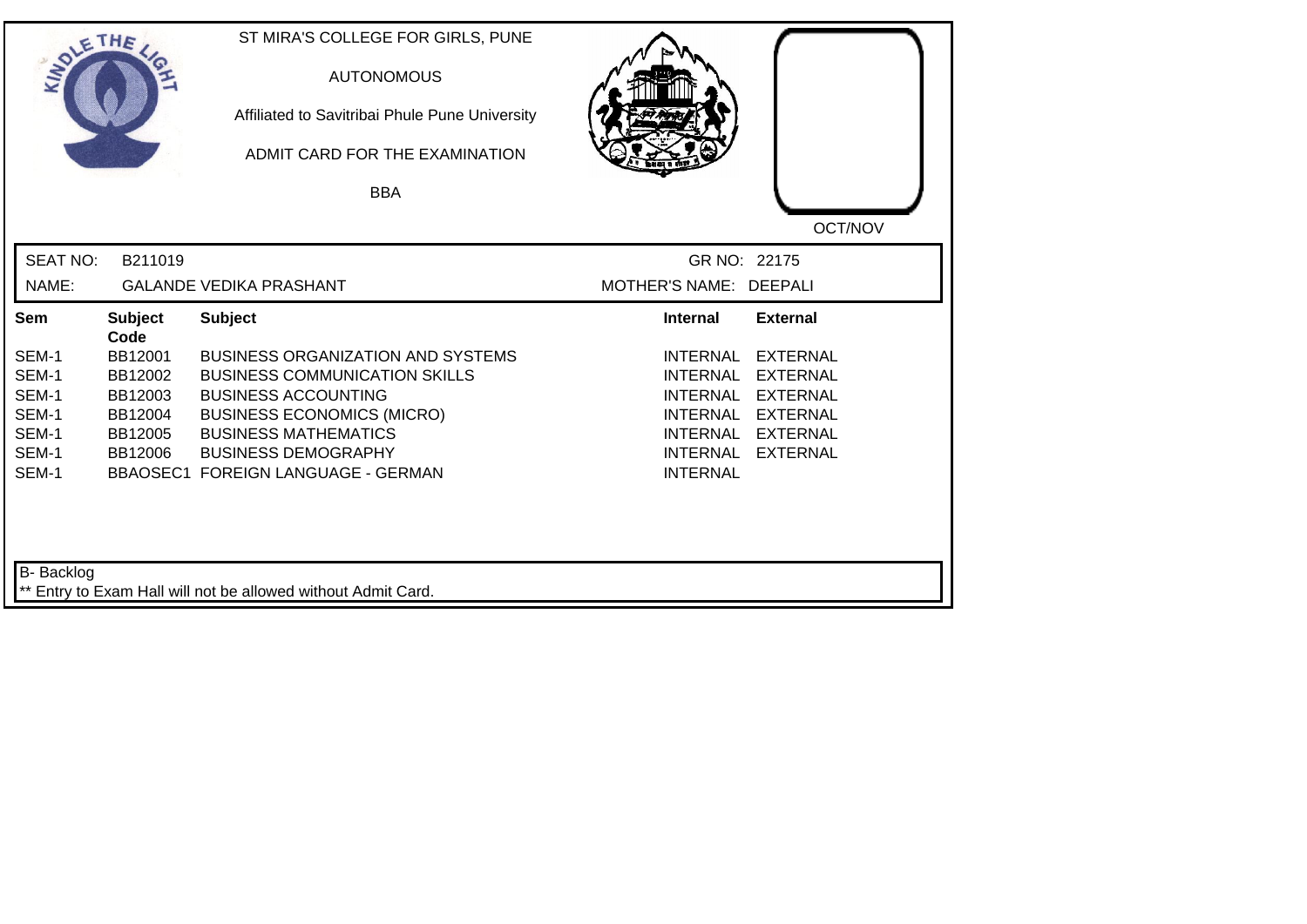| SOLETHE,          |                        | ST MIRA'S COLLEGE FOR GIRLS, PUNE<br><b>AUTONOMOUS</b><br>Affiliated to Savitribai Phule Pune University<br>ADMIT CARD FOR THE EXAMINATION |                             |                 |
|-------------------|------------------------|--------------------------------------------------------------------------------------------------------------------------------------------|-----------------------------|-----------------|
|                   |                        | <b>BBA</b>                                                                                                                                 |                             |                 |
|                   |                        |                                                                                                                                            |                             | OCT/NOV         |
| <b>SEAT NO:</b>   | B211018                |                                                                                                                                            | GR NO: 22176                |                 |
| NAME:             |                        | <b>GAIKWAD PRERNA VIJAY</b>                                                                                                                | MOTHER'S NAME: RAJASHREE    |                 |
| Sem               | <b>Subject</b><br>Code | <b>Subject</b>                                                                                                                             | <b>Internal</b>             | <b>External</b> |
| SEM-1             | BB12001                | <b>BUSINESS ORGANIZATION AND SYSTEMS</b>                                                                                                   | <b>INTERNAL</b>             | <b>EXTERNAL</b> |
| SEM-1             | BB12002                | <b>BUSINESS COMMUNICATION SKILLS</b>                                                                                                       | <b>INTERNAL</b>             | <b>EXTERNAL</b> |
| SEM-1             | BB12003                | <b>BUSINESS ACCOUNTING</b>                                                                                                                 | INTERNAL                    | <b>EXTERNAL</b> |
| SEM-1             | BB12004                | <b>BUSINESS ECONOMICS (MICRO)</b>                                                                                                          | <b>INTERNAL</b>             | <b>EXTERNAL</b> |
| SEM-1             | BB12005                | <b>BUSINESS MATHEMATICS</b>                                                                                                                | INTERNAL                    | EXTERNAL        |
| SEM-1<br>SEM-1    | BB12006                | <b>BUSINESS DEMOGRAPHY</b><br><b>BBAOSEC1 FOREIGN LANGUAGE - GERMAN</b>                                                                    | INTERNAL<br><b>INTERNAL</b> | <b>EXTERNAL</b> |
| <b>B-</b> Backlog |                        |                                                                                                                                            |                             |                 |
|                   |                        | ** Entry to Exam Hall will not be allowed without Admit Card.                                                                              |                             |                 |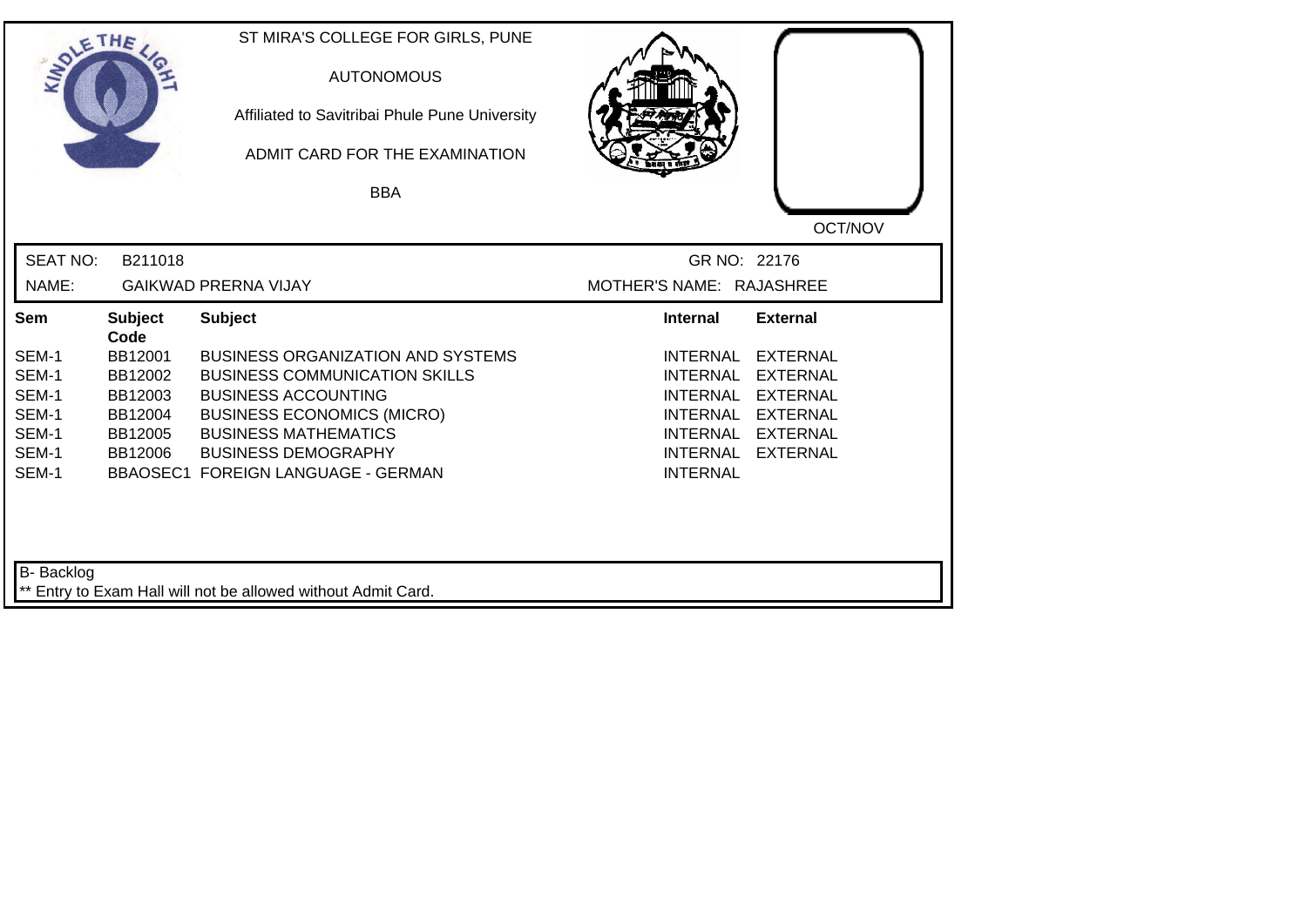| SOLE THE                   |                        | ST MIRA'S COLLEGE FOR GIRLS, PUNE<br><b>AUTONOMOUS</b><br>Affiliated to Savitribai Phule Pune University<br>ADMIT CARD FOR THE EXAMINATION<br><b>BBA</b> |                      |                 |
|----------------------------|------------------------|----------------------------------------------------------------------------------------------------------------------------------------------------------|----------------------|-----------------|
|                            |                        |                                                                                                                                                          |                      | OCT/NOV         |
| <b>SEAT NO:</b>            | B211002                |                                                                                                                                                          | GR NO: 22177         |                 |
| NAME:                      | <b>LATA PUNJABI</b>    |                                                                                                                                                          | MOTHER'S NAME: BEENA |                 |
| Sem                        | <b>Subject</b><br>Code | <b>Subject</b>                                                                                                                                           | <b>Internal</b>      | <b>External</b> |
| SEM-1                      | BB12001                | <b>BUSINESS ORGANIZATION AND SYSTEMS</b>                                                                                                                 | <b>INTERNAL</b>      | <b>EXTERNAL</b> |
| SEM-1                      | BB12002                | <b>BUSINESS COMMUNICATION SKILLS</b>                                                                                                                     | <b>INTERNAL</b>      | <b>EXTERNAL</b> |
| SEM-1                      | BB12003                | <b>BUSINESS ACCOUNTING</b>                                                                                                                               | <b>INTERNAL</b>      | <b>EXTERNAL</b> |
| SEM-1                      | BB12004                | <b>BUSINESS ECONOMICS (MICRO)</b>                                                                                                                        | <b>INTERNAL</b>      | <b>EXTERNAL</b> |
| SEM-1                      | BB12005                | <b>BUSINESS MATHEMATICS</b>                                                                                                                              | INTERNAL             | EXTERNAL        |
| SEM-1                      | BB12006                | <b>BUSINESS DEMOGRAPHY</b>                                                                                                                               | <b>INTERNAL</b>      | <b>EXTERNAL</b> |
| SEM-1<br><b>B-</b> Backlog |                        | <b>BBAOSEC1 FOREIGN LANGUAGE - GERMAN</b>                                                                                                                | <b>INTERNAL</b>      |                 |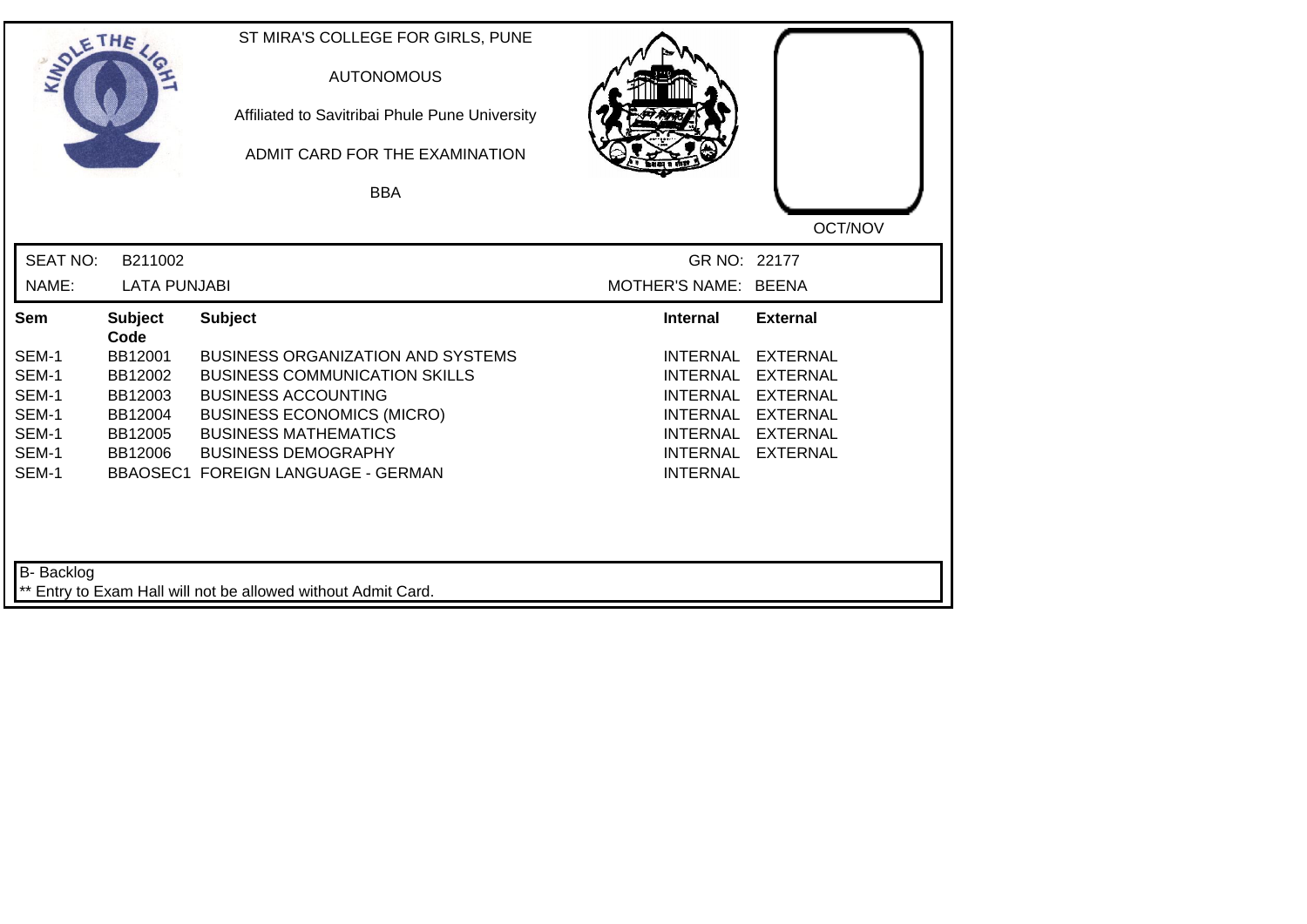| SOLETHE         |                        | ST MIRA'S COLLEGE FOR GIRLS, PUNE<br><b>AUTONOMOUS</b><br>Affiliated to Savitribai Phule Pune University<br>ADMIT CARD FOR THE EXAMINATION |                                                                   |
|-----------------|------------------------|--------------------------------------------------------------------------------------------------------------------------------------------|-------------------------------------------------------------------|
|                 |                        | <b>BBA</b>                                                                                                                                 |                                                                   |
|                 |                        |                                                                                                                                            | OCT/NOV                                                           |
| <b>SEAT NO:</b> | B211079                |                                                                                                                                            | GR NO: 22178                                                      |
| NAME:           |                        | WADHWANI EKTA MAHESH KUMAR                                                                                                                 | MOTHER'S NAME: RANI BAI                                           |
| Sem             | <b>Subject</b><br>Code | <b>Subject</b>                                                                                                                             | <b>External</b><br><b>Internal</b>                                |
| SEM-1           | BB12001                | <b>BUSINESS ORGANIZATION AND SYSTEMS</b>                                                                                                   | <b>EXTERNAL</b><br><b>INTERNAL</b>                                |
| SEM-1           | BB12002                | <b>BUSINESS COMMUNICATION SKILLS</b>                                                                                                       | <b>INTERNAL</b><br><b>EXTERNAL</b>                                |
| SEM-1           | BB12003                | <b>BUSINESS ACCOUNTING</b>                                                                                                                 | <b>INTERNAL</b><br><b>EXTERNAL</b>                                |
| SEM-1           | BB12004                | <b>BUSINESS ECONOMICS (MICRO)</b>                                                                                                          | <b>INTERNAL</b><br><b>EXTERNAL</b>                                |
| SEM-1<br>SEM-1  | BB12005<br>BB12006     | <b>BUSINESS MATHEMATICS</b><br><b>BUSINESS DEMOGRAPHY</b>                                                                                  | <b>INTERNAL</b><br>EXTERNAL<br><b>INTERNAL</b><br><b>EXTERNAL</b> |
| SEM-1           |                        | <b>BBAOSEC1 FOREIGN LANGUAGE - GERMAN</b>                                                                                                  | <b>INTERNAL</b>                                                   |
| B- Backlog      |                        | Entry to Exam Hall will not be allowed without Admit Card.                                                                                 |                                                                   |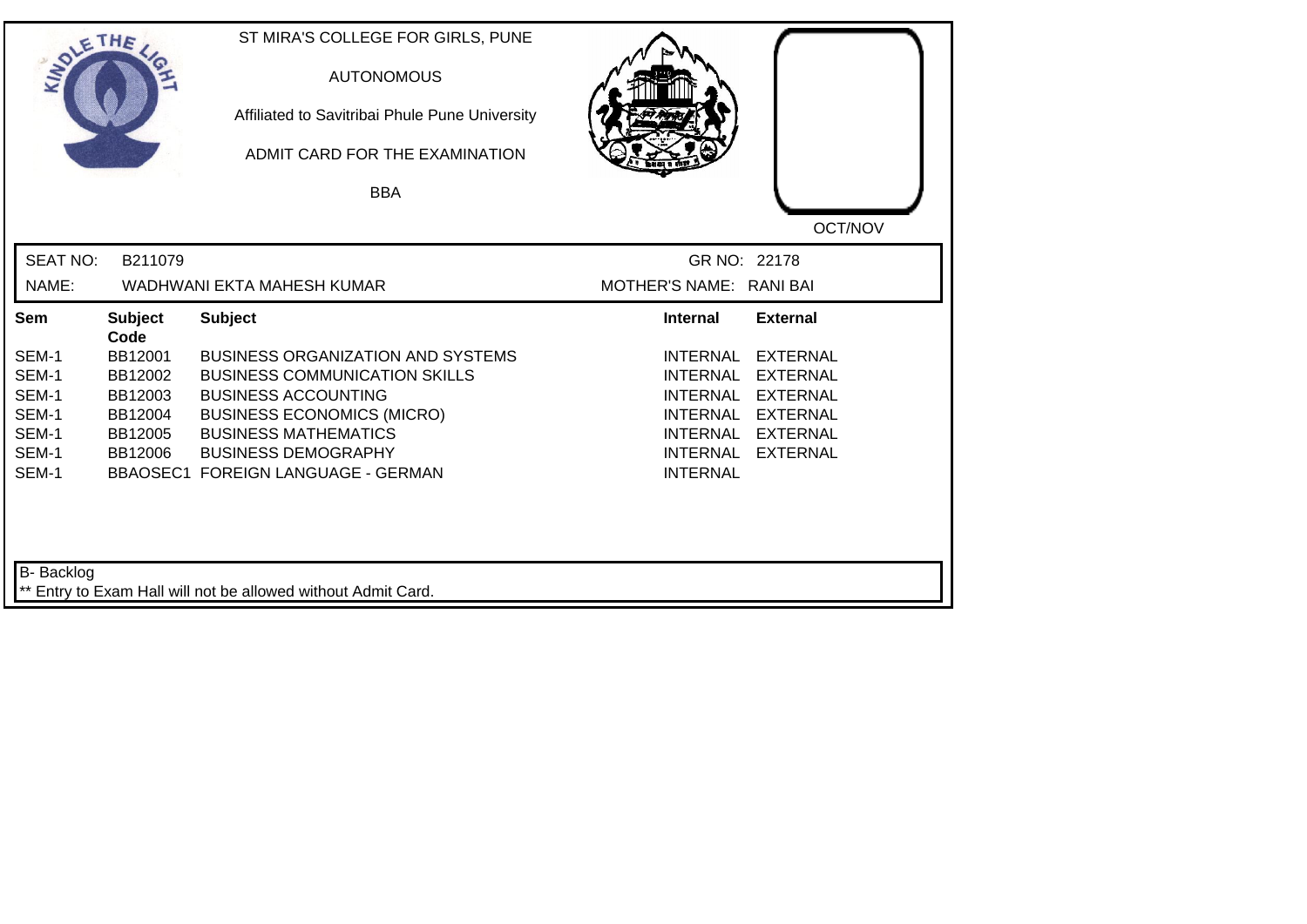| SOLETHE                                                     |                                                                        | ST MIRA'S COLLEGE FOR GIRLS, PUNE<br><b>AUTONOMOUS</b><br>Affiliated to Savitribai Phule Pune University<br>ADMIT CARD FOR THE EXAMINATION<br><b>BBA</b>                                                                                               |                                                                                                                                   |                                                                                                                |
|-------------------------------------------------------------|------------------------------------------------------------------------|--------------------------------------------------------------------------------------------------------------------------------------------------------------------------------------------------------------------------------------------------------|-----------------------------------------------------------------------------------------------------------------------------------|----------------------------------------------------------------------------------------------------------------|
| <b>SEAT NO:</b><br>NAME:                                    | B211035                                                                | KHYATI MAHESH DAWARA                                                                                                                                                                                                                                   | GR NO: 22179<br>MOTHER'S NAME: LATA                                                                                               | OCT/NOV                                                                                                        |
| Sem                                                         | <b>Subject</b>                                                         | <b>Subject</b>                                                                                                                                                                                                                                         | <b>Internal</b>                                                                                                                   | <b>External</b>                                                                                                |
| SEM-1<br>SEM-1<br>SEM-1<br>SEM-1<br>SEM-1<br>SEM-1<br>SEM-1 | Code<br>BB12001<br>BB12002<br>BB12003<br>BB12004<br>BB12005<br>BB12006 | <b>BUSINESS ORGANIZATION AND SYSTEMS</b><br><b>BUSINESS COMMUNICATION SKILLS</b><br><b>BUSINESS ACCOUNTING</b><br><b>BUSINESS ECONOMICS (MICRO)</b><br><b>BUSINESS MATHEMATICS</b><br><b>BUSINESS DEMOGRAPHY</b><br>BBAOSEC1 FOREIGN LANGUAGE - GERMAN | <b>INTERNAL</b><br><b>INTERNAL</b><br><b>INTERNAL</b><br><b>INTERNAL</b><br><b>INTERNAL</b><br><b>INTERNAL</b><br><b>INTERNAL</b> | <b>EXTERNAL</b><br><b>EXTERNAL</b><br><b>EXTERNAL</b><br><b>EXTERNAL</b><br><b>EXTERNAL</b><br><b>EXTERNAL</b> |
| B- Backlog                                                  |                                                                        | ** Entry to Exam Hall will not be allowed without Admit Card.                                                                                                                                                                                          |                                                                                                                                   |                                                                                                                |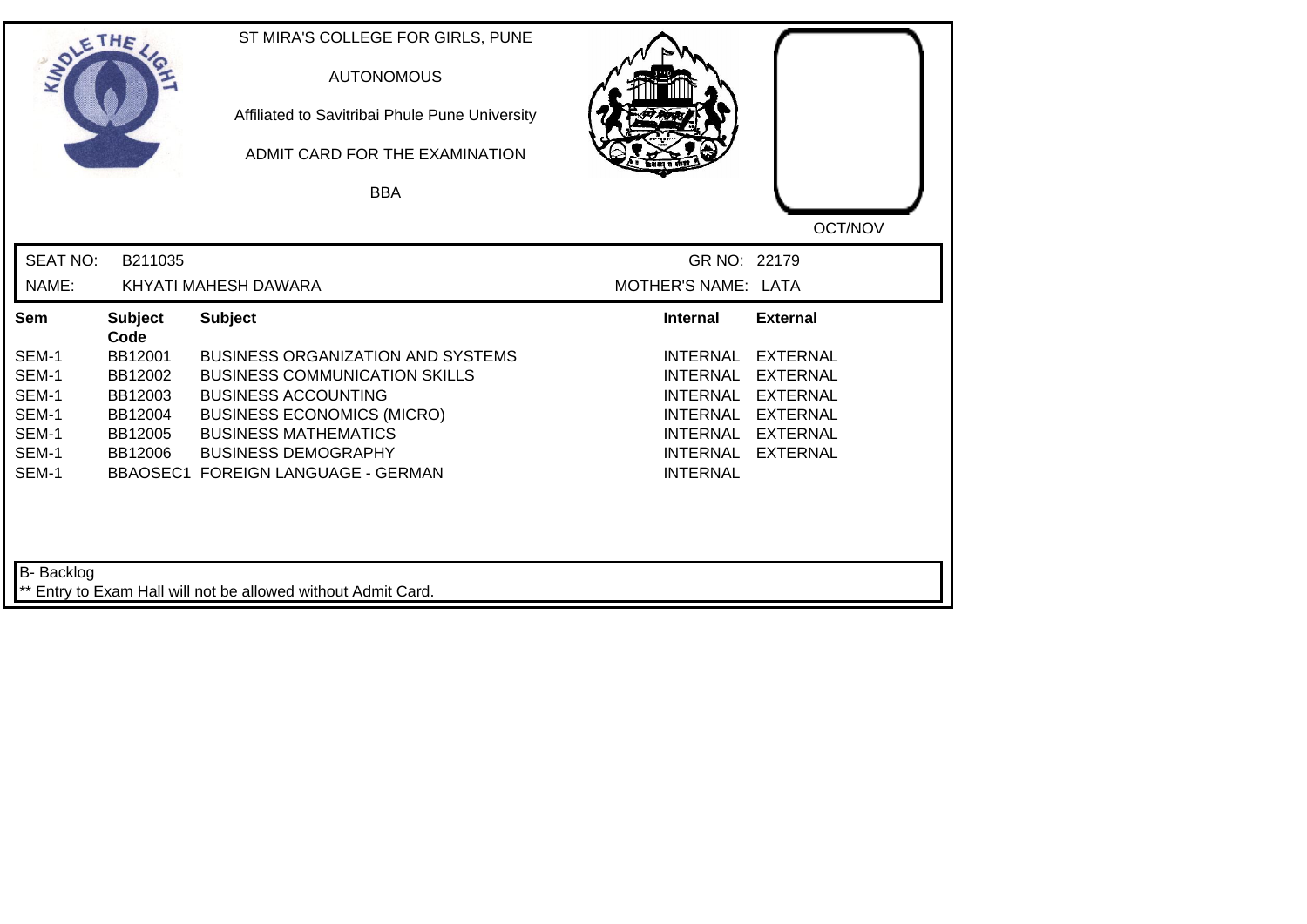| SOLETHE .         |                        | ST MIRA'S COLLEGE FOR GIRLS, PUNE<br><b>AUTONOMOUS</b><br>Affiliated to Savitribai Phule Pune University<br>ADMIT CARD FOR THE EXAMINATION<br><b>BBA</b> |                      |                 |
|-------------------|------------------------|----------------------------------------------------------------------------------------------------------------------------------------------------------|----------------------|-----------------|
|                   |                        |                                                                                                                                                          |                      | OCT/NOV         |
| <b>SEAT NO:</b>   | B211022                |                                                                                                                                                          | GR NO: 22180         |                 |
| NAME:             |                        | <b>LOBO HANNAH MATHEW</b>                                                                                                                                | MOTHER'S NAME: ALICE |                 |
| Sem               | <b>Subject</b><br>Code | <b>Subject</b>                                                                                                                                           | <b>Internal</b>      | <b>External</b> |
| SEM-1             | BB12001                | <b>BUSINESS ORGANIZATION AND SYSTEMS</b>                                                                                                                 | <b>INTERNAL</b>      | <b>EXTERNAL</b> |
| SEM-1             | BB12002                | <b>BUSINESS COMMUNICATION SKILLS</b>                                                                                                                     | <b>INTERNAL</b>      | <b>EXTERNAL</b> |
| SEM-1             | BB12003                | <b>BUSINESS ACCOUNTING</b>                                                                                                                               | <b>INTERNAL</b>      | <b>EXTERNAL</b> |
| SEM-1             | BB12004                | <b>BUSINESS ECONOMICS (MICRO)</b>                                                                                                                        | <b>INTERNAL</b>      | <b>EXTERNAL</b> |
| SEM-1             | BB12005                | <b>BUSINESS MATHEMATICS</b>                                                                                                                              | INTERNAL             | <b>EXTERNAL</b> |
| SEM-1             | BB12006                | <b>BUSINESS DEMOGRAPHY</b>                                                                                                                               | <b>INTERNAL</b>      | <b>EXTERNAL</b> |
| SEM-1             |                        | BBAOSEC1 FOREIGN LANGUAGE - GERMAN                                                                                                                       | <b>INTERNAL</b>      |                 |
| <b>B-</b> Backlog |                        | ** Entry to Exam Hall will not be allowed without Admit Card.                                                                                            |                      |                 |